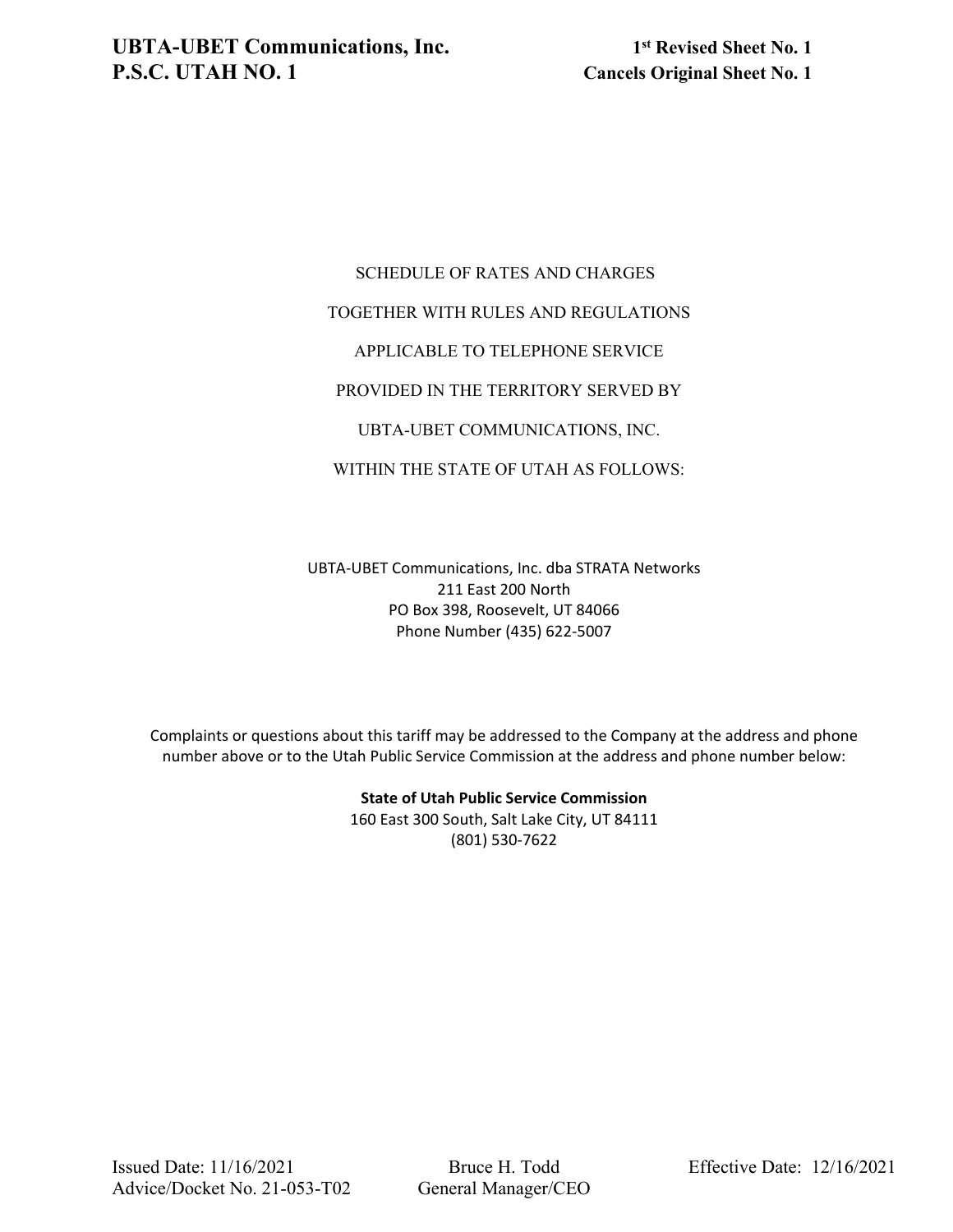# UBTA-UBET Communications, Inc.<br> **1st** Revised Sheet No. 2<br> **1st** Revised Sheet No. 2<br> **1st** Revised Sheet No. 2

### SECTION INDEX

| Title                                                                                                                                                                                                                                                                                                                                                                                                              | 1                                                                                               |
|--------------------------------------------------------------------------------------------------------------------------------------------------------------------------------------------------------------------------------------------------------------------------------------------------------------------------------------------------------------------------------------------------------------------|-------------------------------------------------------------------------------------------------|
| Index                                                                                                                                                                                                                                                                                                                                                                                                              | $2 - 6$                                                                                         |
| Definitions                                                                                                                                                                                                                                                                                                                                                                                                        | $7 - 12$                                                                                        |
| General Rules and Regulations                                                                                                                                                                                                                                                                                                                                                                                      | 13-27                                                                                           |
| Application<br><b>Explanation of Symbols</b><br>Obligation of Company<br>Obligation of Customer<br>Use of Service and Facilities<br>Establishment and Furnishing of Service<br><b>Telephone Directories</b><br>Establishment and Maintenance of Credit<br>Minimum Contract Periods and Termination of Service<br>Payment for Service and Facilities<br>Special Service and Facilities<br><b>Resale of Services</b> | 13<br>13<br>$14 - 17$<br>17-19<br>19-20<br>$21 - 23$<br>23<br>23<br>$24 - 26$<br>26<br>27<br>27 |
| Network Access Line Service                                                                                                                                                                                                                                                                                                                                                                                        | 28-29                                                                                           |
| Number Reservations and Printed Bill Service                                                                                                                                                                                                                                                                                                                                                                       | 30                                                                                              |
|                                                                                                                                                                                                                                                                                                                                                                                                                    |                                                                                                 |
| Service Connection, Move and Change Charges                                                                                                                                                                                                                                                                                                                                                                        | $31 - 33$                                                                                       |
| Off-Premise Extension Service                                                                                                                                                                                                                                                                                                                                                                                      | 34                                                                                              |
| Held for Future Use                                                                                                                                                                                                                                                                                                                                                                                                | 35                                                                                              |
| Directory Assistance Service                                                                                                                                                                                                                                                                                                                                                                                       | 36                                                                                              |
| Directory Listings                                                                                                                                                                                                                                                                                                                                                                                                 | 37-38.2                                                                                         |
| Custom Calling & Basic Exchange Features                                                                                                                                                                                                                                                                                                                                                                           | 39-40                                                                                           |
| Held for Future Use                                                                                                                                                                                                                                                                                                                                                                                                | $41 - 74$                                                                                       |
| Lifeline                                                                                                                                                                                                                                                                                                                                                                                                           | 75-78                                                                                           |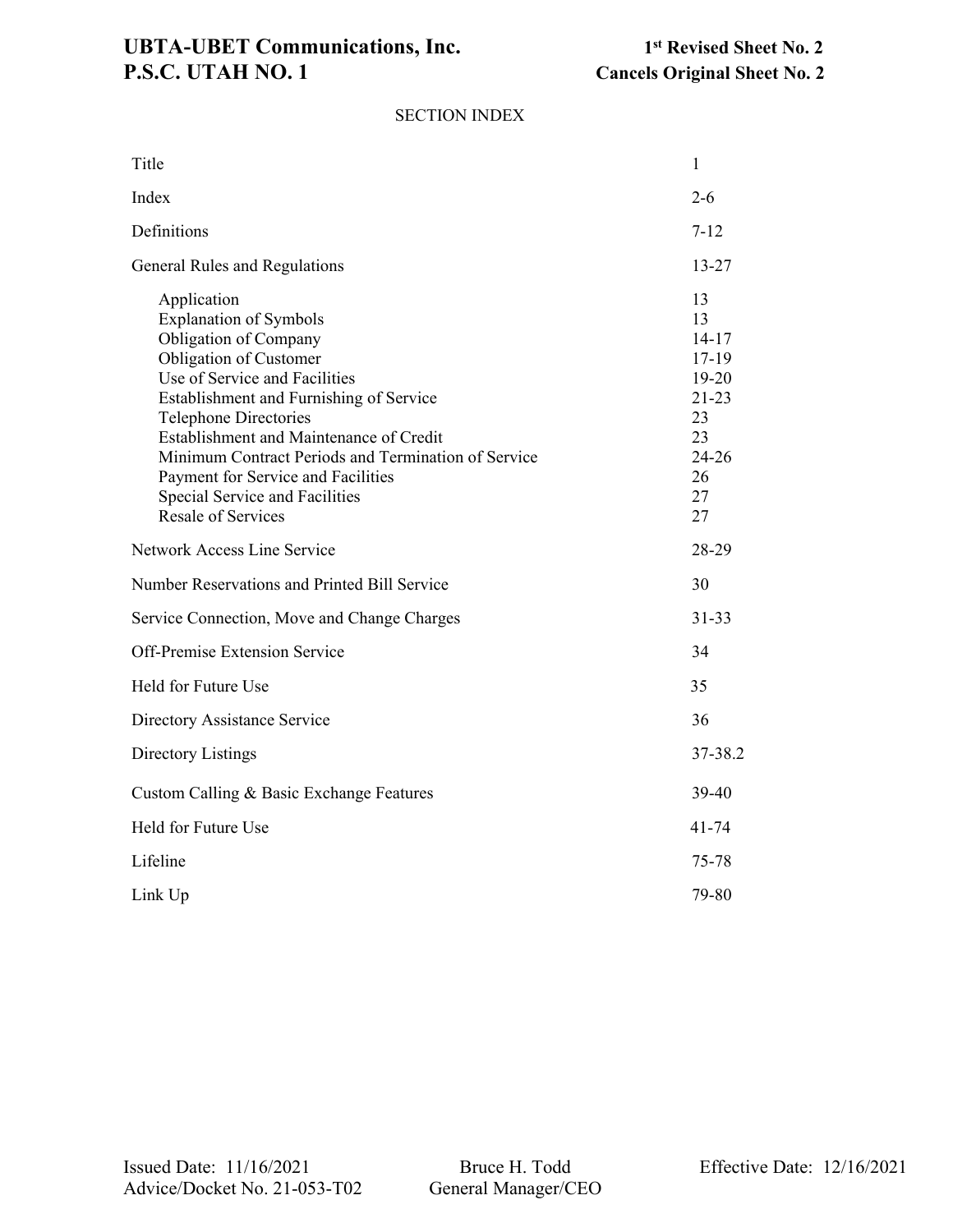## UBTA-UBET Communications, Inc.<br> **1st** Revised Sheet No. 3<br> **1st** Revised Sheet No. 3<br> **1st** Revised Sheet No. 3<br> **1st** Revised Sheet No. 3

### SECTION INDEX (Cont'd)

| Held for Future Use                          | 81      |
|----------------------------------------------|---------|
| <b>Construction Charges</b>                  | 82-88   |
| Connection With Subscriber Owned Equipment   | 89      |
| Trunk Hunting Service Arrangement            | 90      |
| Message Restriction - Local Exchange Service | 91      |
| <b>Emergency Reporting System</b>            | 92      |
| Operator Verification / Interruption Service | 93-94   |
| Direct Inward Dialing (DID) Service          | 95-96   |
| Uniform Access Solution Service              | 97-99   |
| Integrated Services Digital Network (ISDN)   | 100-132 |
| Held for Future Use                          | 133-135 |
| <b>Exchange Maps</b>                         | 136     |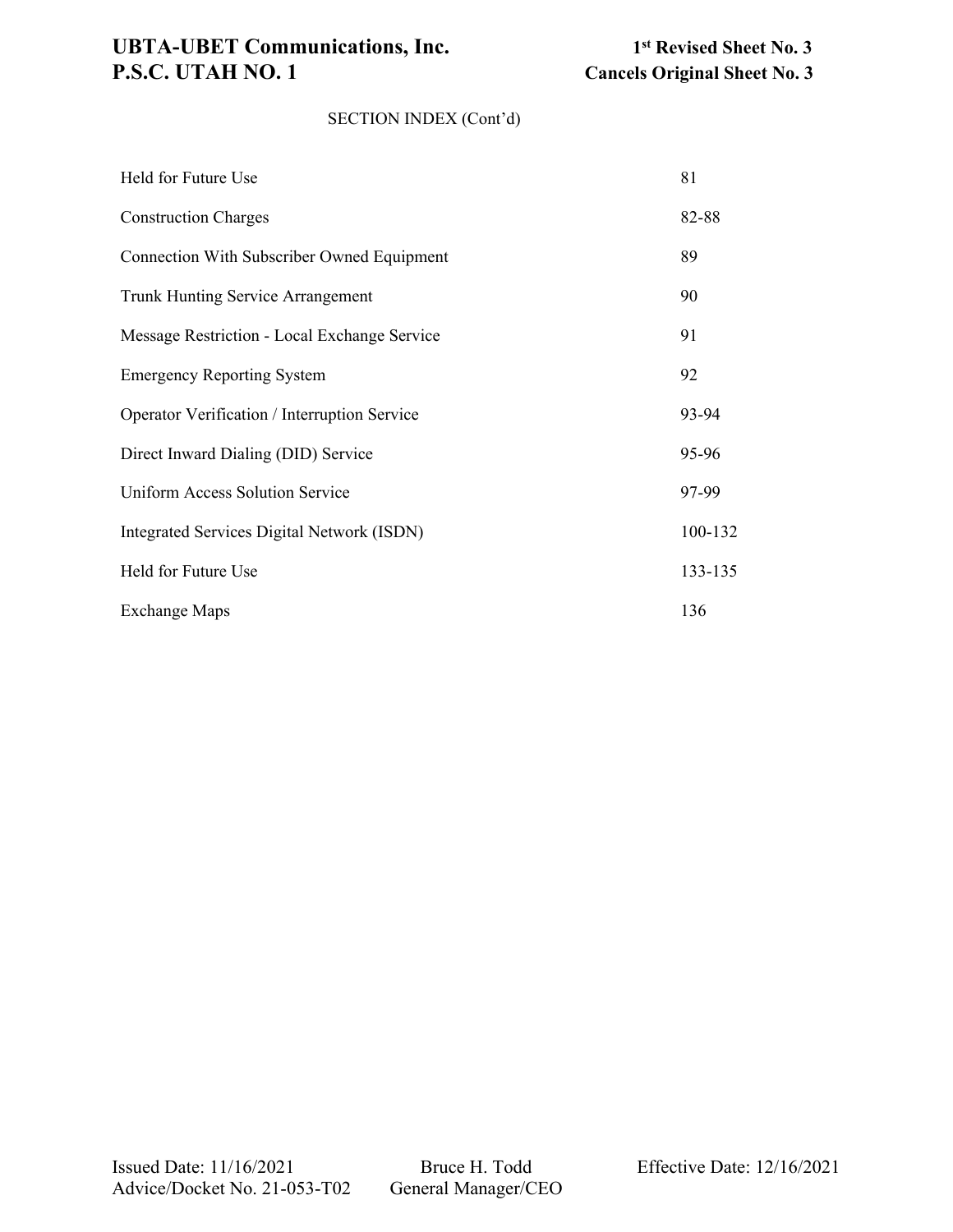# **UBTA-UBET Communications, Inc.** 1st Revised Sheet No. 4<br>**P.S.C. UTAH NO. 1** Cancels Original Sheet No. 4

### SUBJECT INDEX (Cont'd)

| Subject                                                    | Sheet No |
|------------------------------------------------------------|----------|
| Access Lines                                               | 28-29    |
| <b>Additional Listings, Directory</b>                      | 36       |
| Alterations                                                | 20       |
| Alternate Call Number Listings                             | 37       |
| Application and Explanation of Symbols                     | 13       |
| Application for Service                                    | 21       |
| Changes, and Moves                                         | 32-33    |
| Change in Telephone Number                                 | 20       |
| Connection with Subscriber-Owned Equipment                 | 89       |
| <b>Construction Charges</b>                                | 82-88    |
| Credit, Establishment of                                   | 23       |
| Credit, Discontinuance of Service for Failure to Establish | 14       |
| Custom Calling & Basic Exchange Features                   | 39-49.2  |
| Definitions                                                | $7 - 12$ |
| Deposits                                                   | 23       |
| Deposits, Interest to be Paid On                           | 23       |
| Direct-Inward-Dialing (DID) Service                        | 95-96    |
| Directories, Telephone                                     | 23       |
| Directory Listing                                          | 37-38    |
| Directory Assistance Service                               | 36       |
| Discontinuance of and Refusal to Establish Service         | 18       |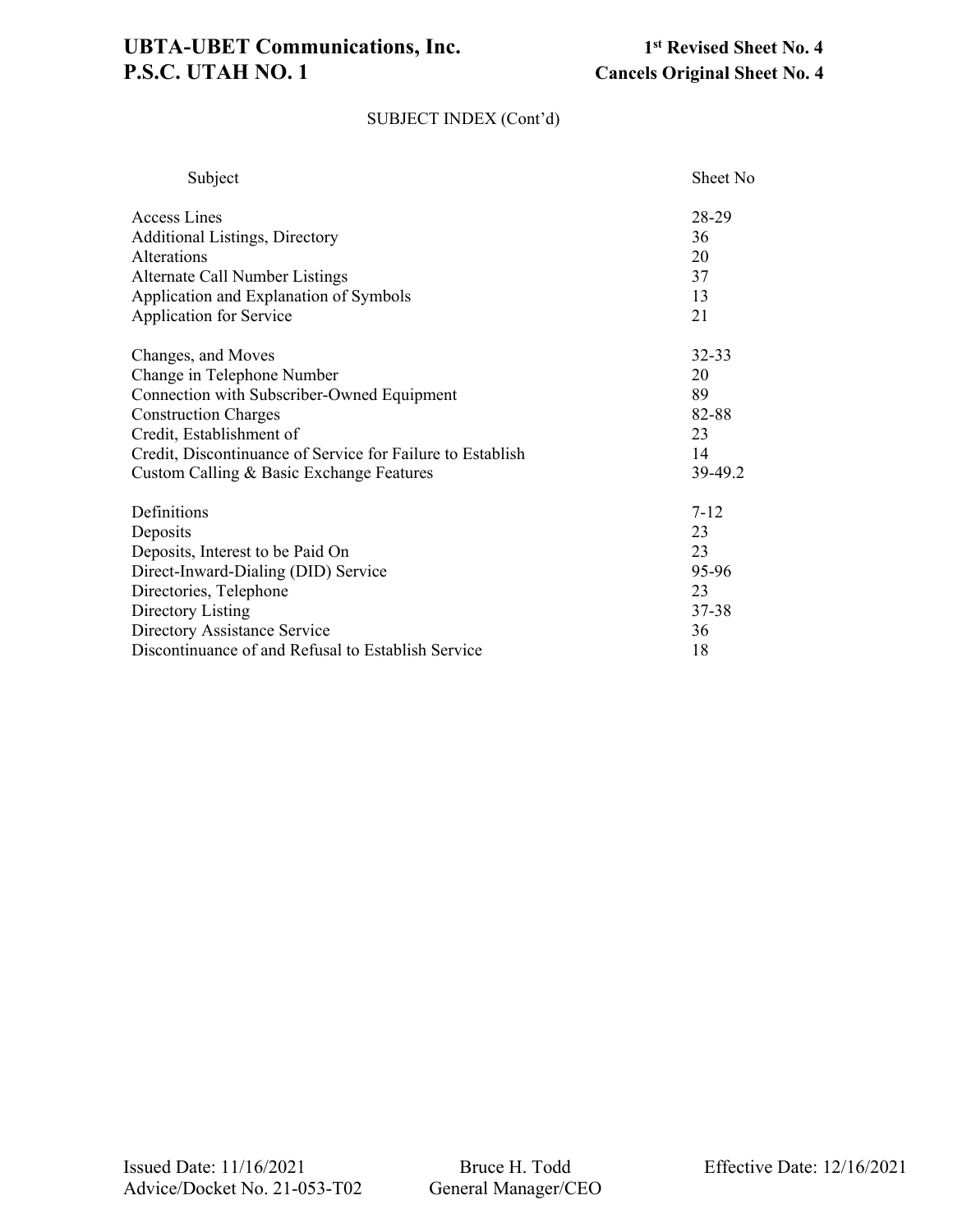# **UBTA-UBET Communications, Inc. Original Sheet No. 5**<br>**P.S.C. UTAH NO. 1 Cancels Original Sheet No. 5**

### SUBJECT INDEX (Cont'd)

| Subject                                                  | Sheet No. |
|----------------------------------------------------------|-----------|
| <b>Emergency Reporting Service</b>                       | 92        |
| Equipment, Tampering with                                | 20        |
| Establishment and Re-Establishment of Credit Deposits    | 23        |
| <b>Exchange Maps</b>                                     | 131       |
| <b>Extra Directory Listings</b>                          | 37        |
| Government Objections to Service                         | 20        |
| Impersonation of Another                                 | 20        |
| Indiscriminate Use of Facilities                         | 20        |
| <b>Installation Costs, Unusual</b>                       | 22        |
| Intraexchange Special Access                             | 34        |
| Language, Improper                                       | 20        |
| Lifeline                                                 | 75-78     |
| Line Extensions                                          | 22        |
| Link Up                                                  | 79-80     |
| Listings, Directory                                      | 37-38     |
| Long Distance Message Restriction-Local Exchange Service | 91        |
| Maintenance and Repairs                                  | 22        |
| Maps                                                     | 136       |
| Message Restriction - Local Exchange Service             | 91        |
| Minimum Contract Periods and Termination of Service      | $24 - 26$ |
| Move and Change Charges                                  | $31 - 33$ |
| Network Access Line Service                              | 28-29     |
| <b>Number Reservations</b>                               | 30        |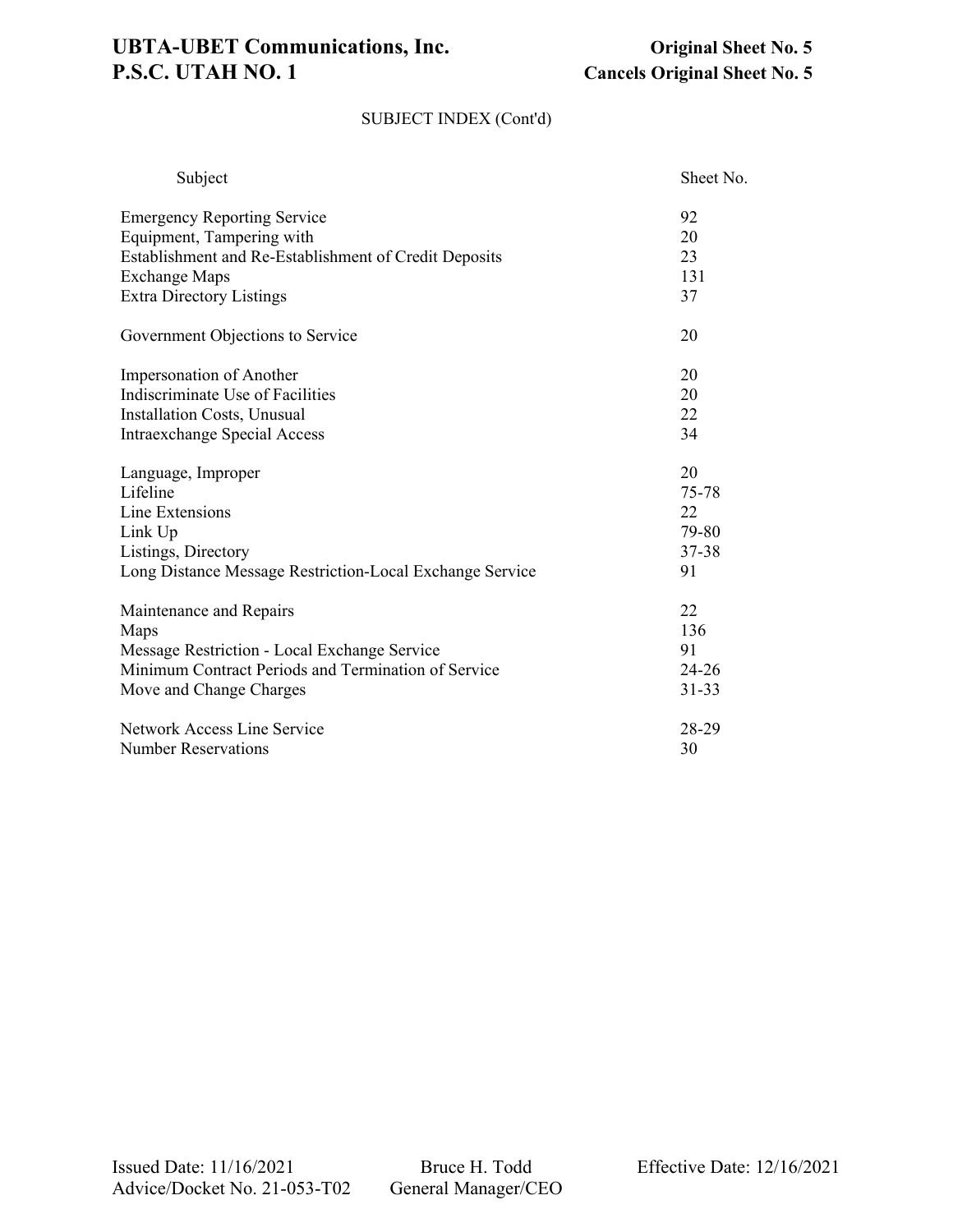# UBTA-UBET Communications, Inc.<br> **P.S.C. UTAH NO. 1** Cancels Original Sheet No. 6

### SUBJECT INDEX (Cont'd)

| Subject                                           | Sheet No. |
|---------------------------------------------------|-----------|
| Obligation of Telephone Company                   | $14 - 17$ |
| Off-Premise Extension Service                     | 34        |
| Operator Verification/Interruption Service        | 90-91     |
| Payment for Service                               | 26        |
| <b>Primary Listings</b>                           | 37        |
| Private Branch Exchange Access Line (PBX Trunk)   | 28        |
| Payphone Service                                  | 69-73     |
| <b>Printed Bill Service</b>                       | 30        |
| <b>Reconnection Charge</b>                        | 23        |
| Rendering & Payment of Bills                      | 26        |
| Resale of Services                                | 27        |
| Restoral of Service Charge                        | 31        |
| <b>Returned Check Policy</b>                      | 26        |
| Rights-of-Way and / or Easements                  | 23        |
| Service Charge for Restoration of Service         | 22        |
| <b>Service Connection Charge</b>                  | $31 - 33$ |
| Special Access Service, Intraexchange             | 34        |
| Special Services & Facilities                     | 27        |
| Subscriber Service, Use of                        | 20        |
| Tampering with Equipment                          | 20        |
| <b>Telephone Directories</b>                      | 23        |
| <b>Telephone Numbers</b>                          | 20        |
| Temporary Service on Speculative Projects         | 87        |
| <b>Temporary Service</b>                          | 87        |
| <b>Termination of Directory Listings</b>          | 38        |
| <b>Termination of Service</b>                     | $25 - 26$ |
| <b>Toll Restriction</b>                           | 91        |
| <b>Trunk Hunting Service Arrangements</b>         | 90        |
| Unusual Installation Costs & Construction Charges | 82-88     |
| Use of Service and Facilities                     | 19-20     |
| Verification/Interruption Service                 | 90-91     |
| Voice Mail                                        | 39-40.3   |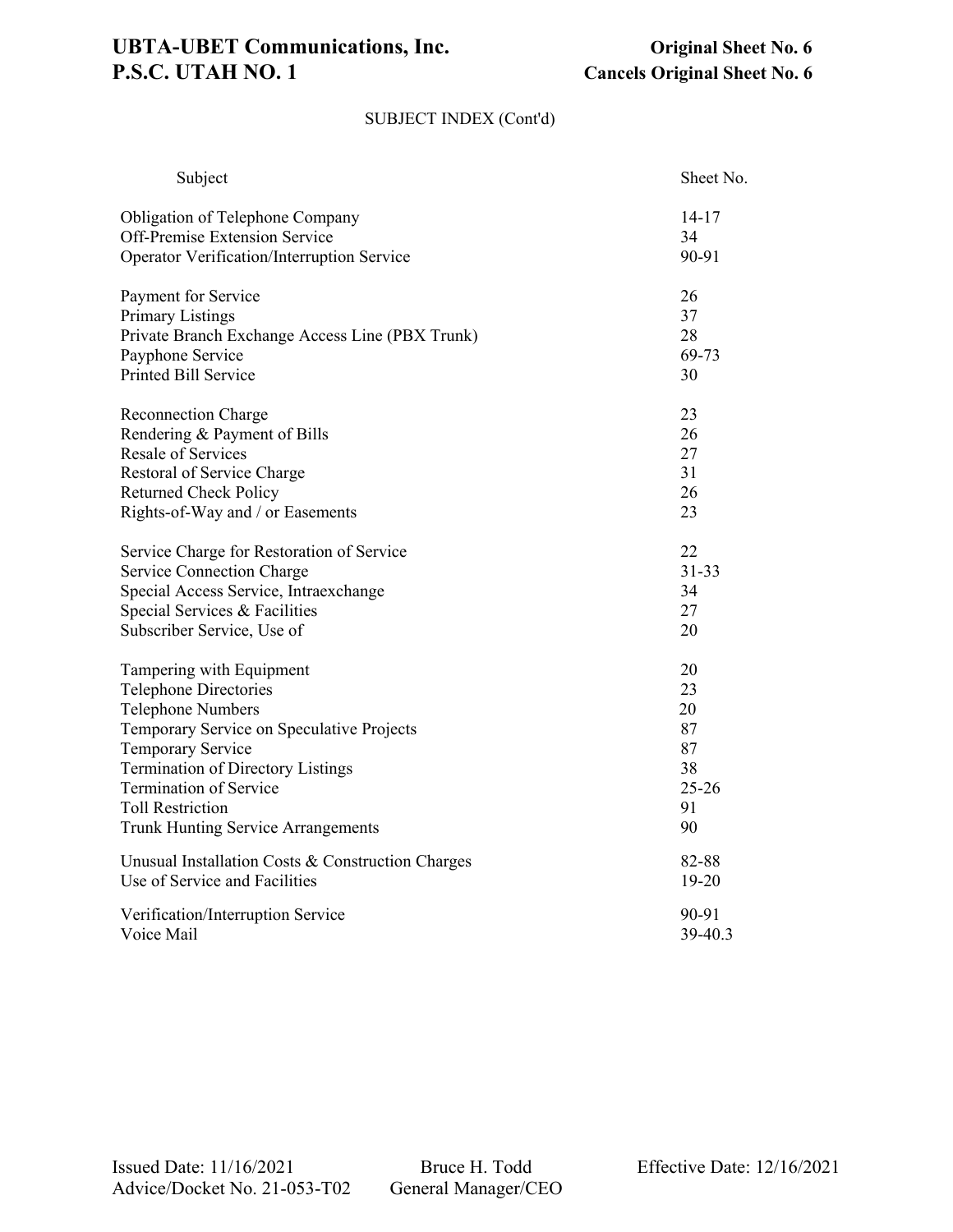### DEFINITIONS

### Access Line

The circuit, which travels from the Central Office to the subscriber's premise terminating at the Demarcation point which provides direct access to the local exchange and the toll switching networks.

### **Channel**

The electrical path provided by the Telephone Company between two or more locations.

### **Circuit**

A Channel used for the transmission of electrical energy in the furnishing of telecommunications service.

### Connecting Company

A corporation, association, partnership, or individual owning or operating one or more exchanges and with whom traffic is interchanged.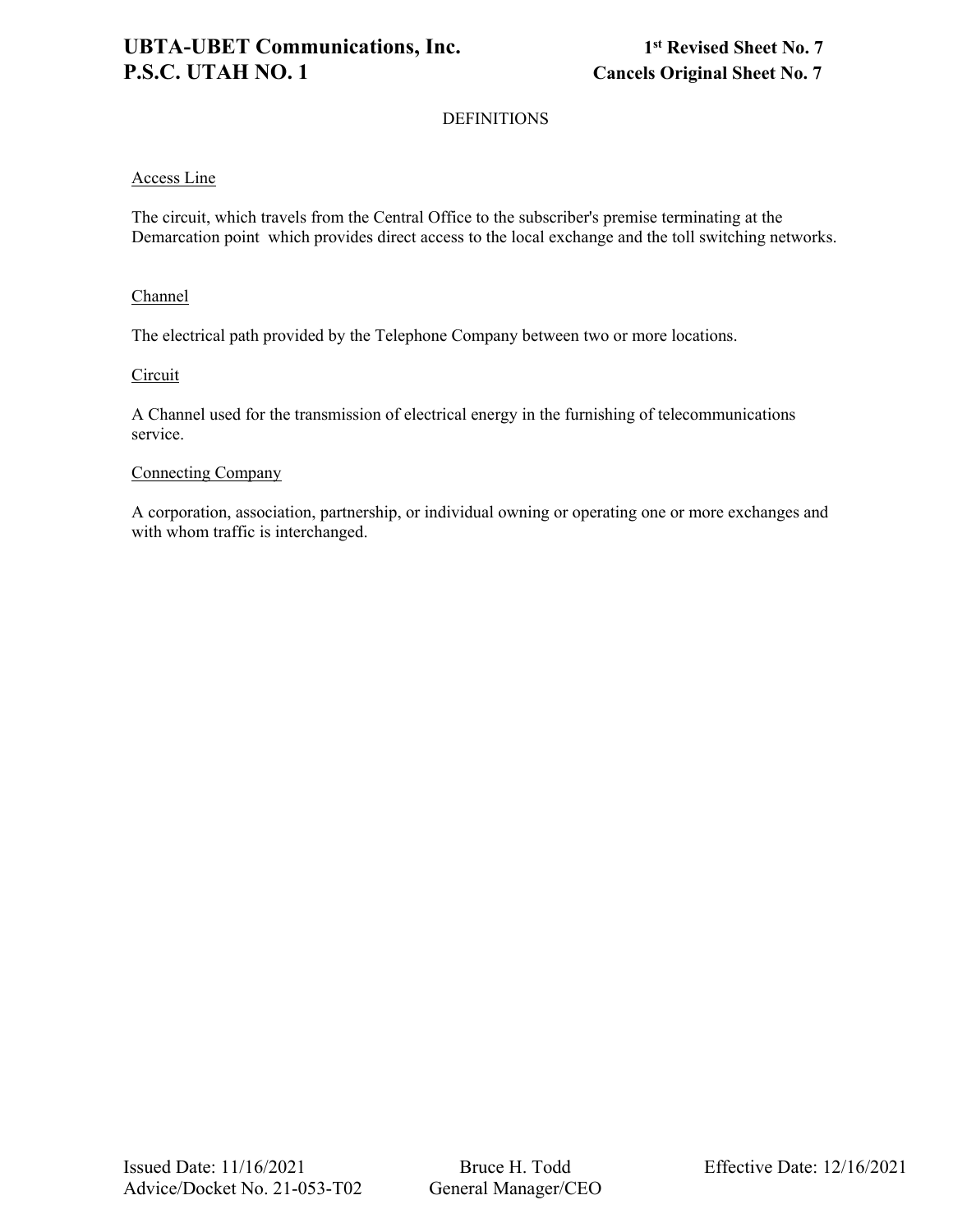### Contract

The service agreement between a subscriber and the Company under which services and facilities are furnished in accordance with the provisions of the Tariffs applicable.

### Customer

Also called Subscriber. See Subscriber definition.

### Customer Provided Equipment (CPE)

Devices, apparatus and their associated wiring provided by a subscriber for use with facilities furnished by the Company.

### **Demarcation Point**

The point of connection provided and maintained by the telephone company, at which the station wiring becomes dedicated to an individual customer's use. For an individual customer dwelling, this point of connection will generally be the modular jack incorporated into the customer side of the Network Interface Device (NID). The drop wire and the network protector will continue to be provided by, and remain the property of, the telephone company. The demarcation point is usually the point at which the telephone company wiring connects with the customer's wiring.

### Direct Dialing

The capability for a subscriber to dial anywhere in the United States with a series of numbers without operator assistance.

### Exchange Area

.

The territory served by an Exchange.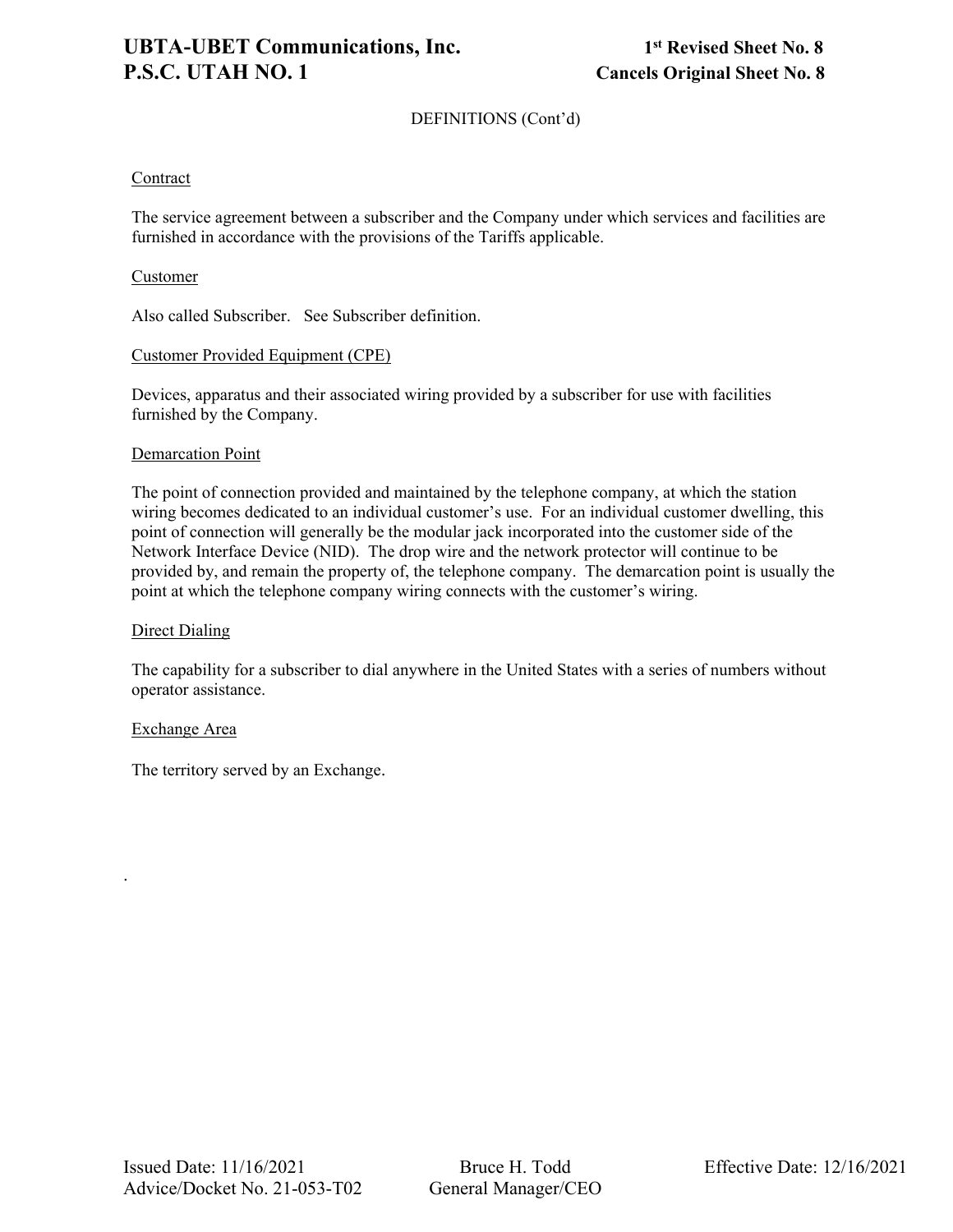### **UBTA-UBET Communications, Inc. 2nd Revised Sheet No. 9 P.S.C. UTAH NO. 1** Cancels 1<sup>st</sup> Revised Sheet No. 9

### DEFINITIONS (Cont'd)

### Extension Station- (Off Premise Extension)

An additional station connected to the main station and having the same telephone number as the main station.

### Extra Listing

Any listing of a name or information in connection with a subscriber's telephone number beyond that to which he is entitled in connection with his regular service.

### Foreign Exchange Directory Listing

An alphabetical and directory listing in the directory of an exchange other than the exchange in which a subscriber is furnished local service.

### Foreign Exchange Service

Exchange Service furnished to a customer from a central office located in an exchange other than that in which the customer's primary station is located, or off-premises station service furnished a customer in an exchange other than that in which the customer's primary station is located.

### Individual Line

An exchange line designed for the connection of only one access line.

### Installation Charge

A non-recurring charge made for the placing or furnishing of telephone equipment, which may apply in place of or in addition to Service Connection Charges and other applicable charges for service or equipment.

### Key System

An arrangement of key-equipped instruments capable of providing intercommunication and multi-trunk communication with the general exchange and interexchange network.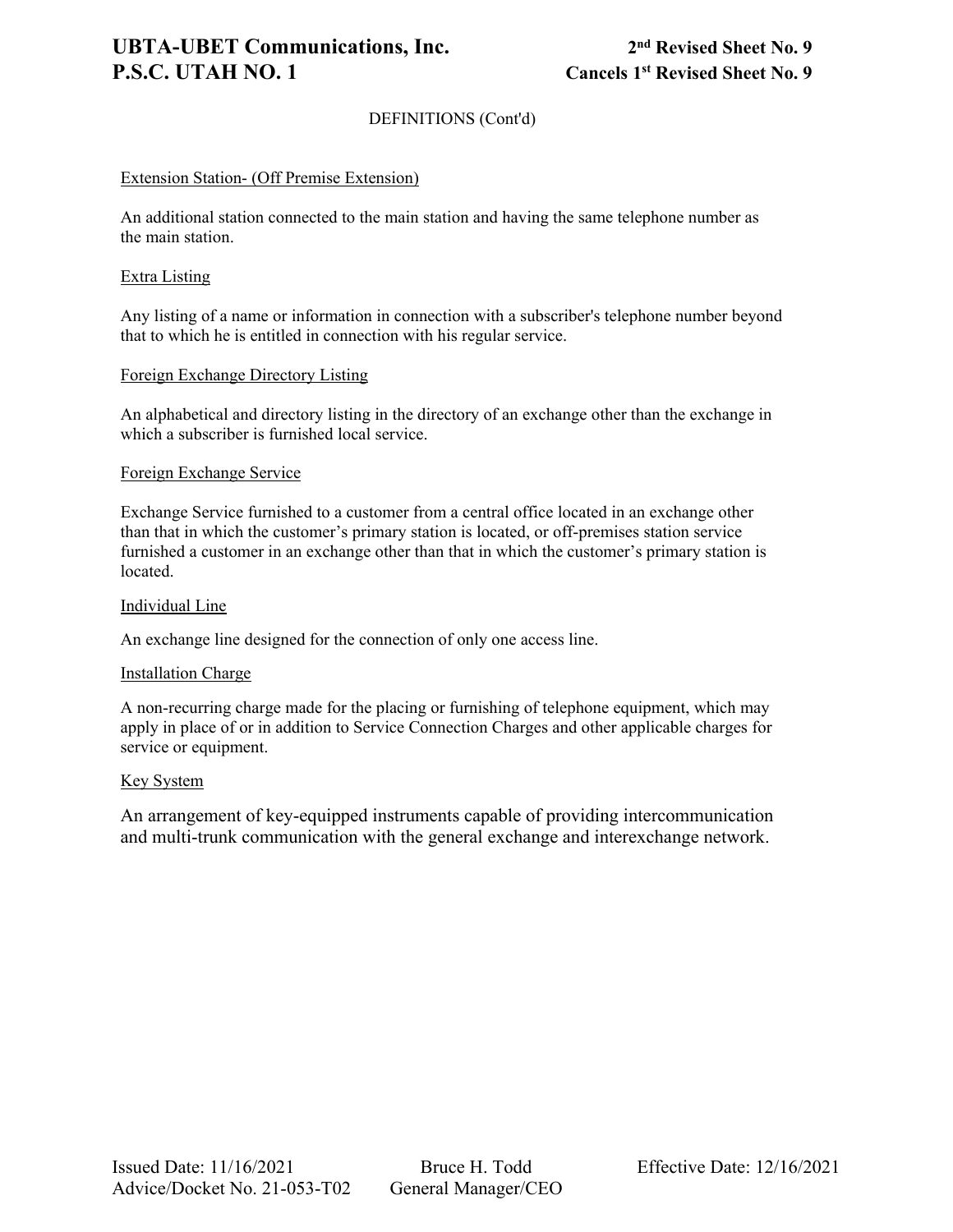### Local Channel

That portion of a channel which connects a station to the interexchange channel; it also applies to a channel connecting two or more stations within an exchange area.

### Local Exchange Service

Telephone service furnished between subscriber's stations located within the same local service area.

### Local Message

A communication between subscribers' stations within the same Exchange Area.

### Local Service Area

That geographical area throughout which a subscriber obtains telephone service without the payment of a toll charge.

### Main Station

A suitable telephone instrument or station which is connected to a network access line through a Central Office and has a unique telephone number.

### Network Interface Device (NID)

A device wired between the telecommunications protector and the inside wiring to isolate the customer's equipment from the network.

### **Premises**

All of the building or the adjoining portions of a building occupied and used by the subscriber; or all of the buildings occupied and used by the subscriber as a place of business or residence, which are located on a continuous plot of ground not intersected by a public highway or thoroughfare.

### Primary Station

Synonymous with Main Station.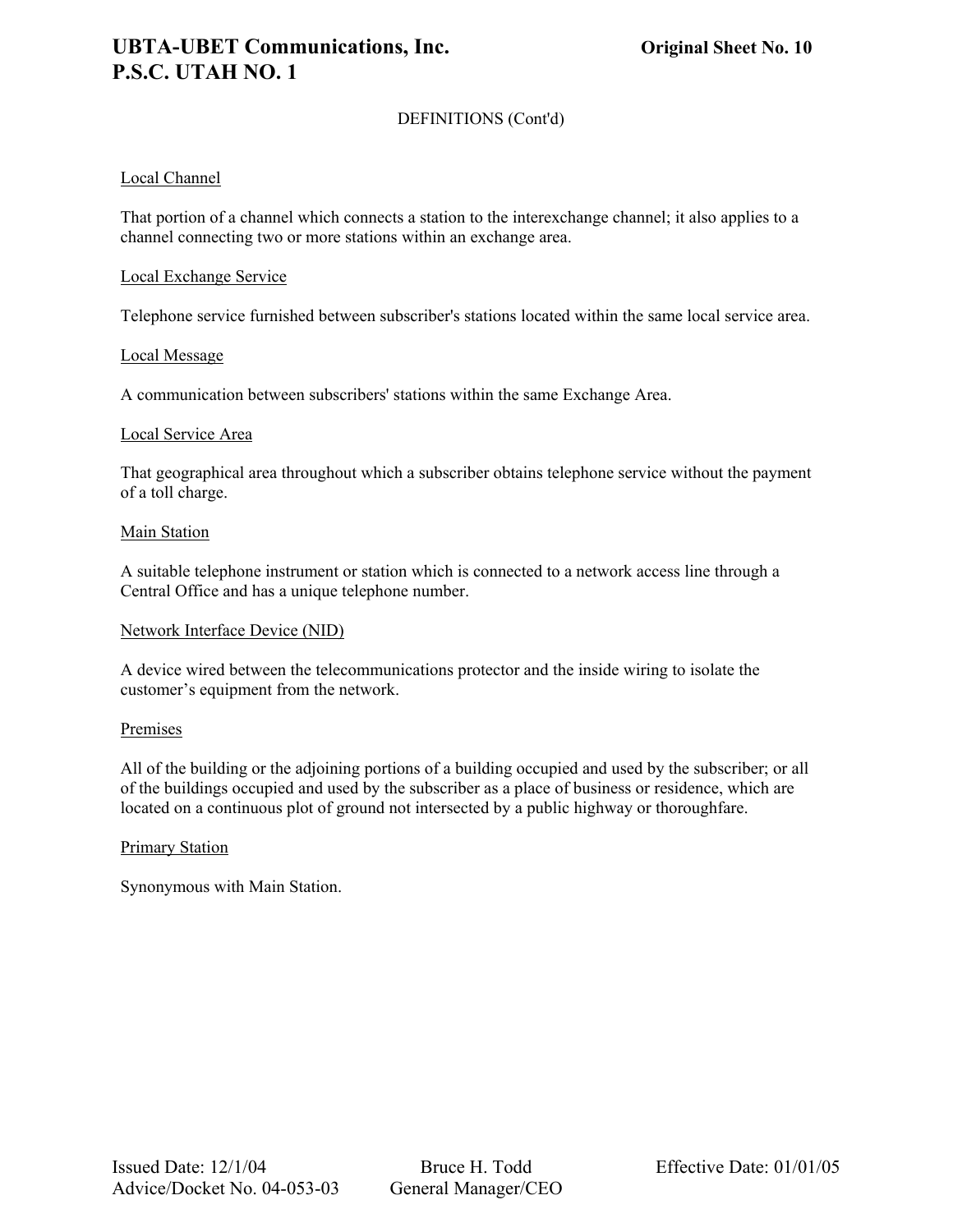### Private Branch Exchange (PBX)

An arrangement of equipment used by a subscriber and connected directly to a central office by means of trunk access lines, from which connection is made to stations at various locations or customer premises, thereby providing telecommunications between these stations and also communication with the general exchange system.

### Private Line

A circuit provided to furnish communication only between the two or more telephones directly connected to it, and not having connection with either central office or P.B.X. switching apparatus.

### Subscriber

A person or agency subscribing for telephone service. As used in this Tariff, a separate subscriber is involved at each location, or continuous property, where service is furnished. One individual or firm therefore may be considered as two or more separate subscribers, even in the same Exchange. The privileges, restrictions, and rates established for a subscriber to any class of service are limited to the service at one location; and no group treatment of service at separate locations furnished to one individual or firm, is contemplated or to be implied, except when definitely provided for in the schedules.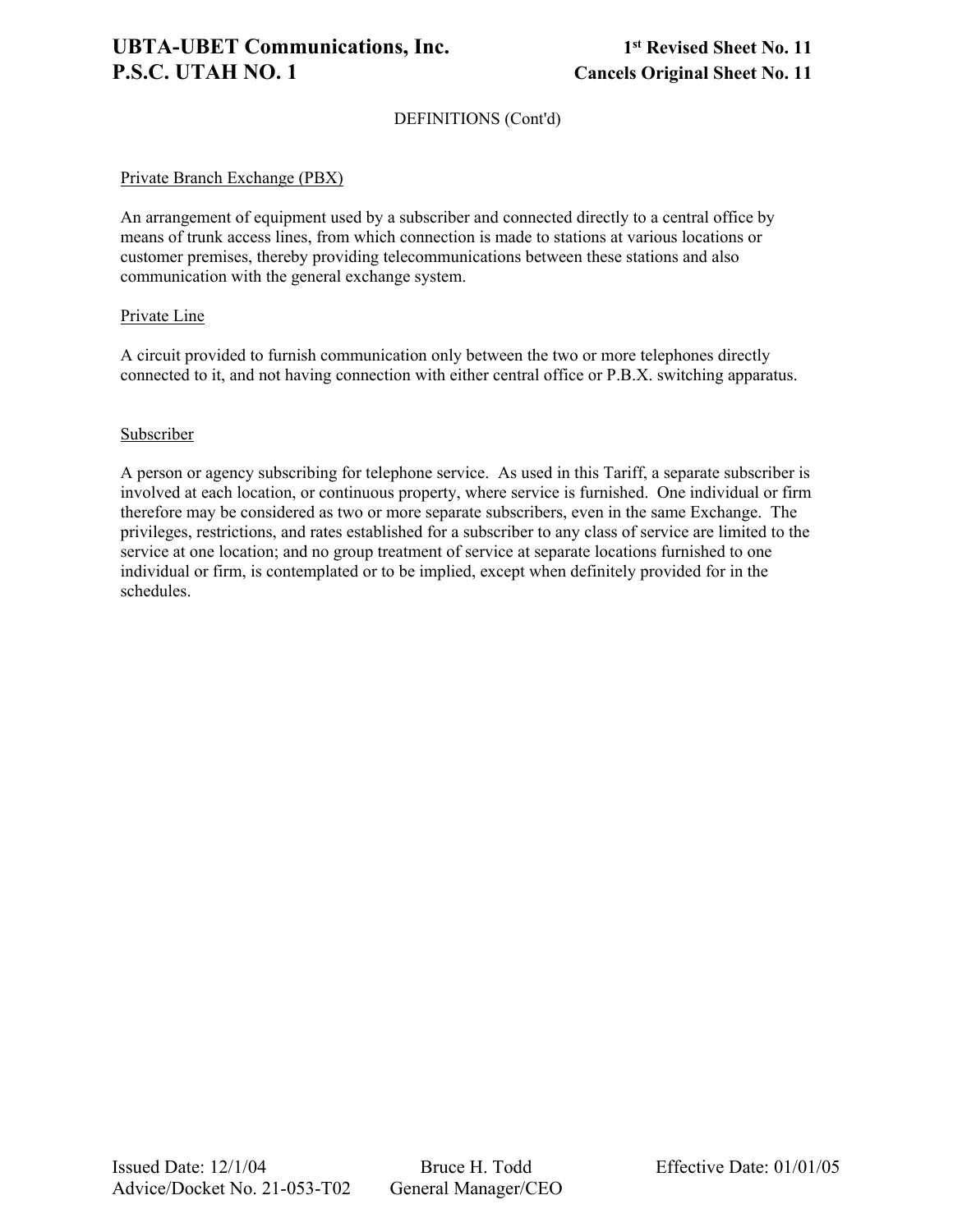### Tariff

The document filed by the Company with the Public Service Commission which lists the communication services offered by the Company and the associated rates and charges.

### Telephone Station

A suitable telephone instrument, consisting of a transmitter, receiver, and associated apparatus, so connected as to permit transmitting of and receiving telephone messages.

### Toll Message

A message from a calling station to a station located in a different local service area.

### Toll Service

Telephone service rendered by the Company between patrons in different local service areas in accordance with the rates and regulations specified in the Company's Toll Tariff.

### **Trunk**

A telephone communication channel between (a) two ranks of switching equipment in the same central office, (b) between central office units in the same switching center, or (c) between two switching centers.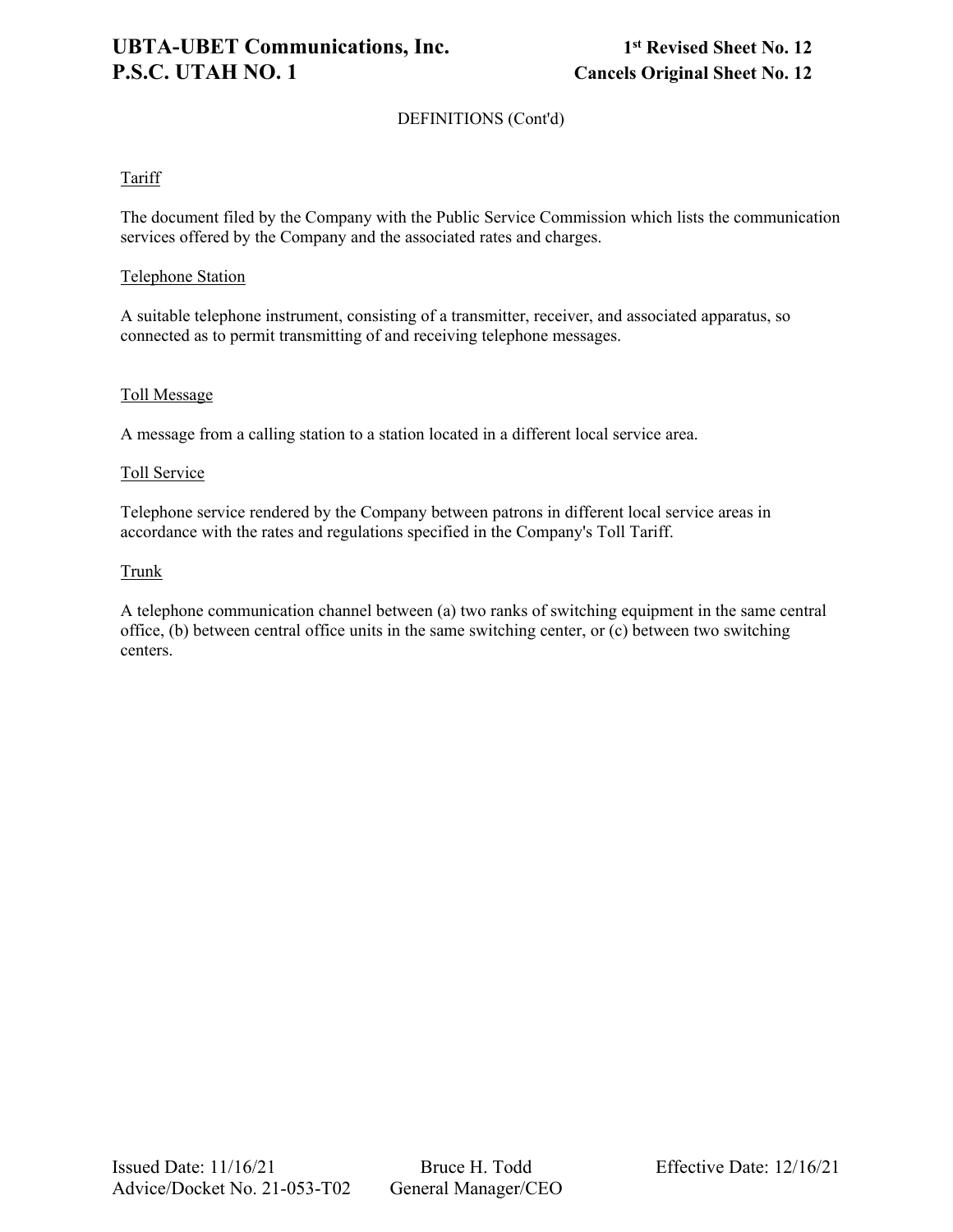### GENERAL RULES AND REGULATIONS

### A. APPLICATION

The rules and regulations specified herein apply to the intrastate services and facilities of the UBTA-UBET Communications, Inc. doing business as STRATA Networks., hereinafter referred to as the Company. Failure on the part of the subscribers to observe these rules and regulations of the Company, after due notice of such failure, automatically gives the Company the authority to discontinue the furnishing of service.

In the event of a conflict between any rate, rule, regulation or provision contained in these General Rules and Regulations and any rate, rule, regulation or provision contained in the specified tariffs, the rate, rule, regulations or provision contained in the specific tariffs shall prevail.

These tariffs cancel and supersede all other tariffs of the Company issued and effective prior to the effective date of these tariffs.

B. Held for Future Use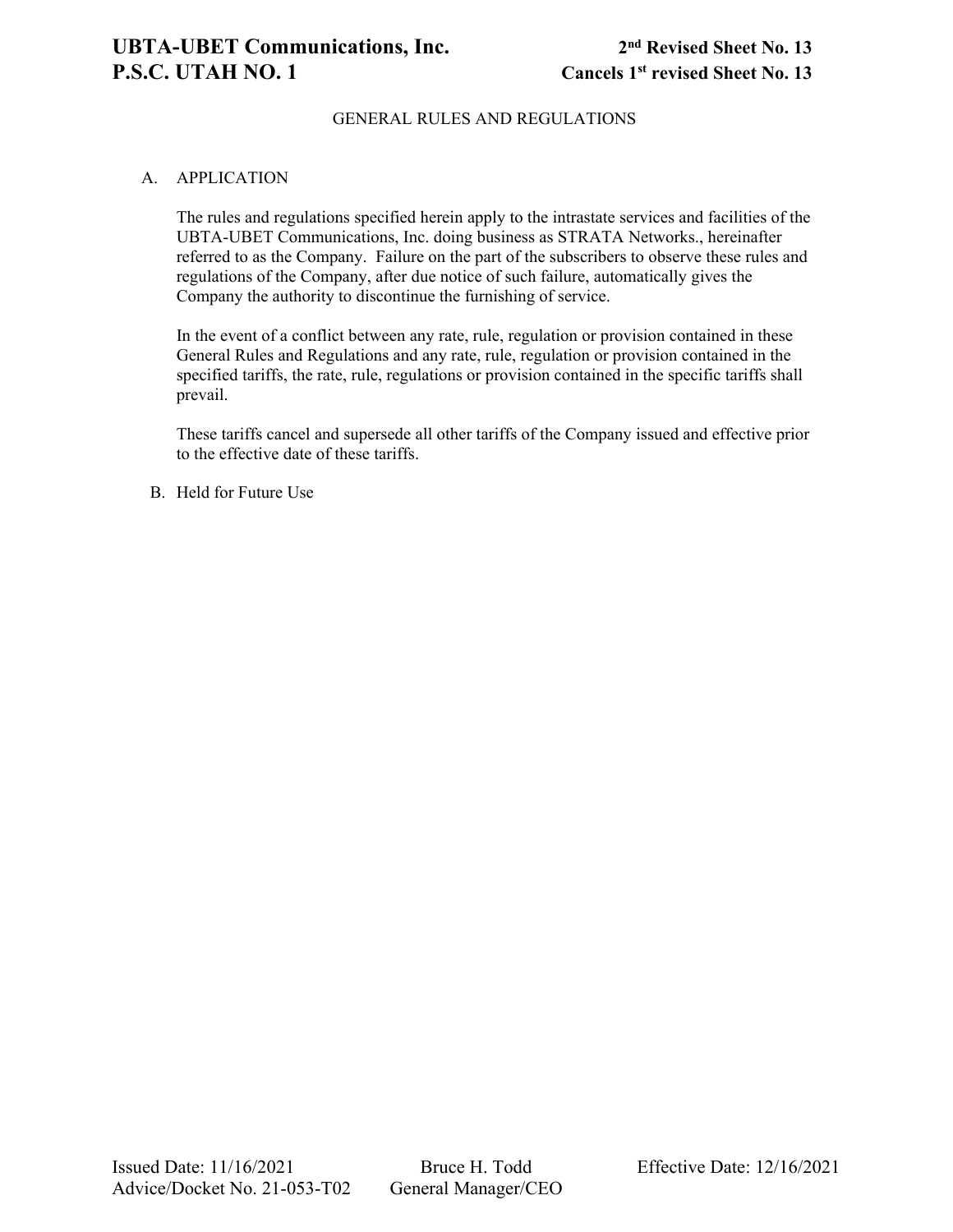### C. OBLIGATIONS

### Obligations of the Company

The Liability of the Company, if any, for damages resulting in whole or in part from or arising in connection with the furnishings of Service under this tariff (including but not limited to mistakes, omissions, interruptions, delays, errors or other defects in transmission, or failures or defect in facilities furnished by the Company, whether negligent or intentional) or arising out of any failure to furnish Service, shall in no event exceed an amount of money equivalent to the proportional charge to customer for the period of service during which such mistakes, omissions, interruptions, delays, errors, or defects in transmission occur and continue. However, any such mistakes, omissions, interruptions, delays, errors, or defects in transmission or service which are caused by or contributed to by the acts of customer, or which arise from the use of customer-provided facilities or equipment, shall not result in the imposition of any liability whatsoever upon the Company.

- 1. The Company is not liable for any failure of facilities or performance of services due to causes beyond its control, including, but not limited to, civil disorder, fire, flood, storm or other natural or man-made disasters or elements, labor problems or regulations issued by or action taken by any government agency having jurisdiction over the Company or its services or equipment.
- 2. The Company shall have no liability to any person or entity other than its Customer.
- 3. The Company shall not be liable for, and shall be fully indemnified and held harmless by the Customer against the following:
	- a. Any claim, loss, expense or damage (including, but not limited to, reasonable attorney's fees and expenses) for engaging in a criminal enterprise, defamation, liable, slander, invasion of privacy, infringement of copyright or patent, arising from, or in connection with, the material, data, information, or other content transmitted over the services or facilities furnished by the Company.
	- b. Any claim, loss, expense or damage (including, but not limited to reasonable attorney's fees and expenses) for any act or omission of the Customer or its agents and contractors, or due to the failure of Customer-provided equipment, facilities, systems or services.
	- c. Any claim, loss, expense or damage (including, but not limited to, reasonable attorney's fees and expenses) for personal injury or death of any person caused directly or indirectly by the installation, maintenance, location, condition, operation, failure, presence, use or removal of equipment or wiring provided by the Company, if not caused by gross negligence of the Company; and/or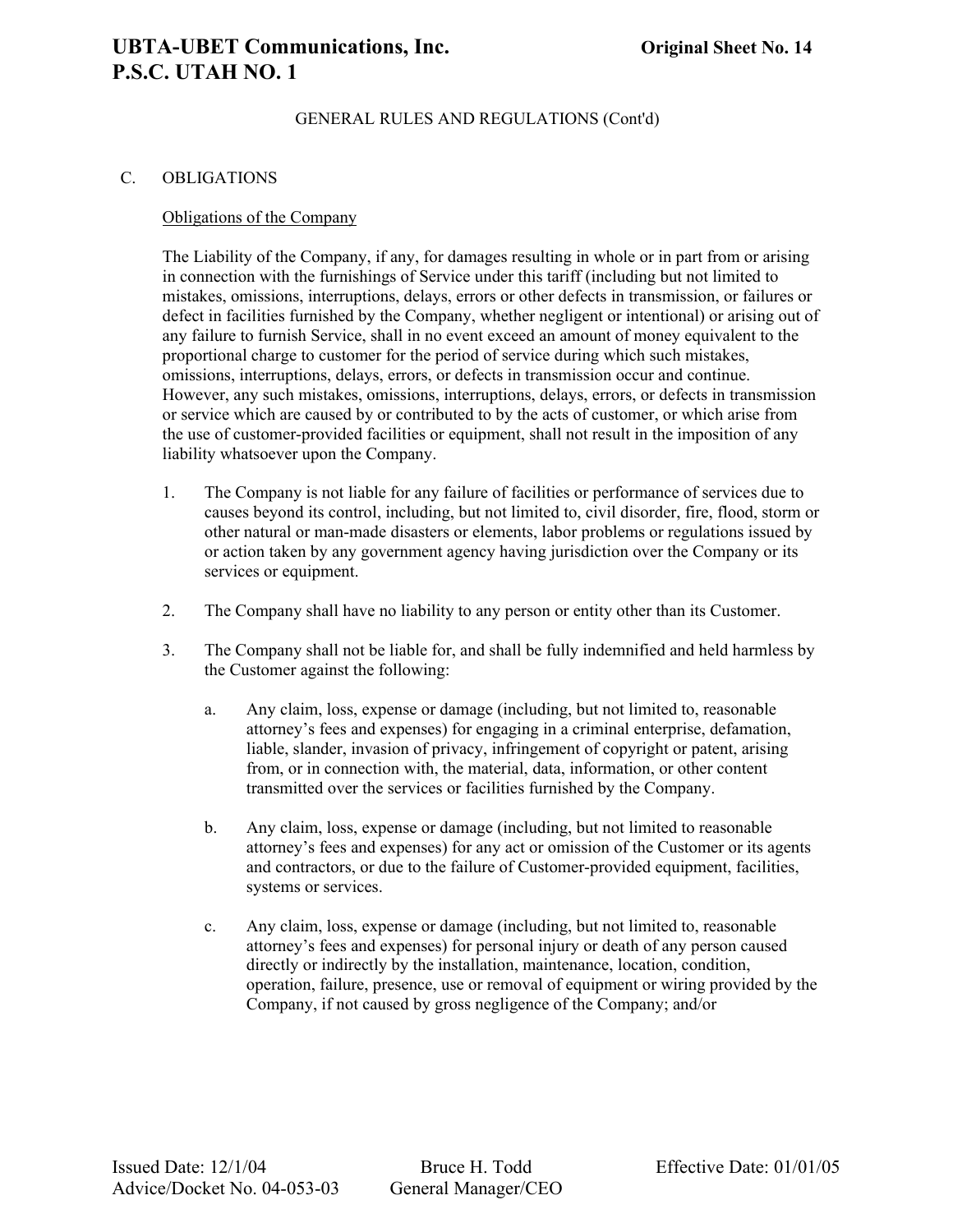### **UBTA-UBET Communications, Inc. Original Sheet No. 15 P.S.C. UTAH NO. 1**

### GENERAL RULES AND REGULATIONS (Cont'd)

### C. OBLIGATIONS (Cont'd)

Obligations of the Company (Cont'd)

- 3. (Cont'd)
	- d. Any use by the Customer of the Company's products or services which use has been restricted or limited by action of a government agency having jurisdiction over the Customer, the Company or its products or services.
- 4. All or a portion of the service provided pursuant to this tariff may be provided over facilities of third parties, and the Company shall not be liable to the Customer or any other person, firm or entity in any respect whatsoever arising out of errors or defects caused by such third parties.
- 5. Under no circumstances whatsoever shall the Company or its Affiliates, officers, directors, agents, or employees be liable for direct, indirect, incidental, actual, special, consequential or punitive damages for any defects in services or equipment provided or for any interruption, delay, error, omission, addition in any service, facility or transmission including without limitation any claims for loss of profits or revenue even if the customer advises the Company of the foreseeable, possibility, likelihood, probability or certainty of such loss or damage.
- 6. No liability shall attach to the Company for damages arising from errors, mistakes, omissions, interruptions, or delays of the Company, its agents, servants or employees, in the course of establishing, furnishing, rearranging, moving, terminating, or changing the services or facilities (including the obtaining or furnishing of information in respect thereof or with respect to the customers or users of the services or facilities) in the absence of gross negligence or willful misconduct.
- 7. The Company's liability arising from errors or omissions of directory listings shall be limited to and satisfied by a refund not exceeding the amount of the charges for such of the customer's directory service as is affected during the period covered by the directory in which the error or omissions occurs.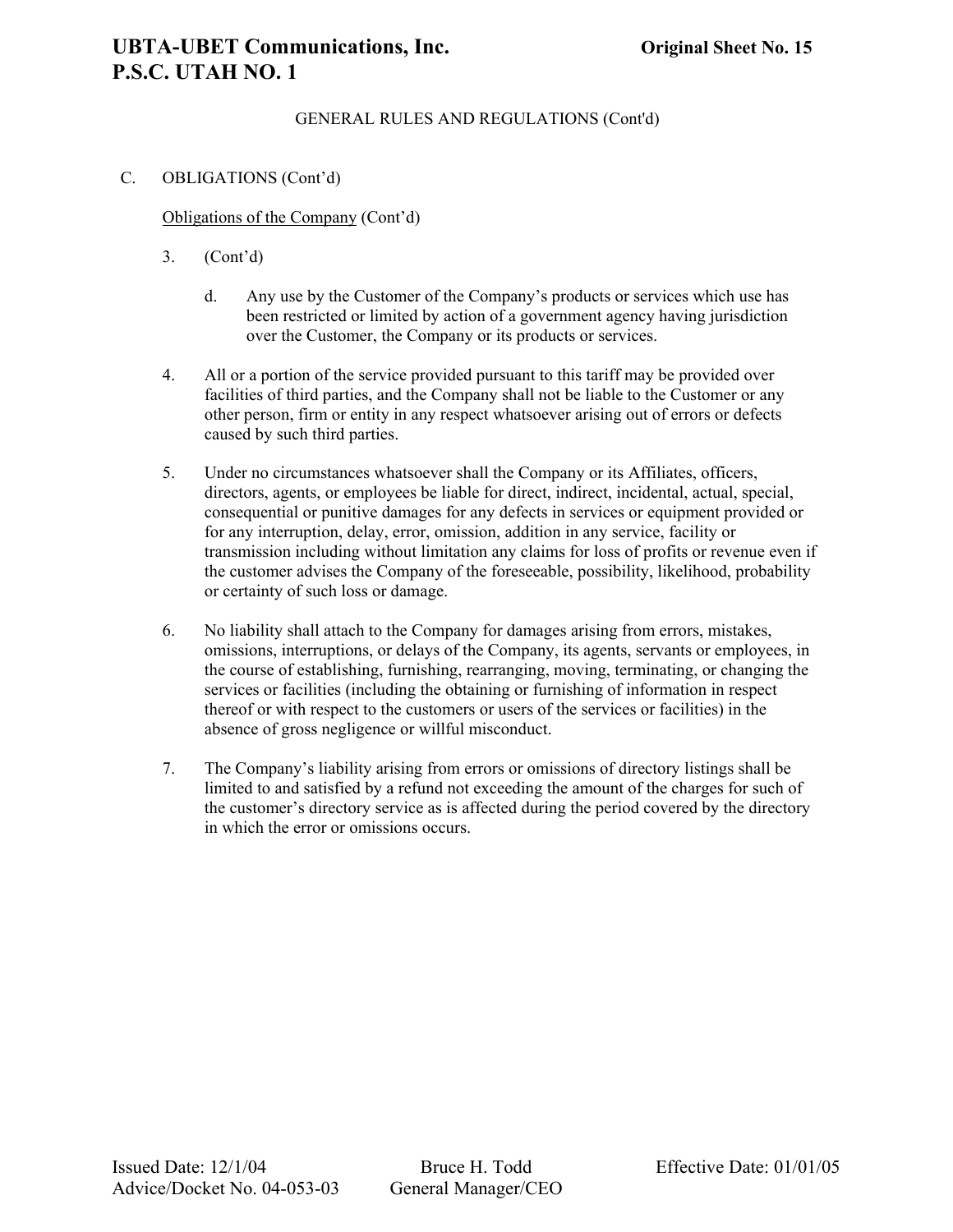### C. OBLIGATIONS (Cont'd)

### Obligations of the Company (Cont'd)

- 8. The Company, in accepting listing as prescribed by applicants or customers, will not assume responsibility for the result of the publication of such listings in its directories, nor will the Company be a party to controversies arising between customers or others as a result of such publication.
- 9. In the case of damage to, or the destruction of, any of the Company's instruments, equipment or accessories not due to ordinary wear and tear, the customer will be held responsible for the cost of restoring the equipment to its original condition, or of replacing the equipment destroyed. The customer is required to reimburse the Company for loss, through theft, of equipment or apparatus furnished to him by the Company.
- 10. The Company shall not be liable for the use, misuse or abuse of a Customer's service by third parties, including, without limitation, the Customer's employees or members of the public who dial the Customer's telephone number in error. Compensation for any injury the Customer may suffer due to the fault of others must be sought from such other parties.
- 11. In the event, that the Company causes the misrouting of calls, the Company's sole liability shall be to provide a credit equal to the charges for the affected calls.
- 12. The Company reserves the right to immediately suspend or cancel without advance written notice and without any liability whatsoever, the provision of any service(s) to any Customer if the Company determines in its sole discretion that the Customer is using the  $s$ ervice $(s)$  to make or permit any telephone facility under such Customer's control to be used for any purpose or activity, including, but not limited to, any obscene, indecent or harassing purpose or activity, prohibited by Section 223 of the Communications Act of 1934, as amended, and 800 calls placed with the intent of gaining access to a Customer's outbound calling services without authorization from the Customer.
- 13. The Company is not liable for any damages, including toll usage charges, the Customer may incur as a result of the unauthorized use of its telephone facilities. This unauthorized use of the Customer's facilities includes, but is not limited to, the placement of calls from the Customer-provided equipment which are transmitted or carried on the Company network or the network over which its traffic is carried. The Company's customer service agents may work with Customers to recommend possible solutions to reduce unauthorized use of their facilities. However, the Company does not warrant or guarantee that its recommendations will prevent all unauthorized use, and the Customer is responsible for controlling access to, and use of, its own telephone facilities.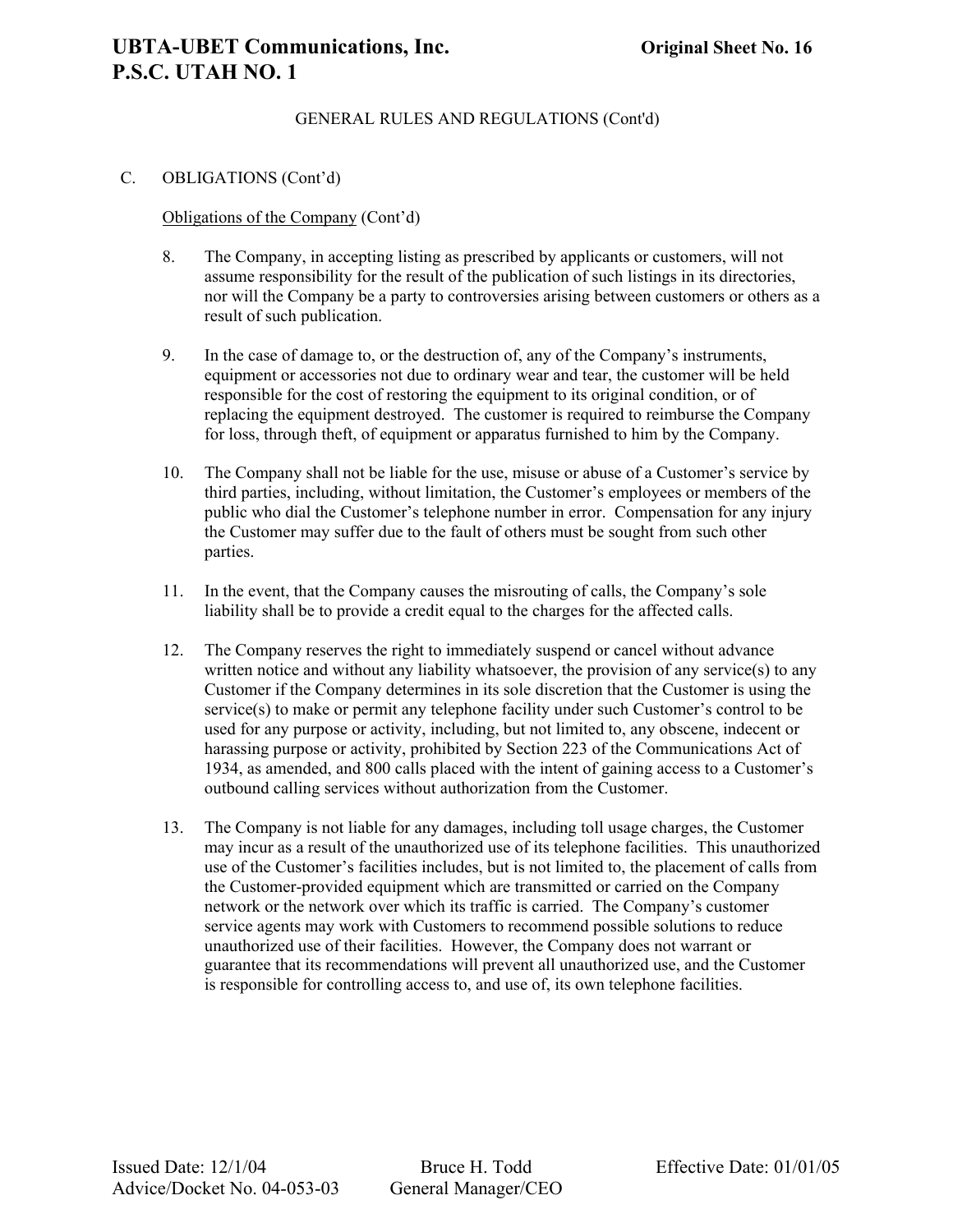### C. OBLIGATIONS (Cont'd)

### Obligations of the Company (Cont'd)

14. The warranty and remedies set forth in this tariff are exclusive and in lieu of all other warranties or remedies, whether expressed, implied, or statutory, including without limitation implied warranties of merchantability and fitness for a particular purpose.

### Obligations of the Customer

- 1. The Customer shall be responsible for damages to the Company's facilities or that of its network providers caused by the act or omission of the Customer, its authorized users, officers, directors, employees, agents, contractors, licensees or invitees or any person or entity who gains access to the service of the customer through the negligence of the customer.
- 2. The Customer shall provide access to the Customer's or authorized user's premises by the Company personnel for inspection, repair and/or removal of any facilities or equipment of the Company on an unrestricted bases, 24 hours a day, 7 days a week.
- 3. The Customer will guarantee the performance by his authorized user(s) of all provisions of this tariff and contractual obligations between the Customer and the Company. The Customer will be liable for the acts or omissions of its authorized user(s) relative to the compliance with the provision of this tariff.
- 4. The Customer may not assign or transfer to a third party, whether by operation of law or otherwise, the right to use the services provided under this tariff, provided however, that where there is no interruption of use or relocation of the services, such assignment or transfer may be made to the following:
	- a. Another Customer of the Company, provided that the assignee or transferee assumes all accrued and unpaid obligations of the transferring Customer including, but not limited to, all indebtedness for such services, and the unexpired portion of the minimum period and the termination liability applicable to such services if any; or
	- b. A court-appointed receiver, trustee or other person acting pursuant to the laws of bankruptcy, receivership, reorganization, insolvency, liquidation or other similar proceedings, provided that the assignee or transferee assumes all accrued and unpaid obligations of the transferring Customer including, but not limited to, all indebtedness for such services, and the unexpired portion of the minimum period and the termination liability applicable to such services, if any.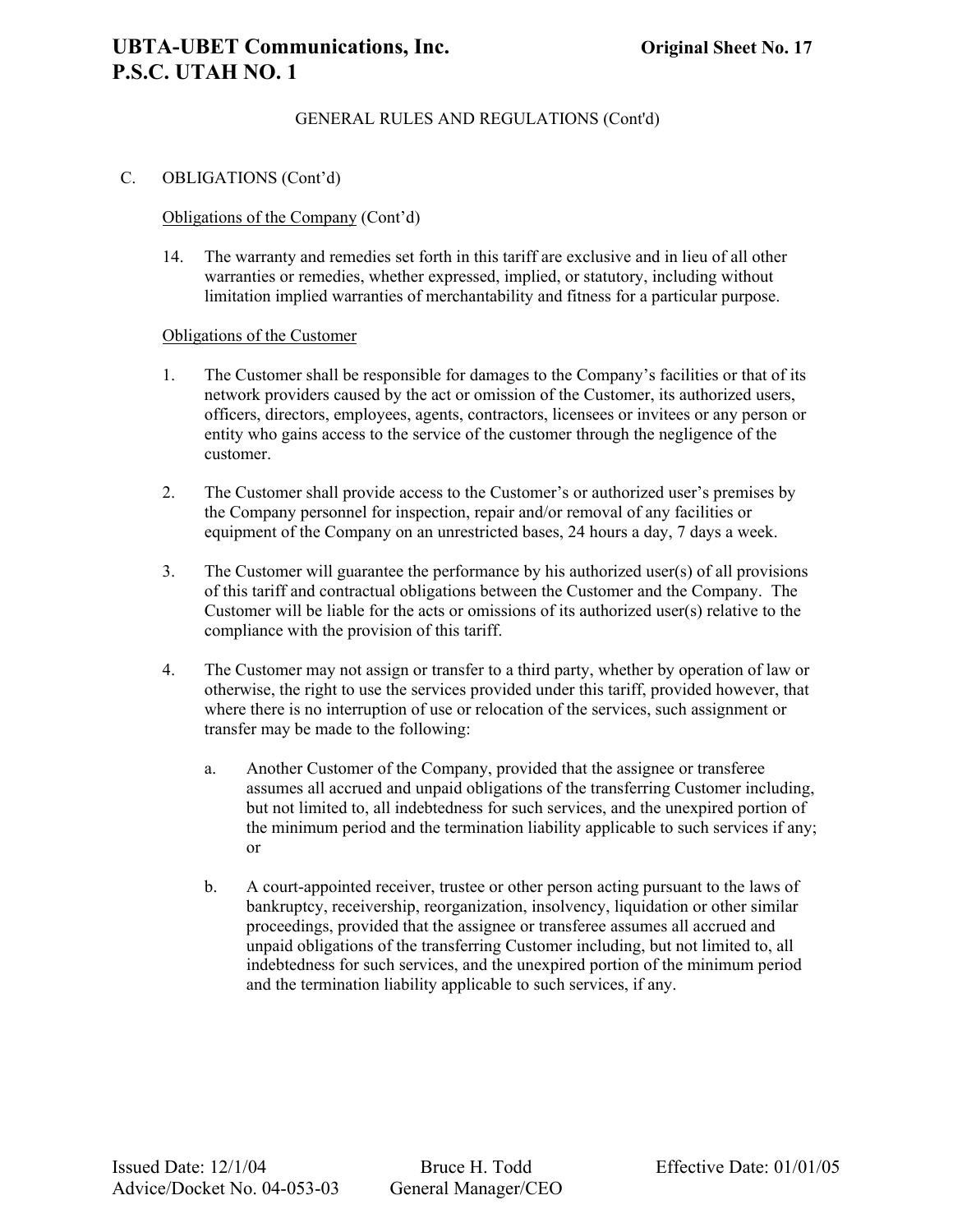### C. OBLIGATIONS (Cont'd)

### Obligations of the Customer (Cont'd)

5. If the Customer wishes to assign or transfer the right to use services provided under this tariff, written consent of the Company is required prior to such assignment or transfer which consent may be granted or withheld in the sole discretion of the Company. All regulations and conditions contained in this tariff shall apply to such assignee or transferee.

> The assignment or transfer of services does not relieve or discharge the assignor or transferor from remaining jointly and severally liable with the assignee or transferee for any obligations existing at the time of the assignment or transfer.

- 6. The Customer of the Company's  $1+$ ,  $0+$  (sent paid) and/or 800 Service is responsible for payment for all calls placed:
	- via the Customer's local telephone service number(s);
	- via dedicated access lines to the Company facilities and/or network;
	- via the Customer's 800 Service number(s) either intentionally or mistakenly placed;
	- originated at the Customer's number(s);
	- accepted at the Customer's number(s) (e.g. collect calls); and
	- billed to the Customers number via third number billing.

This responsibility is not changed by virtue of any use, misuse, or abuse of the Customer's service, Customer provided systems, equipment, facilities, services interconnected to the Customer's local telephone service, 0+ (sent paid), dedicated lines or 800 Service; who's use, misuse or abuse may be occasioned by third parties, including, without limitation, the Customer's employees and members of the public.

7. The Customer must obtain an adequate number of access lines for service to handle its expected demand in order to prevent interference or impairment of the service or any other service provided by the Company. The Company will have the right to determine such adequacy giving due consideration to (1) the total call volume; (2) average call duration; (3) time-of-day characteristics; and (4) peak calling period.

The Company, without incurring any liability, may disconnect or refuse to furnish Service to any Customer that fails to obtain an adequate number of lines.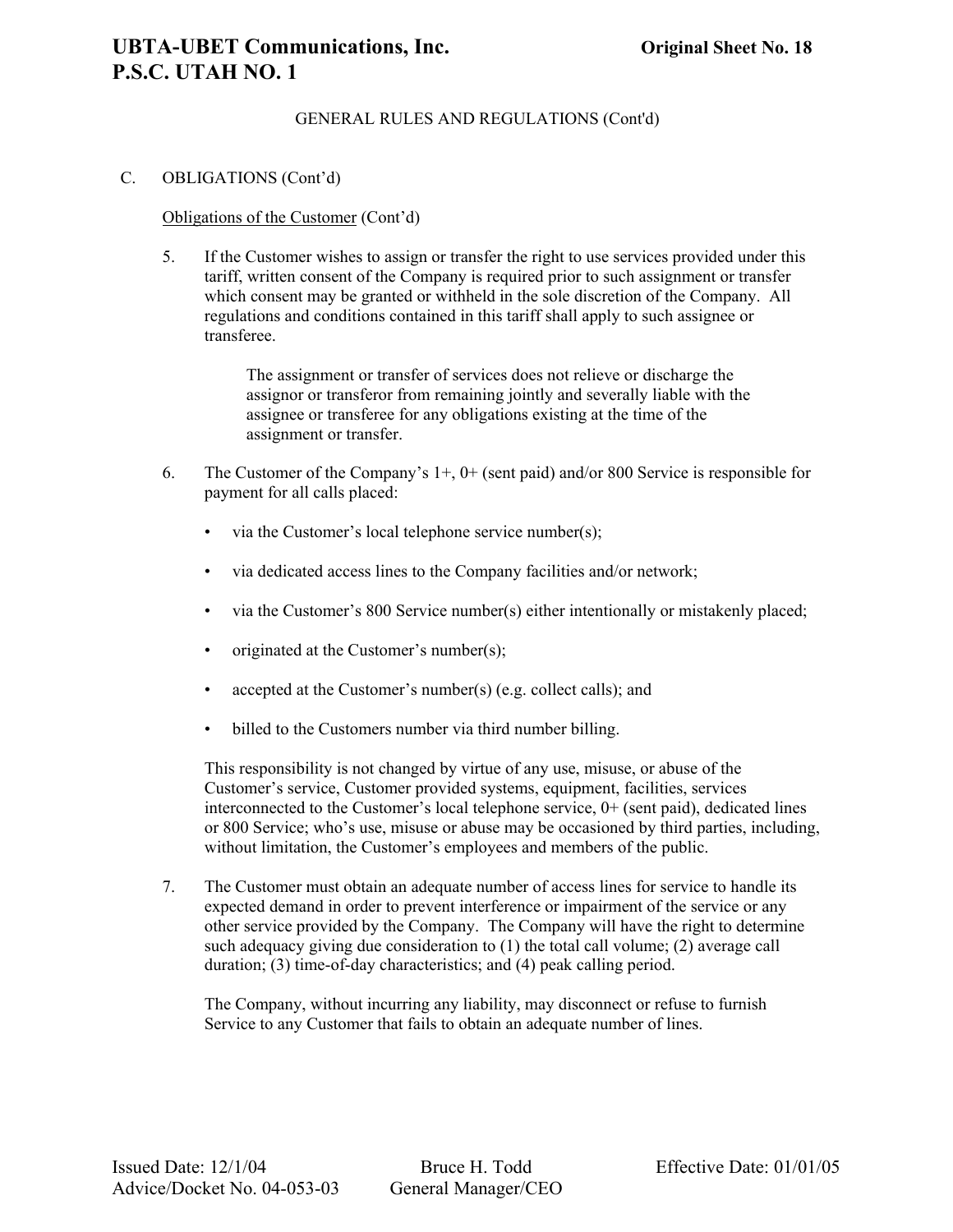### **UBTA-UBET Communications, Inc. Original Sheet No. 19 P.S.C. UTAH NO. 1**

### GENERAL RULES AND REGULATIONS (Cont'd)

### C. OBLIGATIONS (Cont'd)

Obligations of the Customer (Cont'd)

7. (Cont'd)

In the case of disconnections, the Customer will be notified in writing in advance of the termination of service.

- 8. Any mistakes, accidents, omissions, interruptions, delays, errors or defects in transmission or service which are caused or contributed to, directly or indirectly, by an act or omission of the Customer, by others, through the use of Customerprovided facilities or equipment, or through the use of facilities or equipment furnished by any other person using the Customer's facilities shall not result in the imposition of any liability upon the Company. The Customer shall pay to the Company any reasonable costs, expenses, damages, fees or penalties incurred by the Company as a result thereof, including the costs of any local exchange company labor and materials. The Company shall be indemnified, defended and held harmless by the Customer against any and all claims, demands, causes of action and liability relating to services provide pursuant to this agreement, including payment to the Company associated with reasonable attorney's fees.
- 9. The Customer is responsible for providing the Company with an E911 valid physical address for all locations. A valid E911 address fits within the ranges set by the Master Street Address Guide (MSAG). This address should be obtained through the county or city where service is to be provided. Service will not be denied due to lack of physical address. Upon receiving an address from the customer, the Company will update the corresponding E911 database.

### D. USE OF SERVICE AND FACILITIES

1. Ownership and Use of Equipment

All equipment and lines furnished by the Company are the property of the Company even though located on the subscriber's premises. Company agents or employees shall have the right to enter said premises at any reasonable hour to install or maintain equipment, make collections, or remove equipment.

The Company may refuse to install or maintain any service at locations that are hazardous to Company employees. If such service is furnished, the subscriber may be required to install and maintain such service, holding the Company harmless from any claims for damage by reason of the installation and maintenance of this service.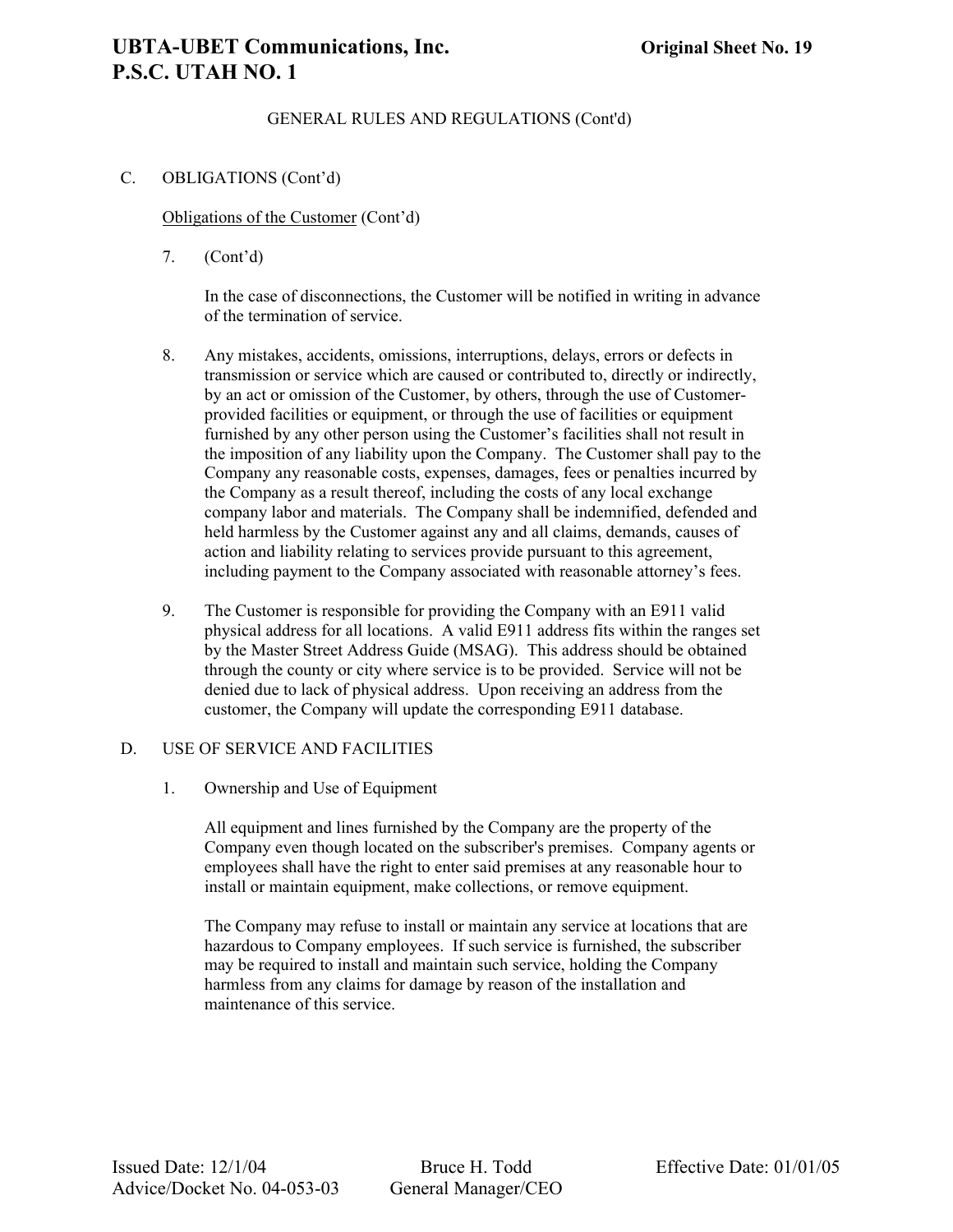### D. USE OF SERVICE AND FACILITIES (Cont'd)

2. Interconnection Policy

Subscriber-provided terminal equipment may be used and subscriber-provided communication systems may be connected with the facilities furnished by the Company for telecommunications services subject to regulations outlined in other parts of this tariff. In case any unauthorized attachment is made, the Company shall have the right to disconnect, suspend, or terminate the service.

3. Use of Subscriber Service

Subscriber telephone service is furnished only for the use by the subscriber, his family, and associates. The Company may refuse to install or permit such service to remain on premises of public or semi-public character. The equipment may be installed, at such locations provided the service is located so it is not accessible for public use.

4. Tampering with Equipment

The Company may refuse to furnish telephone service when company equipment shows any evidence of tampering for the purpose of obtaining service without payment of charges applicable to the service rendered by the Company.

5. Use of Improper Language or Impersonation of Another

The Company may refuse service to anyone who uses or permits abusive or obscene language over Company facilities or impersonates another individual with fraudulent or malicious intent.

6. Governmental Objections to Service

The Company may refuse service or discontinue service to anyone upon objection to such service by or behalf of any governmental authority.

7. Indiscriminate Use of Facilities

The Company may refuse to furnish service or require upgrading of services provided to any subscriber who allows indiscriminate use of Company facilities, except in case of emergencies.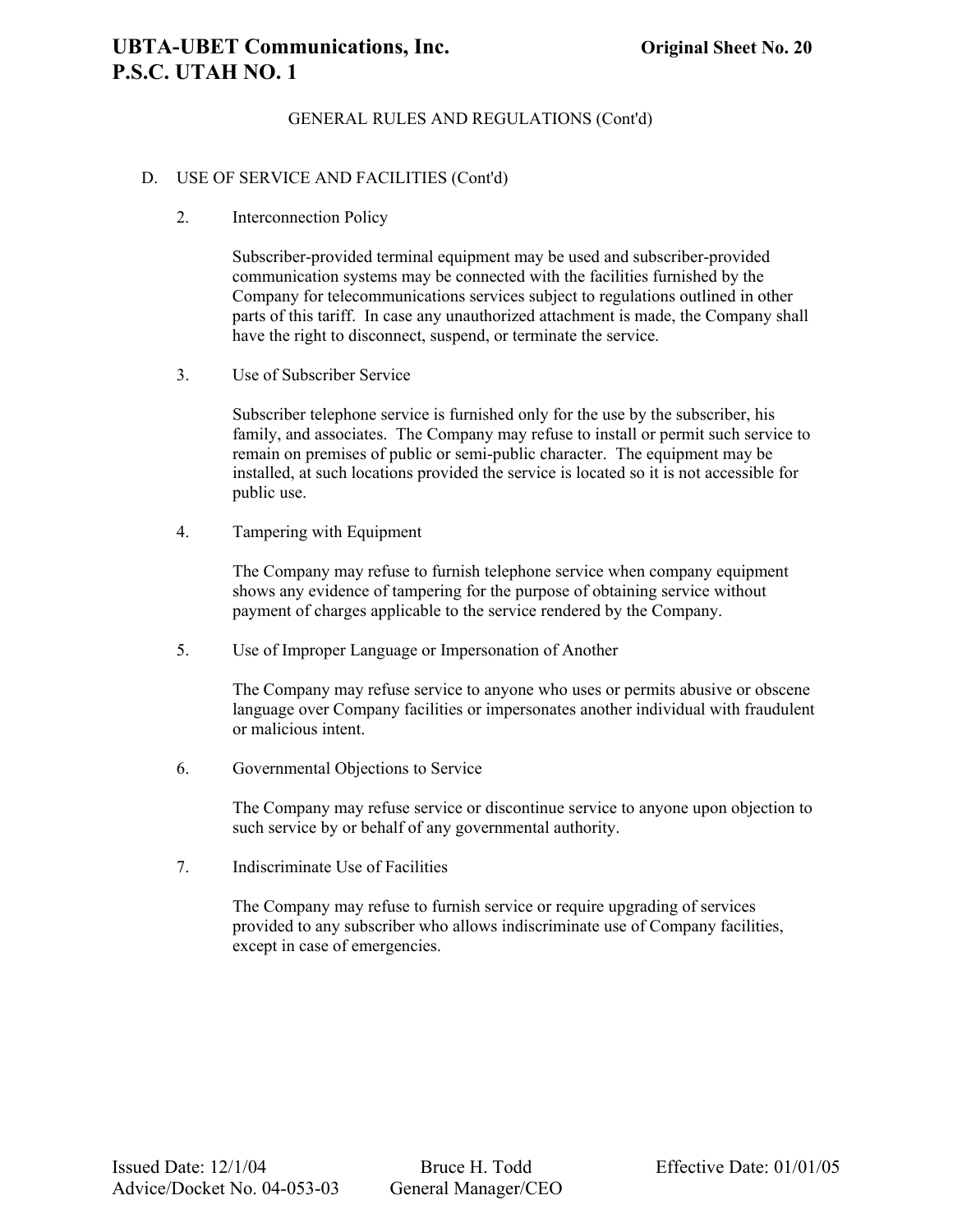### E. ESTABLISHMENT AND FURNISHING OF SERVICE

1. Application for Service

Application for service must be made on the Company's standard form, which becomes a contract when accepted in writing by the Company or upon establishment of service, and the customer granting of rights-of-way or easement to the premises.

The subscriber may be required to pay in advance all charges for the first billing period and connection charge if applicable. The conditions of such contracts are subject to all provisions of this and other applicable tariffs. Requests for additional service may be made verbally, if provided in the original contract, and no advance payment will be required. A move within the exchange area is not considered to terminate the contract and orders for such may be made verbally.

2. Telephone Numbers

The customer has no property right in the telephone numbers assigned by the company and no right to continuance of service through any, particular central office. The company may change the telephone number or central office designation of a customer whenever it considers it desirable in the conduct of its business.

When existing service is continued for a new customer, the telephone number assigned to the former customer may be retained by the new customer only: (a) if the former customer consents and properly notifies the company in writing; and (b) if arrangements acceptable to the company are made by the new customer to pay all outstanding charges against the service to the company.

3. Alterations

The subscriber agrees to notify the Company of any alterations that will necessitate changes in the Company's wiring; and the subscriber agrees to pay the Company's current charges for such changes.

4. Payment of Service

The subscriber is required to pay all charges for services rendered by the Company, both exchange and toll in accordance with provisions contained elsewhere in this tariff. The subscriber is responsible for all charges for service rendered at his telephone, including collect charges.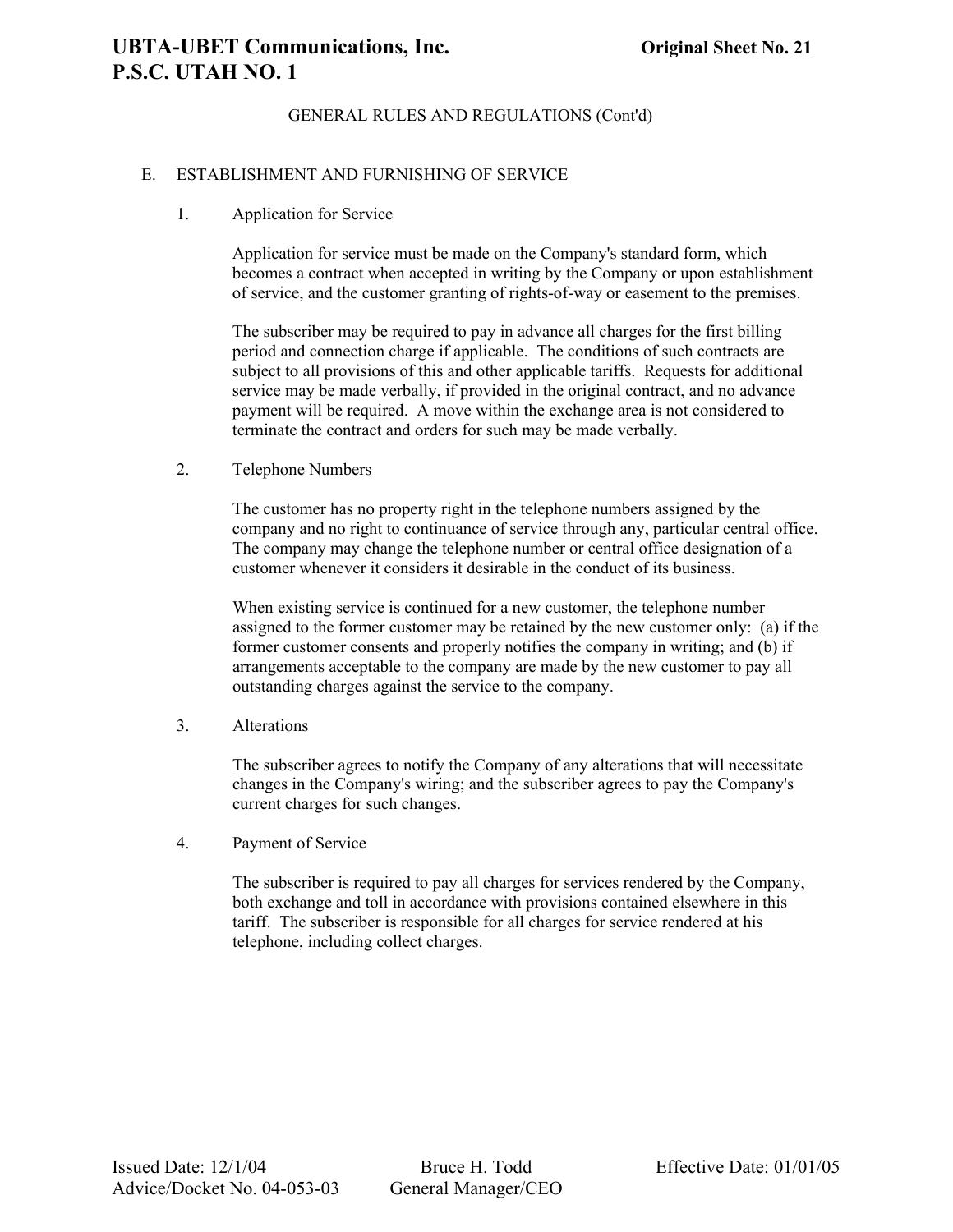### E. ESTABLISHMENT AND FURNISHING OF SERVICE (Cont'd)

5. Maintenance and Repairs

The Company shall bear the expense of all repair and maintenance of its facilities, except where damage or destruction of its facilities is due to the gross neglect of the subscriber. The subscriber may not rearrange, remove, or disconnect any Company facilities without consent of the Company.

6. Line Extensions

Lines will be extended to permanent customers in accordance with the guidelines established in the Construction Charge section and the customer providing rights-ofway or easement to the premises.

Where required by the conditions, applicants may be required to provide to the Company suitable private right-of-way parallel to the public highway.

7. Unusual Installation Costs

When special conditions or special requirements of the subscriber involve unusual construction or installation costs, the subscriber may be required to pay a reasonably proportionate share of such cost.

Title to all facilities constructed and paid for wholly or in part by the subscriber is vested in the Company.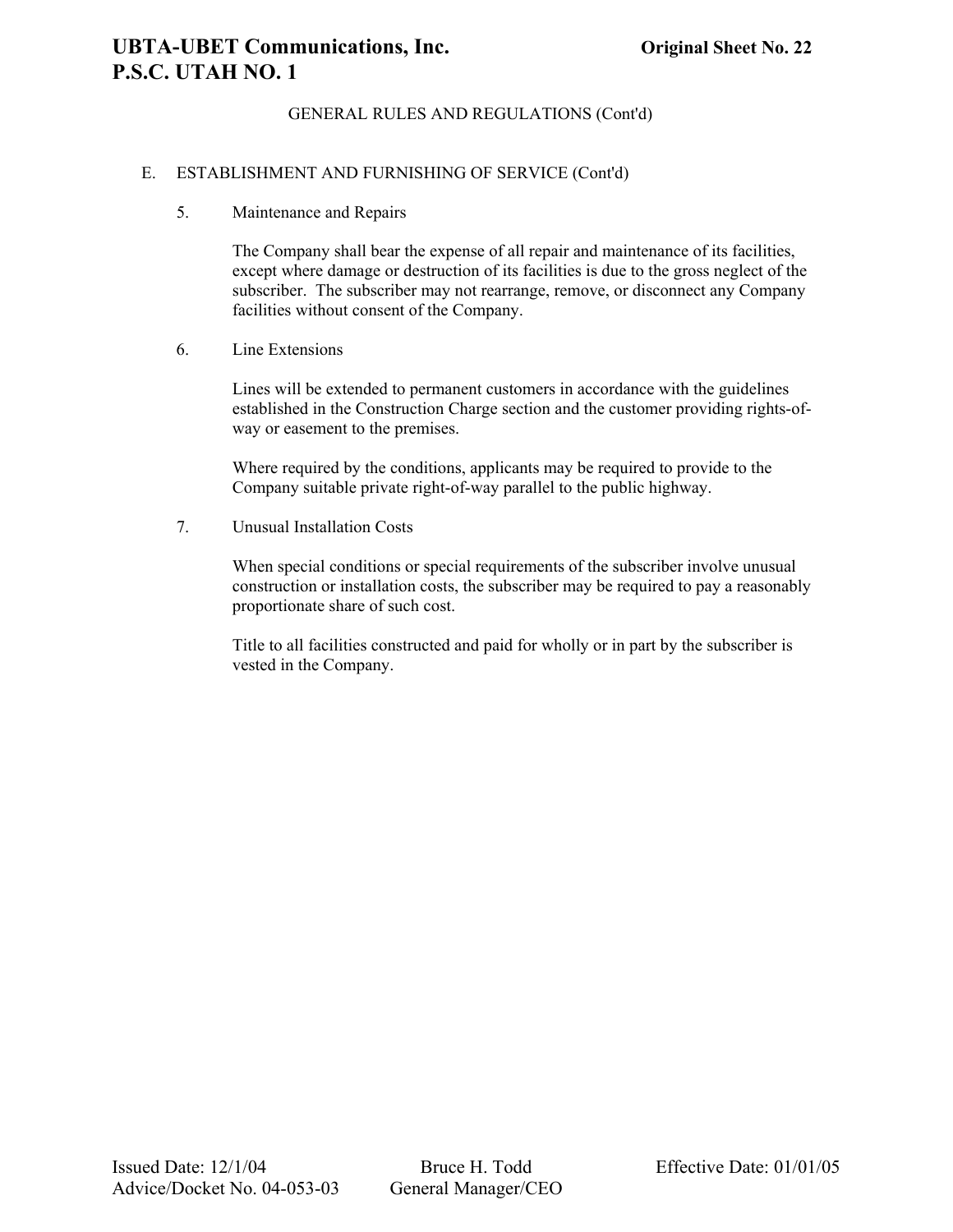### **UBTA-UBET Communications, Inc. 1st Revised Sheet No. 23 P.S.C. UTAH NO. 1** Cancels Original Sheet No. 23

### GENERAL RULES AND REGULATIONS (Cont'd)

8. Rights of Way and/or Easement

The Applicant shall, and hereby does, grant to the Company a right-of-way and easement over, across and under the property of Applicant to construct, operate and maintain the communication lines and the system of the Company to the place requested for services. The Applicant further authorizes the Company and grants a right to it to enter and remove any of the lines, poles, property and system of the Company at the place of service, upon termination of service.

### F. TELEPHONE DIRECTORIES

The Company will make available to its subscribers, without charge, only such directories as it deems necessary for the efficient use of the service. Other directories will be furnished at the discretion of the Company at a reasonable charge.

### G. ESTABLISHMENT AND MAINTENANCE OF CREDIT

1. Deposits

The Company adopts by reference the Rules and Regulations promulgated by the Board of Directors and all amendments to those rules that may be hereafter adopted by the Board of Directors. Copies of these Rules and Regulations are on file in the business office and are available for public inspection.

2. Interest to be Paid on Deposits

Simple interest, at the rate provided by the Board of Directors, shall accrue from the date of deposit until the date of refund or application to the customer's telephone bill.

3. Reconnection Charge

Where service has been terminated by the company in accordance with the Board of Directors' Rules and Regulations, the regular non-recurring charges shall apply for reconnection of service.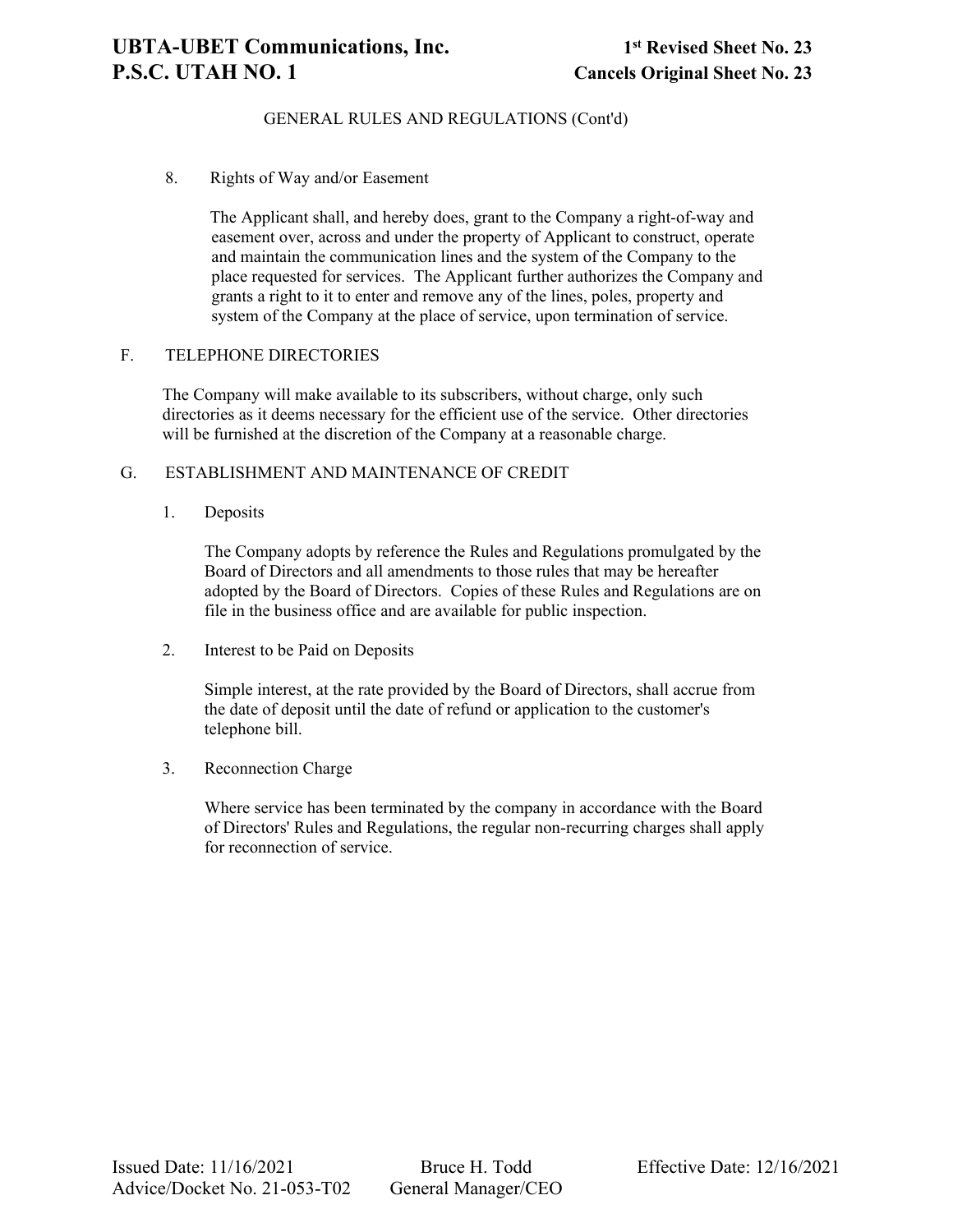### H. MINIMUM CONTRACT PERIODS AND TERMINATION OF SERVICE

### 1. Minimum Contract Periods

Except as hereinafter provided, the minimum contract period for all services and facilities is one day at the same location.

The length of contract period for directory listings, where the listing actually appears in the directory, is the directory period. The directory period is from the day on which the directory is first distributed to the subscribers to the day the succeeding directory is first distributed to subscribers.

The Company may require a minimum contract period longer than one day at the same location in connection with special (non-standard) types or arrangements of equipment, or for unusual construction necessary to meet special demands, and involving extra cost.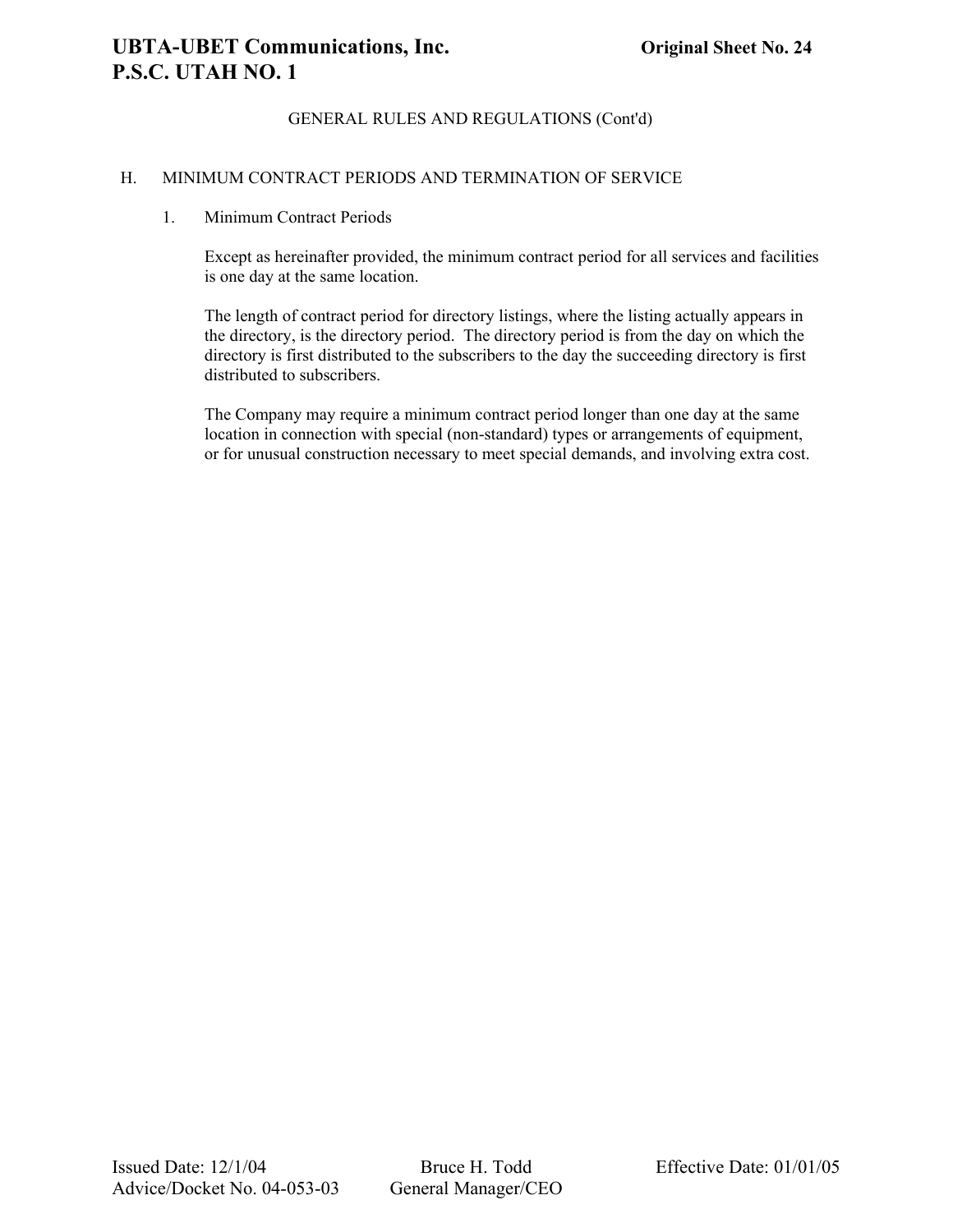### H. MINIMUM CONTRACT PERIODS AND TERMINATION OF SERVICE (Cont'd)

### 2. Termination of Service - Subscriber's Request

Service may be terminated prior to the expiration of the minimum contract period upon notice being given to the Company, and upon payment of any applicable termination charges, in addition to any applicable charges due for service which has been furnished.

In the case of service for which the minimum contract period is one month, termination will require that charges due for the balance of the minimum period be paid.

In the case of directory listings where the listing has appeared in the directory or where a non-listed or non-published listing has been properly omitted, the charges are due to the end of the directory period, except that in the following cases charges will be continued only to the date of the termination of the extra listing or proper omission with a minimum charge of one month.

- (1) The contract for the main service is terminated.
- (2) The listed party becomes a subscriber to some other class of exchange service.
- (3) The listed party moves to a new location.
- (4) The listed party dies.

For special equipment, the charges will be based on the individual circumstances in each case as agreed upon at the time of installation.

Contracts for periods longer than one month covering services whose installation required line extensions may be terminated upon payment of all charges that would accrue to the end of the contract period, or if the contract will be transferred to a new applicant who is to occupy the same premises and will subscribe to the service effective on the day following termination by the original subscriber.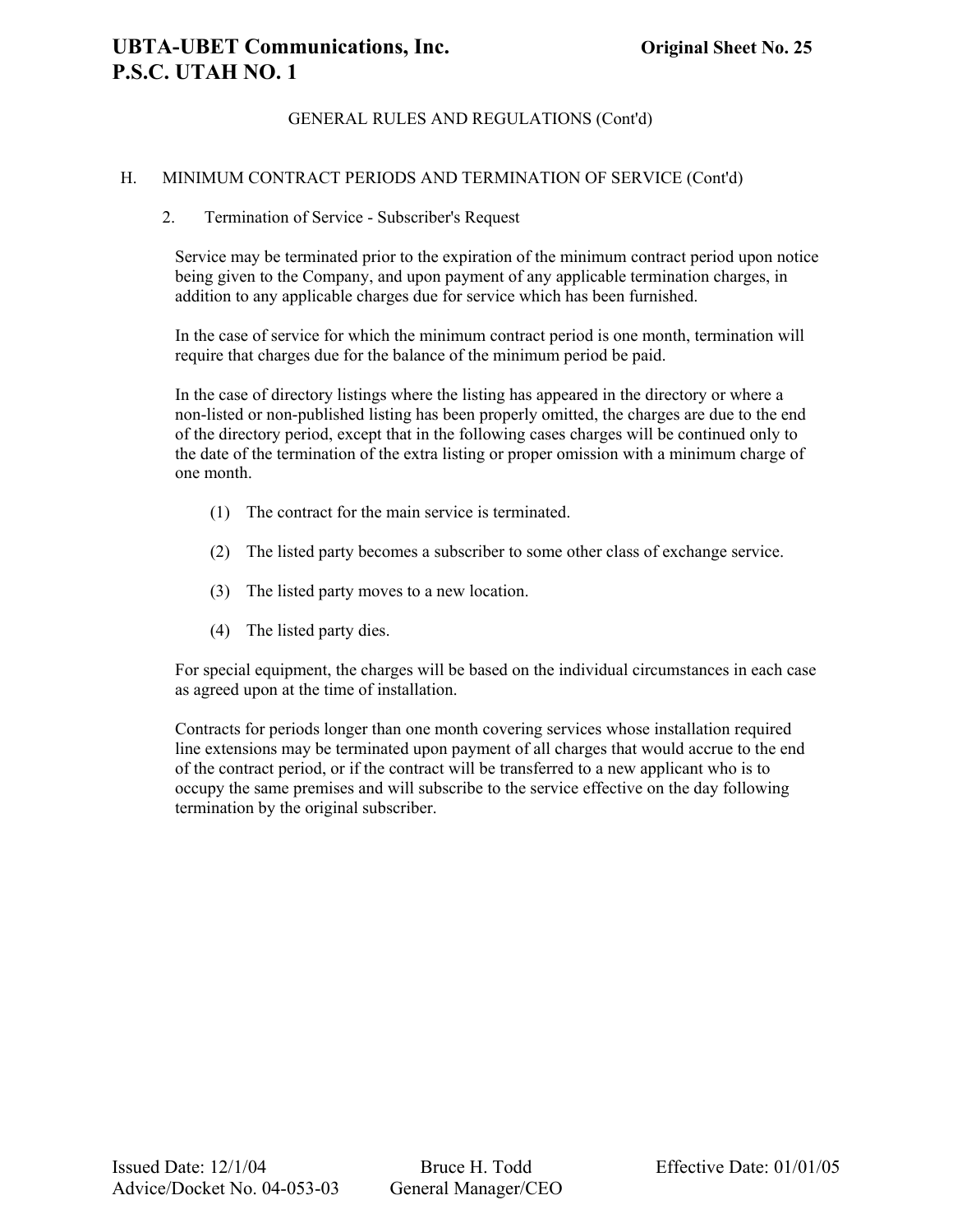### H. MINIMUM CONTRACT PERIODS AND TERMINATION OF SERVICE (Cont'd)

2. Termination of Service - Subscriber's Request (Cont'd)

Service may be terminated after the expiration of the initial contract period, upon the Company being notified, and upon payment of all charges due to the date of termination of the service.

3. Termination of Service By The Company

The Company adopts by reference the Rules and Regulations promulgated by the Board of Directors and all amendments to those rules that may be hereafter adopted by the Board of Directors. Copies of these Rules and Regulations are on file in the business office and are available for public inspection.

### I. PAYMENT FOR SERVICE AND FACILITIES

1. Date Payment Due

The subscriber shall pay for service and facilities monthly in advance and shall pay for Toll Messages (including charges for messenger service) and Moves and Changes when billed. Failure to receive a bill does not relieve the subscriber of the responsibility for payment in accordance with the provisions set forth herein.

All bills for service are due and payable at the office of the Company on or before the twentieth of the month or ten days following the post marked date of the statement of the month that the bills were rendered. If the bill is not paid when due, the Company may make a late payment charge at the rate set by the Board of Directors and the Company may apply any deposit towards the outstanding balance.

2. Returned Check Policy

A \$20 Charge, will be made for all checks returned to the company for insufficient funds. If two insufficient funds checks are received from a subscriber within a twelve (12) month period, the company may require that all subsequent payments be made by cash, money order, or certified check.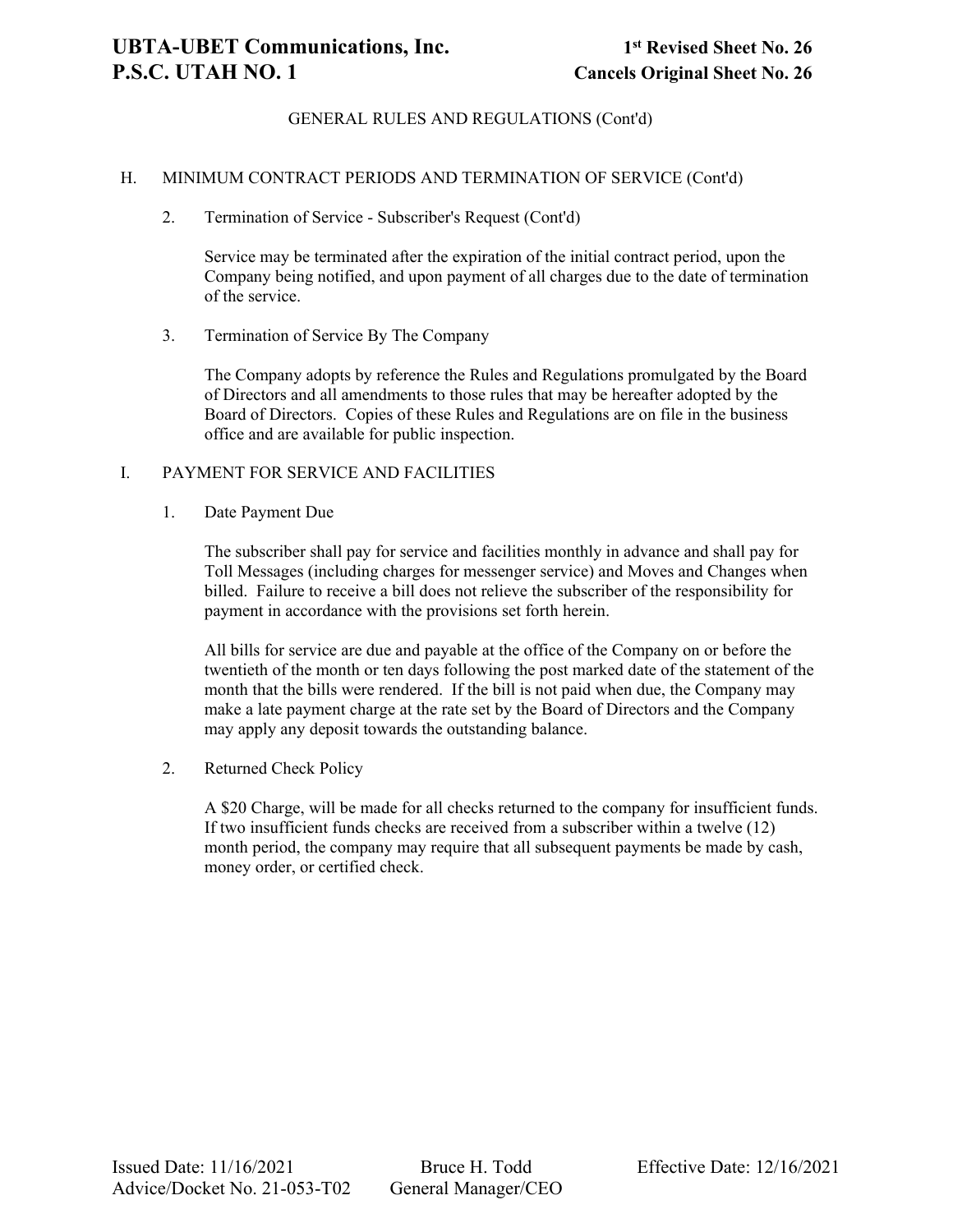### **UBTA-UBET Communications, Inc. Original Sheet No. 27 P.S.C. UTAH NO. 1**

### GENERAL RULES AND REGULATIONS (Cont'd)

### J. SPECIAL SERVICES AND FACILITIES

Special services and facilities not ordinarily used in the furnishing of telephone service and not otherwise provided for by the tariff schedules of the Company may be furnished or leased pursuant to special contract for such special service or facility for such period as may be agreed upon, provided such special service or facility or the use made thereof is not unlawful and does not interfere with the telephone service furnished by the Company. Special services are provided for each individual application as a custom-engineered system to satisfy and provide for the needs of that customer. Applicable charges will be determined by the revenue requirements of the utility for each individual system. In the event any such special service or facility or the use made thereof interferes with the furnishing of telephone service by the Company, the Company may terminate such contract and cease to furnish such special service or facility after thirty days' written notice to the subscriber; and provided further that the Commission may terminate such contract whenever, in its opinion, public interest requires such termination.

### K. RESALE OF SERVICES

No service can be resold unless the service has been specifically identified as available for resale or authorized by the Utah Public Service Commission.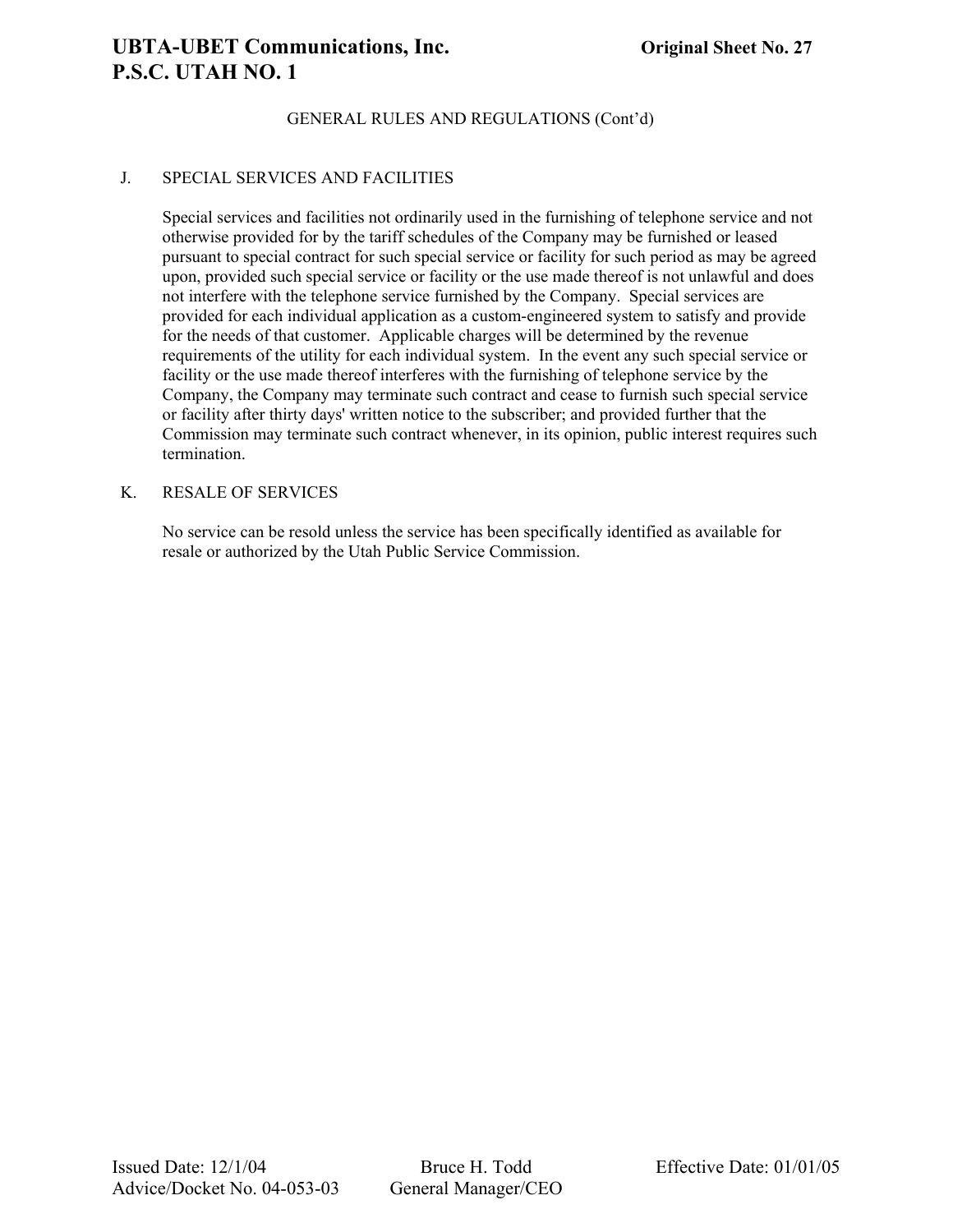### **UBTA-UBET Communications, Inc. 1st Revised Sheet No. 28** P.S.C. UTAH NO. 1 Cancels Original Sheet No. 28

### NETWORK ACCESS LINE SERVICE

### RATES

| <b>Service (Exchange)</b> | <b>Residential (R1)</b> | <b>Business (B1)</b> | <b>Extended Area</b><br><b>Service (EAS)</b> |
|---------------------------|-------------------------|----------------------|----------------------------------------------|
| <b>One-Party Service</b>  |                         |                      |                                              |
| Duchesne                  | \$25.50                 | \$34.25              | \$3.25                                       |
| Roosevelt                 | \$26.50                 | \$35.25              | \$2.25                                       |
| Vernal                    | \$26.95                 | \$35.70              | \$1.80                                       |
| All Others                | \$23.00                 | \$31.75              | \$5.75                                       |
| <b>PBX Trunk</b>          |                         | \$50.50              |                                              |
| <b>PBX Outward Only</b>   |                         | \$37.50              |                                              |
| <b>Key System</b>         |                         | \$50.50              |                                              |

### **CONDITIONS**

The above rates apply to the provision of network access lines which, when connected to a suitable instrument provides access to the telecommunications network and are billed on a per line per month basis.

Instruments must be provided by the subscriber, subject to the conditions described in the Connection With Subscriber-Owned Equipment portion of this tariff.

Additional instruments may be attached to network access lines. The Company reserves the right to limit the number of instruments connected to an access line if they cause interference with the normal operation of the line.

PBX Outward Only allows only outgoing calls from the customer's PBX or Key System. It provides access to 911, dial tone, operator services, and long-distance services, but does not allow incoming calls.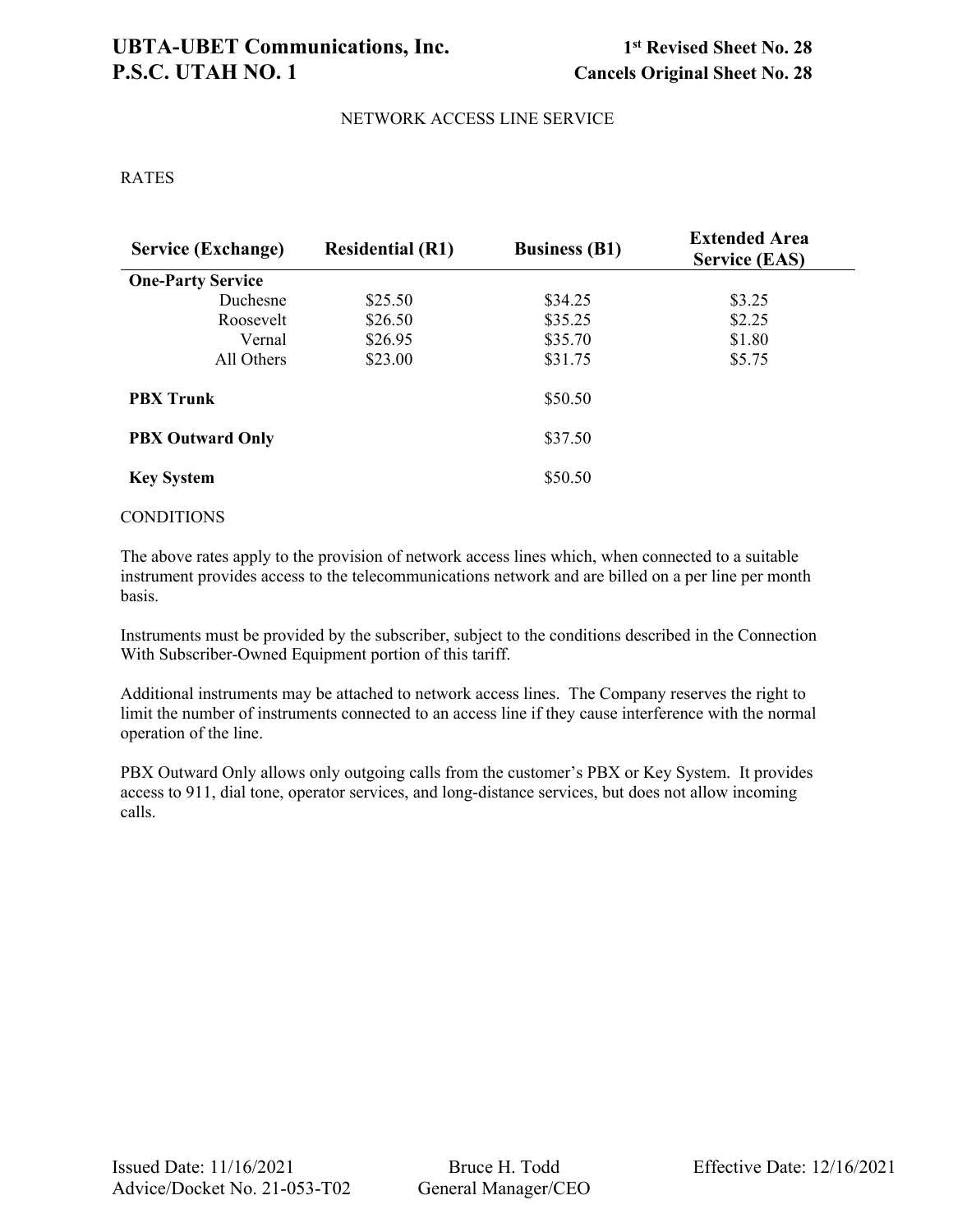### NETWORK ACCESS LINE SERVICE (Cont'd)

### CONDITIONS (Cont'd)

Business Rates Apply:

At any location where activities are of a business, trade, or professional nature.

At any location where the listing, promoting, or advertising of service at that location indicates a business, trade, or profession.

When service is furnished at a location used primarily for business purposes.

When the directory listing is to be a business listing.

When the service is provided to or through a reseller of local exchange service.

Residence Rates Apply:

When service is furnished at a location used primarily for domestic purposes.

Where business listings are not provided.

Residence service will be allowed for individual rooms at group homes e.g., fraternities, sororities, patient rooms at retirement homes, boarding houses when service to the rooms is not provided through a reseller of local exchange service, if the listing is in an individual's name.

Residence service will be allowed in church living quarters and the clergyperson's private study if the listing is in an individual's name.

When the directory listing is to be a residential listing.

A residence service may not be part of a hunting sequence that contains business lines.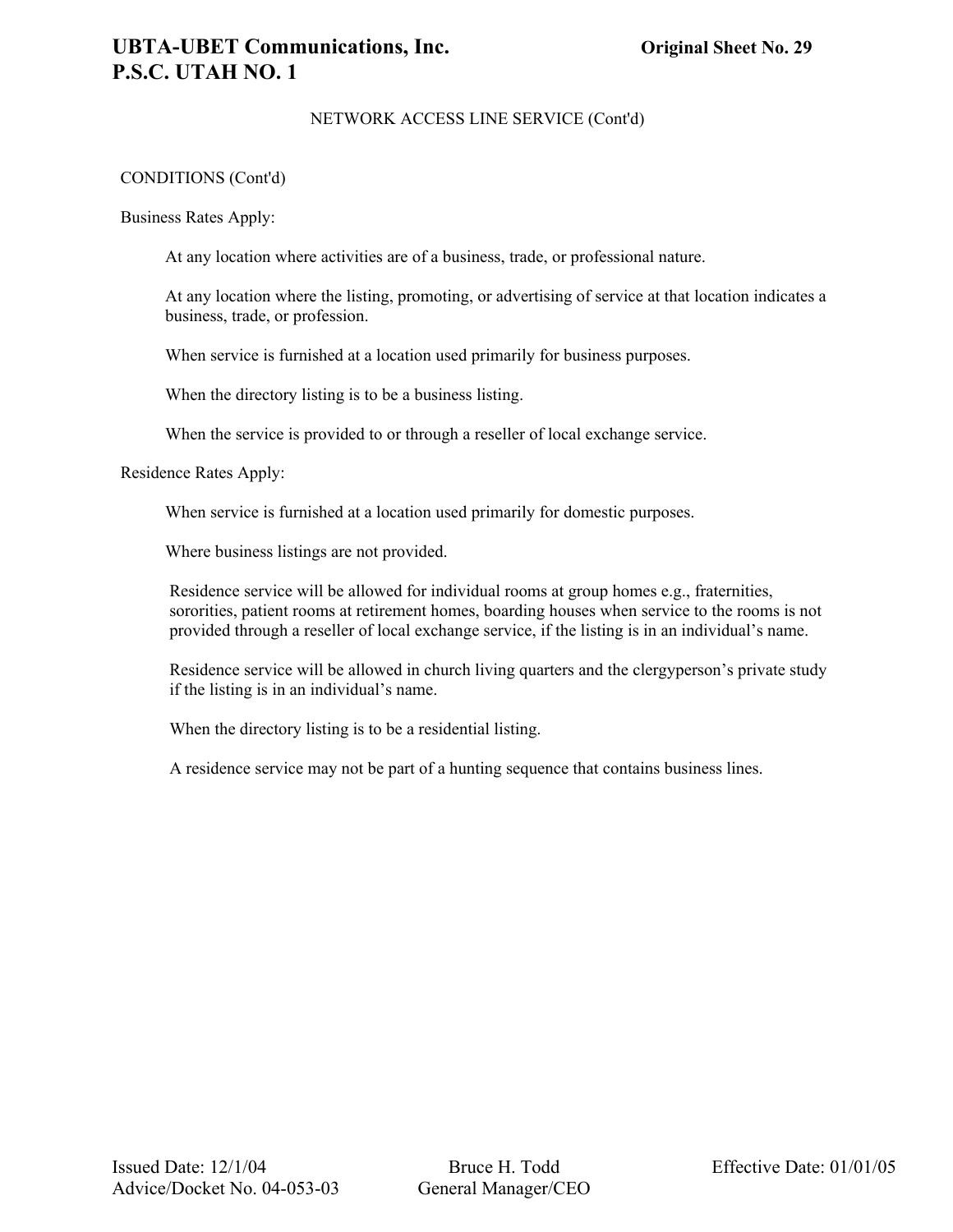### NUMBER RESERVATIONS AND PRINTED BILL SERVICE

### RATES

|                                                    | <b>Monthly Rate</b> |
|----------------------------------------------------|---------------------|
| Number Reservation $-$ for future use (per number) | \$8.50              |
| Printed Bill Service                               | \$0.00              |

### **DESCRIPTION**

### Number Reservation

When a customer requests that a number or specific sequential numbers be reserved for their future use with additional lines, or if they expect to have telephone service in the near future and wish the number to be reserved, the above rates and charges will apply.

### Personalized Number Service

When a customer within an "NXX" requests a specified sequence of numbers that may or may not spell out a specified word or abbreviation, NXX-2277 or cars, and has not been provided to another customer, the Company will provide the number at the above rates.

### Printed Bill Service

Customers have access to review a detailed bill record via a web portal where customers can review & pay bills. Company will also send a printed copy of the customer bill for a monthly charge at the above rate.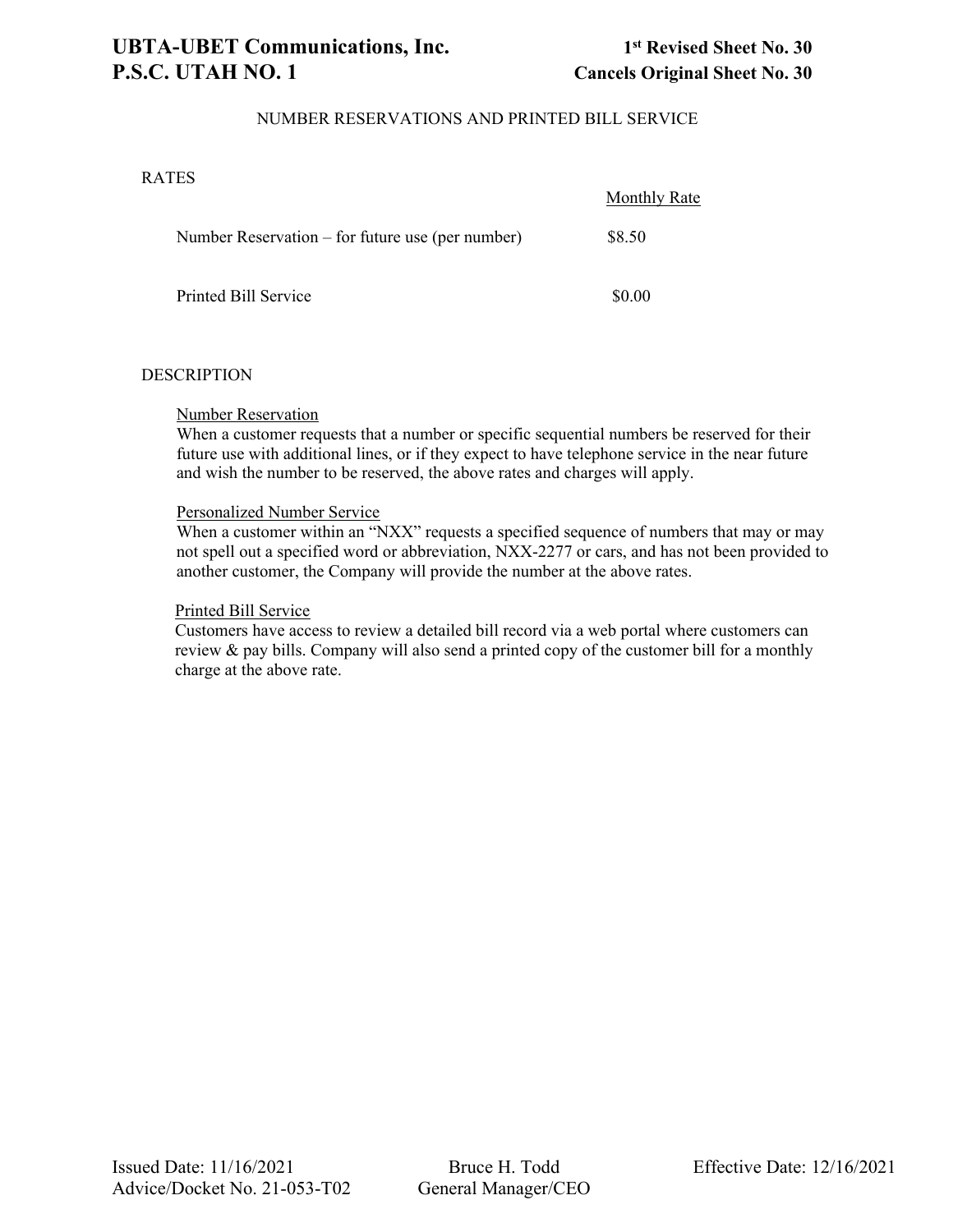### SERVICE CONNECTION, MOVE AND CHANGE CHARGES

### RATES

|                                  | Residence | <b>Business</b> |
|----------------------------------|-----------|-----------------|
| Service Order:                   |           |                 |
| Initial                          | \$15.00   | \$20.00         |
| Subsequent                       | 8.00      | 11.00           |
| Name and/or Number Change        | 25.00     | 35.00           |
| Move and Change Order            | 25.00     | 35.00           |
| Premise Visit                    | 50.00     | 50.00           |
| <b>Engineering Premise Visit</b> | 100.00    | 100.00          |
| Central Office Line Connection   | 25.00     | 50.00           |

### **CONDITIONS**

These charges are intended to cover the expense incurred by the Company in conjunction with the following:

Establishment of service; Change in location of a service to other premises; Transfer of service from one customer to another; Change of telephone number at customer's request; Installation of auxiliary equipment; Restoral of service disconnected for nonpayment or failure to establish credit.

Charges shown are in addition to installation charges shown under other Tariff schedules.

Charges shown in this schedule are based on work being performed during regularly scheduled working hours of the Company's employees. Work performed with overtime labor costs will be performed at direct cost to the customer.

No charges will apply under the following circumstances:

Service to which no monthly rates apply; When a service move, change, or disconnection is initiated by the Company; To reestablish service after destruction or partial destruction of the customer's premises by means beyond the control of the customer;

When customer's name has been changed by marriage or court order;

When a change in billing address is required;

Change in number at the Company's initiative; Disconnecting an access line; Adding or removing a feature unless specified in the Custom Calling & Basic Exchange Feature section of the tariff.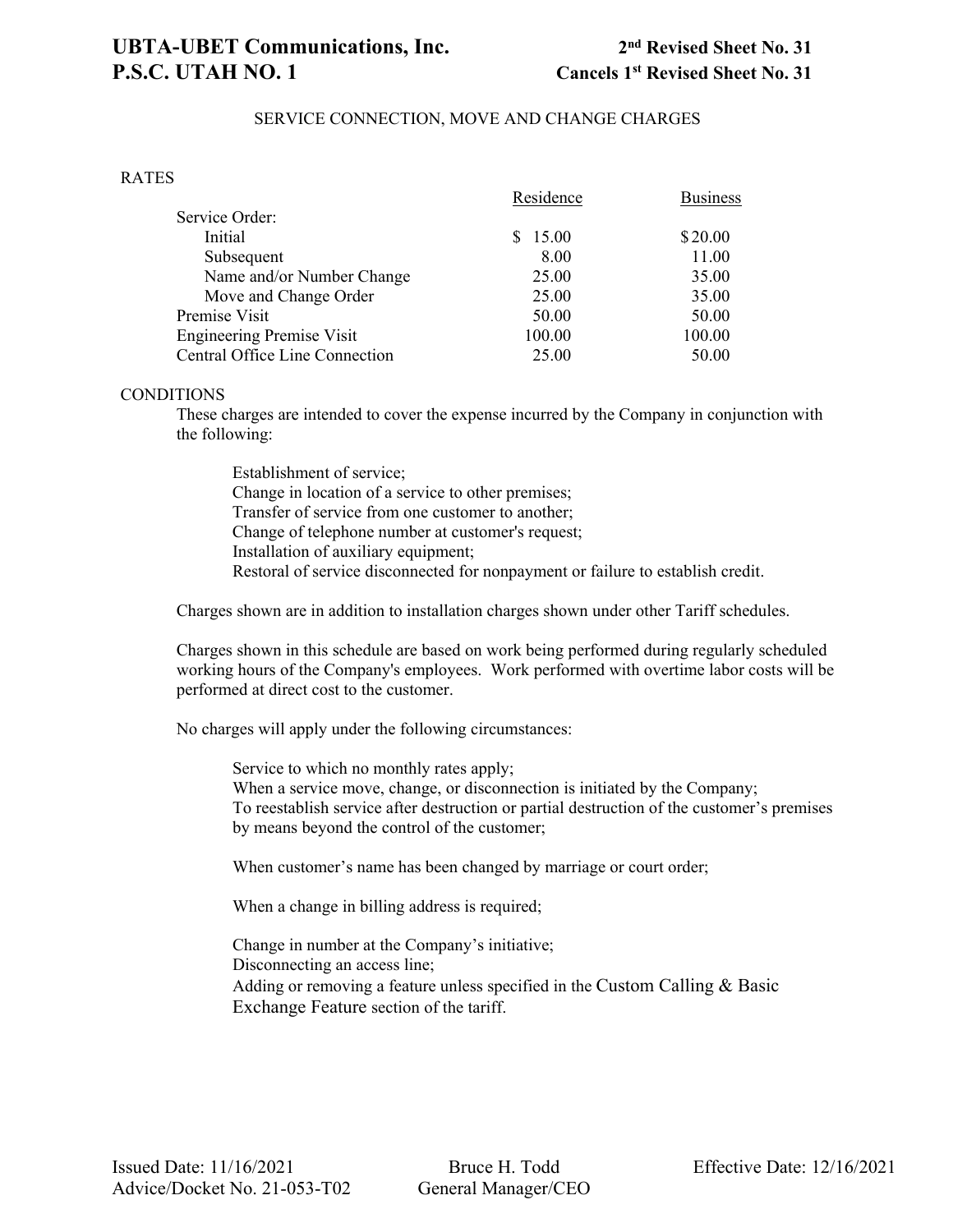### SERVICE CONNECTION, MOVE AND CHANGE CHARGES

### **DEFINITIONS**

### Service Order – Initial

Applicable to work done in receiving, recording and processing information necessary to execute a new customer's request for the establishment of service and credit with the company.

### Service Order - Subsequent

Applicable to customer's request for additions or changes to existing service (this includes changes involving directory listings).

#### Central Office Line Connection

Applicable for work done in the Central Office or work involving Central Office equipment necessary to provide a network access line or make changes to an existing network access line.

If service requires work in more than one Central Office area, this charge applies for each office.

Not applicable to feature changes.

#### Premises Visit

Applicable if a Company employee must visit the customer's premises to move or change a service drop or standard network interface at the customer's request. Not applicable when a Company employee is on the customer's premises for any other business purpose.

#### Name Change

Applicable to work done to change a customer's name when billing responsibility changes. Only the Name and/or Number Change Service Order Charge will apply when there is no premise visit or central office work required.

#### Number Change

Applicable to work done to change a customer's telephone number at the customer's request. Subsequent Service Order Charge and Name and/or Number Change Charge apply.

#### Move and Change Order Charge

Applicable to work done in receiving, recording and processing information necessary to execute a customer's request to move and change service (this includes changes involving directory listings). Central Office Line Connection Charge does not apply.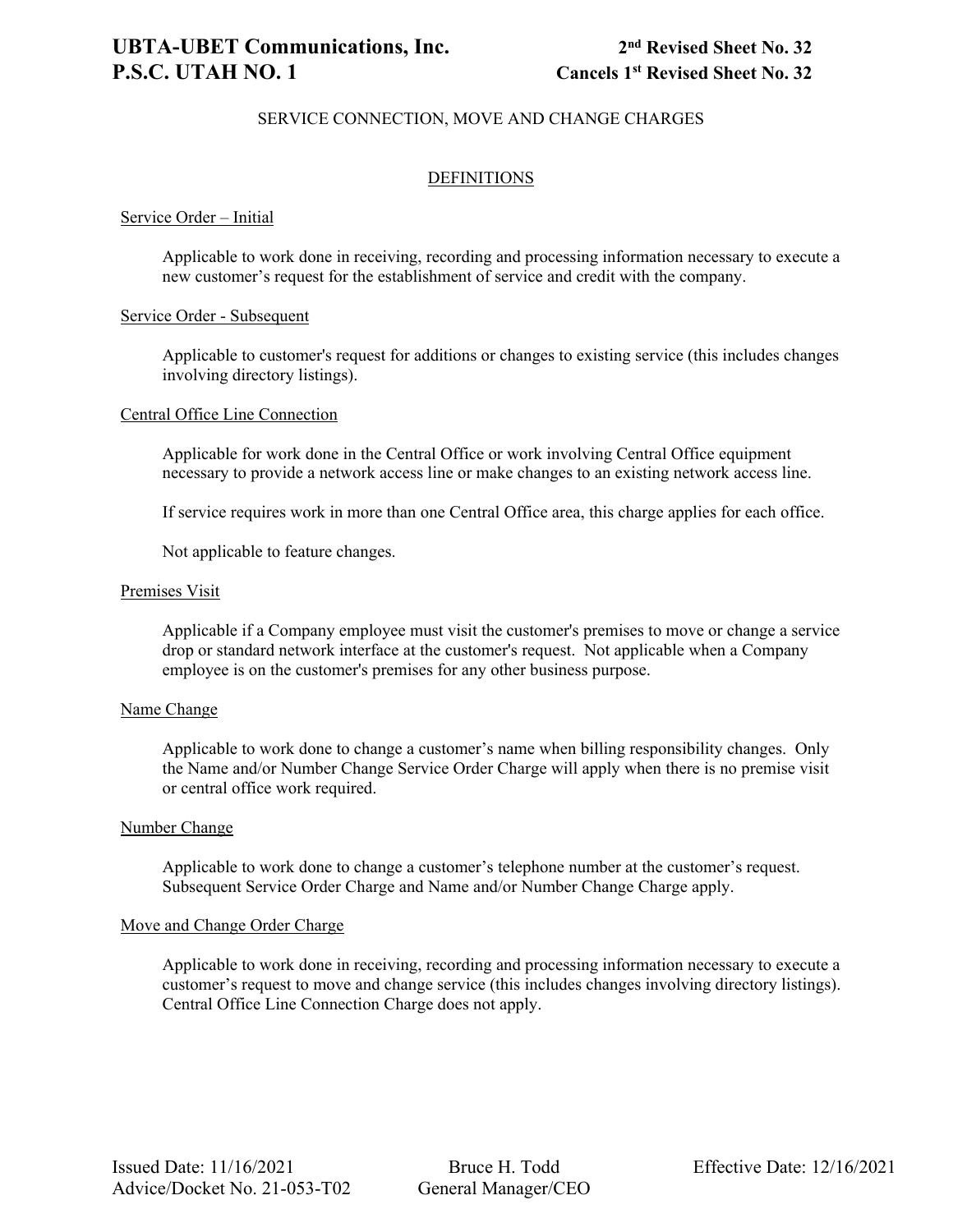### **UBTA-UBET Communications, Inc. Original Sheet No. 33 P.S.C. UTAH NO. 1**

### SERVICE CONNECTION, MOVE AND CHANGE CHARGES (Cont'd)

### DEFINITIONS (Cont'd)

### Engineering Premise Visit

This charge is associated with engineering which allows the Company to visit the premise and/or subdivision for the purpose of estimation on aid to construction requests. One charge is applicable per subdivision. If the customer agrees to have the work performed, the charges are applied as a credit to the construction costs. On a subdivision, if the customer provides an electronic plat map, the customer will receive a \$25.00 credit to this charge.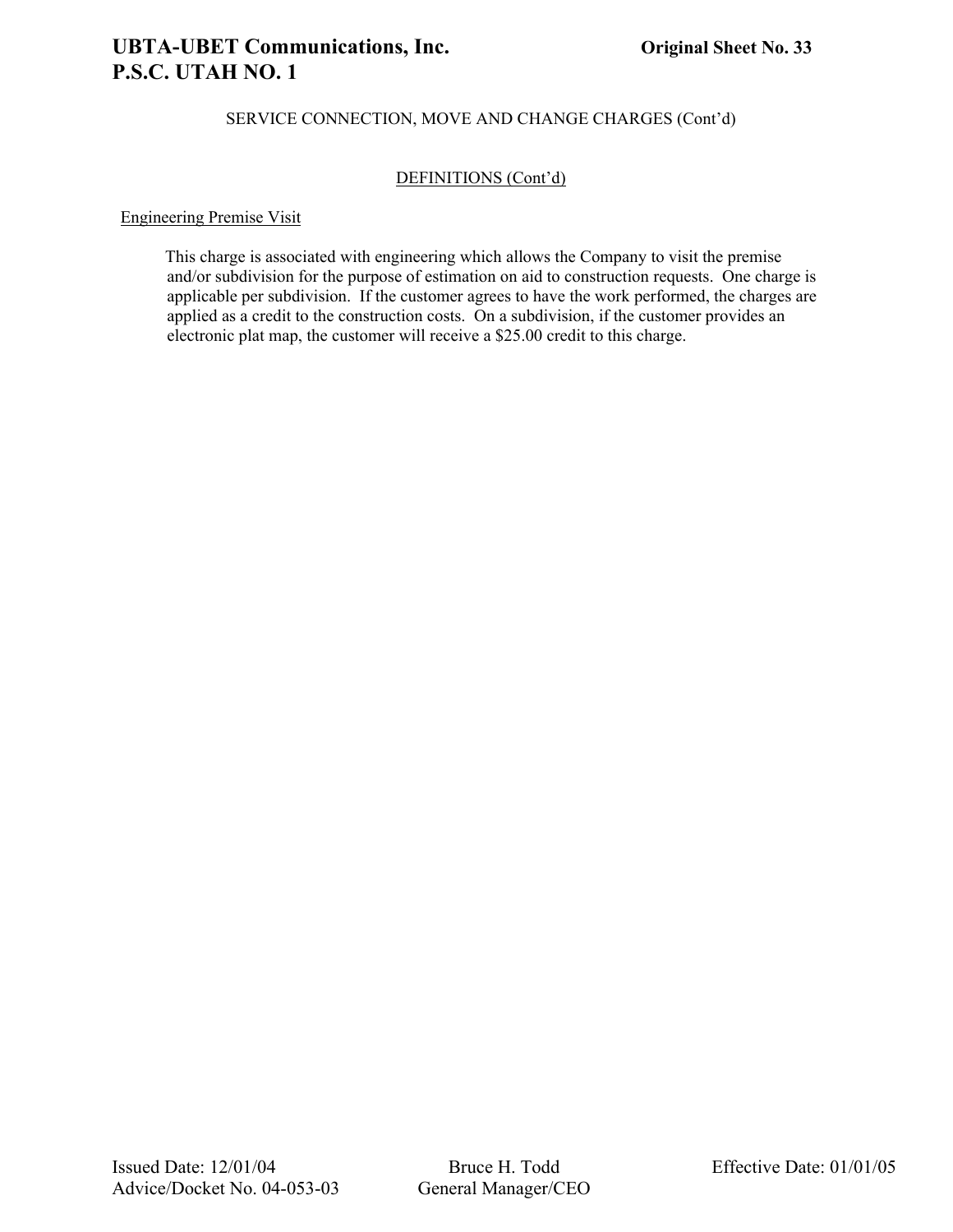### **UBTA-UBET Communications, Inc. 1st Revised Sheet No. 34 P.S.C. UTAH NO. 1 Cancels Original Sheet No. 34**

### OFF-PREMISE EXTENSION SERVICE

| RATES                                           | Installation<br>Charge                 | Monthly<br>Rate                   |
|-------------------------------------------------|----------------------------------------|-----------------------------------|
| <b>Continuous Property</b>                      | <b>Actual Cost</b>                     | No Charge                         |
| Non-Continuous Property<br><b>Each Location</b> | Applicable<br>Non-Recurring<br>Charges | Applicable<br>Access<br>Line Rate |

### **CONDITIONS**

Off-premise extension service, where the extension is located in a different building on the same continuous property as the main access line termination, may be installed by the Company. The installation charge will be negotiated between the subscriber and the Company. The subscriber is responsible for the maintenance of any subscriber owned wiring. No recurring monthly charge will apply in this situation.

Continuous property extensions are defined as those where the drop to the additional access point comes directly from the premises of the main access line termination and does not come out of the distribution cable as long as the same cable pair is used and no additional facilities are required.

When off-premise extension service is provided on Non-Continuous property, each location is treated as an access line termination and the applicable access line rates will apply at each location. Installation will be performed based on all applicable Non-Recurring service connection elements.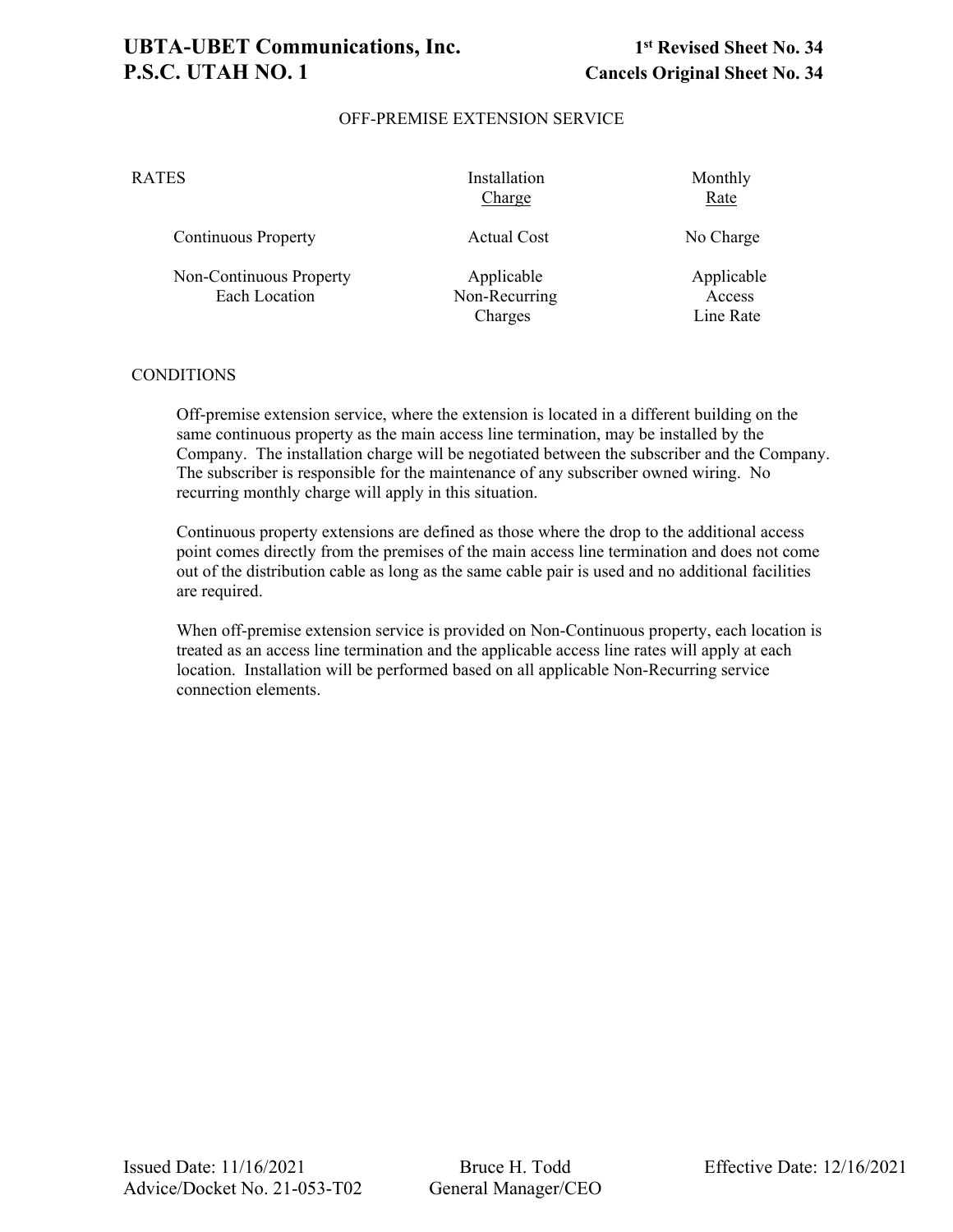HELD FOR FUTURE USE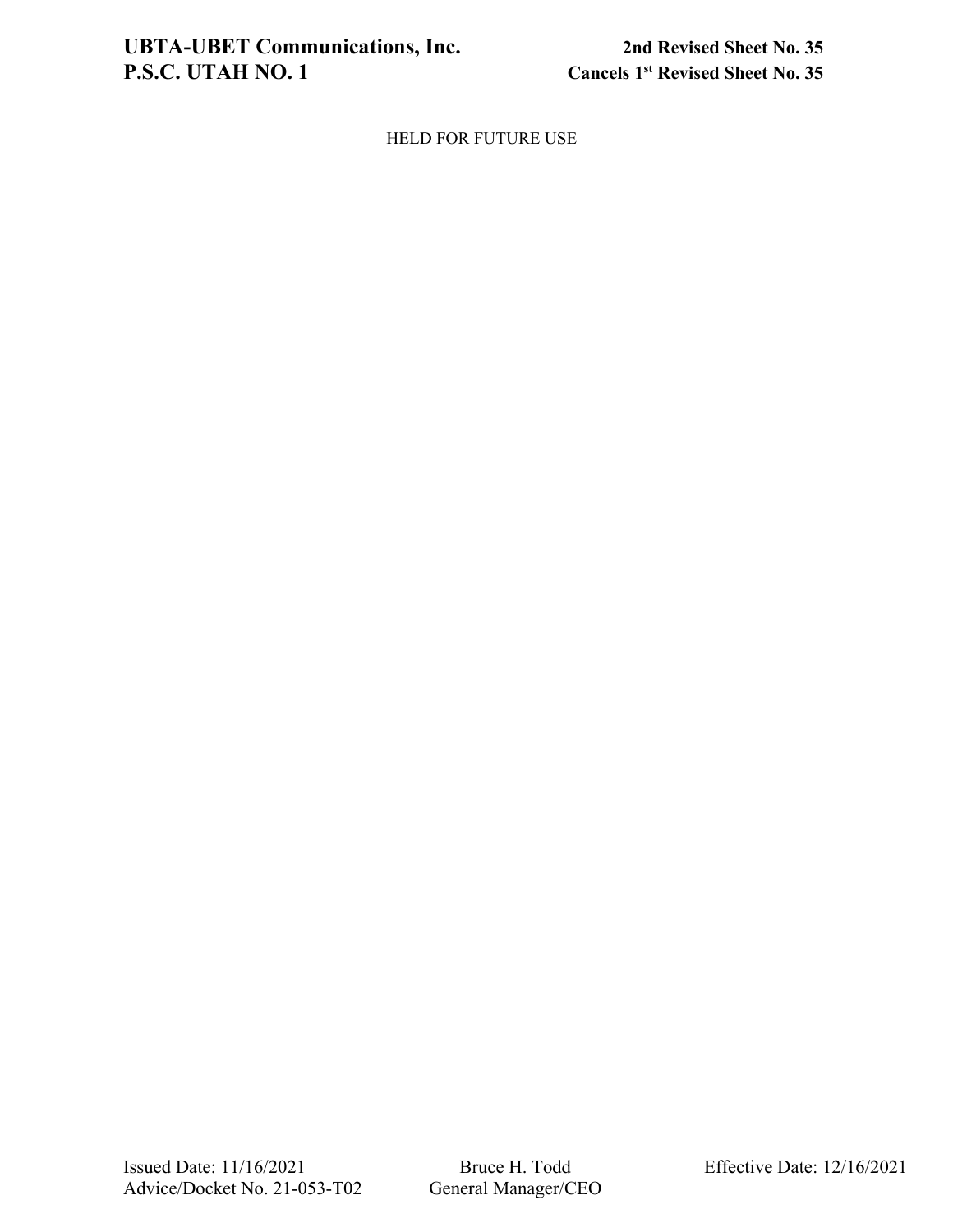### DIRECTORY ASSISTANCE SERVICE

### RATES

Per each Directory Assistance Call  $$0.95$ 

### **CONDITIONS**

- 1. The above charge will apply to each call to a directory assistance operator requesting information for locations within the state.
- 2. The charge will apply regardless of whether or not the operator is able to supply the requested information.
- 3. A maximum of two requests for information will be allowed per directory assistance call.
- 4. In the event a customer obtains directory assistance service through fraudulent means, in addition to any other action authorized by this tariff, the Company may assess appropriate Directory Assistance charges on the customer's regular telephone account.
- 5. Company may provide directory assistance for published numbers, without charge, during regular business hours for telephone numbers not listed in the current directory.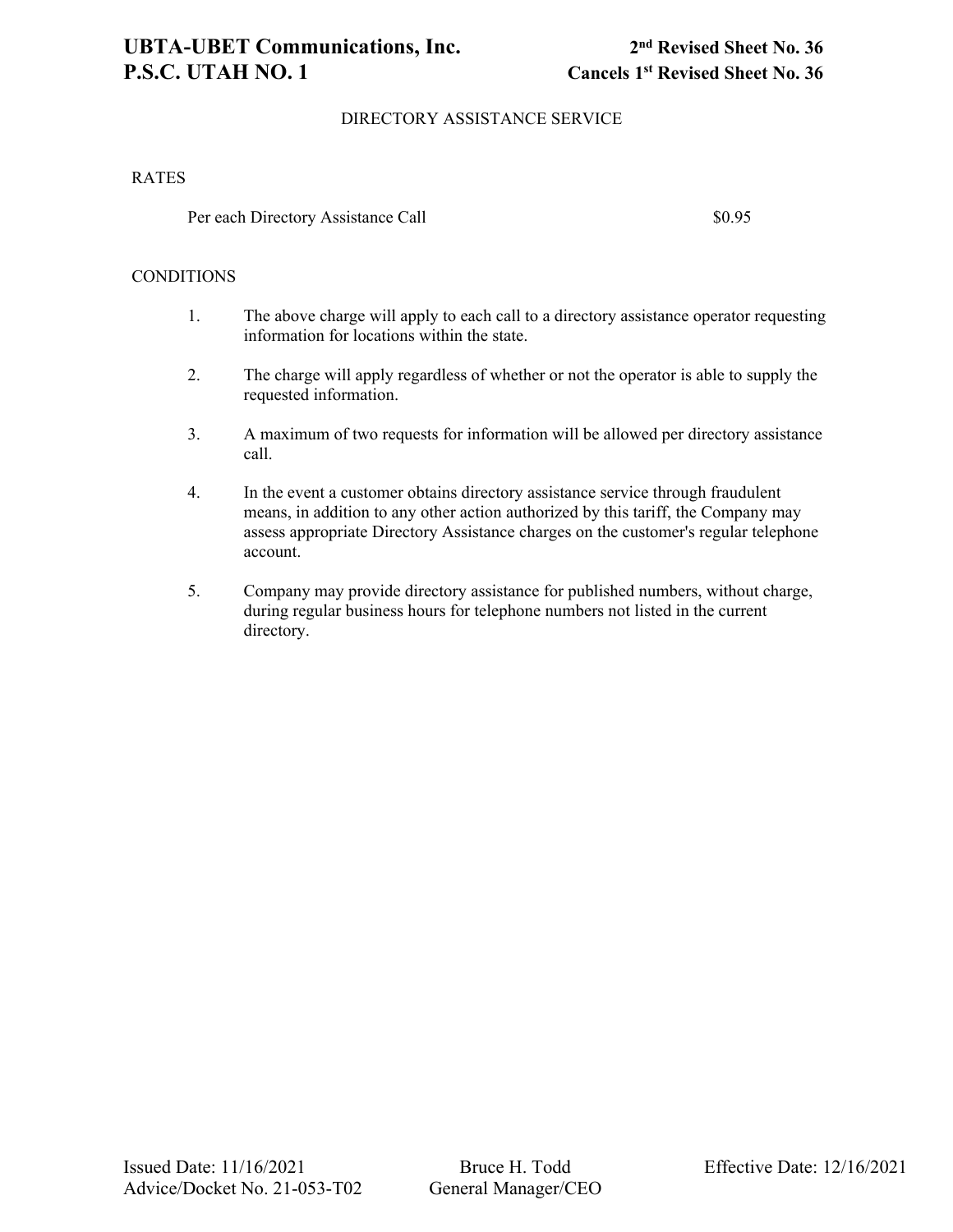### **UBTA-UBET Communications, Inc. 1st Revised Sheet No. 37 P.S.C. UTAH NO. 1** Cancels Original Sheet No. 37

### DIRECTORY LISTINGS

#### RATES

|                                              | <b>Monthly Rate</b> |    |                 |  |  |  |
|----------------------------------------------|---------------------|----|-----------------|--|--|--|
|                                              | Residence           |    | <b>Business</b> |  |  |  |
| Additional or Alternate Listing              | \$<br>1.50          | S. | 2.10            |  |  |  |
| Cross Reference or Duplicate                 | 1.00                |    | 1.00            |  |  |  |
| Extra Lines, per line                        | 1.00                |    | 1.00            |  |  |  |
| Non-Listed                                   | 3.00                |    | 3.00            |  |  |  |
| Non-Published                                | 4.00                |    | 4.00            |  |  |  |
| Foreign Exchange                             | 2.10                |    | 2.10            |  |  |  |
| Active Law Enforcement, Judges Non-Published | No Charge           |    |                 |  |  |  |

#### **CONDITIONS**

The regulations for directory listings, as provided in this section, apply only to that section of the directory containing the regular alphabetical list of names of subscribers.

#### Primary Listing

One listing without charge, termed the Primary Listing, is provided as follows:

- 1. For each separate subscriber service. When two or more access lines or PBX trunk lines are consecutively operated, the first number of the group is considered the primary listing.
- 2. For each semi-public service.
- 3. Non-listed telephone numbers are listed in the information file for directory assistance but are not listed in the Company's directory. They will be given out upon request.
- 4. Non-published numbers are not listed either in the Company's directory or the information file for directory assistance and are not to be given out to anyone unless authorized by court of law or requested for public safety.
- 5. Public safety employees such as law enforcement officers, jail security guards, and judges may subscribe for one non-published number on each access line.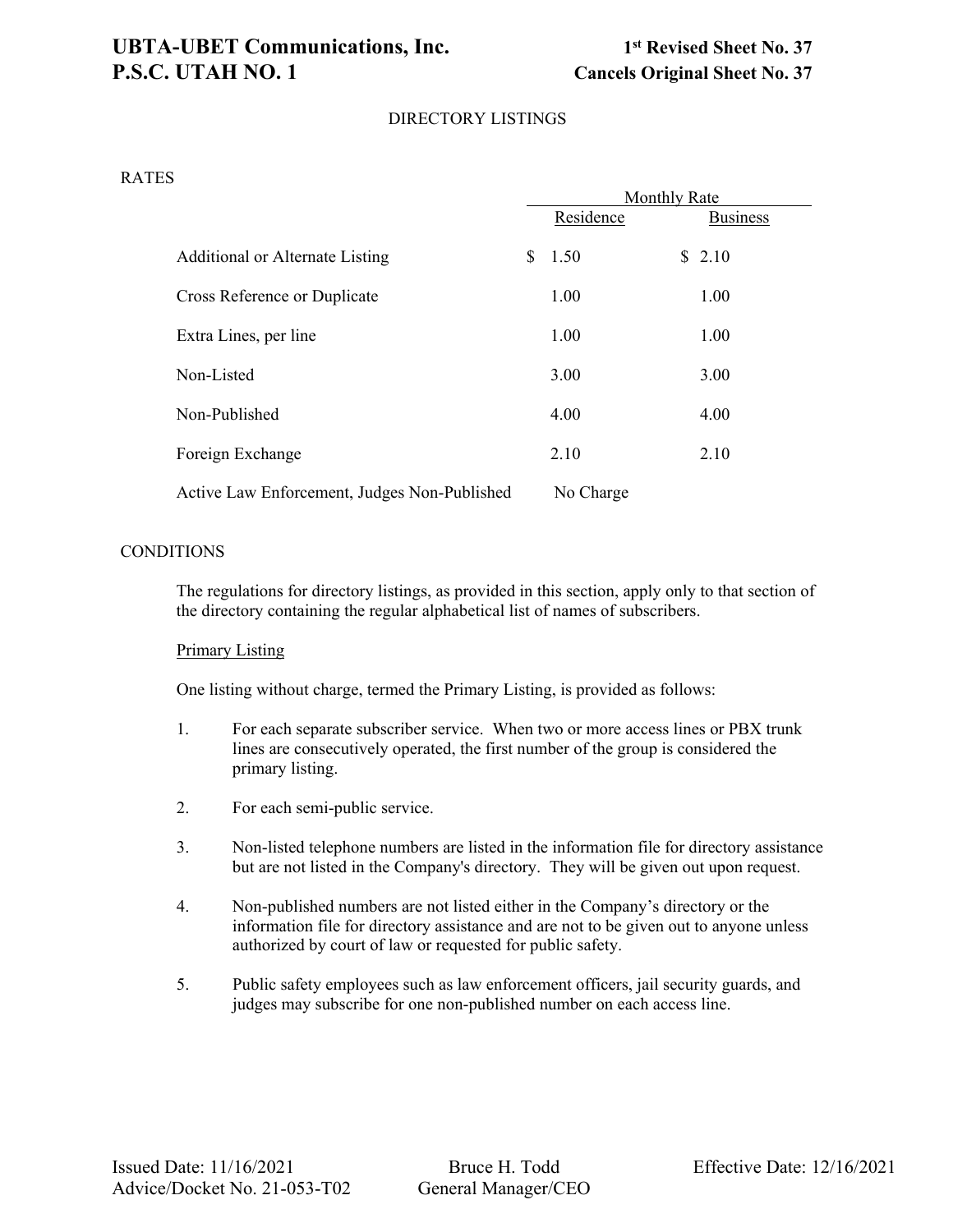### DIRECTORY LISTINGS (Cont'd)

#### Restrictions

Names in directory listings shall be limited to the following:

- 1. In connection with residence service:
	- (a) The individual names of the subscriber, or
	- (b) The individual name of a member of the subscriber's family, or
	- (c) The individual name of a permanent member of the subscriber's household, or
	- (d) Dual (joint) listings for customers who share the same surname and reside at the same address.
- 2. In connection with business service.
	- (a) The individual name of the subscriber, or
	- (b) The name under which the subscriber is actually doing business, or
	- (c) The name under which a business is actually being conducted by someone other than the subscriber and which the subscriber is authorized by such other to use, or
	- (d) The individual names of the officers, partners, or employees of the subscriber, or
	- (e) The names of departments when such listings are deemed necessary from a public reference viewpoint.

The Company may require that the subscriber provide the Company with written permission for the insertion or continuance of listings. The Company may refuse to accept or may delete listings of a business that the subscriber claims to represent. The Company may refuse to accept or may delete a listing that includes the trade name of another.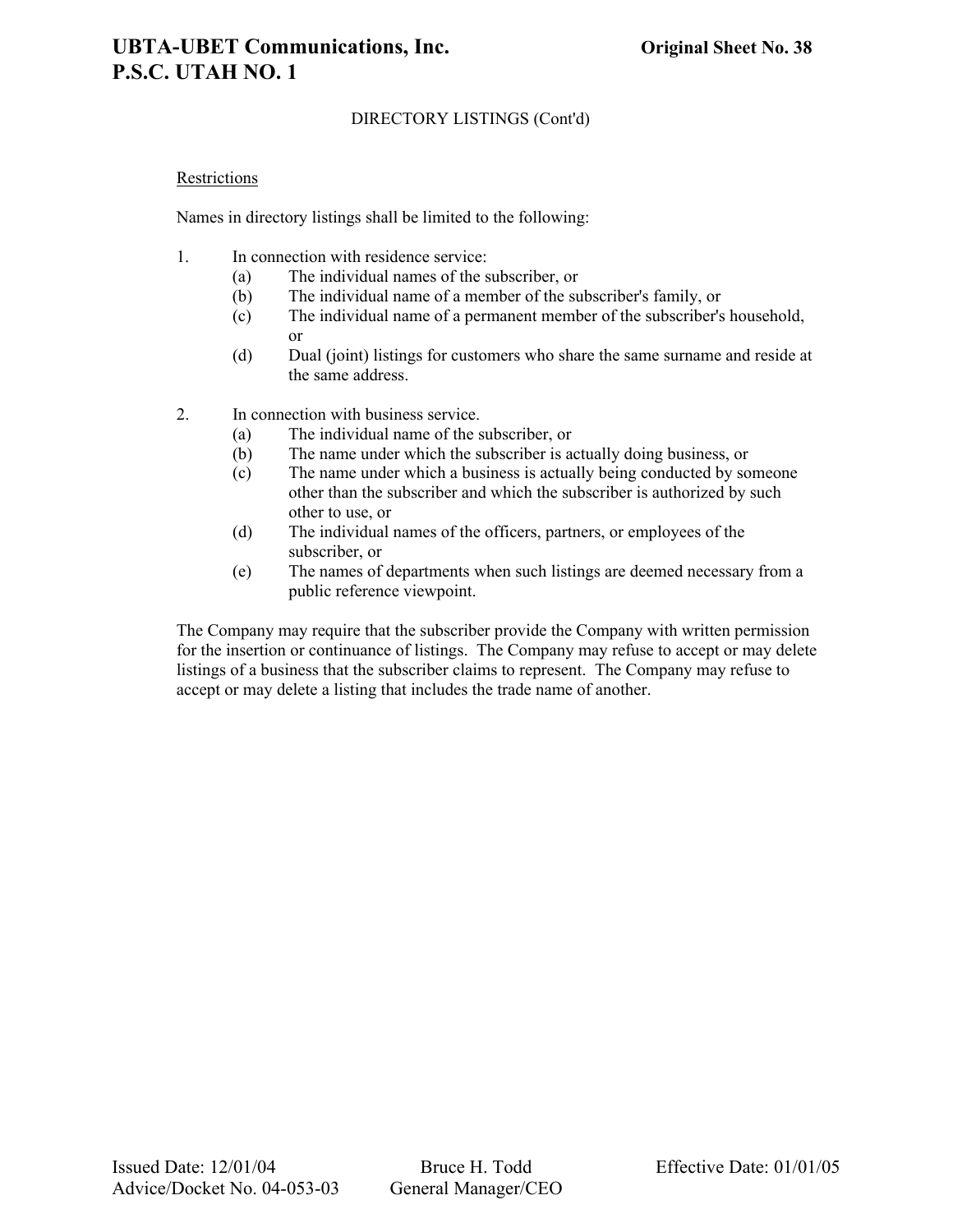### UBTA-UBET Communications, Inc.<br> **2nd** Revised Sheet No. 39<br> **2nd** Revised Sheet No. 39<br>
Cancels 1<sup>st</sup> Revised Sheet No. 39

**Cancels 1st Revised Sheet No. 39** 

Custom Calling & Basic Exchange Features

RATES

| <b>Basic Features Package</b>                           |                             |      |      |                | \$5.99             |                    |  |  |
|---------------------------------------------------------|-----------------------------|------|------|----------------|--------------------|--------------------|--|--|
| Pick any two features from the list of options.         |                             |      |      |                |                    |                    |  |  |
| <b>Enhanced Features Package</b>                        |                             |      |      |                | \$9.99             |                    |  |  |
| Pick any <i>five</i> features from the list of options. |                             |      |      |                |                    |                    |  |  |
| <b>Premier Features Package</b>                         |                             |      |      |                | \$14.99            |                    |  |  |
| Includes all features available.                        |                             |      |      |                |                    |                    |  |  |
|                                                         | <b>Monthly</b>              |      |      | Per Usage Rate |                    |                    |  |  |
|                                                         | Res.                        | Bus. | Res. | Bus.           | Res.<br><b>Max</b> | Bus.<br><b>Max</b> |  |  |
| <b>Automatic Callback Blocking</b>                      |                             |      |      |                |                    |                    |  |  |
| Automatic Callback/Continuous Redial                    |                             |      | 0.75 | 0.75           | 6.00               | 6.00               |  |  |
| <b>Automatic Recall Blocking</b>                        |                             |      |      |                |                    |                    |  |  |
| Automatic Recall/Last Call Return                       |                             |      | 0.75 | 0.75           | 6.00               | 6.00               |  |  |
| Call Forwarding                                         |                             |      |      |                |                    |                    |  |  |
| Call Waiting/ Cancel Call Waiting (*70)                 |                             |      |      |                |                    |                    |  |  |
| Caller ID - Name and Number                             |                             |      |      |                |                    |                    |  |  |
| Caller ID - Per Line Blocking                           |                             |      |      |                |                    |                    |  |  |
| <b>Distinctive Ringing</b>                              |                             |      |      |                |                    |                    |  |  |
| Hot Line                                                | Available as part           |      |      |                |                    |                    |  |  |
| Intercom                                                | of Custom                   |      |      |                |                    |                    |  |  |
| Long Distance Alert                                     | Calling & Basic<br>Exchange |      |      |                |                    |                    |  |  |
| <b>Remote Access Call Forwarding</b>                    | Feature Package             |      |      |                |                    |                    |  |  |
| <b>Remote Call Forwarding</b>                           |                             |      |      |                |                    |                    |  |  |
| <b>Selective Call Options</b>                           |                             |      |      |                |                    |                    |  |  |
| Speed Calling - 30 Numbers (*75)                        |                             |      |      |                |                    |                    |  |  |
| Speed Calling - 8 Numbers (*74)                         |                             |      |      |                |                    |                    |  |  |
| Three Way Call Blocking                                 |                             |      |      |                |                    |                    |  |  |
| Three Way Calling                                       |                             |      | 0.75 | 0.75           | 6.00               | 6.00               |  |  |
| Warm Line                                               |                             |      |      |                |                    |                    |  |  |
| Voice Mail                                              |                             |      |      |                |                    |                    |  |  |
| Voice Mail with Online Access                           |                             |      |      |                |                    |                    |  |  |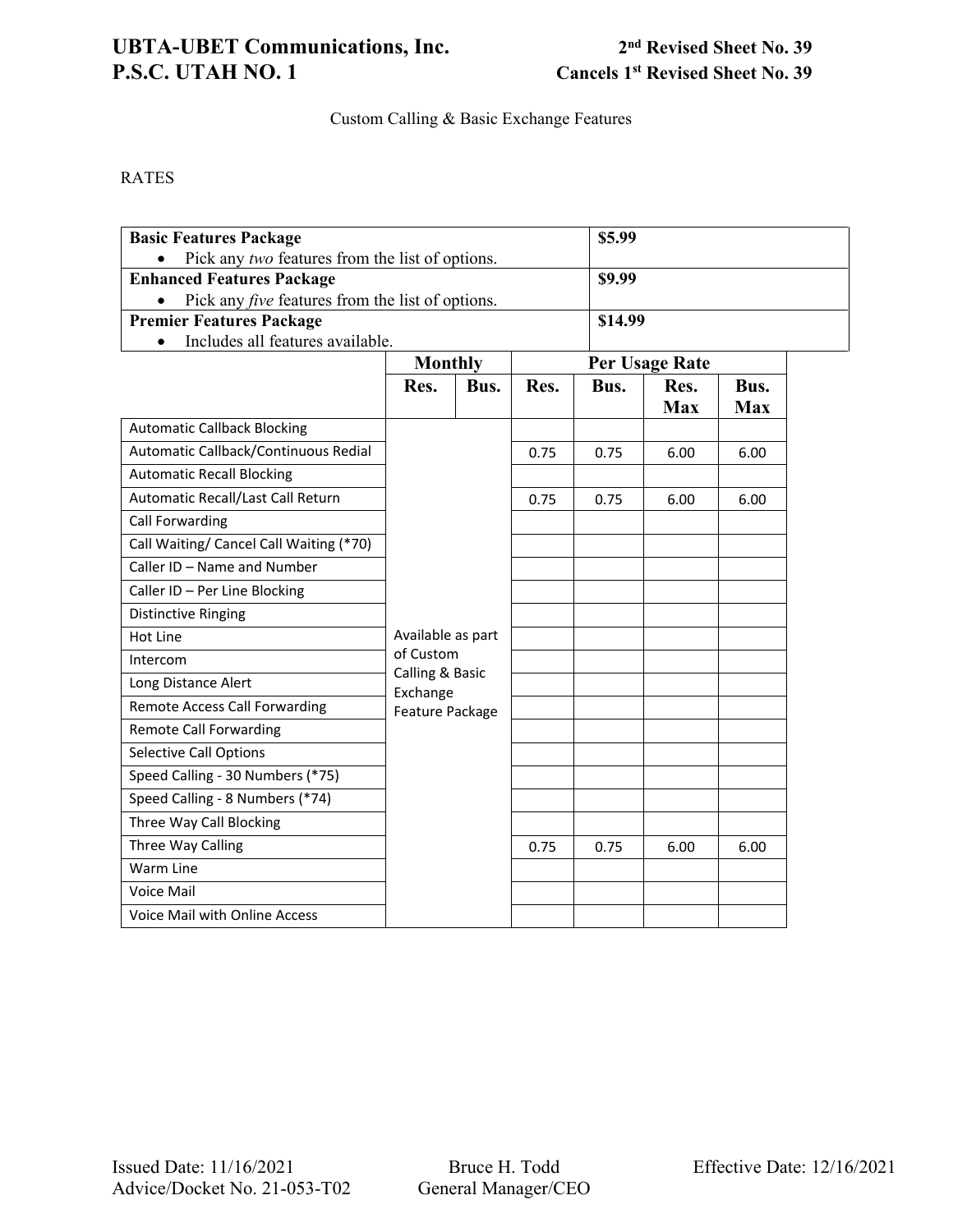#### **CONDITIONS**

A customer is automatically provided with all of the standard services or features included in their Feature Package. All terms and conditions specified elsewhere for the respective services/features requested as part of this service shall apply

Custom Calling & Basic Exchange Feature Services are available only to those customers who are served from a Central Office equipped to provide such services.

Calling Name and Number Deliver, Blocking and Anonymous Caller Rejection require an additional piece of CPE equipment to fully activate features.

When a service is programmed for both Three Way Calling and Call Waiting only one of the two may be activated at any one time.

When a service is programmed for both Call Waiting and Call Forwarding only one of the two may be activated at any one time.

Selective Call Forwarding, Selective Call Rejection, Selective Call Acceptance, and Distinctive Ringing/Call Waiting provide customers with four different options for treating incoming calls (customers must subscribe to each feature to get all four options). Each feature is capable of holding a list of up to 10 directory numbers (DNS) that should receive screening treatment. Once a customer has programmed the list and turned on the feature, the switch will screen each incoming call and direct the call to the treatment specified by the feature.

For those Custom Calling Features billed on a per usage basis excluding Call Trace, a maximum amount as listed above will be billed once the per usage charges reach or exceeds the maximum.

From time to time, the Telephone Company may offer special promotions to its customers. These offerings will generally consist of a reduced price, a waiver of installation charges, or a free service with the purchase of another service. These offerings will be limited to certain dates and locations, and will be for limited time periods.

The installation charge will be the Subsequent Service Order Charge described in the "Service Connection and Move Change Charges" section of the tariff.

Voice mail is offered from suitably equipped central offices only. Voice mail is not offered from central offices that are not equipped to offer the service.

Voice mail is offered to residence and business subscribers and is offered as a service that can automatically answer a telephone line after a certain number of rings.

Credit for service interruption will be provided if service is interrupted for a period exceeding forty-eight (48) hours. The credit shall be the monthly amount for service divided by 30 days times the number of days that service is continually interrupted.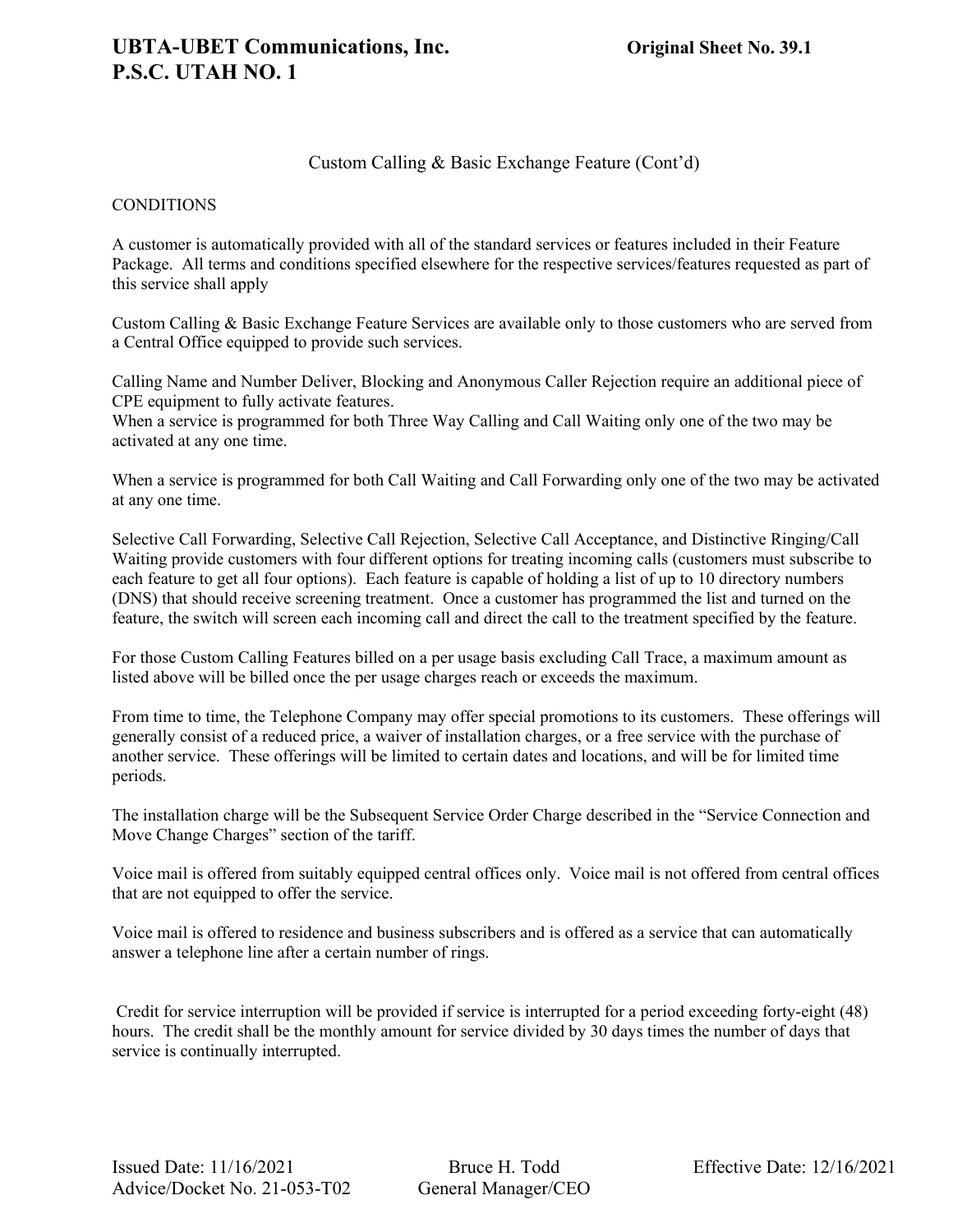### CONDITIONS (Cont'd)

The Telephone Company is not responsible for lost or dropped messages. Periodically, the Telephone Company will update the software supporting voice mail service. During this period, voice mail will not be operational. This period will not exceed 48 hours; therefore, credit for service not received will not be allowed for regular software upgrades.

A subscriber has access to a voice mailbox by dialing a seven or ten digit access number followed by a personal identification code. The subscriber can then retrieve messages and save them or erase them. The subscriber can also program a personal greeting that will play when voice mail answers a telephone line.

Subscribers will be interrupted with a call waiting tone burst for as many rings as the subscriber selects for no answer forwarding. If the subscriber does not answer the call waiting tone, the second caller will be forwarded to voice mail. If a second caller calls when the subscriber is in the process of making a call, on a 3-way call, or any other type of call state where the second caller would normally receive a busy tone, the call may be forwarded to voice mail if the subscriber has subscribed to the feature.

From time to time, the Telephone Company may offer special promotions to its customers. These offerings will generally consist of a reduced price, a waiver of installation charges, or a free service with a purchase of another service. These offerings will be limited to certain dates and locations and will be for limited time periods. Subscribers with existing Voice Mail or Voice Mail Features cannot take advantage of promotions for these services unless specifically allowed by the terms and conditions of the promotion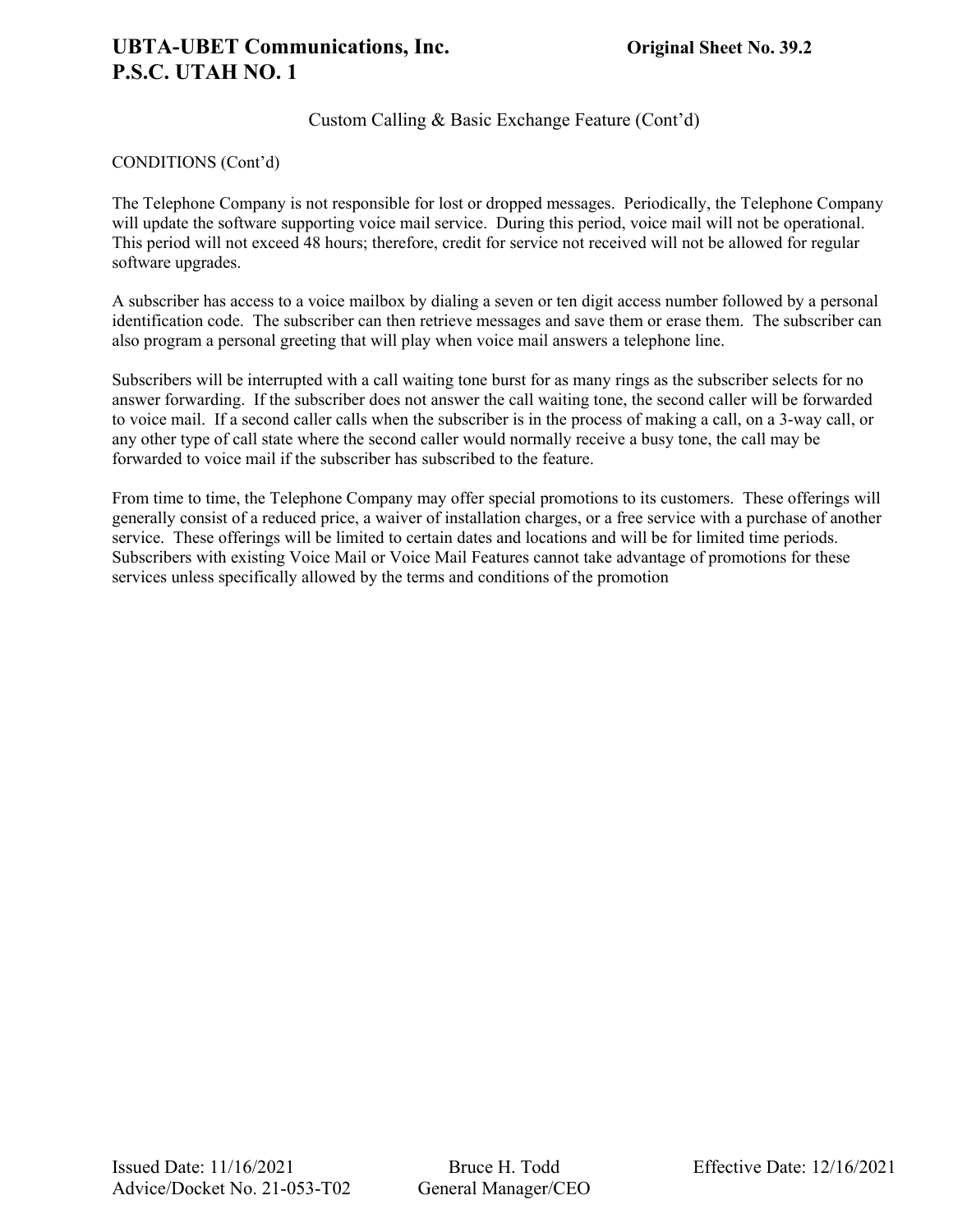#### DEFINITIONS

Speed Calling - permits placing local and long-distance calls to pre-selected telephone numbers by dialing an abbreviated code. To add a number to the calling list the customer uses his own telephone.

Call Waiting - a distinctive tone informs the telephone user that another call has been placed to his line. By briefly depressing the hook switch, the user will be connected to the second caller while holding the first, subsequent depressions of the hook switch will allow the user to alternate between callers.

Three Way Calling - permits a telephone user to add a third party to an existing local or long-distance call. It will also permit a telephone user to consult privately with a third party while holding the original call.

Call Forwarding - permits transfer of all incoming calls automatically to any dialable number. The number can be selected by the customer each time Call Forwarding is activated or the call directed to the previously selected number. If the alternate location is not a free call the customer will be billed for each call forwarded.

Warm Line - after dial tone is obtained, if the caller does not commence dialing within a predetermined length of time, a call will automatically be placed to a number previously selected by the subscriber.

Hot Line – upon lifting the receiver, a call will be automatically placed to a predetermined number as selected by the subscriber.

Automatic Recall/Last Call Return - allows the subscriber to automatically return a call to the number of the phone that last called. By dialing the access code \*69 push-button or 1169 rotary, the callback feature will automatically dial the last calling number. The feature can be deactivated by dialing \*89 push-button or 1189 rotary.

Automatic Call Back/Continuous Redial - allows the subscriber who calls a busy number to dial an access code \*66 push-button or 1166-rotary to be alerted, by way of a distinctive ring, when the number is no longer busy. When the user picks up their phone, they will be connected automatically to the previously busy number. To deactivate the Automatic Recall feature, the user can dial \*86 on a push-button phone or 1186 on a rotary phone.

Call Forward – causes all calls attempting to terminate to a subscriber's line to be directed to an alternate line, whether the subscriber's line is busy or idle. If the alternate location is not a free call the customer will be billed for each call forwarded. The access code to activate the feature is \*72 push-button or 1172 rotary. To deactivate the feature the access code is \*73 push-button or 1173 rotary.

Call Forward Busy - allows a subscriber to have incoming calls forwarded to a predetermined number when the called number is busy.

Call Forward Don't Answer - allows a subscriber to have all calls forwarded to a predetermined number if the subscriber does not answer after a preset number of rings.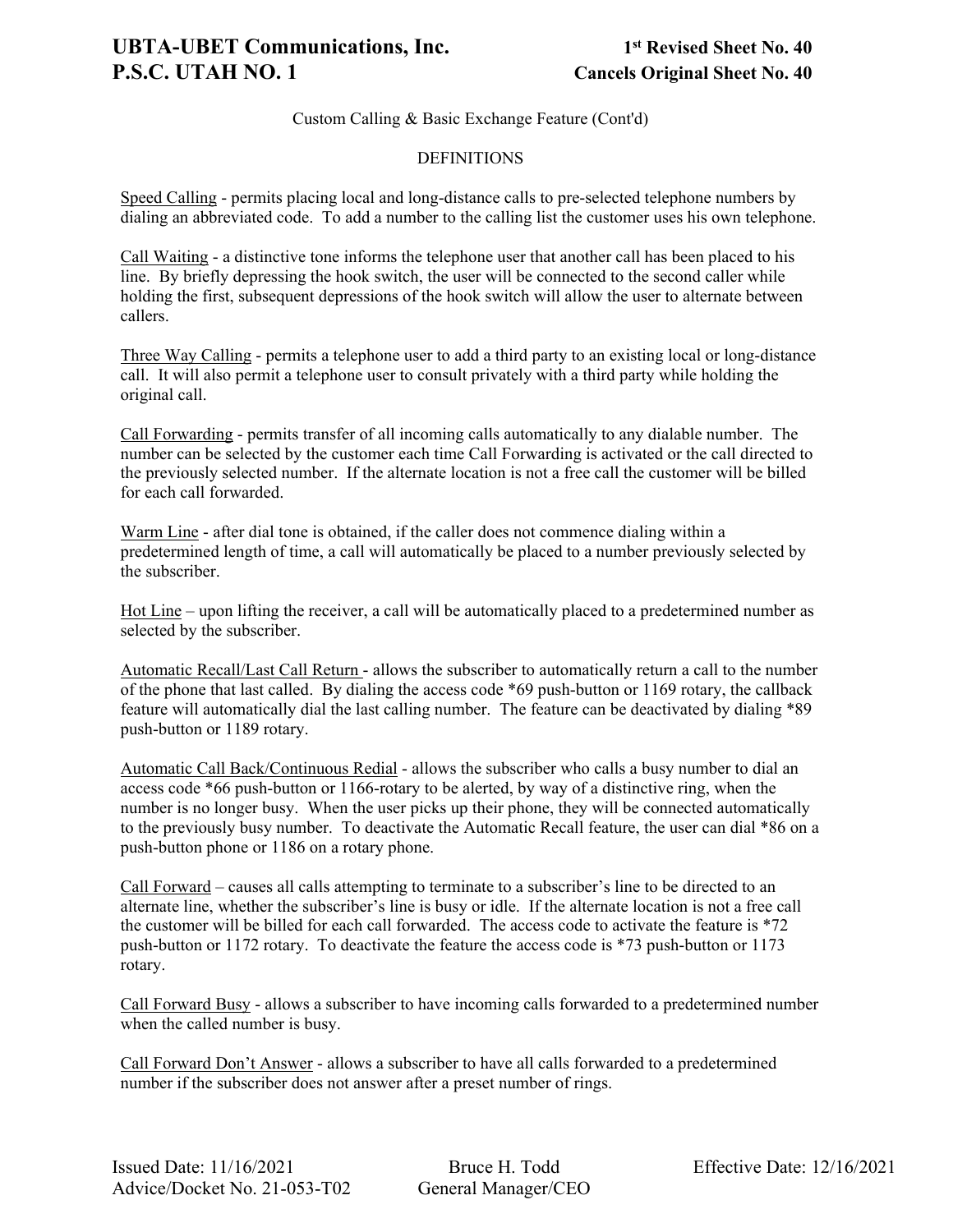DEFINITIONS (Cont'd)

Automatic Call Trace - allows a subscriber to have the last incoming number automatically traced. The results of the trace are not provided directly to the subscriber; they are output to the telephone company. The access code for this feature is \*57 push-button or 1157 rotary. The company will only provide the call report to the appropriate law enforcement officials.

Manual Call Trace - allows a subscriber to request the telephone company to trace all incoming calls. This involves law enforcement entities. Customer must provide case number from police report prior to enabling this feature on their line.

Caller ID - Name and Number - allows for the automatic delivery of a calling party's name and telephone number (excludes nonpublished telephone numbers) to the called customer, which gives the called customer an opportunity to decide whether to answer the call immediately or not. The name and number are displayed on customer provided equipment.

The name displayed shall be the name associated with the calling telephone number as shown on the Company's records. The Company, in its discretion, may abbreviate or limit that name for display purposes. The Company does not assure name accuracy, and it shall not be liable to any party for errors, omissions or mistakes. The Company's sole obligation shall be to reasonably correct errors in names when notified by the customer.

The calling telephone name and number is only available in those areas where appropriate signaling network connections exist to forward the calling party's name and number. This may exclude calls made from most cellular phones or units, calls made through interexchange carriers, and calls originated from other local exchange carriers. The calling name and number is also not available when incoming calls have been handled by an operator or charged to credit cards. Number delivery for calls originated from a PBX will display the main PBX number only. If the caller's number is a multi-party line, or is blocked, the number will not be displayed.

Caller ID information transmitted via Caller ID may not be sold or given to another party without the caller's consent. Caller ID information may only be used for: a) routing or completion of calls, b) billing of calls, c) account management purposes, d) services directly related to the call or transaction, e) verification of calling party identity and f) marketing products or services that are directly related to those previously acquired by the subscriber from the number delivery services subscriber. Caller ID subscribers failing to comply with any of these conditions will have their service terminated.

Caller ID Per Call (\*67) Blocking - allows a subscriber to block delivery of his/her name and number when calling someone with Caller ID capabilities (must be activated prior to each call). The activation code for this feature is \*67 push-button (1167 rotary). This feature is provided free of charge to all subscribers receiving telephone service from suitably equipped central offices.

Caller ID - Per Line Blocking - provides a permanent indicator on a customer's line. Once block is established on the customer's line, the private status can be deactivated by the customer on a per call basis by dialing \*82 (1182 rotary) before each call. This feature is available in conjunction with a Non-Published Listing as described elsewhere in this tariff.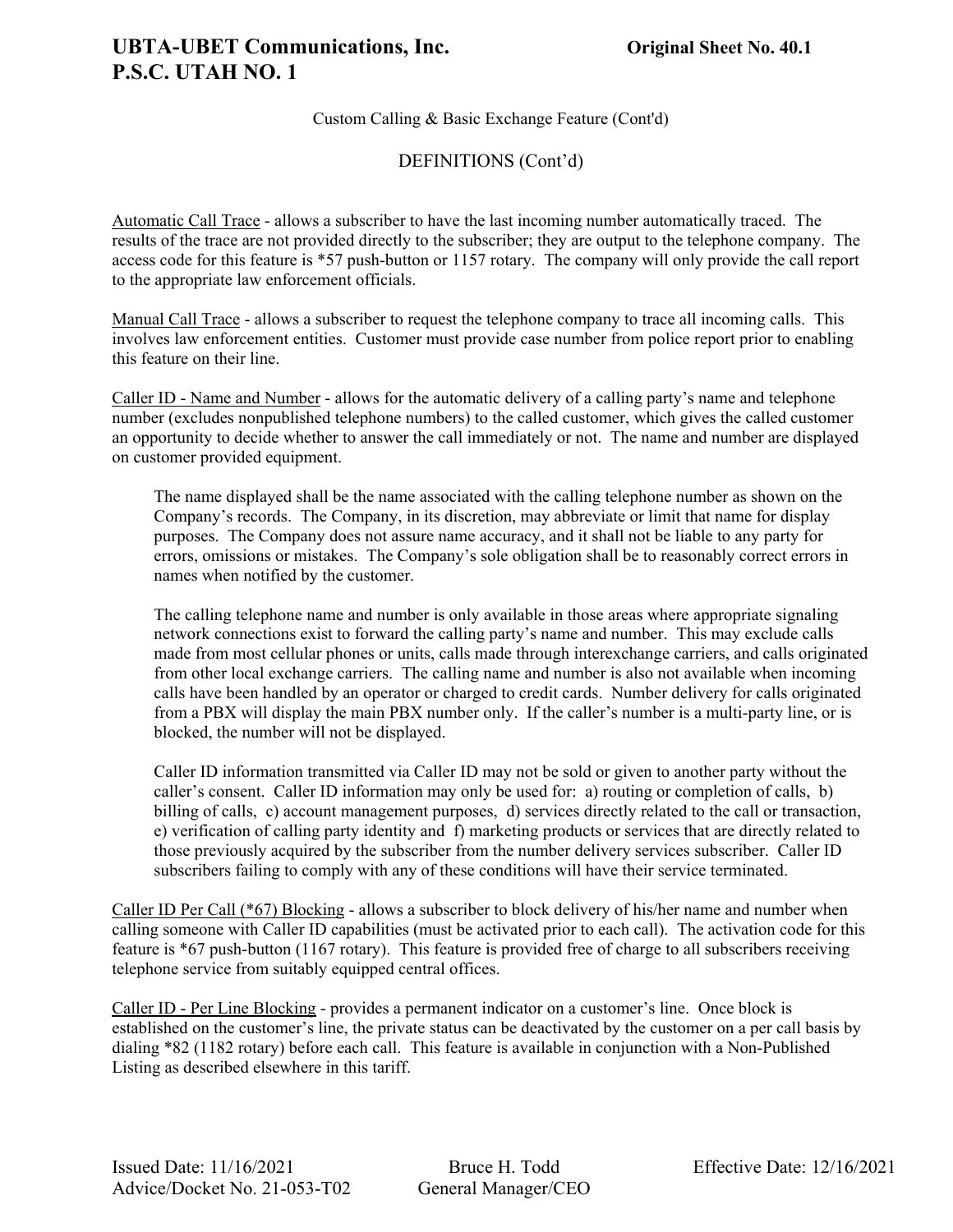### **UBTA-UBET Communications, Inc. Original Sheet No. 40.2 P.S.C. UTAH NO. 1**

### DEFINITIONS (Cont'd)

Caller ID - Per Call Unblocking - allows a subscriber who has Caller ID - Per Line Blocking to unblock delivery of his/her name and number when calling someone with Caller ID capabilities. The activation code for this feature is \*82 (1182 rotary) before each call. This feature is provided free of charge.

Cancel Call Waiting - allows the subscriber to cancel Call Waiting before each telephone call by dialing \*70 (1170 rotary). The customer may also deactivate Call Waiting during a call by flashing the switch hook and dialing \*70 (1170 rotary).

Long Distance Alert - this service allows customers to identify local and long-distance calls. Different tones will distinguish the two types of calls, whether at the initial ring cycle or in the call waiting mode (if the customer has call waiting). It is not necessary to subscribe for call waiting. This feature may be toggled on/off by dialing \*49 (1149 rotary).

Distinctive Ring (Secondary Directory) – this service allows the customer to add up to three additional directory numbers that have a distinctive ring when called. The additional directory numbers are incoming only. There are three types of ringing patterns available.

Intercom - This service allows an individual access line, non-complex residence or business customer to use the line as an intercom system. This feature is activated when the customer dials their own number from any station on the line, receives a busy signal and hangs up. Upon hanging up, all stations on the line will ring. Two or more stations may speak over the intercom line.

Priority Call (Customer Programmed Distinctive Ring/Call Waiting - This service allows customer to identify specific callers with a distinct ring or call waiting tone (if the customer has Call Waiting). The customer must preprogram a list of up to ten numbers. This feature may be toggled on/off by dialing \*61 push-button (1161 rotary).

Remote Call Forwarding - allows a subscriber to have incoming calls forwarded to another number. This service is not programmable by the subscriber, it is a fixed feature. Applicable Service Order Fees and Central Office Line Connection Charge will apply when adding or modifying this feature.

Remote Access Call Forwarding - A function that allows all incoming calls to be forwarded to another telephone number. It allows the customer to remotely change the termination of their incoming calls. From any tone signaling telephone, the customer can activate, deactivate, or change the destination number.

Selective Call Acceptance - allows subscribers to specify a list of numbers from which they are willing to accept calls. Calls from numbers not contained on the list are routed to an appropriate announcement. The access code for this feature is \*64 push-button (1164 rotary) and is used to add or delete numbers from the list of acceptable calls. Applicable Service Order charge applies when Company is required to manually program a number into a subscriber's list.

Selective Call Forwarding - permits the subscriber to create a list of calling numbers that are to be forwarded. If a call is received from a Directory Number on the screening list, the call is forwarded to the designated forward-to number. All other calls are treated normally. The access code for this feature is \*63 push-button (1163 rotary). Applicable Service Order charge applies when Company is required to manually program a number into a subscriber's list.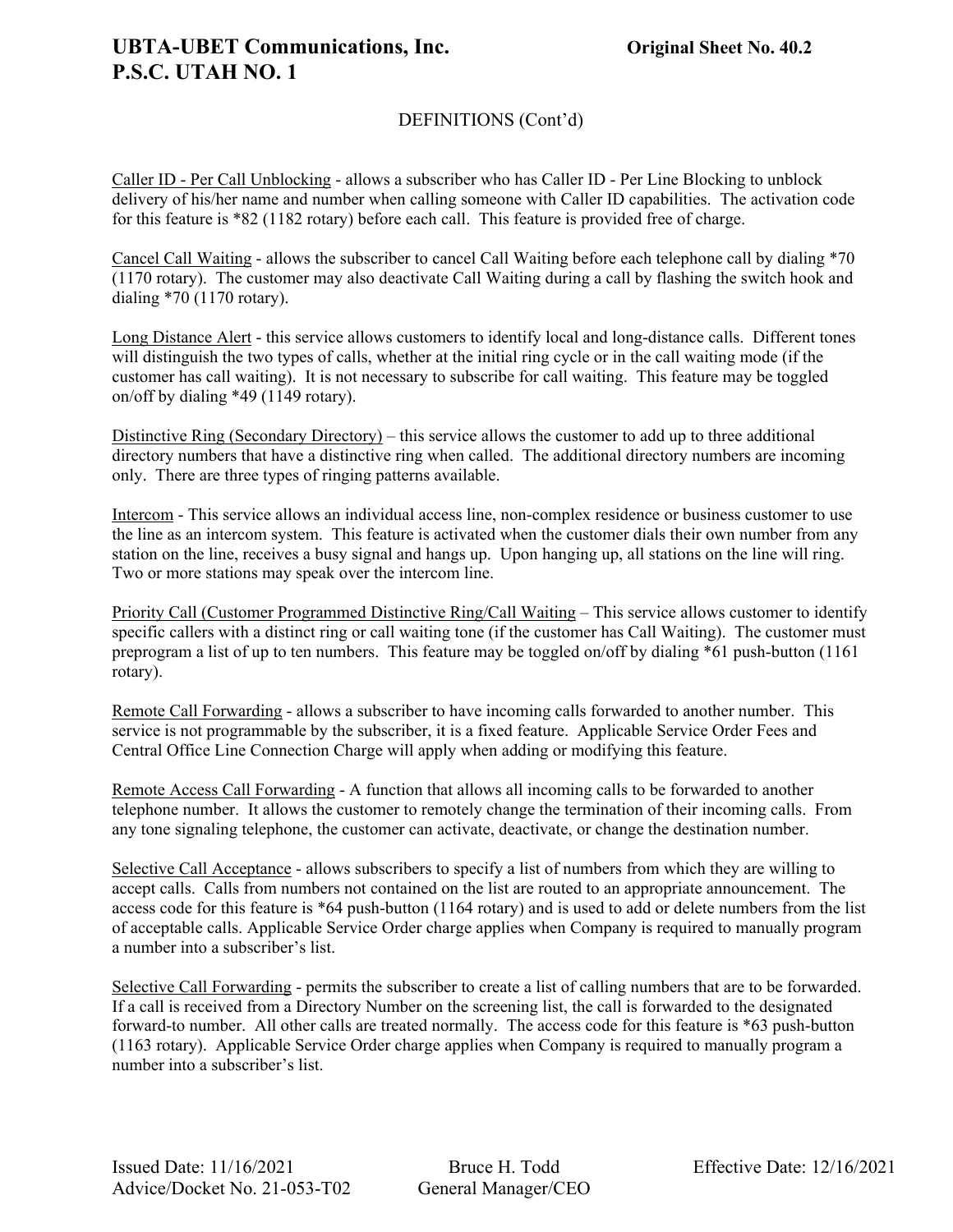### DEFINITIONS (Cont'd)

Selective Call Screening - This service allows the subscriber to have special calling restrictions placed on their line. This feature is set up and maintained by the Company. A central office line connection charge will apply as listed above.

Selective Call Rejection – This option allows a subscriber to selectively reject incoming calls from a limited set of up to 10 previously identified numbers. The numbers to be rejected are built into a list created and maintained by the subscriber. If one of these numbers calls, the caller receives an announcement saying this person is not accepting calls at that time. Applicable Service Order charge applies when Company is required to manually program a number into a subscriber's list.

Simultaneous Ring – Limit of 5 Numbers – This feature allows an incoming call to simultaneously ring all members of a user defined Sim ring group. The group contains a single pilot number and up to four non-pilot members. The first notified number that answers is connected to the call and all other numbers stop ringing. The feature can be toggled on/off by dialing \*88 push-button (1188 rotary). Sim ring is not compatible with some features.

Three Way Call Blocking – This feature will prevent the subscriber from using Usage Sensitive Three Way Calling.

Voice Mail - a service using electronic receiving and storing capabilities to receive calls directed to it and store information offered by the caller.

Paging – notifies the customer that a message is waiting by notifying the customer's pager (Local or toll free call only).

Tree Mailbox – this feature allows the subscriber to set up multiple mailboxes tied to the Primary Voice Mail Box. The incoming caller will hear a menu option prompting them to select a mailbox. A subscriber can set up a maximum of five mailboxes.

E-mail – This feature encapsulates the voice mail in a .wav file and e-mails the file to the subscriber's e-mail address. The subscriber can then access the voice message from their e-mail or voice mailbox.

Shared Mailbox – This feature allows multiple access lines to share the same voice mailbox. The monthly rate is charged on each additional access line associated with the shared mailbox.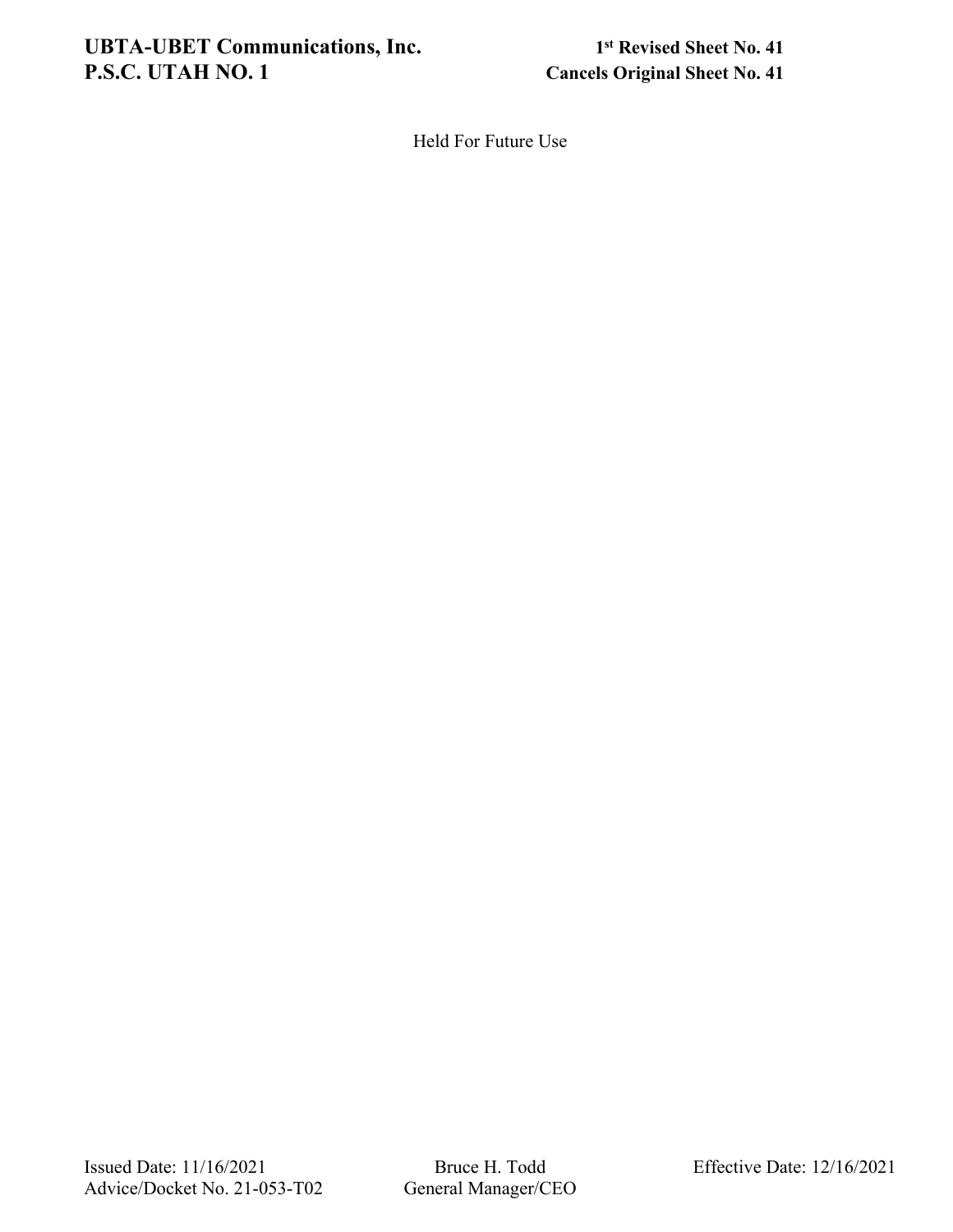# **UBTA-UBET Communications, Inc.** 2<sup>nd</sup> Revised Sheet No. 42<br>**P.S.C. UTAH NO. 1** Cancels 1<sup>st</sup> Revised Sheet No. 42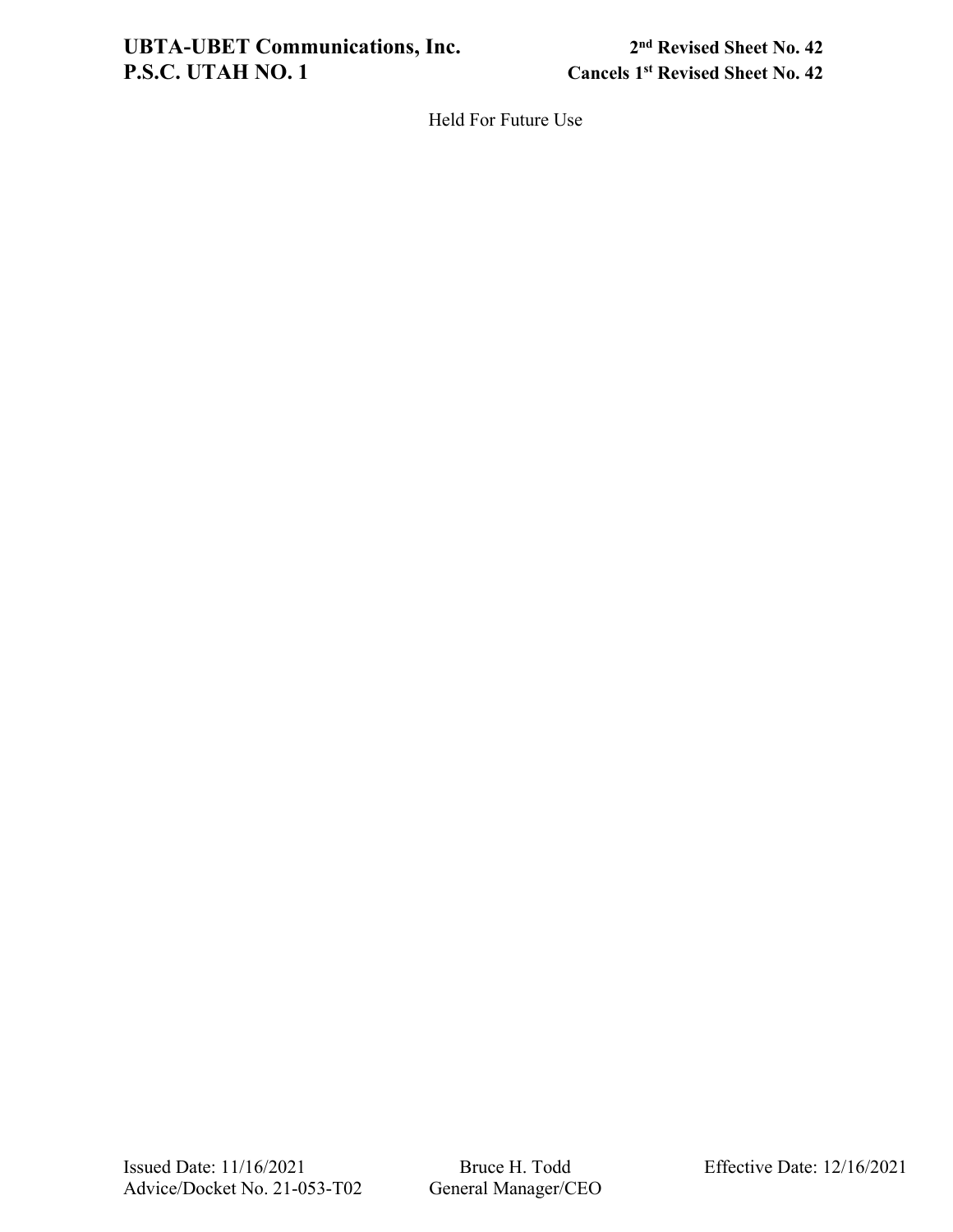### OBLIGATION OF COMPANY AND SUBSCRIBER

1. Limitation of Obligation with Respect to Privacy Concerns

The Company shall be held harmless by the subscriber in cases where the subscriber's telephone number is transmitted via the Caller ID Feature to another subscriber who subscribes to that service, and the subscriber has not blocked the transmission of his telephone number.

2. Obligation of the Subscriber

Under no circumstances should any subscriber to the Caller ID use telephone numbers delivered to him for purposes of marketing any service, or for the sale of those numbers to any interested party. Permitted uses of the number information received through the Caller ID service include:

"billing and collection, routing, screening, and completion of the originating subscriber's call or transaction, or for services directly related to the originating subscriber's call or transaction."

-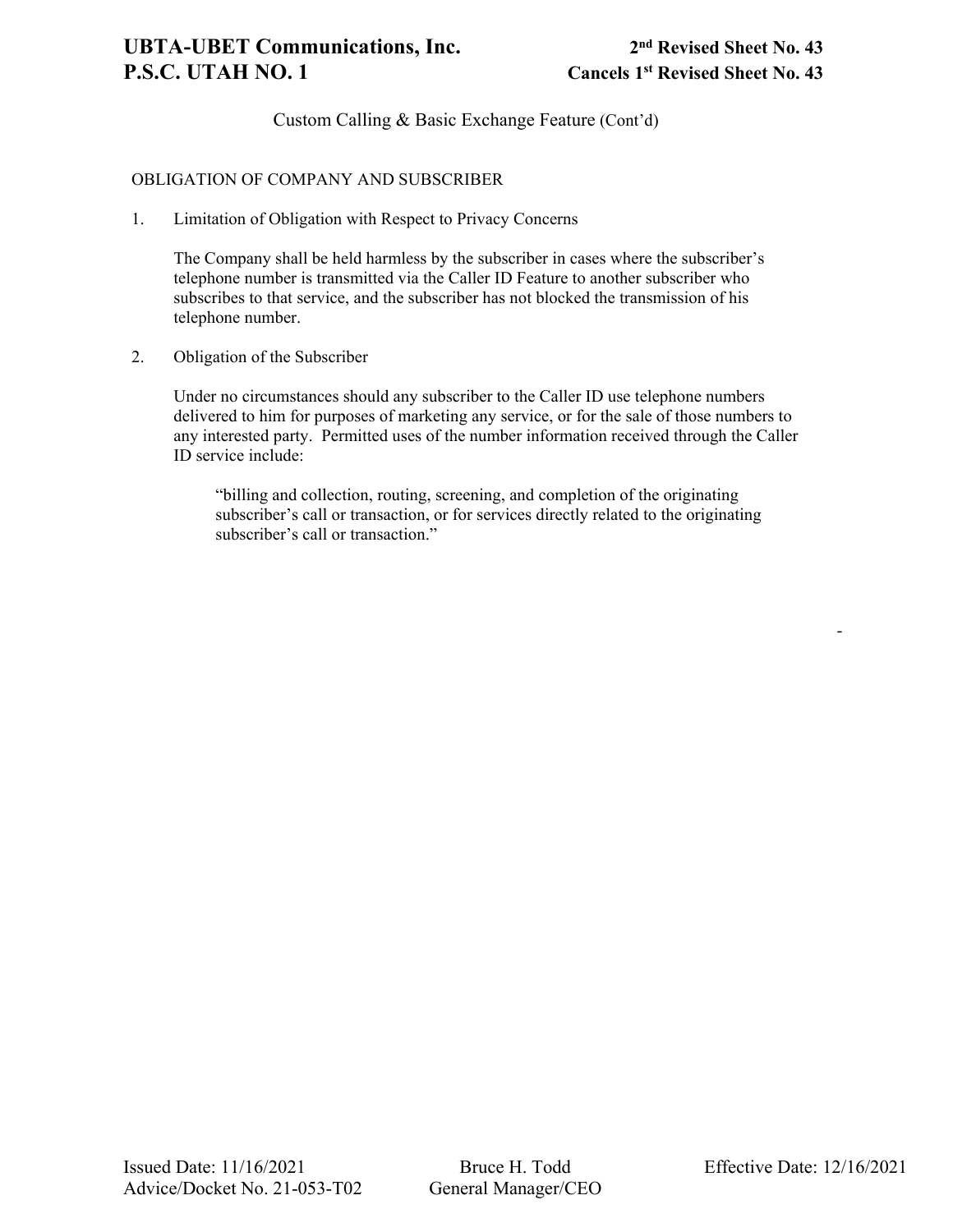### Custom Calling & Basic Exchange Feature

#### OBLIGATION OF COMPANY AND SUBSCRIBER (Cont'd)

Caller ID information can be used only to market goods and services to existing customers, and only to market goods and services to existing customers that are directly related to those the existing customer already uses.

Notification of illegal procedures having been given herein, the Company shall be held harmless by all parties in cases where subscribers of the Company use this information in an unauthorized manner, as described above.

- 3. A subscriber's non-published number will not be transmitted via Caller ID to called parties, unless the subscriber dials \*82 before dialing the called party \*82 removes the per call blocking feature of Caller ID.
- 4. A subscriber has the ability to activate Caller ID Per Call Blocking as described below.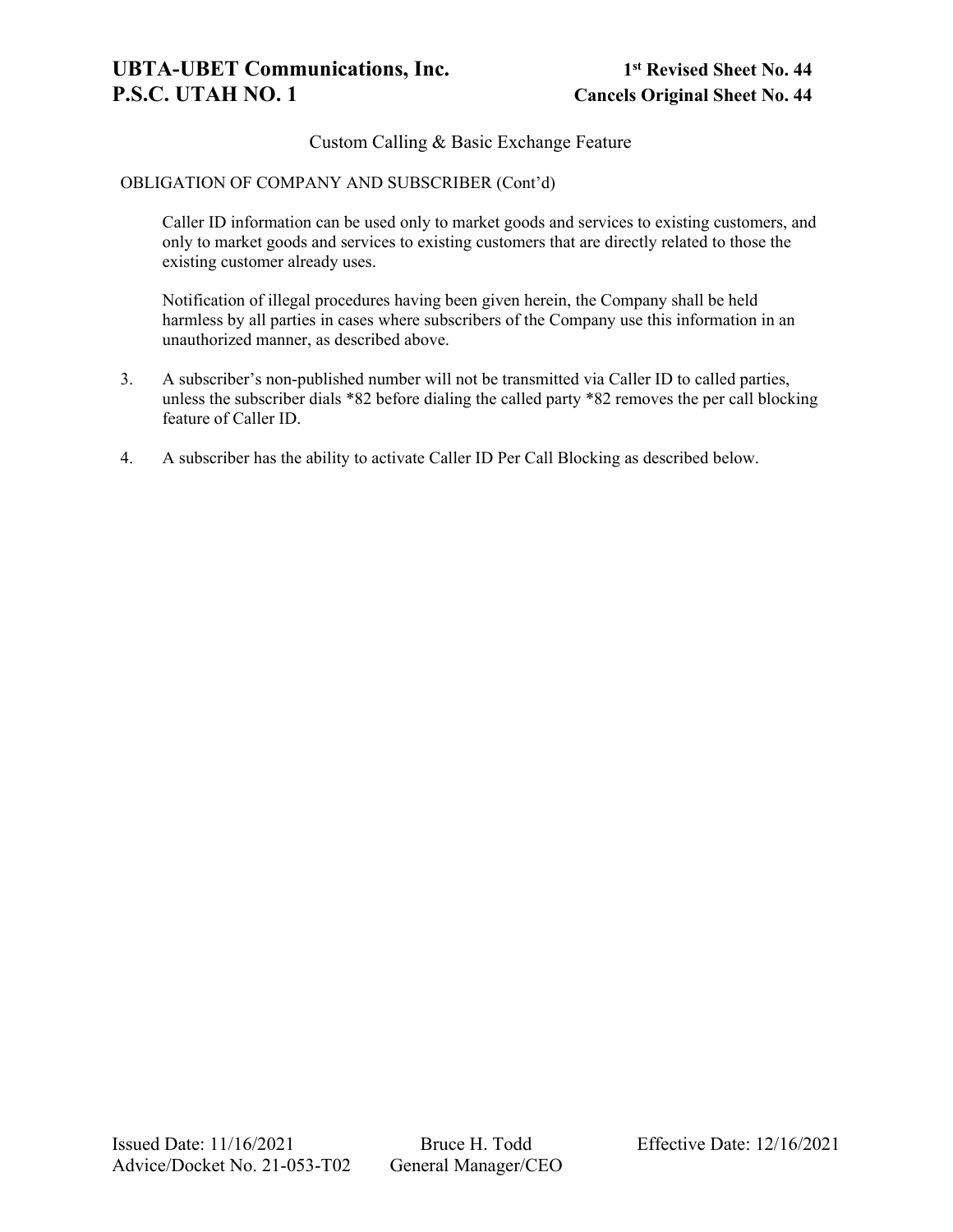# **UBTA-UBET Communications, Inc.** 1st Revised Sheet No. 45<br>P.S.C. UTAH NO. 1 Cancels Original Sheet No. 45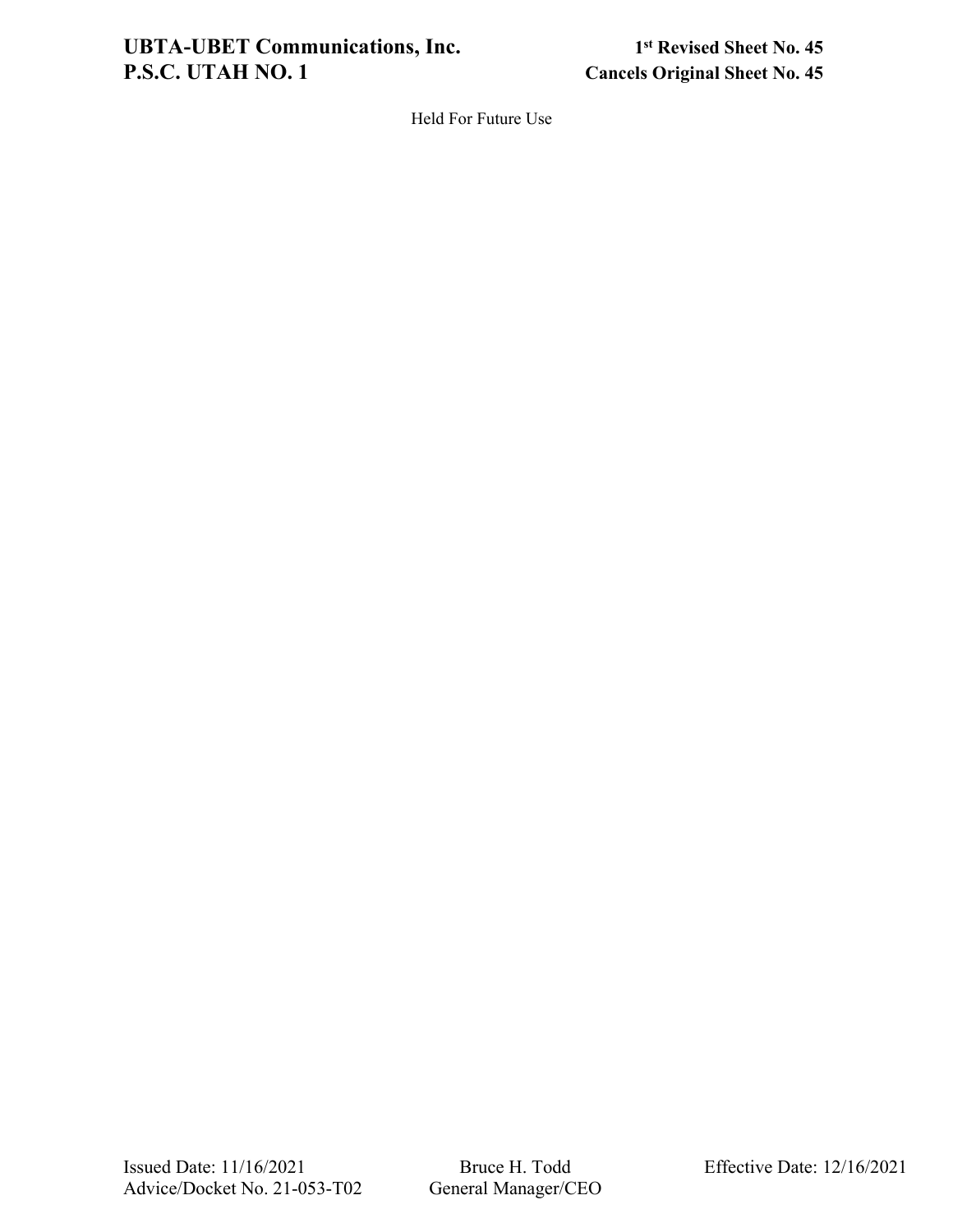**UBTA-UBET Communications, Inc.** 1st Revised Sheet No. 46<br>P.S.C. UTAH NO. 1 Cancels Original Sheet No. 46

**Cancels Original Sheet No. 46**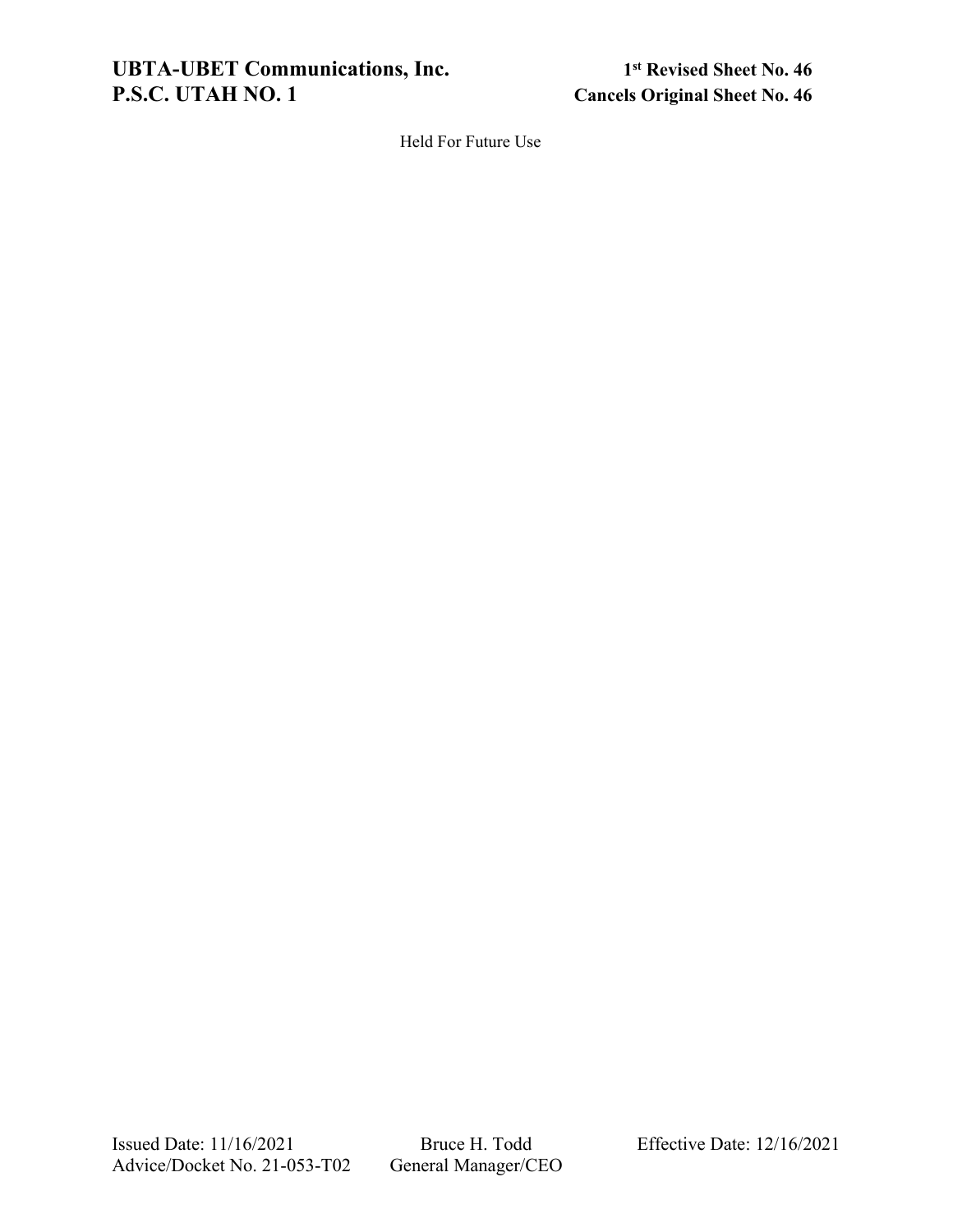### **UBTA-UBET Communications, Inc.** 2<sup>nd</sup> Revised Sheet No. 47<br>**P.S.C. UTAH NO. 1** Cancels 1<sup>st</sup> Revised Sheet No. 47

**P.S.A.C. Cancels 1st Revised Sheet No. 47**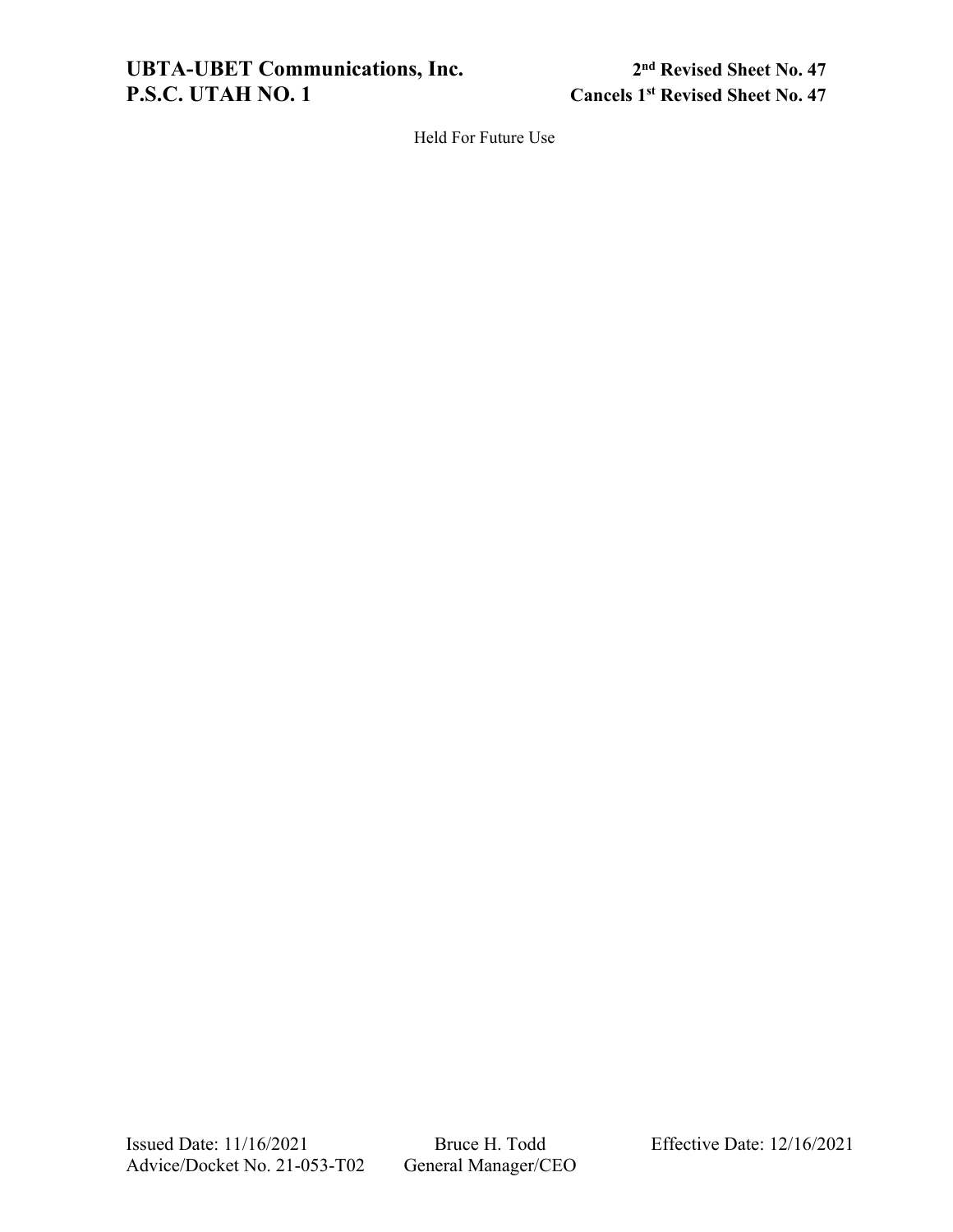**UBTA-UBET Communications, Inc.** 2<sup>nd</sup> Revised Sheet No. 48<br>**P.S.C. UTAH NO. 1** Cancels 1<sup>st</sup> Revised Sheet No. 48

**Cancels 1st Revised Sheet No. 48**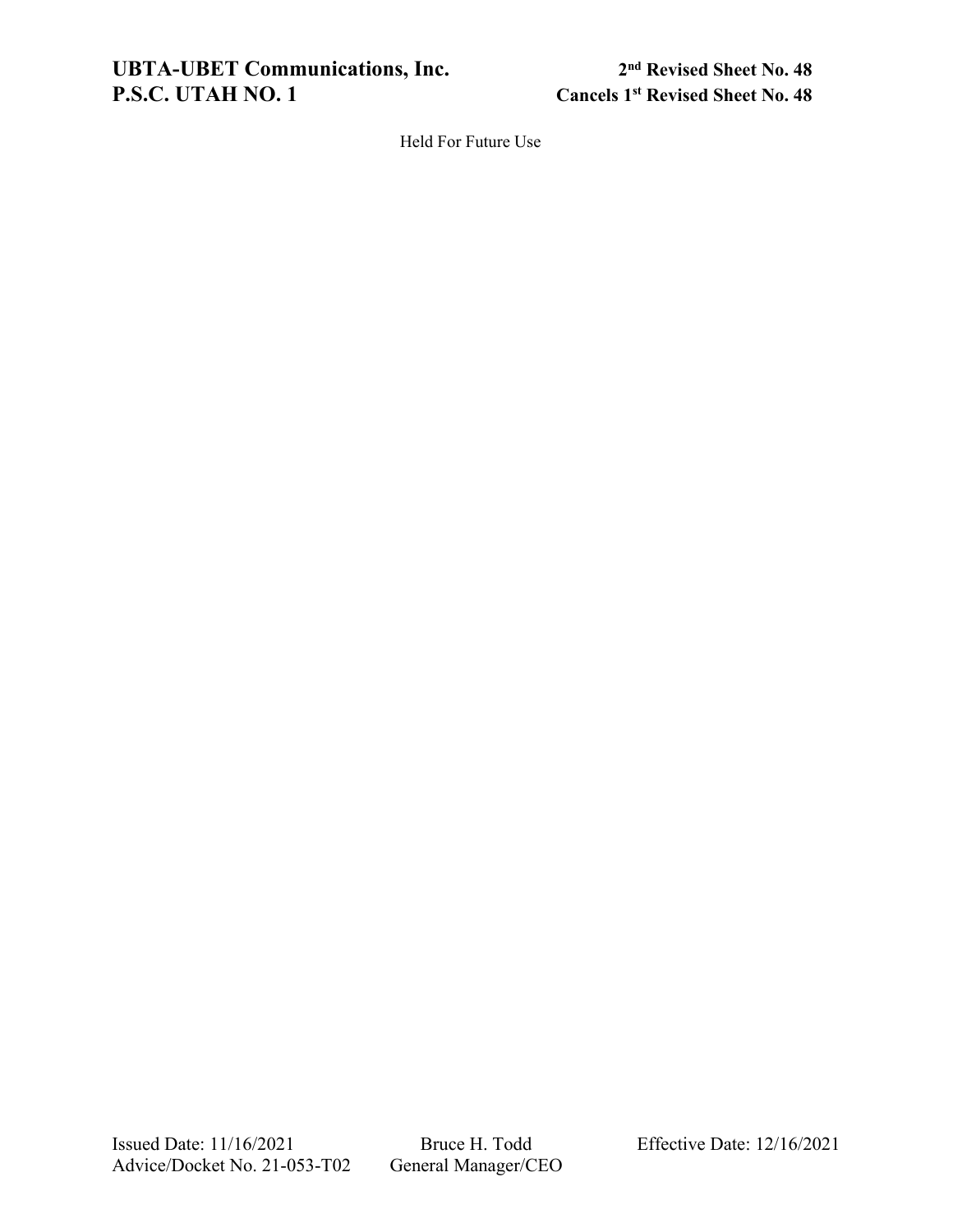**UBTA-UBET Communications, Inc.** 2<sup>nd</sup> Revised Sheet No. 49<br>**P.S.C. UTAH NO. 1** Cancels 1<sup>st</sup> Revised Sheet No. 49

**Cancels 1st Revised Sheet No. 49**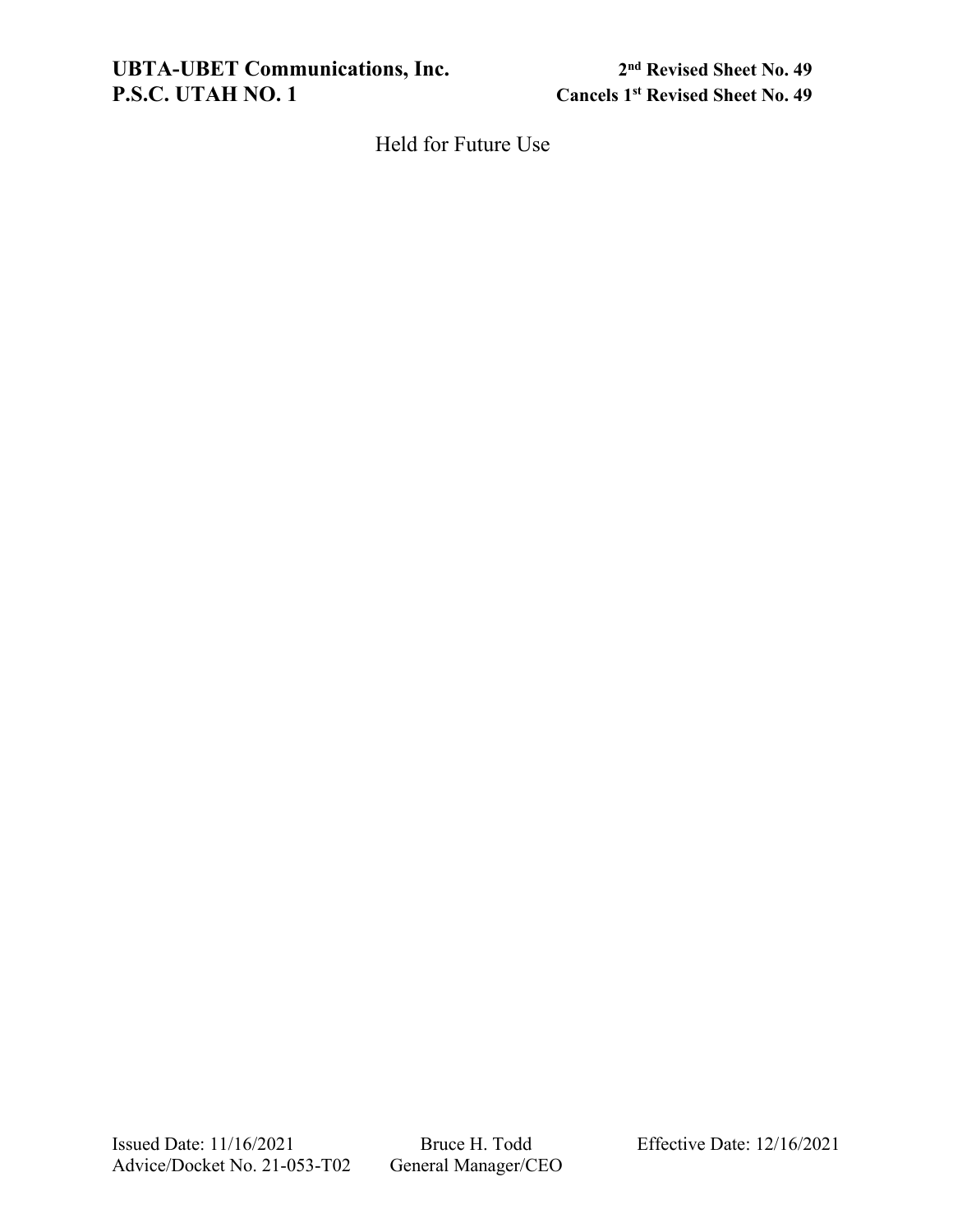**UBTA-UBET Communications, Inc.** 1<sup>st</sup> Revised Sheet No. 50<br>P.S.C. UTAH NO. Cancels Original Sheet No. 50

**Cancels Original Sheet No. 50** 

Held for Future Use

Issued Date: 11/16/2021 Bruce H. Todd Effective Date: 12/16/2021<br>Advice/Docket No. 21-053-T02 General Manager/CEO Advice/Docket No. 21-053-T02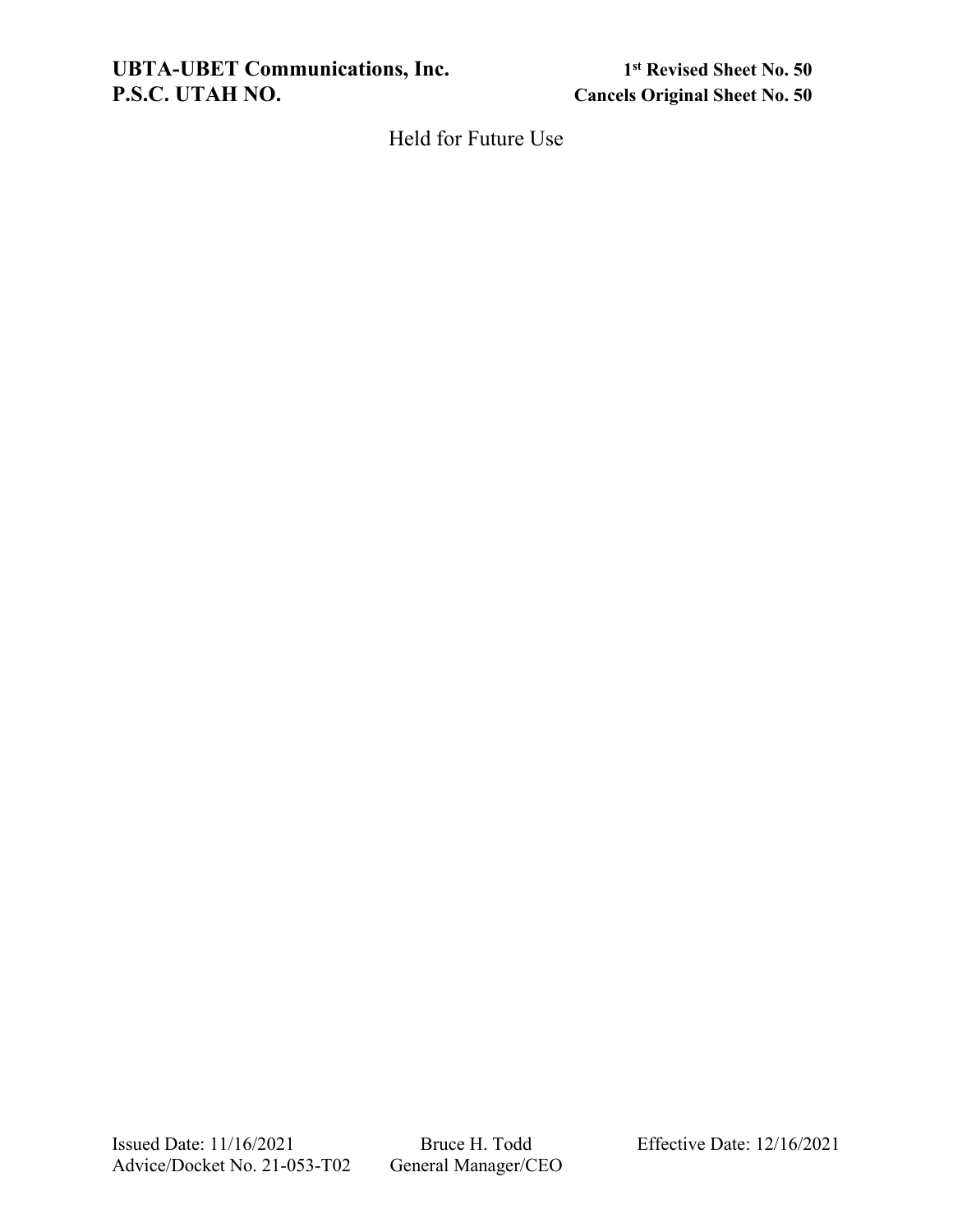**UBTA-UBET Communications, Inc.** 2<sup>nd</sup> Revised Sheet No. 51<br>P.S.C. UTAH NO. Cancels 1<sup>st</sup> Revised Sheet No. 51

**P.S.A.C. Cancels 1st Revised Sheet No. 51**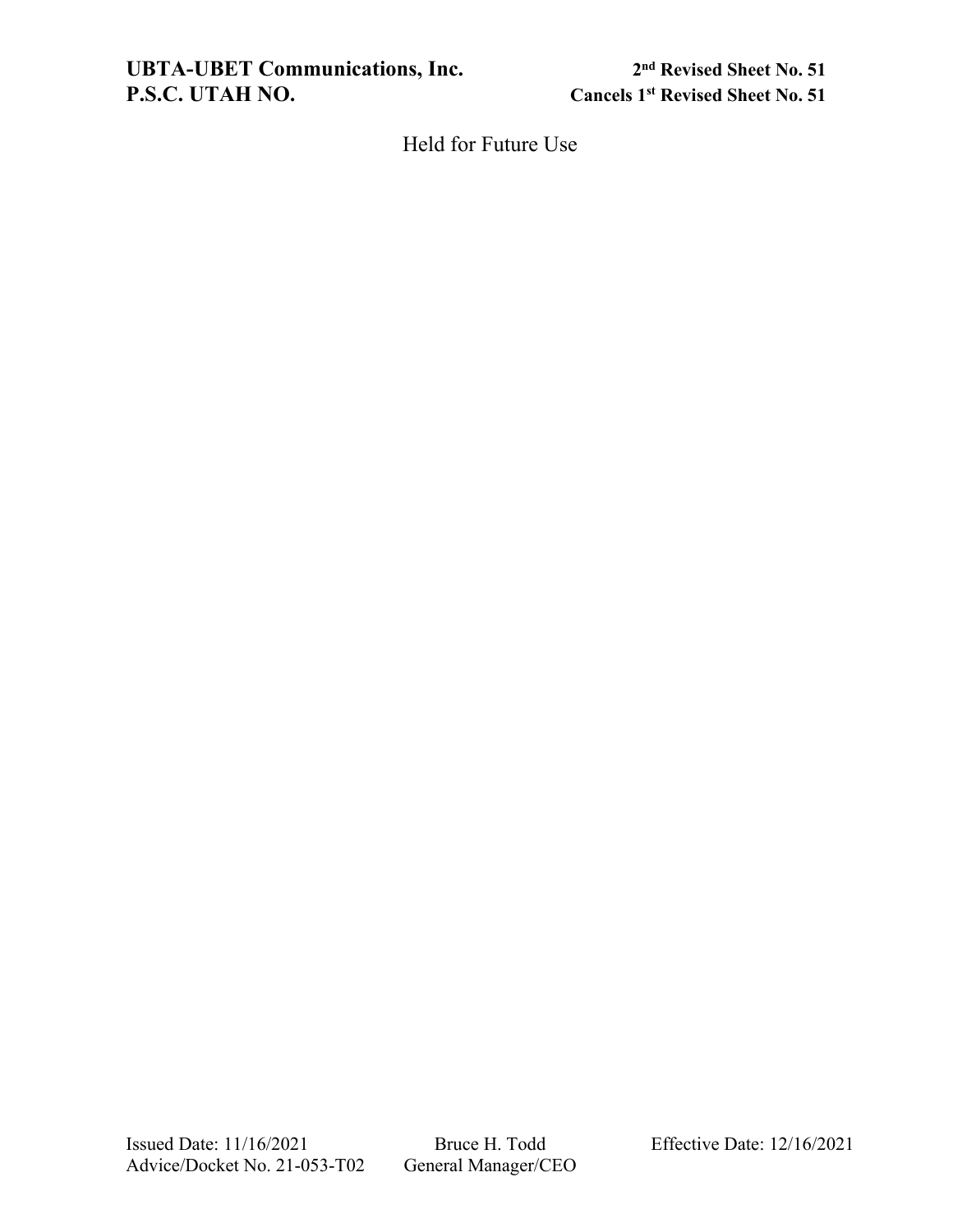**UBTA-UBET Communications, Inc.** 1st Revised Sheet No. 52<br>P.S.C. UTAH NO. 62<br>Cancels Original Sheet No. 52

**Cancels Original Sheet No. 52**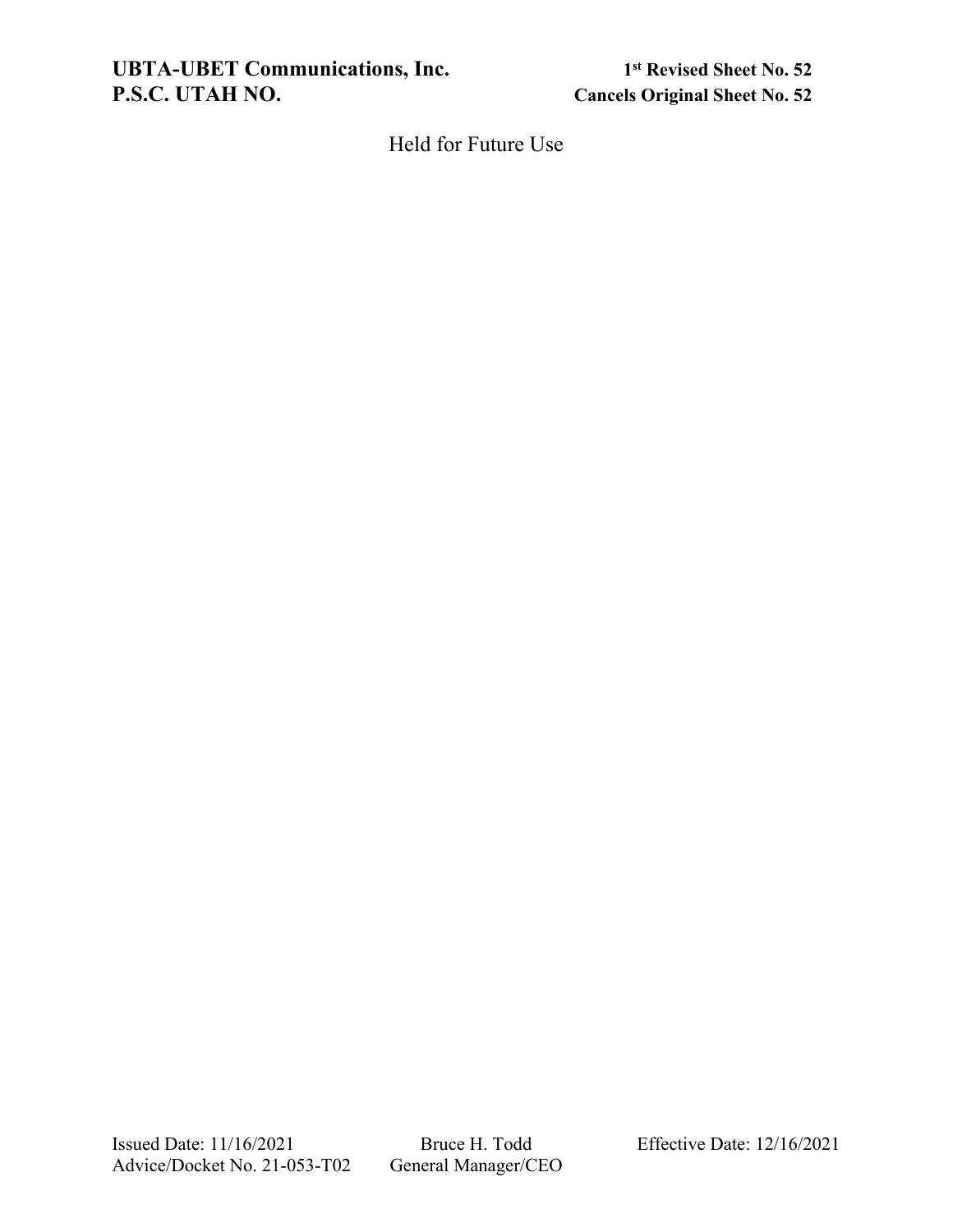**UBTA-UBET Communications, Inc.** 1<sup>st</sup> Revised Sheet No. 53<br>P.S.C. UTAH NO. 63

**P.S.A.C. Cancels 1st Revised Sheet No. 53**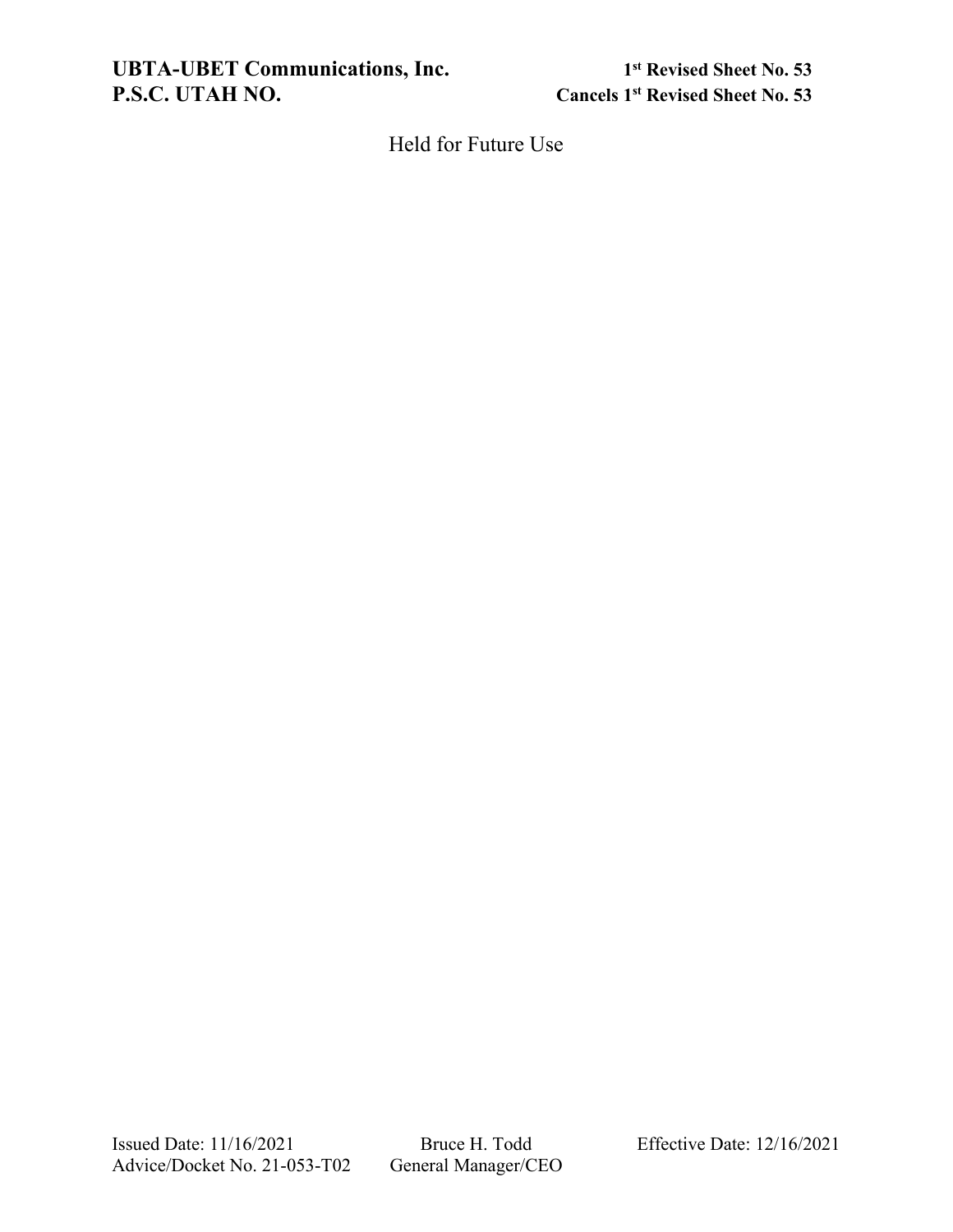**UBTA-UBET Communications, Inc.** 2<sup>nd</sup> Revised Sheet No. 54<br>P.S.C. UTAH NO. <br>Cancels 1<sup>st</sup> Revised Sheet No. 54

**Cancels 1st Revised Sheet No. 54**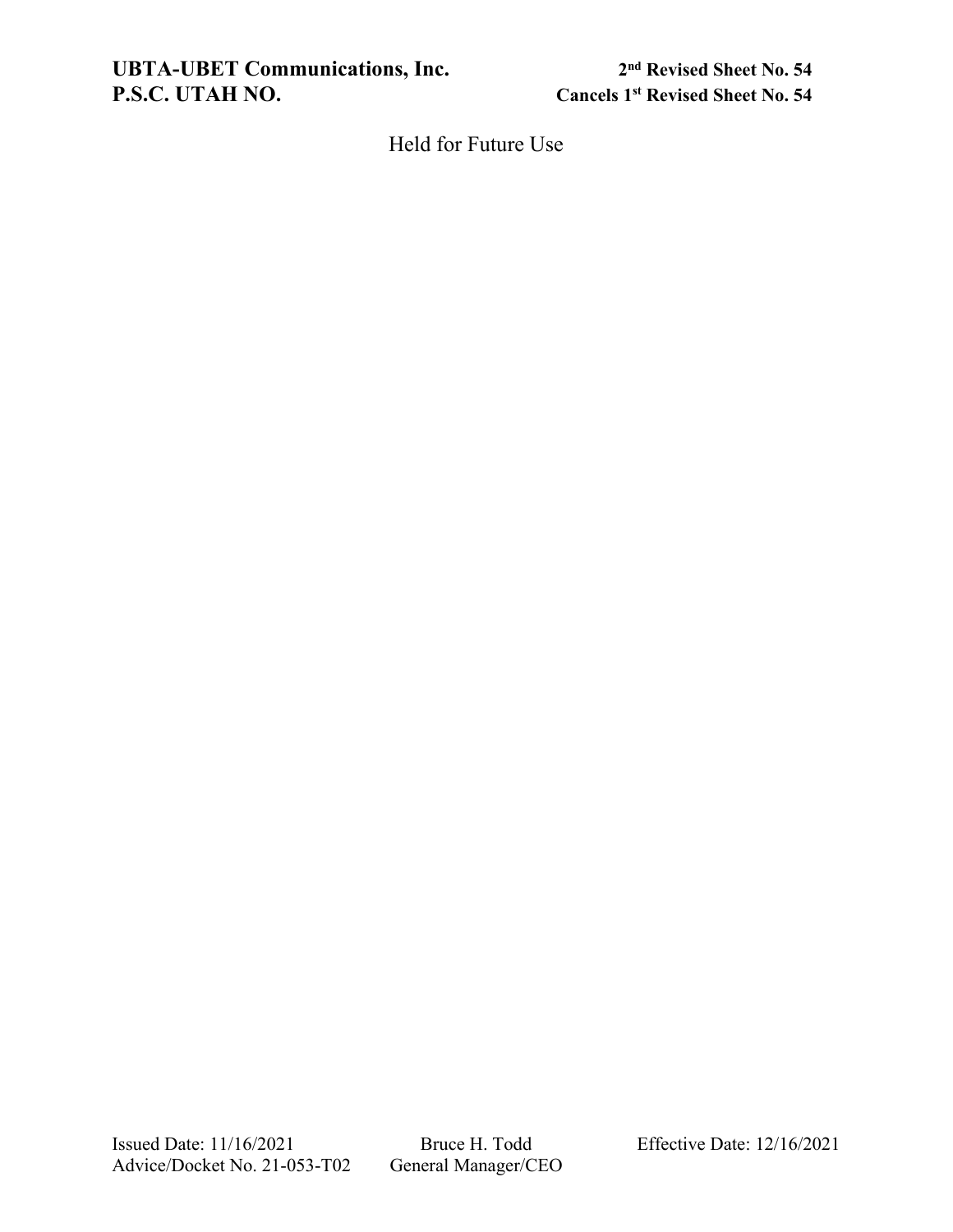**UBTA-UBET Communications, Inc.** 1st Revised Sheet No. 55<br>P.S.C. UTAH NO. 65

**Cancels Original Sheet No. 55**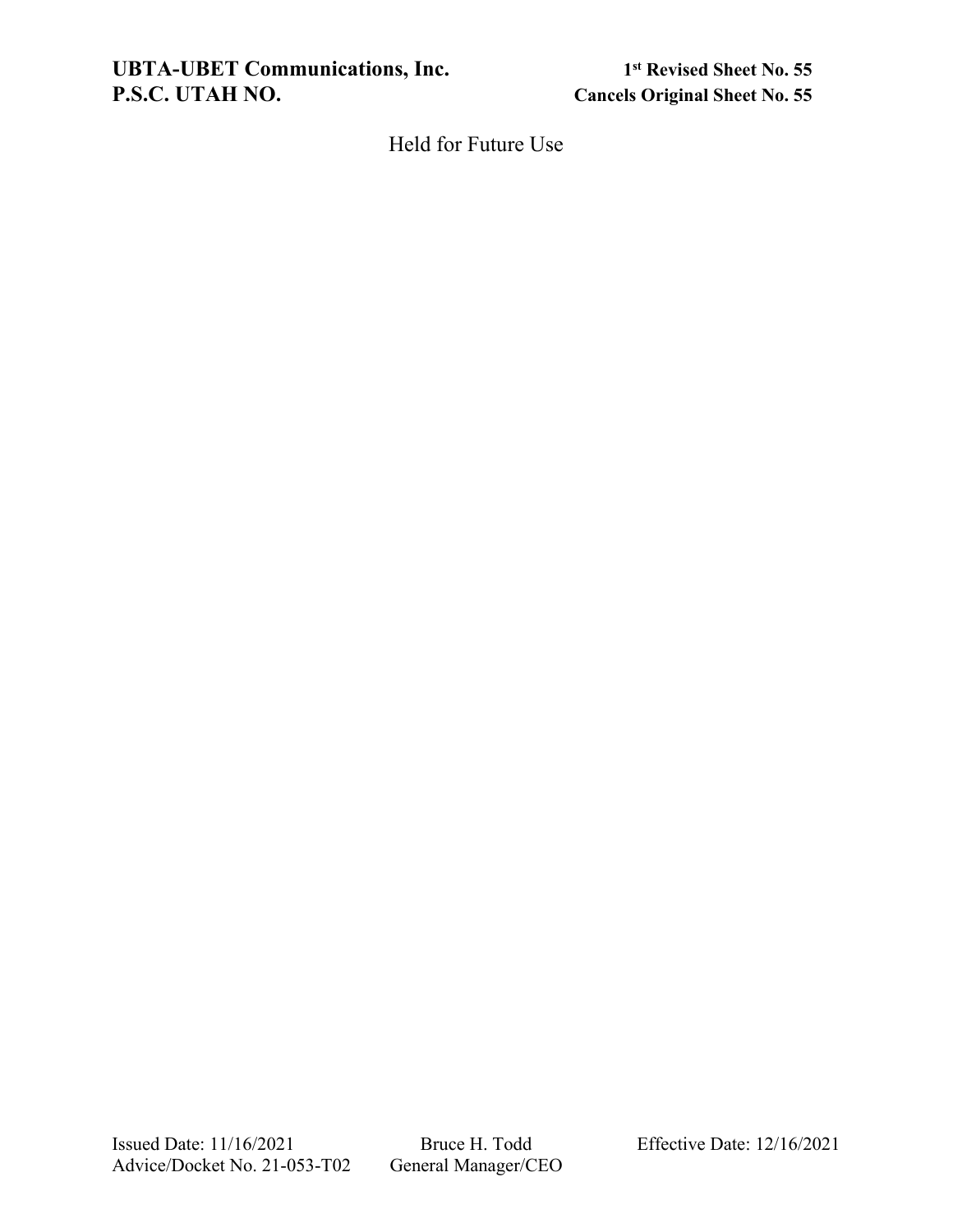### **UBTA-UBET Communications, Inc.** 1st Revised Sheet No. 56<br>P.S.C. UTAH NO. 1 Cancels Original Sheet No. 56

**Cancels Original Sheet No. 56**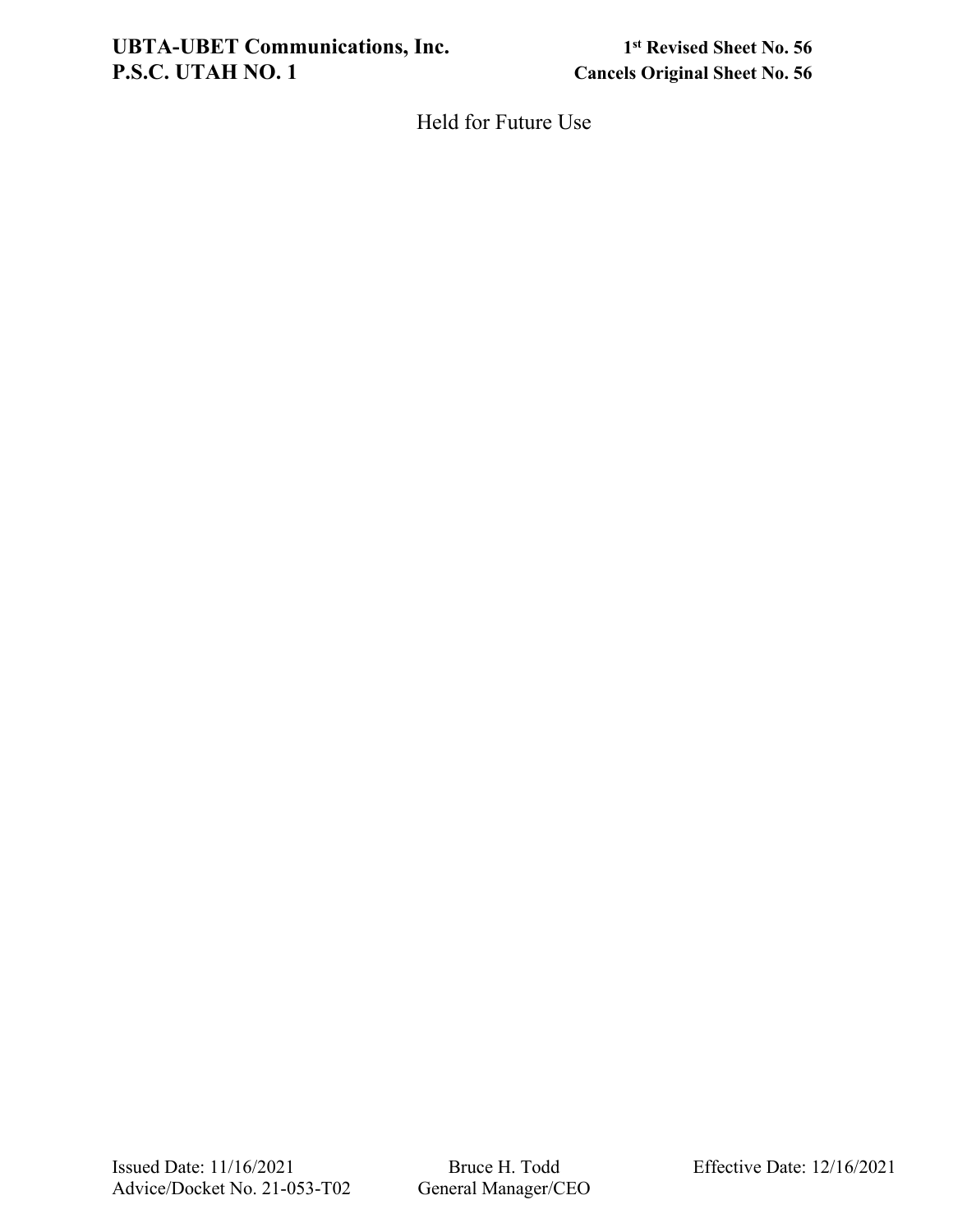### **UBTA-UBET Communications, Inc.** 1st Revised Sheet No. 57<br>P.S.C. UTAH NO. 1 Cancels Original Sheet No. 57

**Cancels Original Sheet No. 57**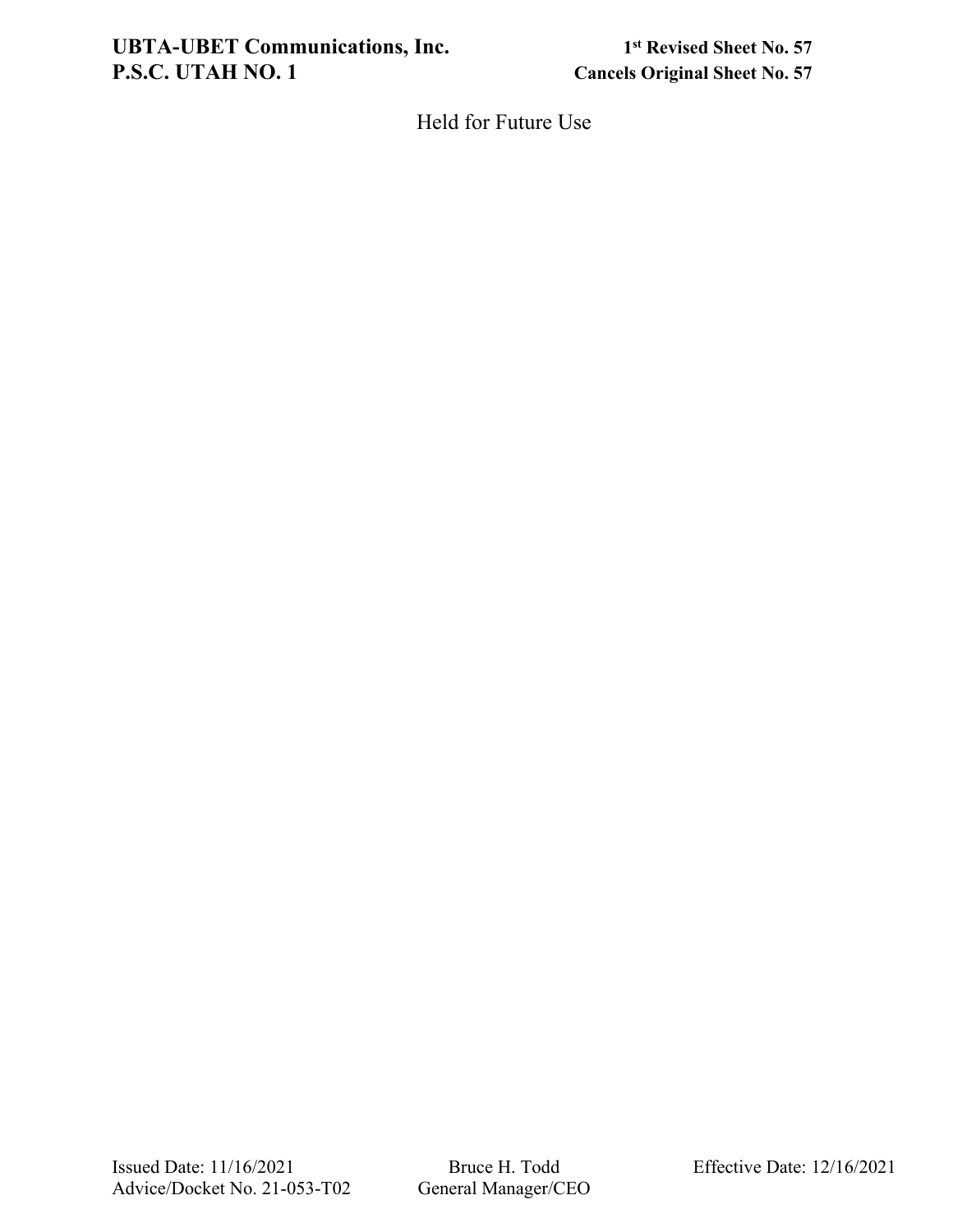# UBTA-UBET Communications, Inc.<br> **1st** Revised Sheet No. 58<br> **1st** Revised Sheet No. 58<br> **1st** Revised Sheet No. 58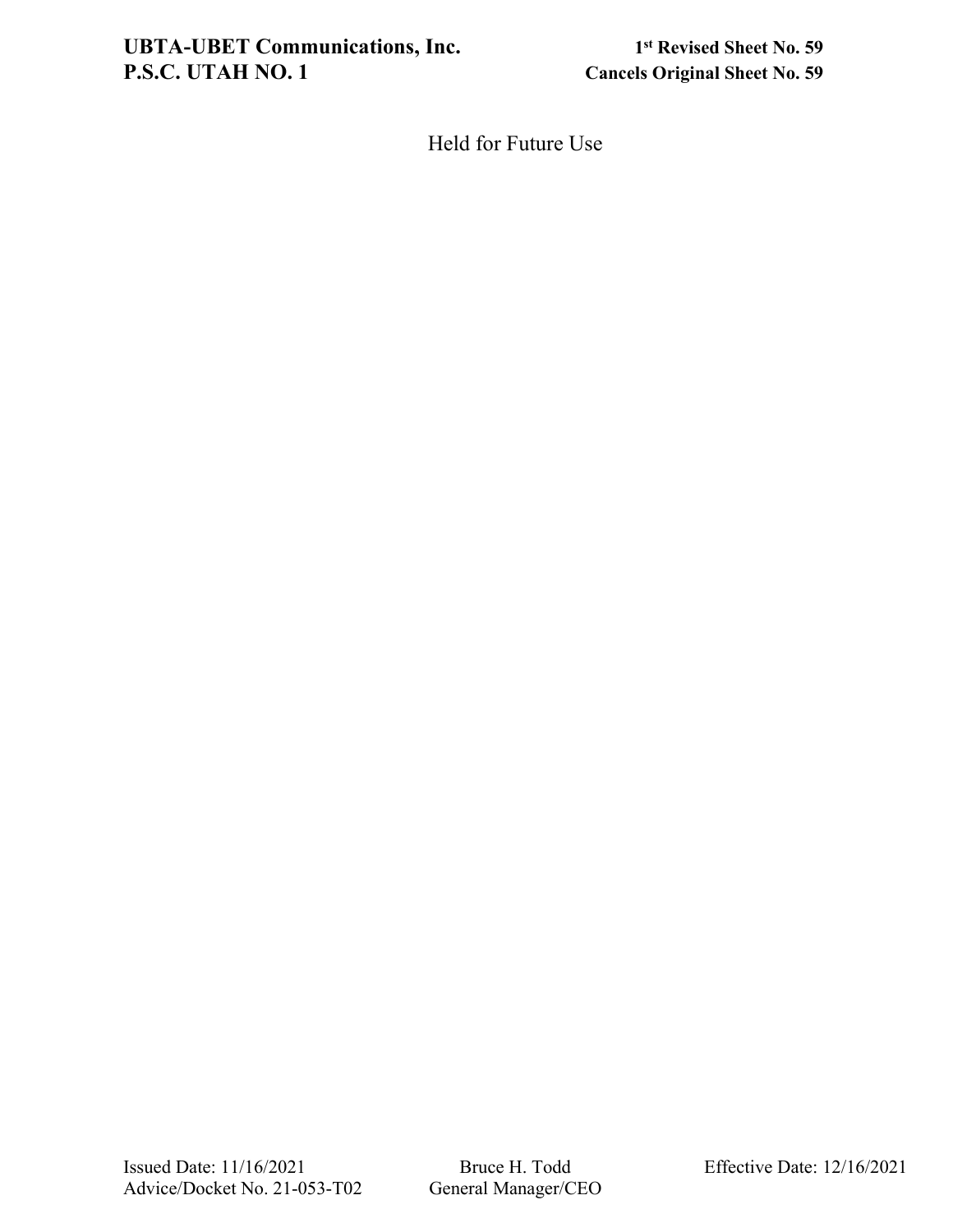# **UBTA-UBET Communications, Inc.** 1st Revised Sheet No. 60<br>P.S.C. UTAH NO. 1 Cancels Original Sheet No. 60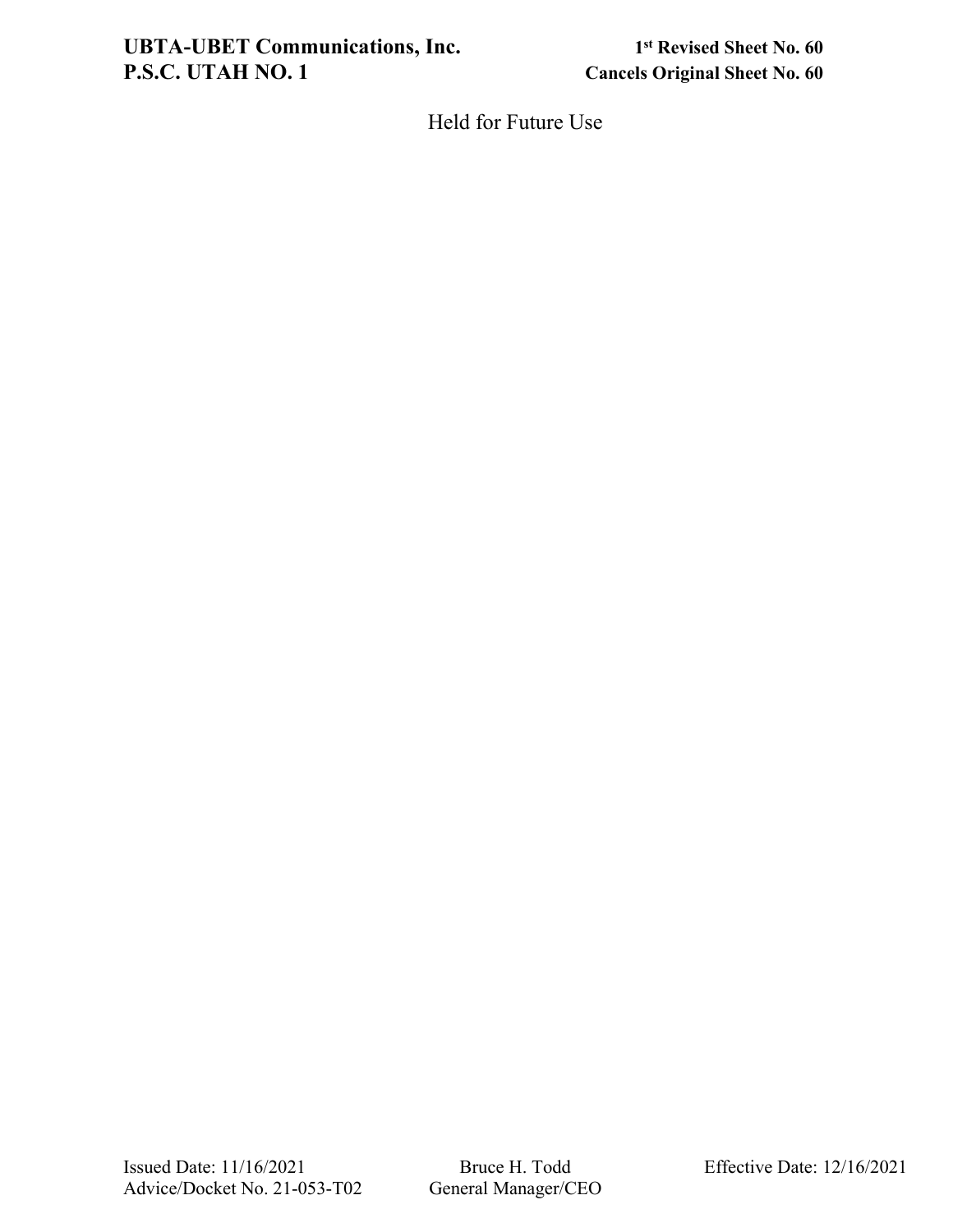# **UBTA-UBET Communications, Inc.** 1st Revised Sheet No. 61<br>P.S.C. UTAH NO. 1 Cancels Original Sheet No. 61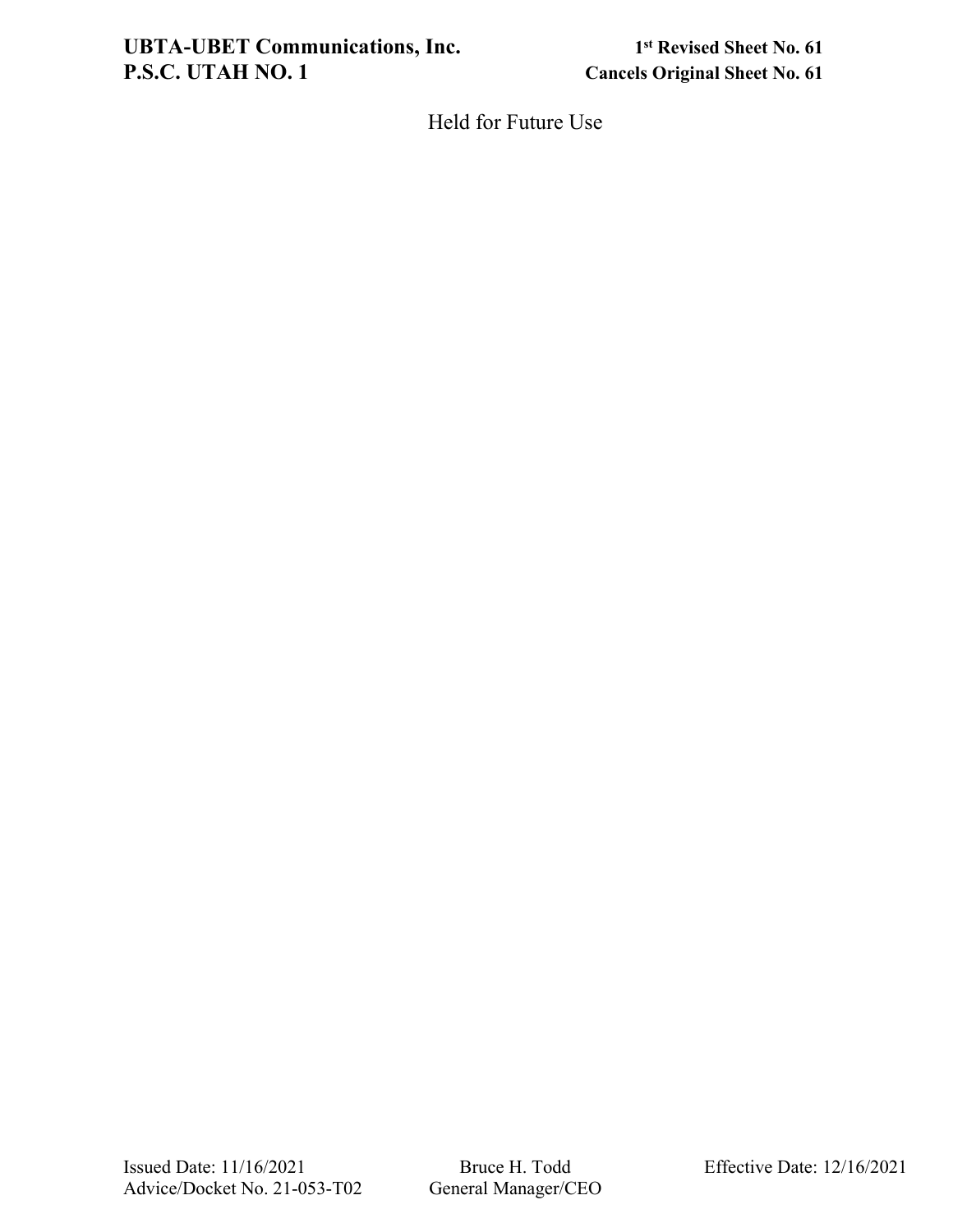# **UBTA-UBET Communications, Inc.** 1st Revised Sheet No. 62<br> **P.S.C. UTAH NO. 1** Cancels Original Sheet No. 62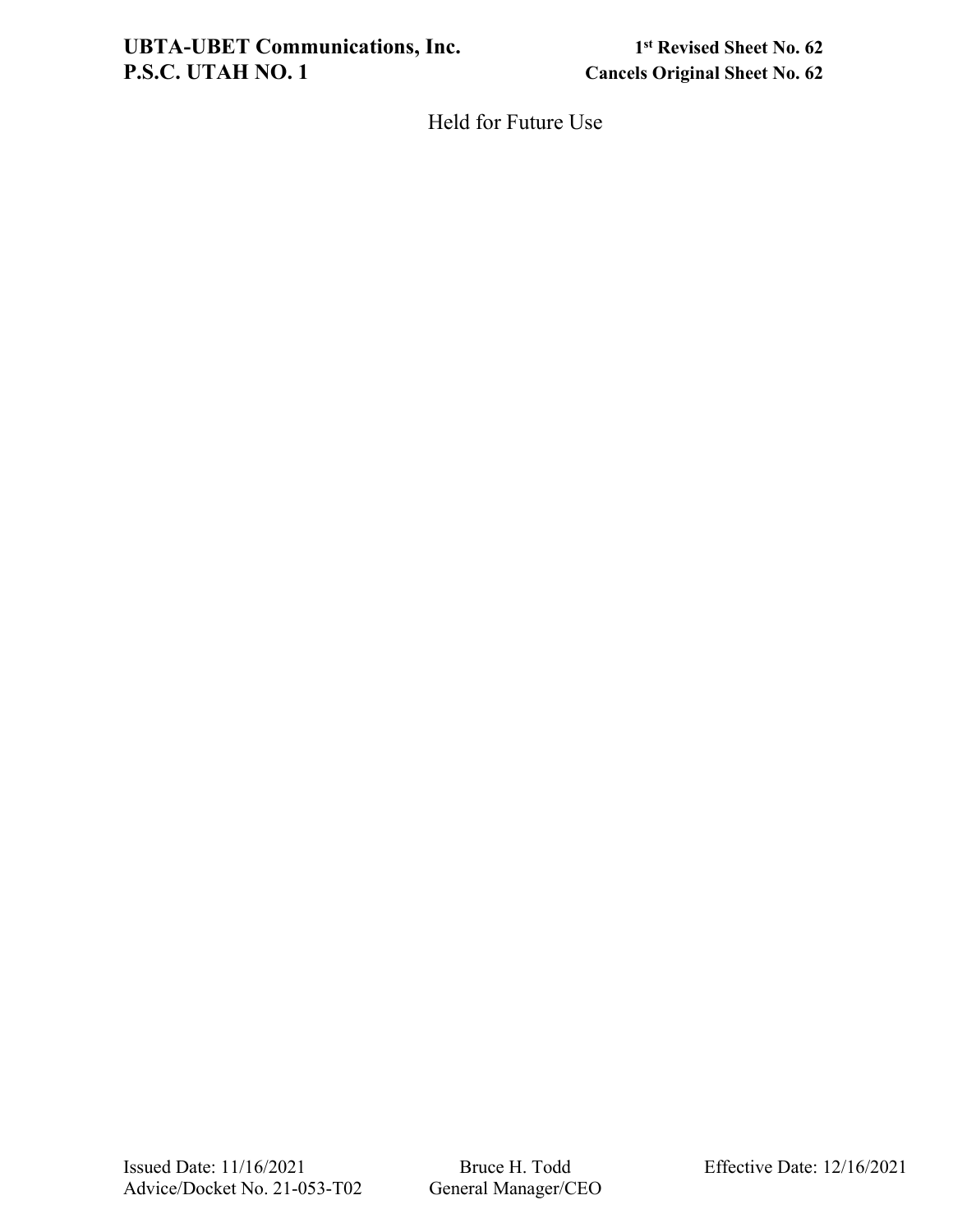# **UBTA-UBET Communications, Inc.** 1st Revised Sheet No. 63<br>P.S.C. UTAH NO. 1 Cancels Original Sheet No. 63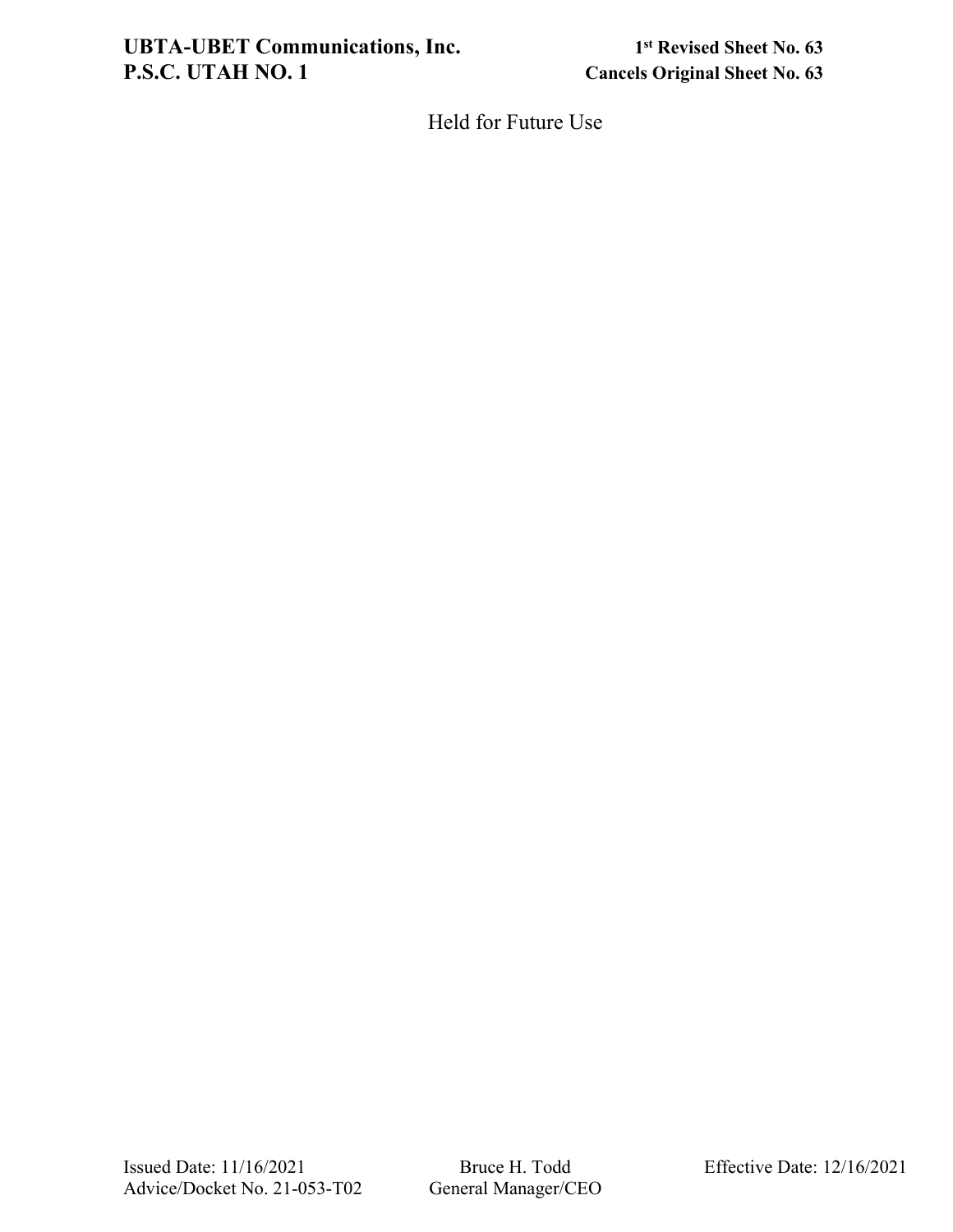# **UBTA-UBET Communications, Inc.** 1st Revised Sheet No. 64<br>P.S.C. UTAH NO. 1 Cancels Original Sheet No. 64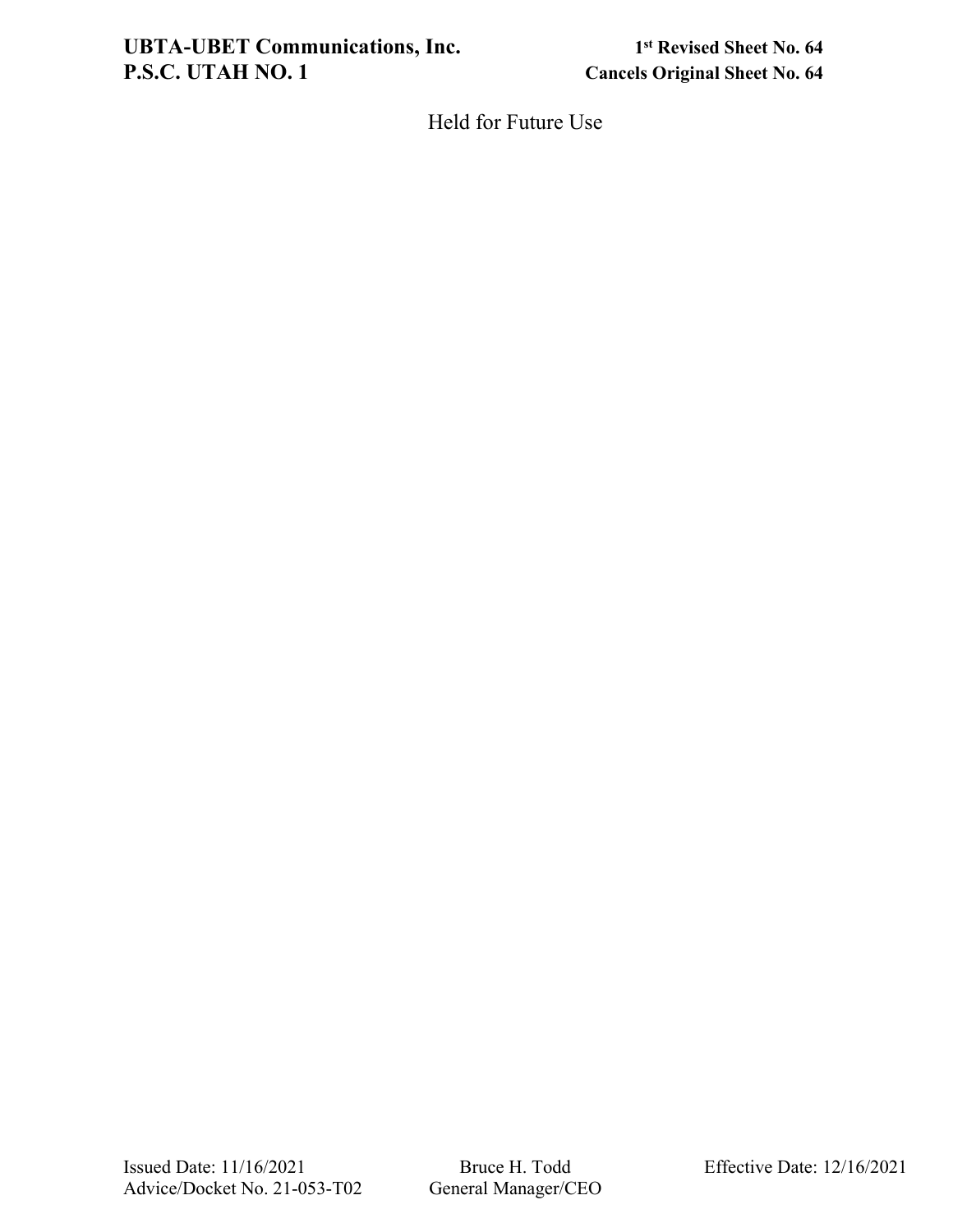# **UBTA-UBET Communications, Inc.** 1st Revised Sheet No. 65<br>P.S.C. UTAH NO. 1 Cancels Original Sheet No. 65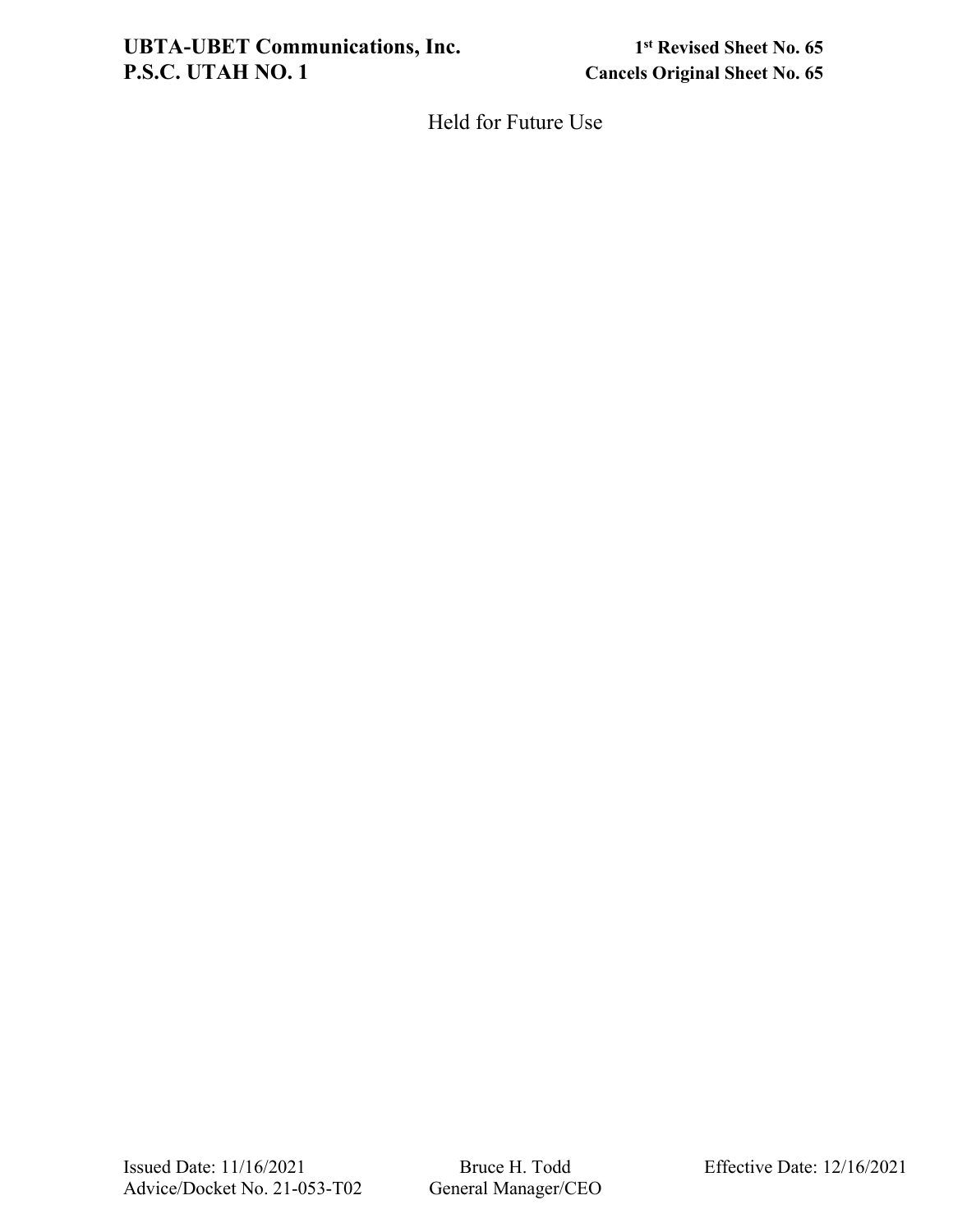# UBTA-UBET Communications, Inc.<br> **1st** Revised Sheet No. 66<br> **P.S.C. UTAH NO. 1**<br> **1st** Cancels Original Sheet No. 66

**Cancels Original Sheet No. 66**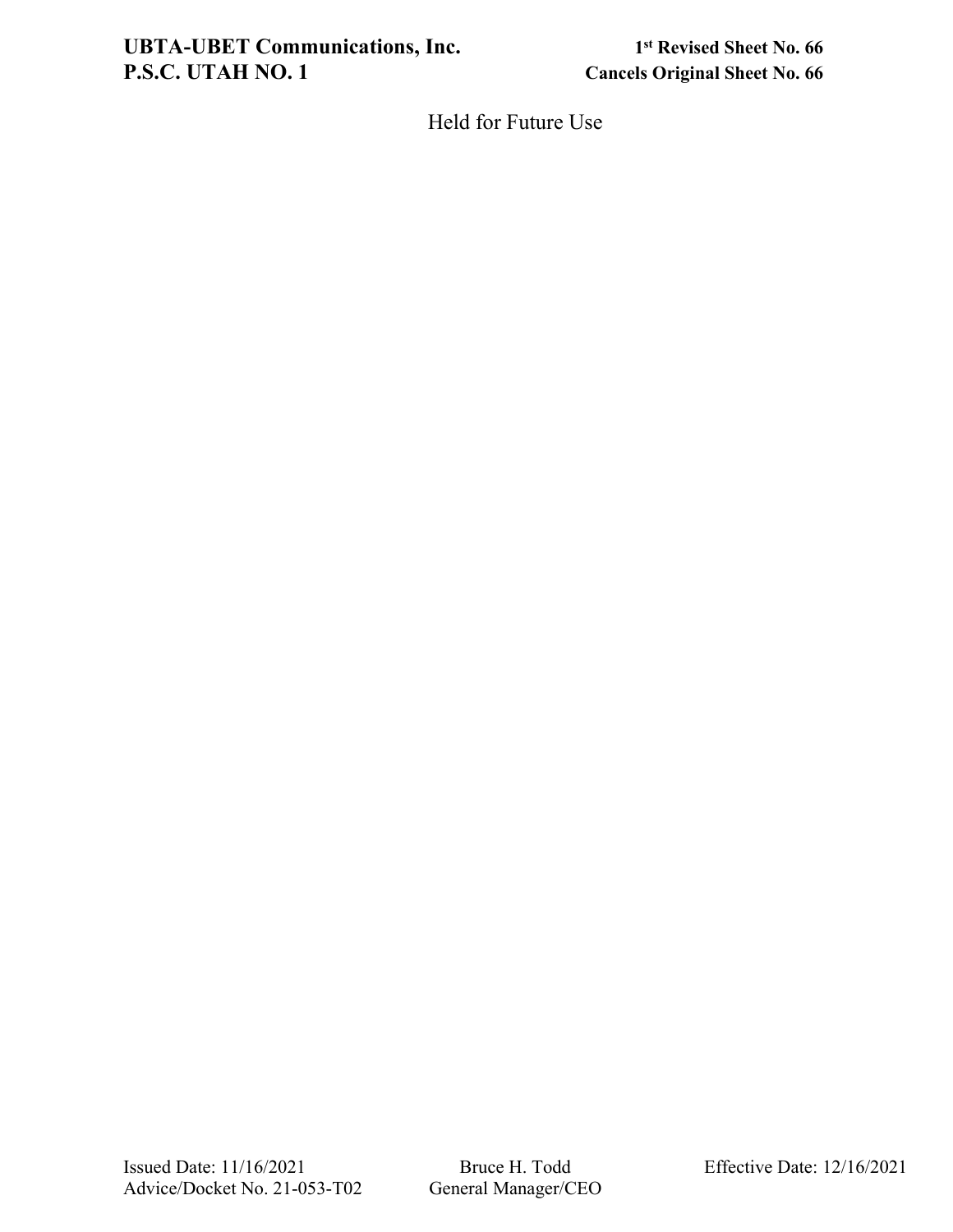# **UBTA-UBET Communications, Inc.** 1st Revised Sheet No. 67<br>P.S.C. UTAH NO. 1 Cancels Original Sheet No. 67

**Cancels Original Sheet No. 67**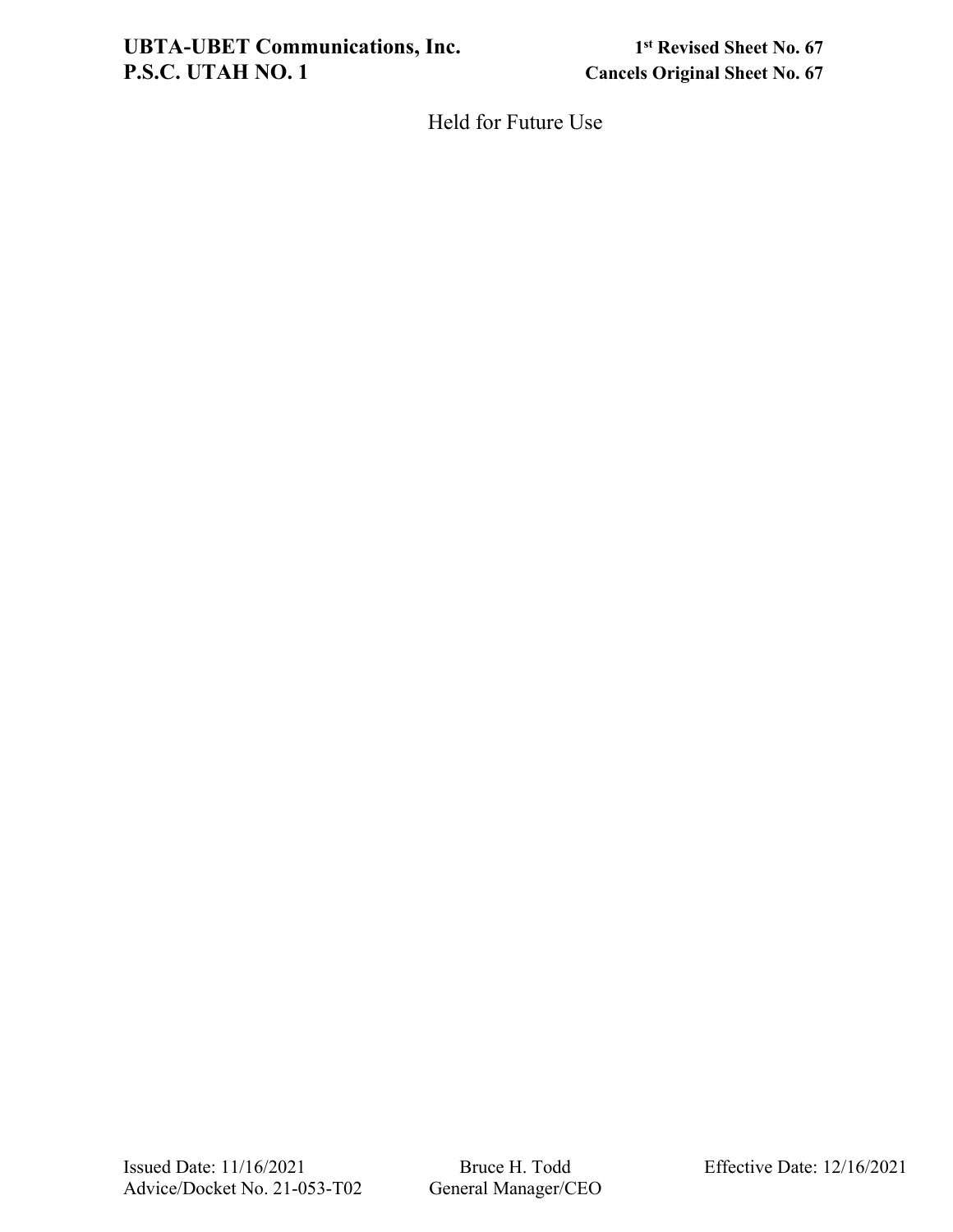# **UBTA-UBET Communications, Inc.** 1st Revised Sheet No. 68<br>P.S.C. UTAH NO. 1 Cancels Original Sheet No. 68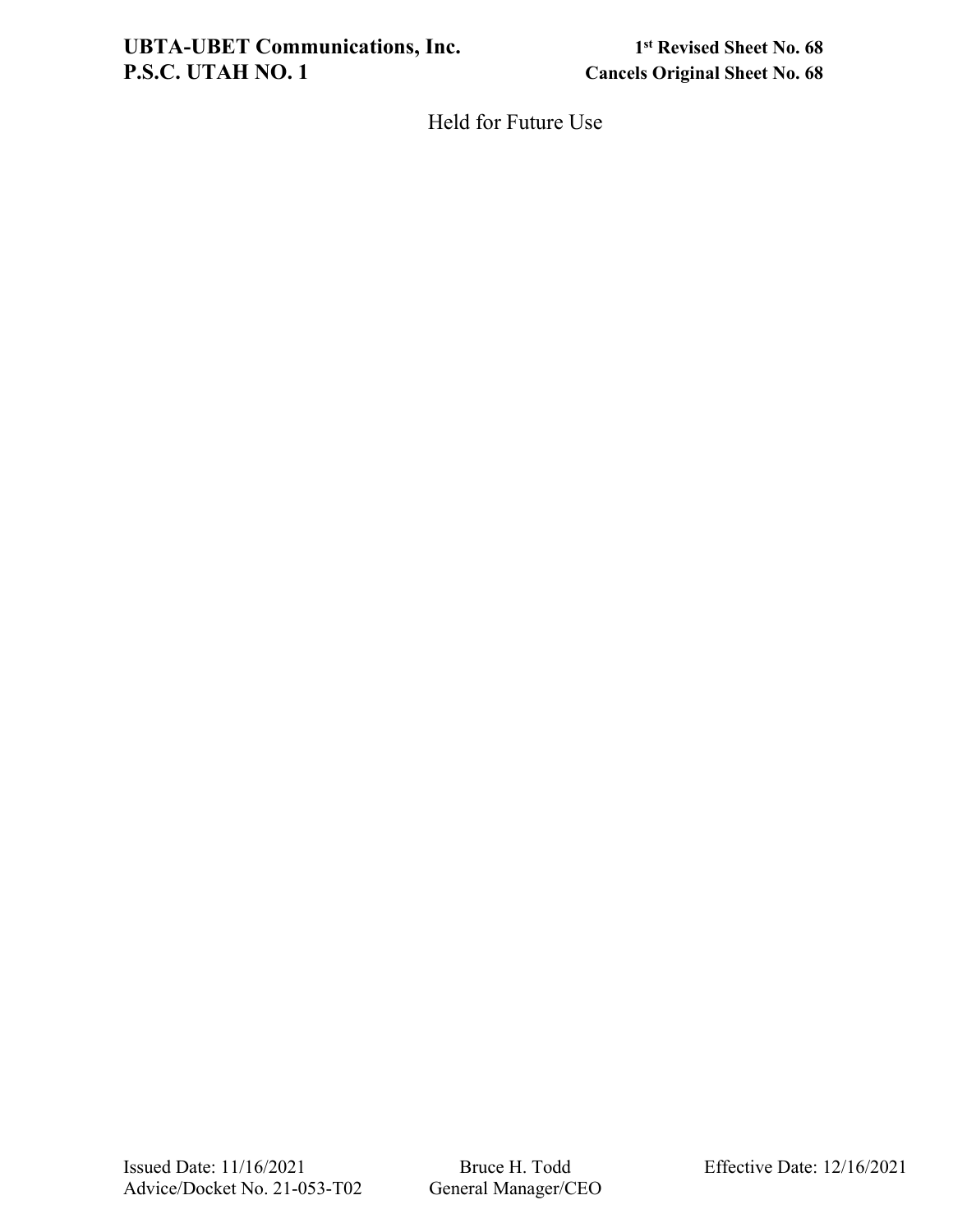# UBTA-UBET Communications, Inc.<br> **1st** Revised Sheet No. 69<br> **1st** Revised Sheet No. 69<br> **1st** Revised Sheet No. 69

**Cancels Original Sheet No. 69**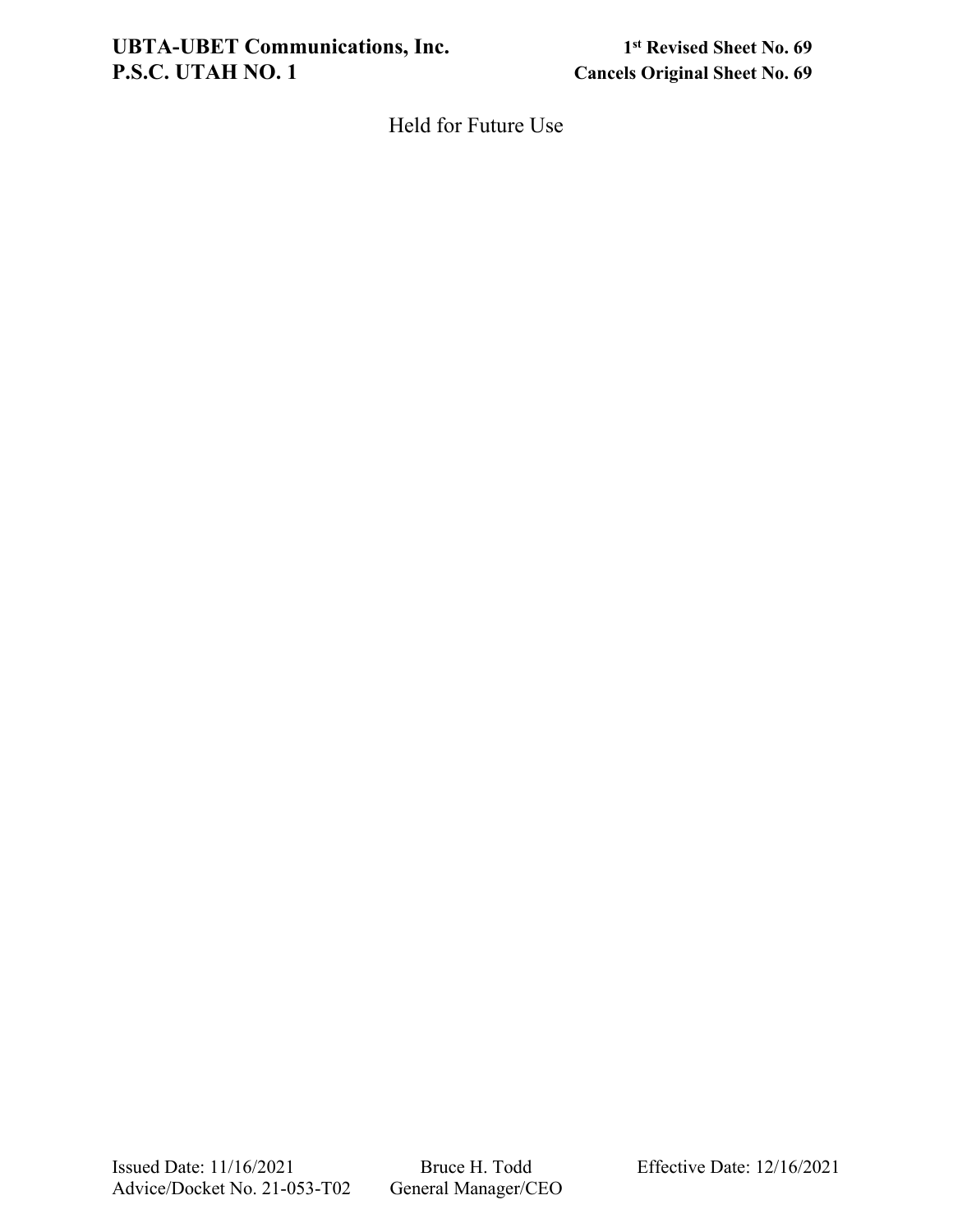**Cancels Original Sheet No. 70**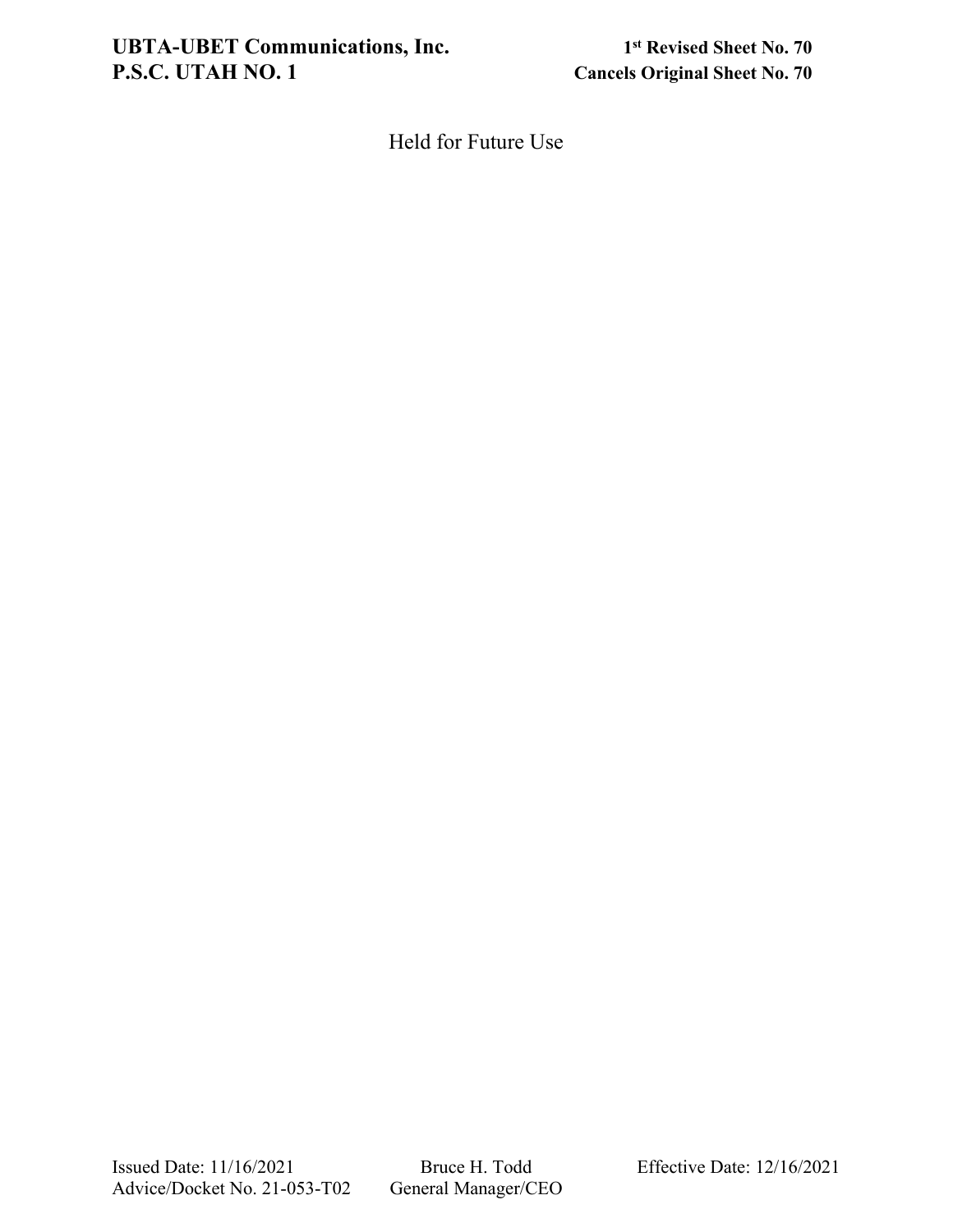# UBTA-UBET Communications, Inc.<br> **1st** Revised Sheet No. 71<br> **1st** Revised Sheet No. 71<br> **1st** Cancels Original Sheet No. 71

**Cancels Original Sheet No. 71**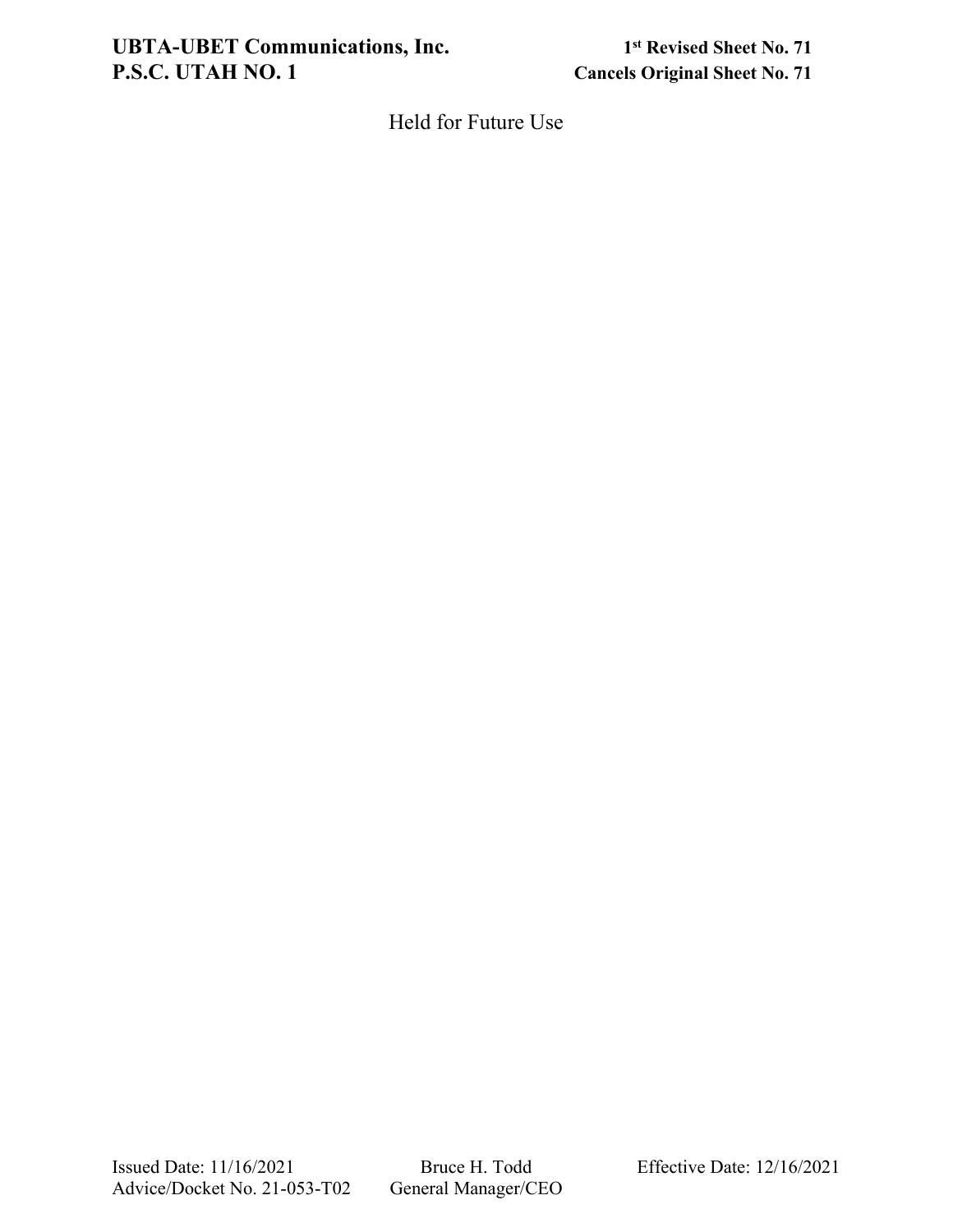# **UBTA-UBET Communications, Inc.** 1st Revised Sheet No. 72<br>P.S.C. UTAH NO. 1 Cancels Original Sheet No. 72

**Cancels Original Sheet No. 72**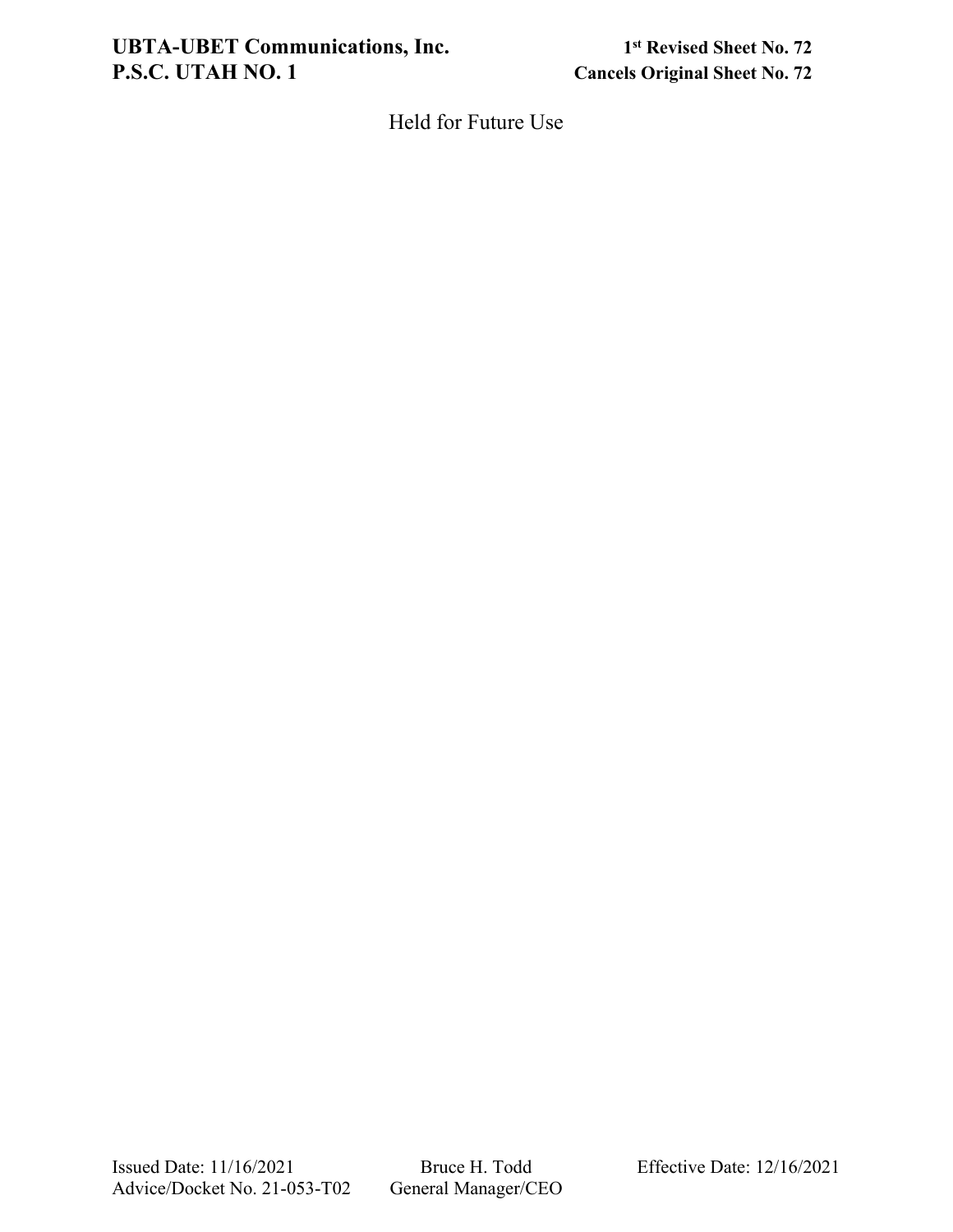# UBTA-UBET Communications, Inc.<br> **1st** Revised Sheet No. 73<br> **1st** Revised Sheet No. 73<br> **1st** Cancels Original Sheet No. 73

**Cancels Original Sheet No. 73**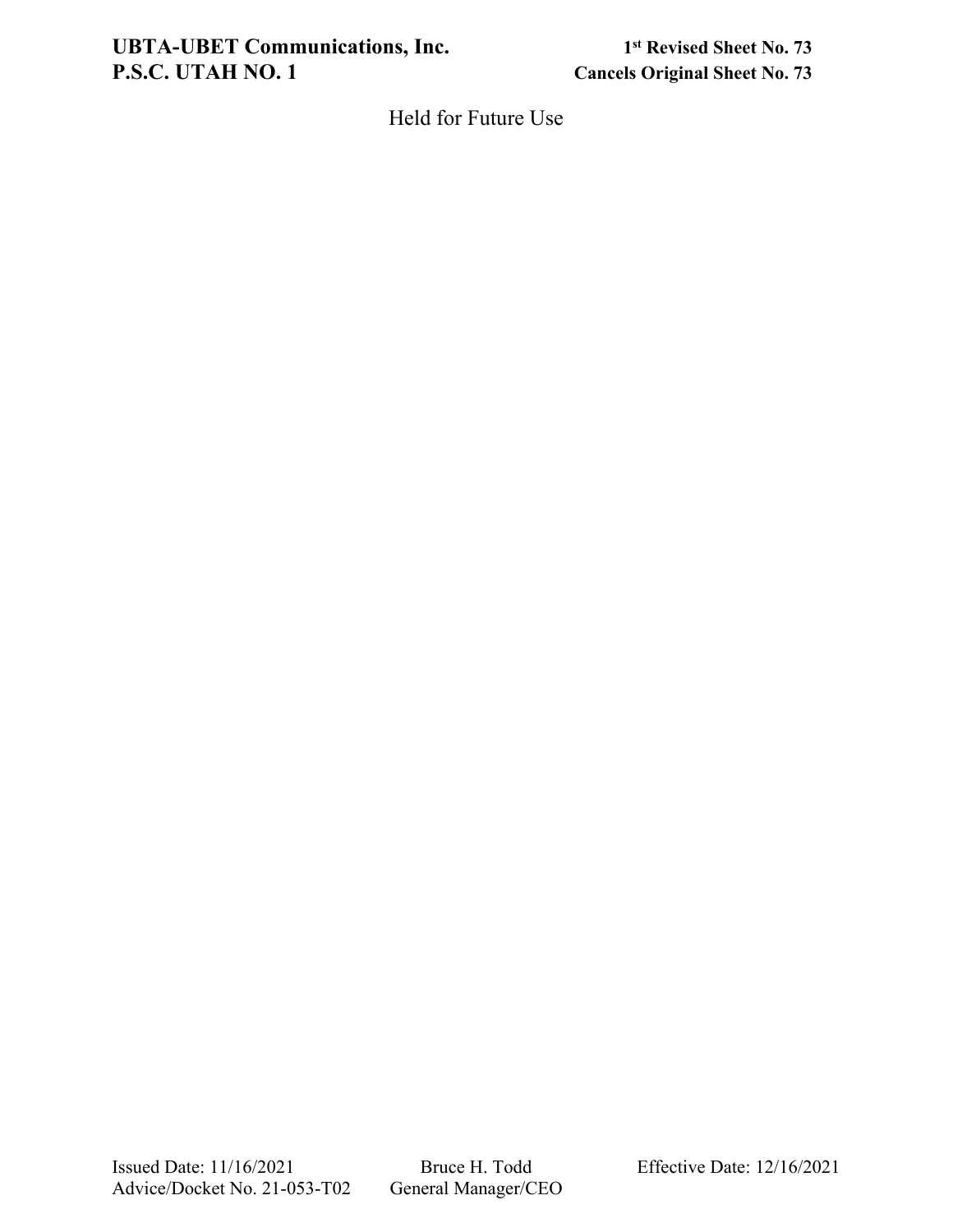# **UBTA-UBET Communications, Inc. Original Sheet No. 74 P.S.C. UTAH NO. 1**

HELD FOR FUTURE USE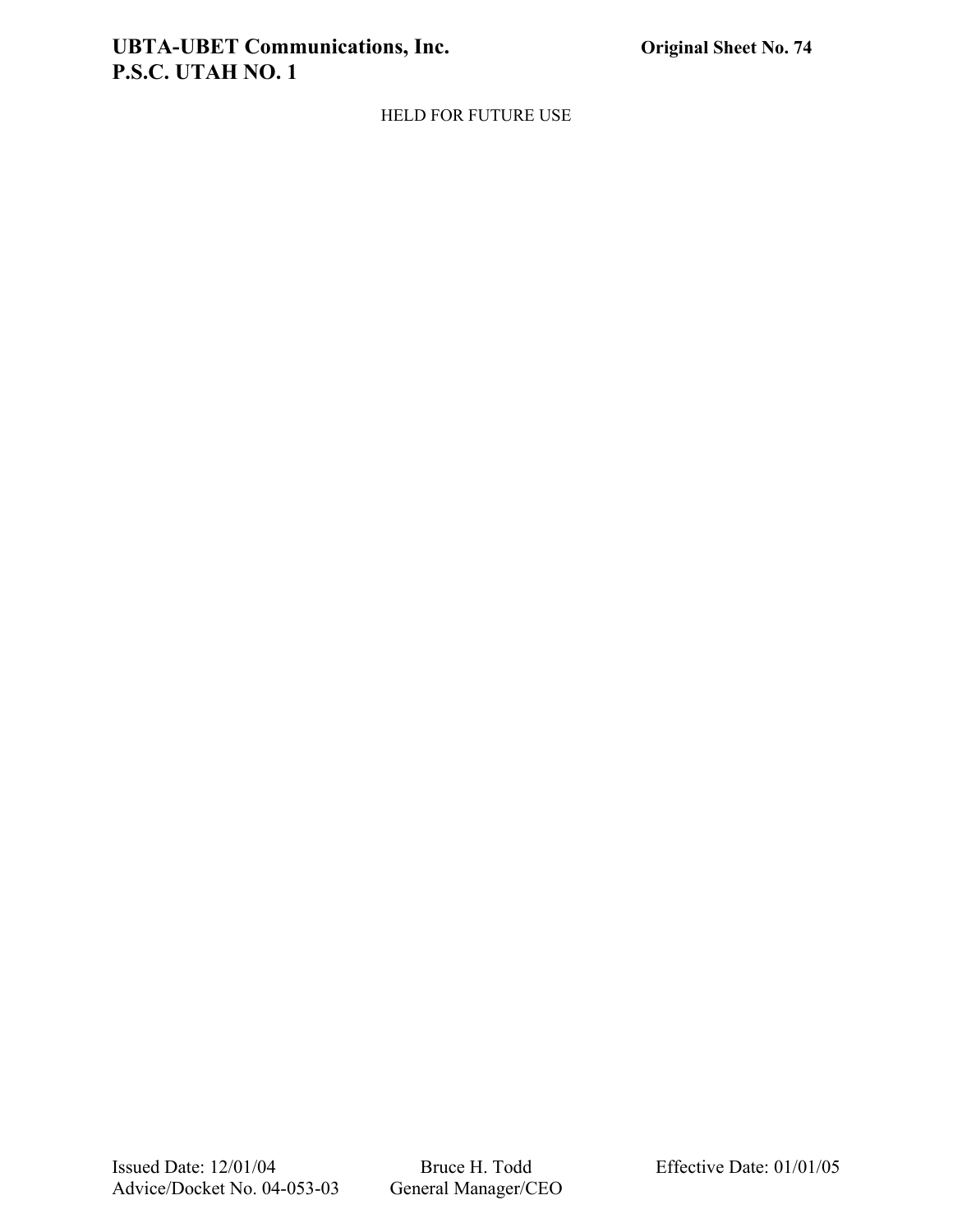# LIFELINE

## 1. GENERAL

Applicable to qualifying low-income subscribers to single party residential service of the Company. Residents of Tribal Lands can also qualify for the Federal portion of the Lifeline program based on terms and conditions for Tribal Lands.

# 2. RATES

A. Baseline Lifeline is a reduction or credit in the local service charges normally paid by qualifying low-income consumers. The reduction to the normal residential one-party rates are as follows:

| Residential Access Lines   | Monthly Credit or Discount |
|----------------------------|----------------------------|
| Federal Lifeline Reduction | See 47 CFR 54.403          |
| State Local Rate Reduction | See Utah Rules R746-8-403  |

These reductions or credits are from the normal residential one-party service subscribed to by the consumer. The credit may be used in a bundled service plan combining voice and broadband or in packages including optional calling features.

In addition to the above Federal Lifeline Reduction, the State provides a Local Rate Reduction for eligible consumers, pursuant to Public Service Commission of Utah Rules R746-341. The State Local Rate Reduction is only provided if it is funded through the State's Universal Service Fund.

In no case will the discount exceed the rate charged for the service subscribed to by each individual.

- B. The following services are included:
	- 1. Single party, voice grade access to the Public Switched Network
	- 2. Access to emergency services
	- 3. Access to operator services
	- 4. Access to interexchange services
	- 5. Access to directory assistance
	- 6. Toll Blocking, if requested by the Customer
	- 7. Extended Area Service
- C. Tribal Lifeline
	- 1. Tribal Lifeline will consist of up to an additional \$25 per month, per primary residential connection for qualifying low-income individuals living on qualifying tribal lands.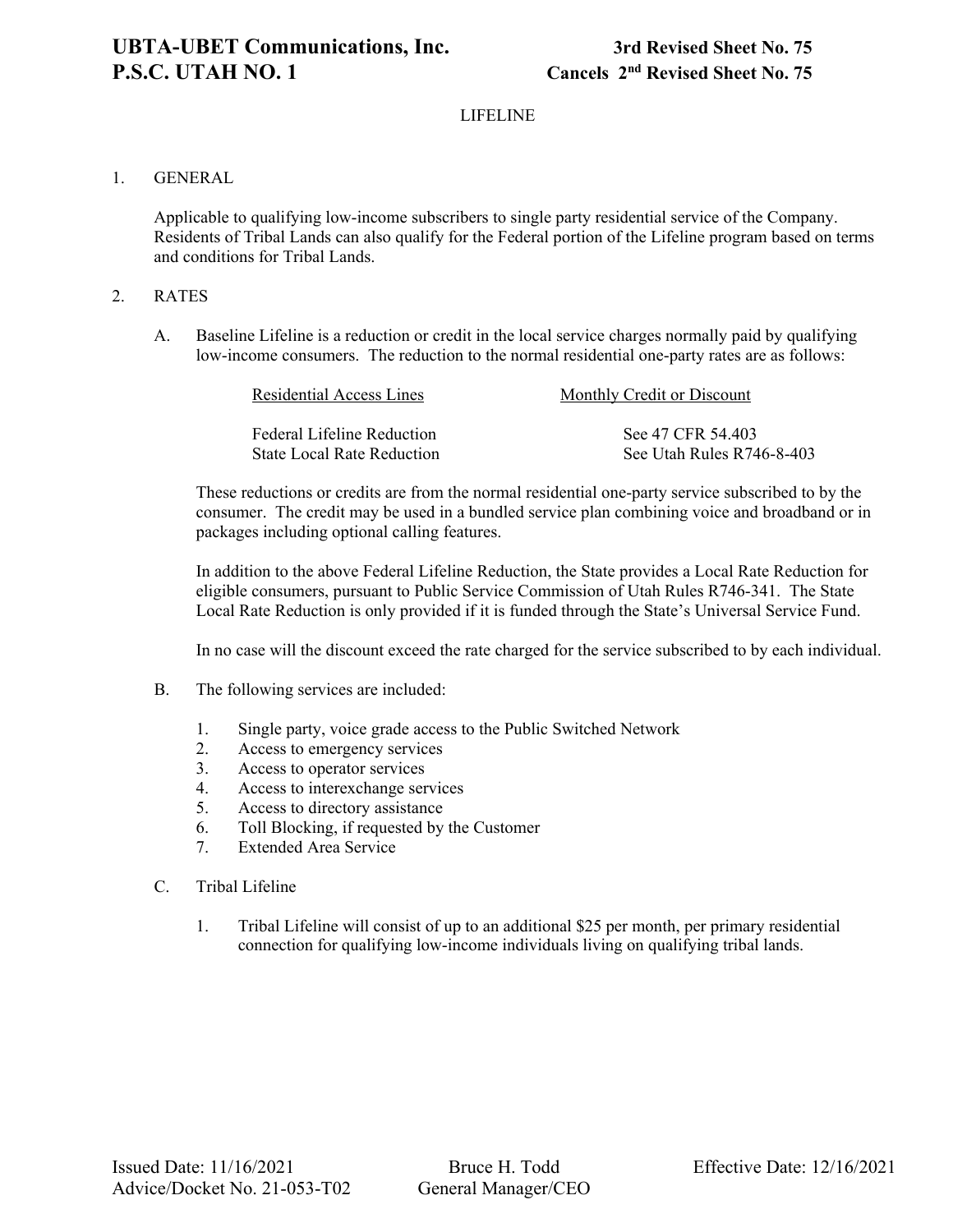# LIFELINE (Cont'd)

- 2. RATES (Cont'd)
	- C. Tribal Lifeline (Cont'd)
		- 2. Tribal Lifeline benefits apply to the primary local residential access line. The additional federal Lifeline support will be provided to reduce the qualifying customer's basic monthly service rate by no more than the cost of the service.

# 3. LIFELINE ELIGIBILITY REQUIREMENTS

- A. An applicant must meet eligibility requirements established in the Public Service Commission of Utah Rules R746-341.
- B. Customer must complete the approved application for the Utah Telephone Assistance Program (UTAP) and submit the application to UTAP program for eligibility certification.
- C. The customer must be recertified annually by the appropriate state agency
- D. The premises at which the residential service is requested is the applicant's principal place of residence.
- E. There is only one telephone line serving the residential premises eligible for the credit. The residential premises shall consist of that portion of an individual house or building or one flat or apartment occupied by a single family or individuals functioning as one domestic unit.

# 4. TRIBAL LIFELINE ELIGIBILITY REQUIREMENTS

- A. Residents of tribal lands who qualify for Lifeline based on the requirements listed below are eligible for the Tribal Lifeline benefit if they participate in one or more of the following programs or meet the traditional lifeline eligibility requirements listed above.
	- 1. Bureau of Indian Affairs (BIA) general assistance program,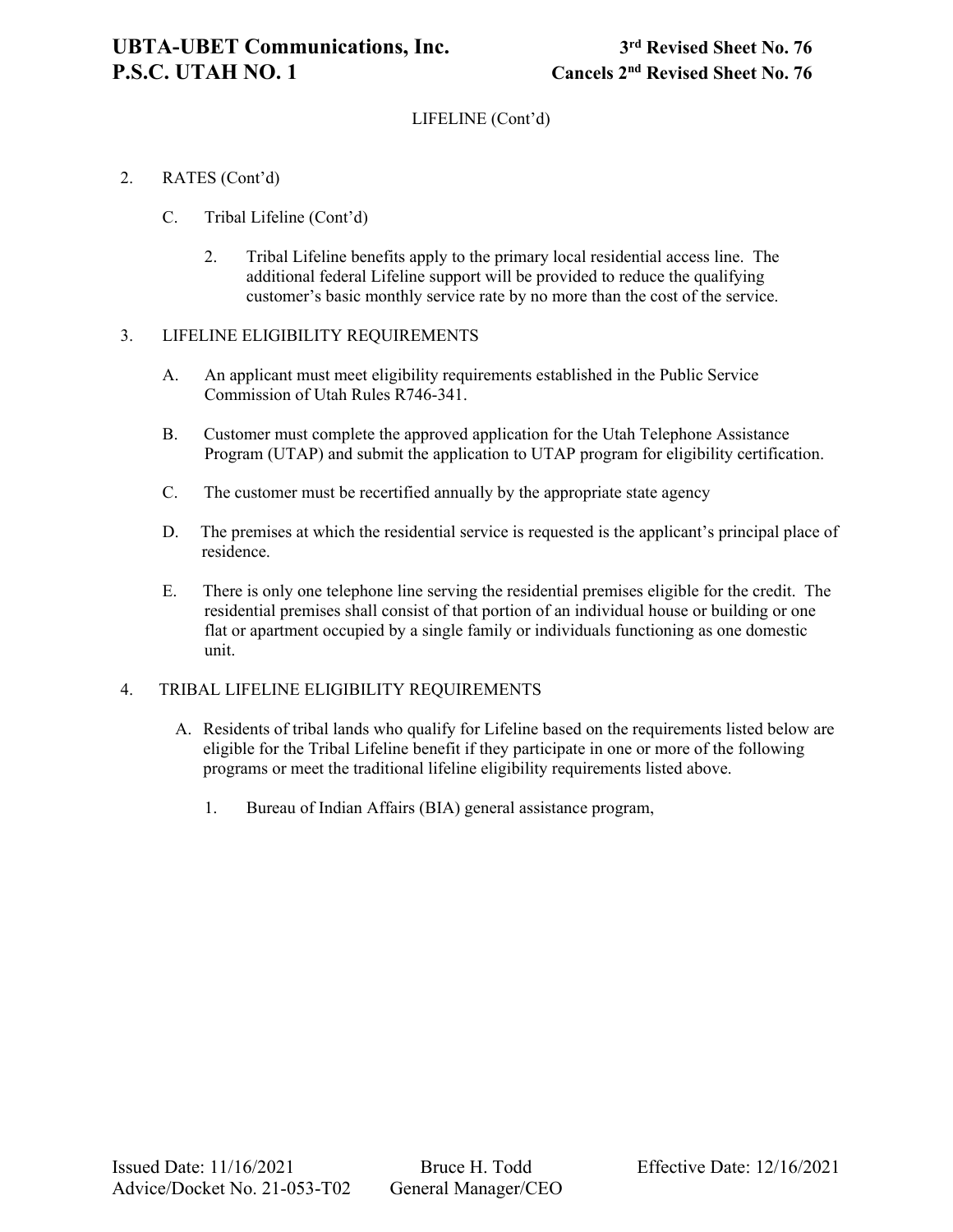# LIFELINE (Cont'd)

# 4. TRIBAL LIFELINE ELIGIBILITY REQUIREMENTS (Cont'd)

- A. (Cont'd)
	- 2. Tribally administered Temporary Assistance for Needy Families block grant program,
	- 3. Head Start programs (only those meeting its income-qualifying standard),
	- 4. National School Lunch Program's free lunch program.
- B. The customer must sign, under penalty of perjury a document certifying that such customer receives benefits from at least one of the programs above, and lives within a qualifying area. In addition, the customer must also agree to notify the Company if that customer ceases to participate in the qualifying program or programs.

#### 5. FUNDING

- A. The Federal Lifeline Reduction is reimbursed to the company through the Universal Service Administrative Company (USAC).
- B. The State Local Rate Reduction is funded from the Utah Universal Services Fund (USF). The company is reimbursed for the State Local Rate Reduction from the Utah USF.

#### 6. REGULATIONS

- A. The Telephone Assistance Program credit will begin with the next billing cycle of the company following the date the Company receives a valid application from the customer or when new service is established for a qualifying customer.
- B. The regular service connection charge, move and change charge, and regulations applicable to the service offerings specified in the tariff will apply. The service connection charge and move and change charge to change to or from this program due to eligibility status will be waived.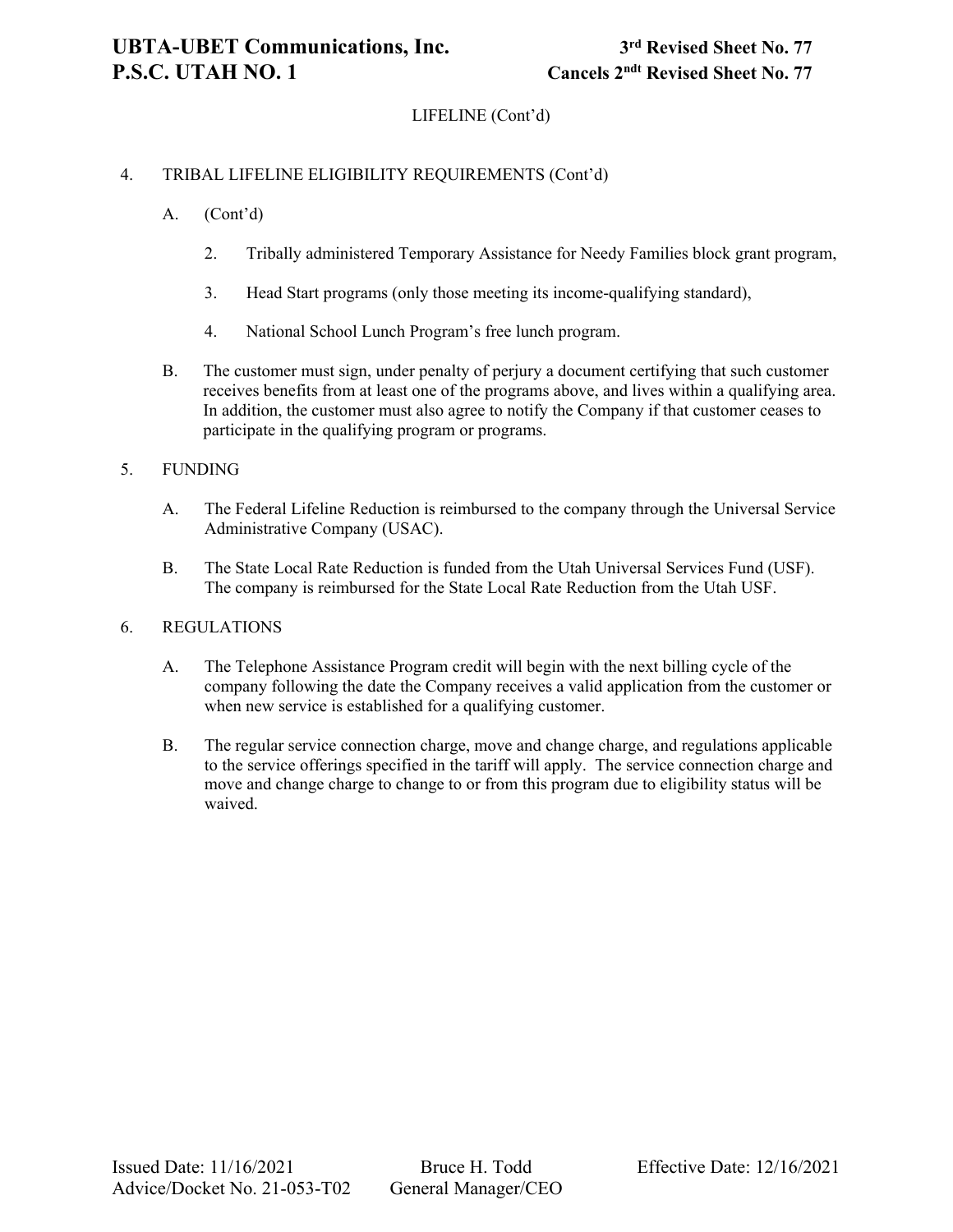# LIFELINE (Cont'd)

## 6. REGULATIONS (Cont'd)

- C. The Lifeline credit will be subject to the following restrictions:
	- 1. Applicant must be head of household or person whose name the property or rental agreement resides.
	- 2. Lifeline credit will only be provided to the applicant's principle residence.
	- 3. The credit will only be applicable for one single residential access line.
	- D. Lifeline will not be furnished on a Foreign Exchange (FEX) basis.
	- E. Lifeline service shall not be disconnected for non-payment of toll charges.
	- F. If the consumer chooses "toll blocking", the company will not charge a service deposit. Deposits will not be required if customers choose the toll blocking option. No toll blocking charges will be assessed to Lifeline subscribers.
- 7. The Company will offer Lifeline assistance only during such periods as reimbursement of the discount is available to the Company from Federal and/or State revenue sources.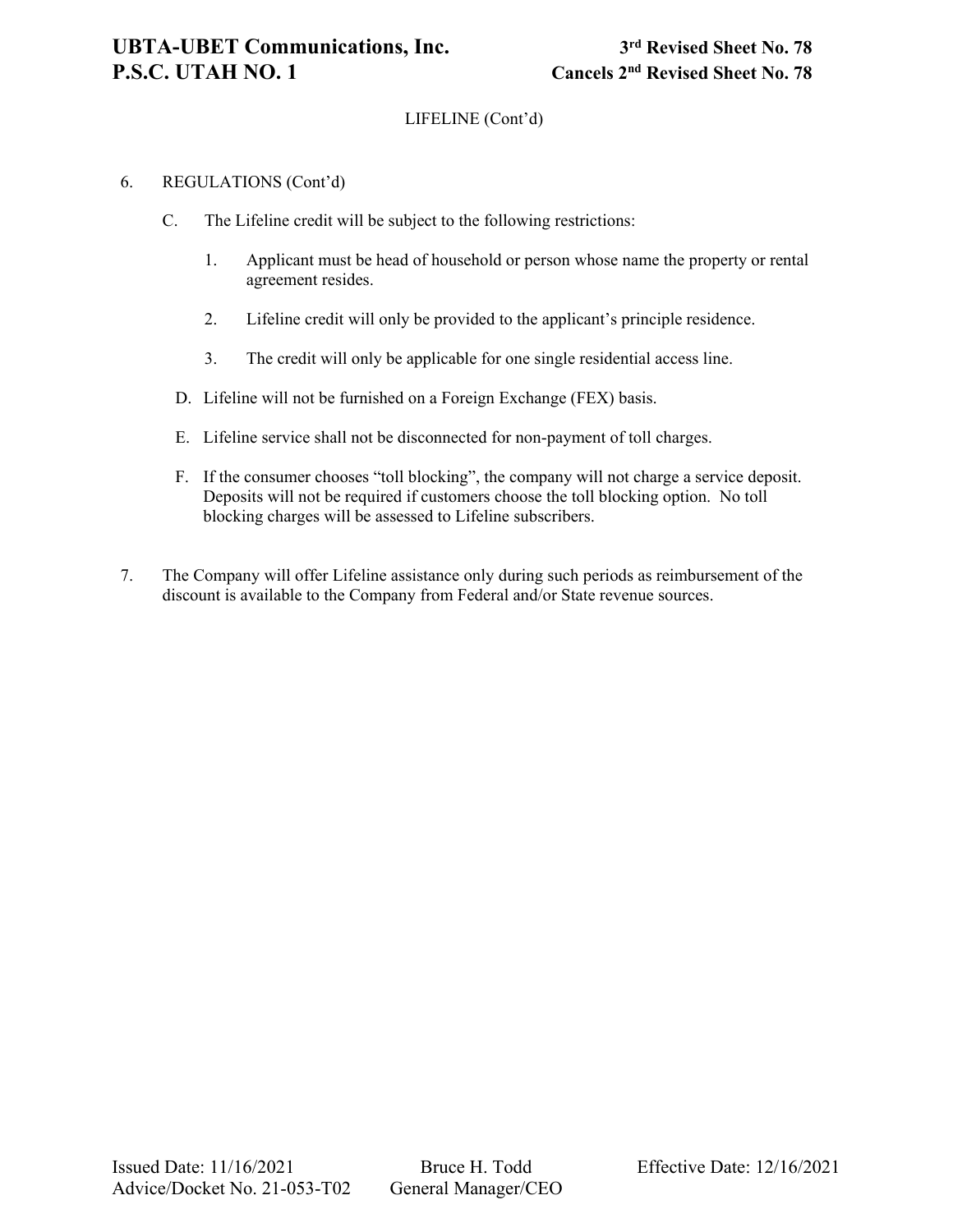# TRIBAL LINK UP

#### 1. GENERAL

Applicable to customers of the Company who apply for basic residential service, and are an eligible resident of Tribal Lands.

#### 2. DESCRIPTION

- A. Tribal Link Up consists of a discount, for new service connection charges to connect the customer to the local telephone network. Discount may not be taken on service order or connection charges that pertain to deregulated services such as inside wiring or terminating equipment.
- B. Tribal Link Up

Residents on qualifying Tribal lands (reservations) who qualify for Tribal Lifeline are eligible for a Link Up benefit of up to \$100. The benefit will apply towards 100% of the connection charges between \$60.00 and \$130.00, which are assessed to begin service at the primary residence of eligible residence. Eligible charges include any charges customarily assessed to connect the subscriber to the network, including line extension charges, zone charges, and special construction charges.

# 3. ELIGIBILITY REQUIREMENTS

- A. An applicant must meet all of the following criteria in order to qualify for Tribal Link Up.
	- 1. The premises at which the residential service is requested is the applicant's principal place of residence.
	- 2. There is only one telephone line serving the residential premises eligible for this discount. The residential premises shall consist of that portion of an individual house or building or one flat or apartment occupied by a single family or individuals functioning as one domestic unit.
	- 3. An applicant who is an eligible resident of Tribal lands must meet the Tribal Lifeline requirements noted in this tariff in the preceding Lifeline section.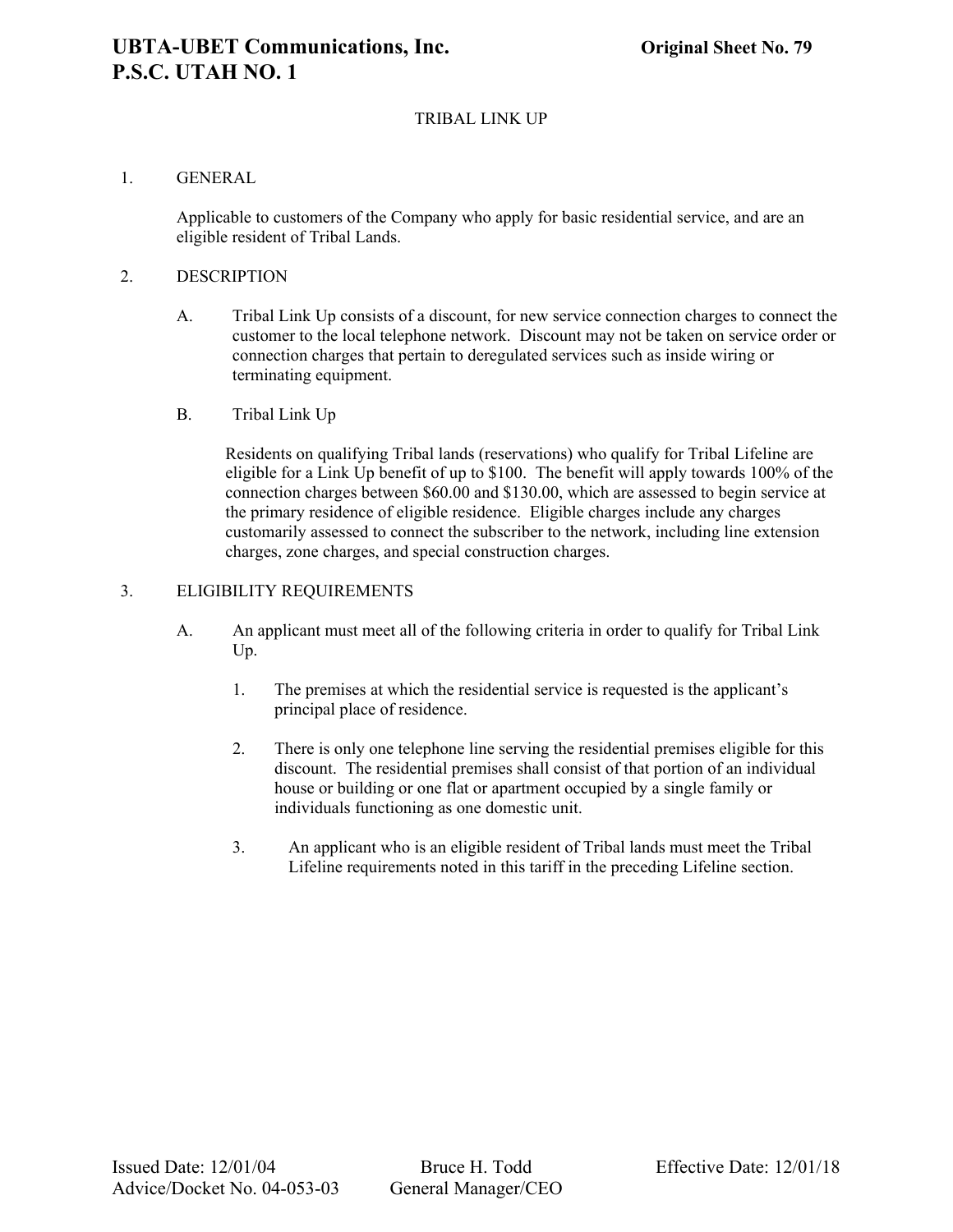# LINK UP (Cont'd)

## 3. ELIGIBILITY REQUIREMENTS (Cont'd)

- B. Link Up will not be furnished on a Foreign Exchange basis.
- C. Lifeline qualifying customers are entitled to a reduction of the connection charges once every twelve (12) months.
- 4. Link Up Assistance will not apply to:
	- A. Any business service.
	- B. Any optional residential services such as a custom calling feature.
	- C. Any private line services whether for residential use or otherwise.
	- D. Deposits used for the establishment of credit.
	- E. Any monthly recurring charges.
- 5. The Company will offer Link Up Assistance only during such periods as reimbursement of the discount is available to the Company from Federal and/or State revenue sources.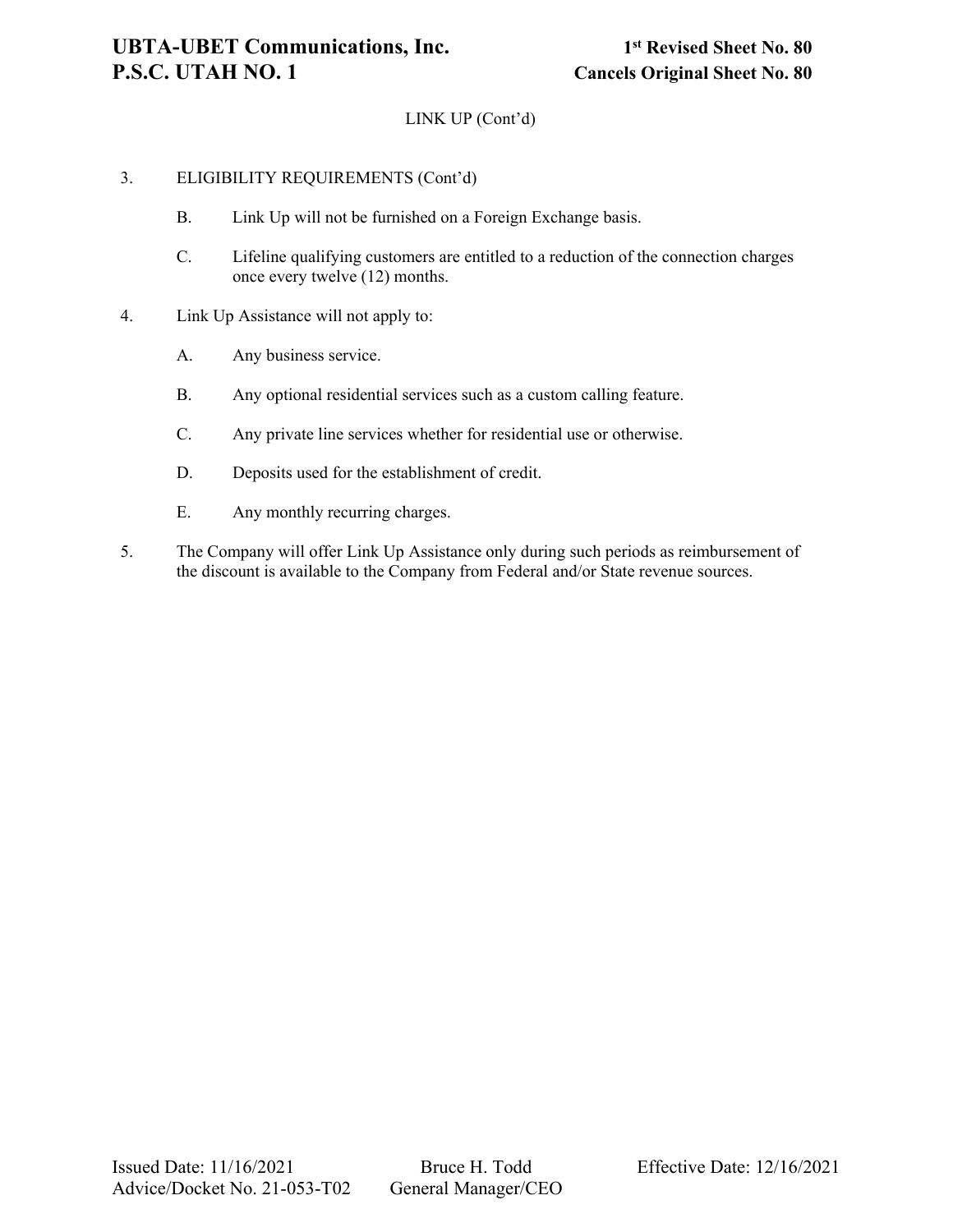# **UBTA-UBET Communications, Inc. Original Sheet No. 81 P.S.C. UTAH NO. 1**

# HELD FOR FUTURE USE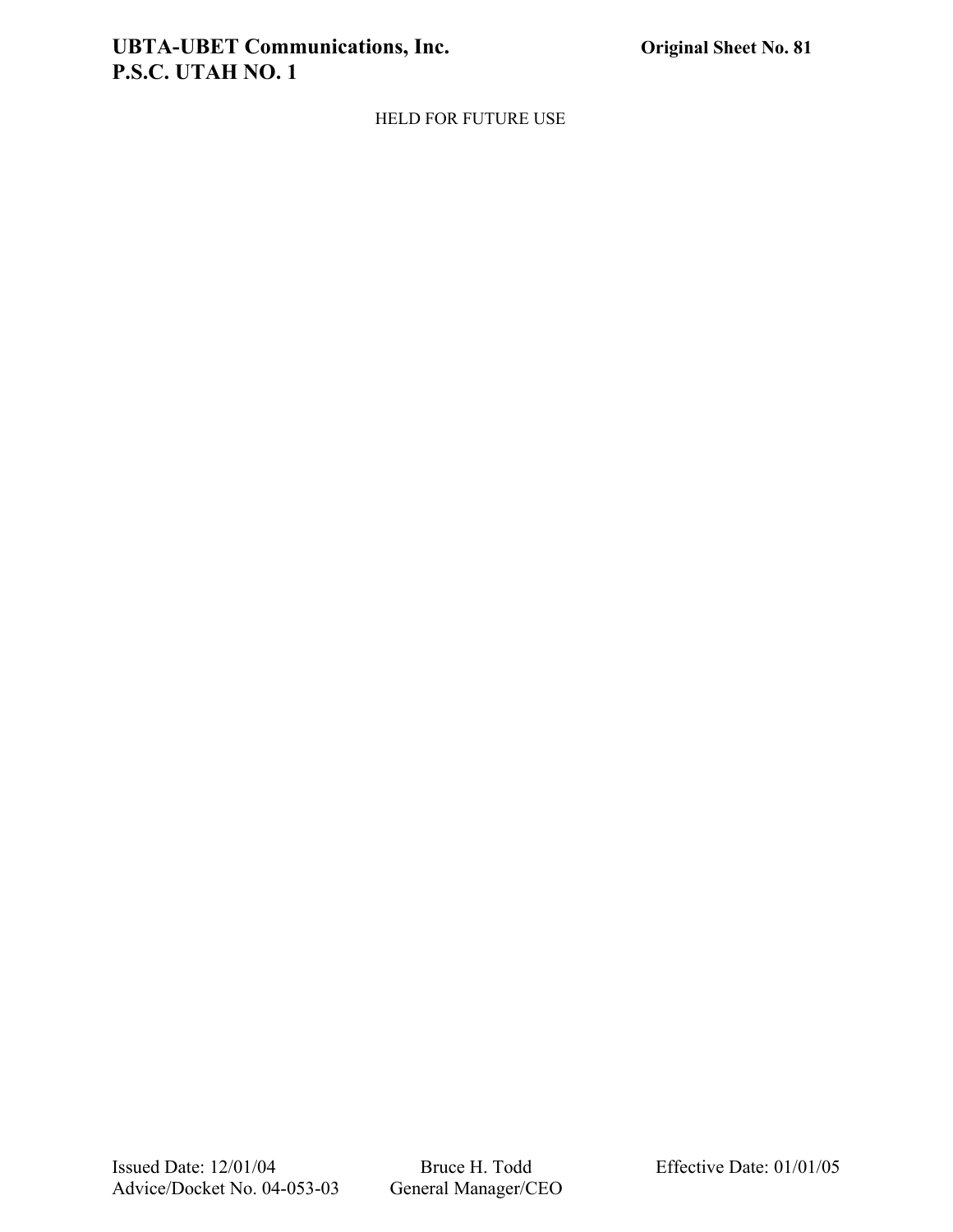# **UBTA-UBET Communications, Inc. Original Sheet No. 82 P.S.C. UTAH NO. 1**

# CONSTRUCTION CHARGES

#### 1. GENERAL

In the interest of the general body of subscribers and in providing just and reasonable rates and charges it may become necessary to impose additional charges to establish service in certain instances, e.g. (1) exchange service is ordered in an area where no facilities are available; (2) the facilities required will be temporary; (3) unusual costs are involved in furnishing the service or facilities.

The provision of service may require the payment of a construction charge by the applicant ordering the service or requesting the facilities. This charge is in addition to the regular rates and charges applicable for the exchange service provided.

With the approval of the Company, the applicant, if he so elects, may furnish material, transportation, or labor, in accordance with the normal construction standards of the Company. In all instances the ownership of facilities shall be entirely vested in the Company. The locations of line extensions are determined by the Company.

When an applicant is so located that it is necessary to use private and/or public right-of-way to furnish service, and the Company is unable to obtain the required right-of-way without cost, the applicant may be required to pay the costs incurred in securing the right-of-way in addition to other charges.

Line extension charges to applicants will be based on Rural Utilities Service (RUS) Rules and Regulations, when applicable. In case of disagreement or dispute regarding the application of any provisions of this rule, or in circumstances where the application of this rule appears impracticable or unjust to either party, the utility, applicant or applicants may refer the matter to the Board of Directors for ruling.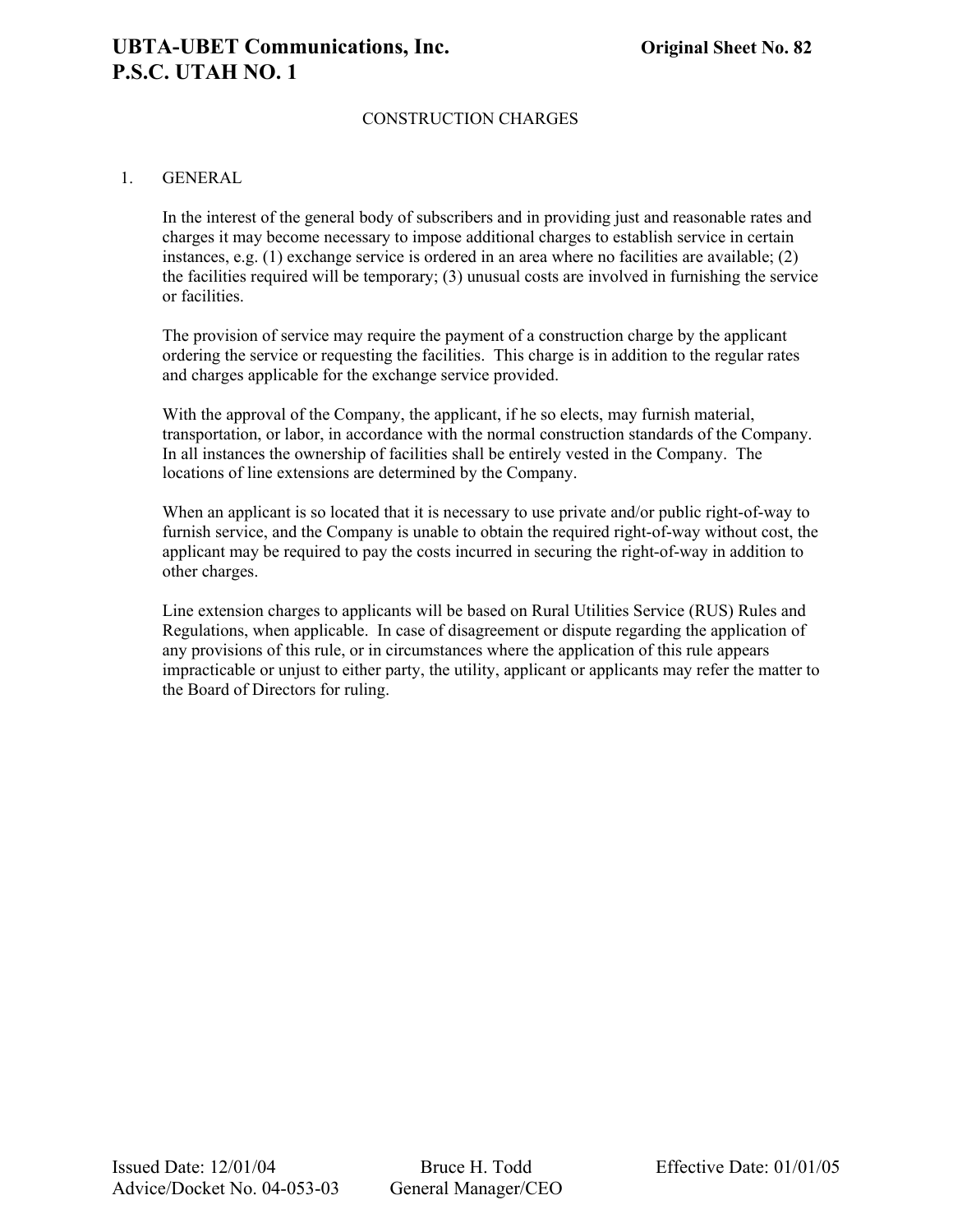#### 2. LINE EXTENSIONS

#### RATES

A. Line Extensions and Upgrades:

| If the line extension is less than 1000<br>feet of distribution cable | No Charge                |
|-----------------------------------------------------------------------|--------------------------|
| If the line extension is 1000 feet or                                 | First 1000 feet is free. |

greater of distribution cable Each additional foot is \$1.50/ft.

- 3. The Telephone Company may require the applicant(s) to sign a minimum revenue guarantee for the cost of construction or three years local service revenue, whichever is less, in addition to the Line Extension Contract, if any.
- 4. Businesses, Commercial Property, Multi-Tenant Buildings, or Educational Facility applicants will be required to provide a fourinch conduit to the property line. Such conduit shall be located satisfactory to the company and without cost to the company.
- B. Rights-of-Way, Easements, and/or Permits
	- 1. Rights-of-way and easements to the premises, satisfactory to the company, must be furnished by applicant without costs to the company on public lands and private property.
	- 2. Required permits beneficial only to a specific customer requested project will be charged to the applicant if charges apply.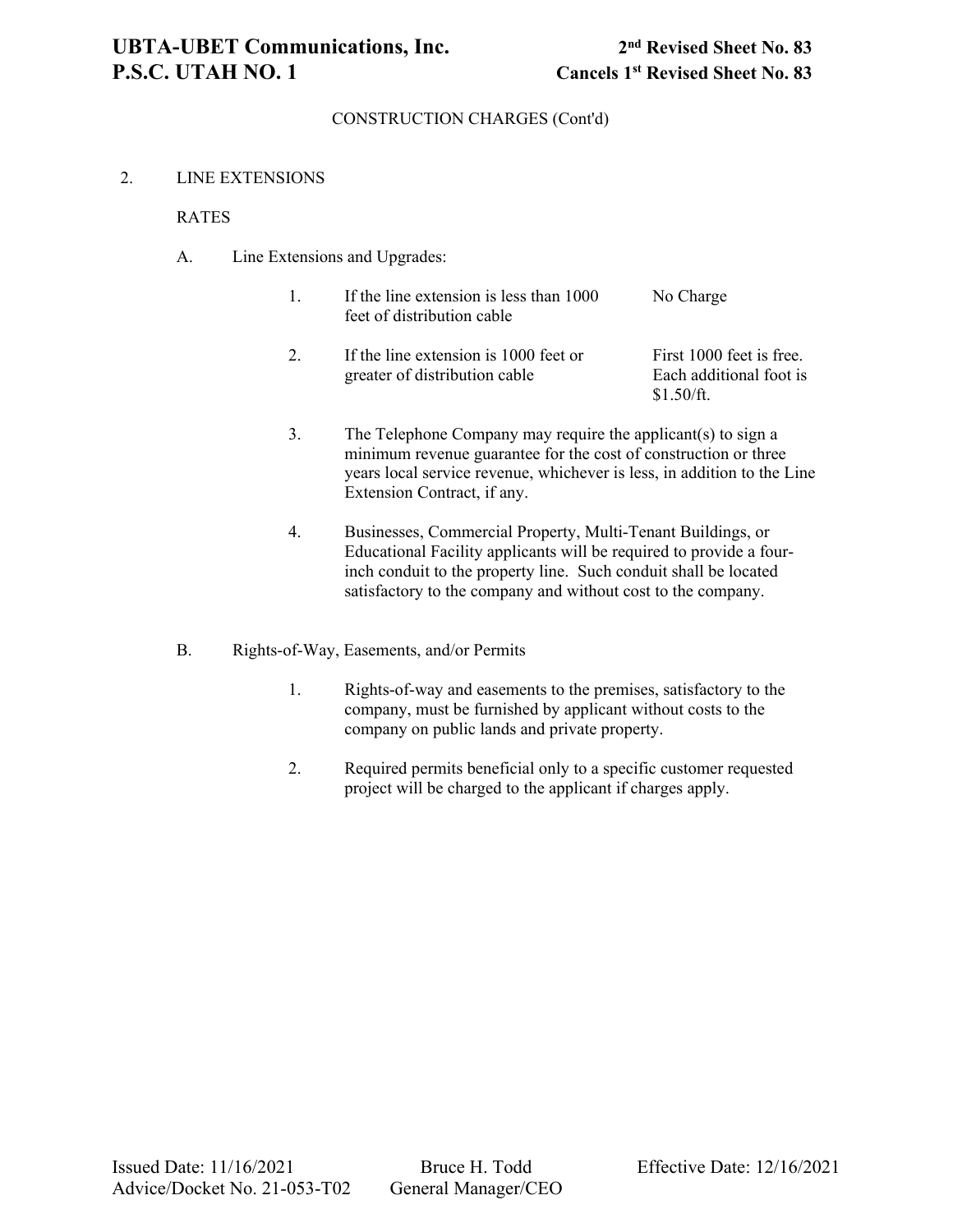## CHARGES TO SUBSEQUENT APPLICANTS

When a new applicant applies for service within three (3) years from the date of the initial established service upon which line extension charges were assessed, the line extension charges applicable to the new applicant will be based upon the distance from the original connection to the distribution cable at the same charges stated above.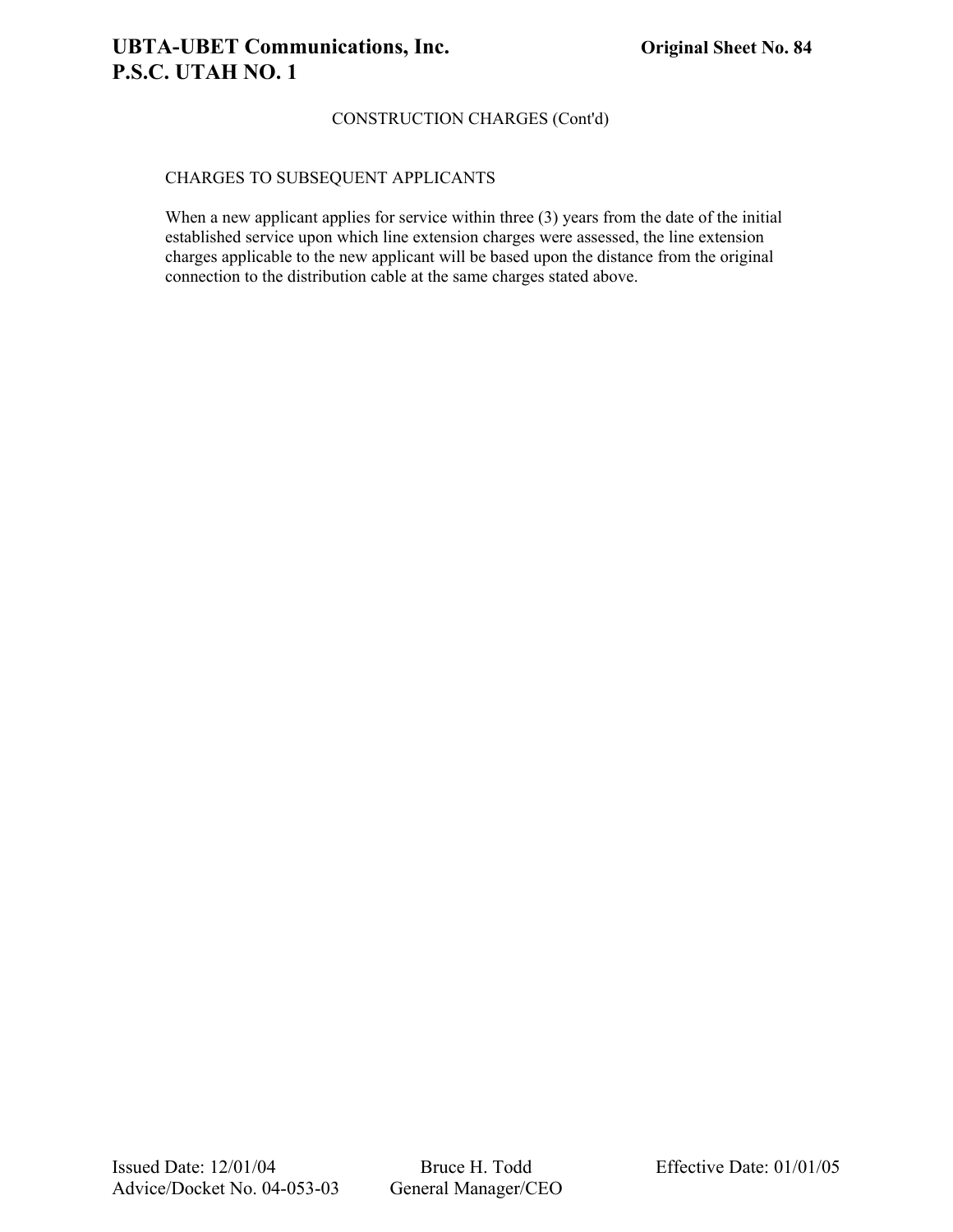# **UBTA-UBET Communications, Inc. 2nd Revised Sheet No. 85 P.S.C. UTAH NO. 1 Cancels 1st Revised Sheet No. 85**

CONSTRUCTION CHARGES (Cont'd)

## DISCONNECTS AND REUSE OF FACILITIES

When one or more subscribers on a project disconnect within the three-year term, no refund is made of the line extension charge to the disconnected subscribers. Charges to remaining subscribers are not affected by disconnects.

When a subscriber disconnects service or moves off the project and service is established for a new applicant at the same location, any adjustment in charges is a matter for negotiation between the original subscriber and the new applicant. The original subscriber is responsible for any unpaid line extension charges.

Where a subscriber is disconnected for any reason and subsequently re-applies for service from the same premises or another premises on the same project, the subscriber will not be required to pay any additional line extension charges in addition to his total original obligation.

#### REAL ESTATE SUBDIVISIONS

- A. The Company will make the line extensions and/or additions into real estate subdivisions.
- B. The Company retains ownership to all facilities so placed.
- C. Charges associated with line extensions into real estate subdivision shall be as follows:
	- 1. If the cable is placed by the Company in a developer-prepared trench dug to the Company's specifications, the amount to be paid by the developer will be a minimum of \$100.00 per lot or dwelling based on engineering specifications prepared by the Company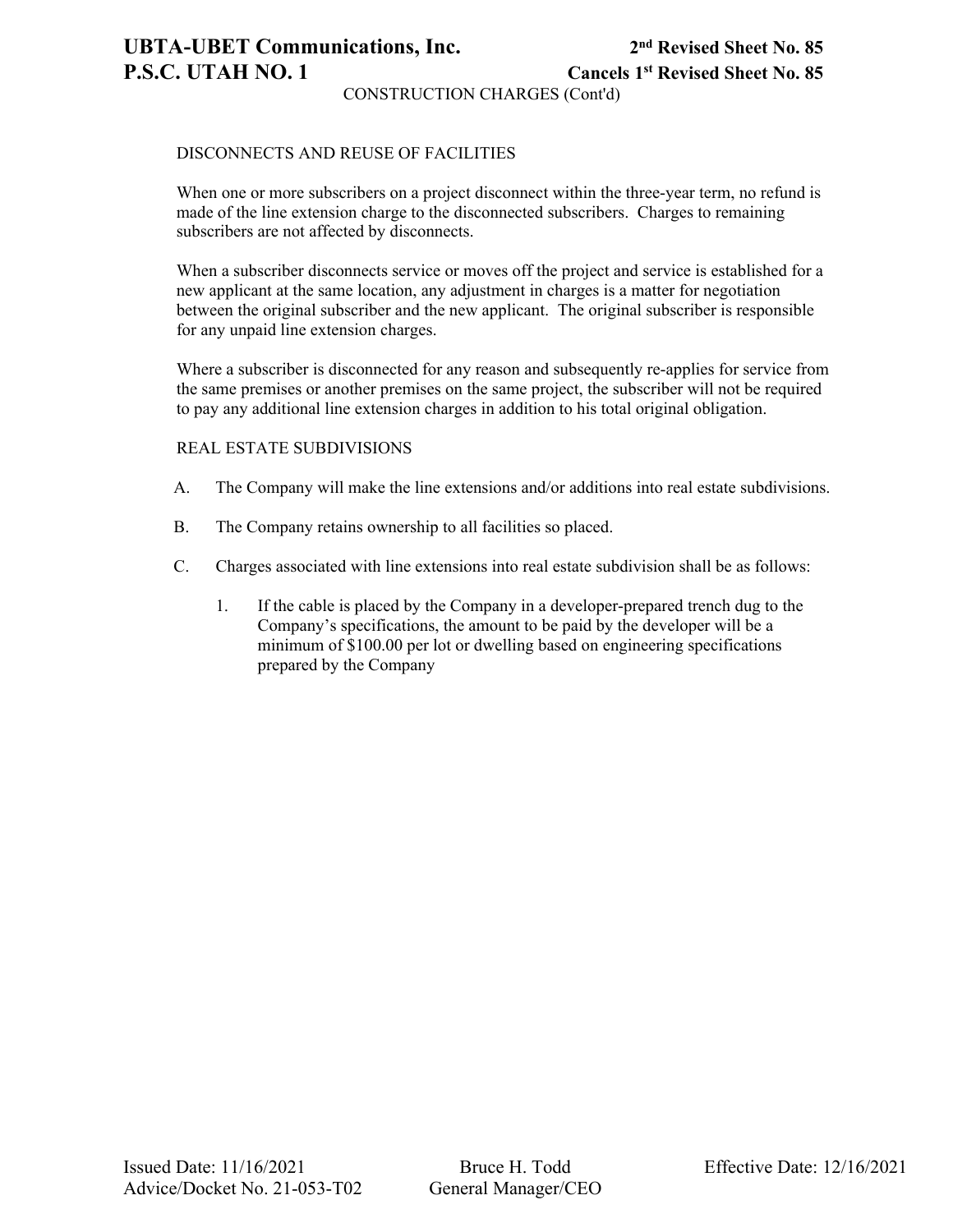### REAL ESTATE SUBDIVISIONS (Cont'd)

- C. Cont'd)
	- 2. If the Company digs the trench and places the cable, the amount to be paid by the developer will be actual costs incurred by the Company.
	- 3. If a developer provides an electronic plat map of the subdivision to the Company, the developer will be provided a one-time \$100.00 credit toward the construction charge.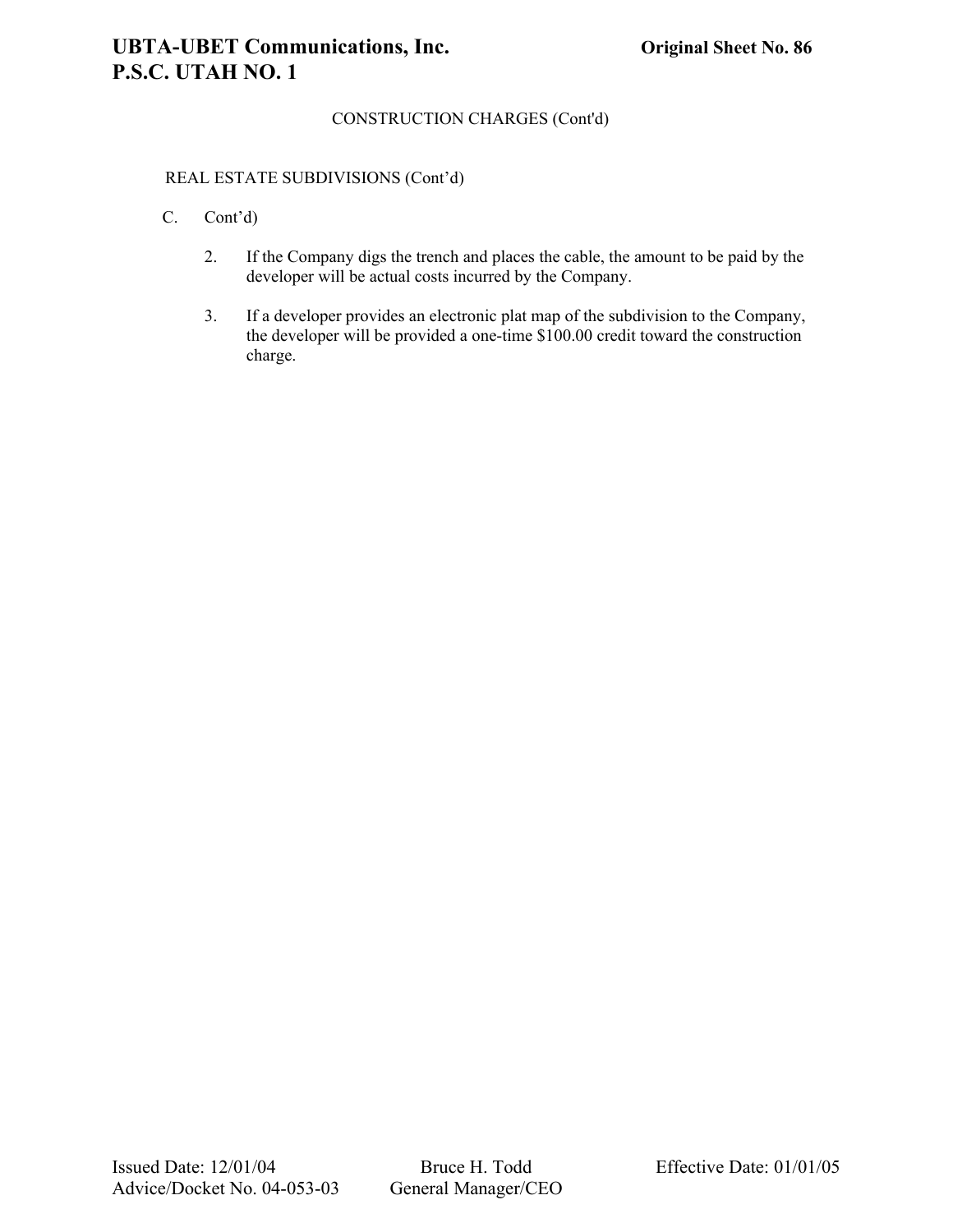#### RIGHTS-OF-WAY AND EASEMENTS

- 1. Within the applicant's subdivision, the Company will construct, own, operate, and maintain facilities only along public streets, roads, and highways which the Company has the legal right to occupy, and on public lands and private property across which rights-of-way and easements satisfactory to the Company may be obtained without cost or need for condemnation by the Company.
- 2. Rights-of-way and easements, within the subdivision, satisfactory to the Company, must be furnished by the applicant in reasonable time to meet construction and service requirements before the Company shall be required to commence its installation. Such rights-of-way and easements must be cleared of trees, tree stumps and other obstructions and graded to within six inches of final grade, by applicant, at no charge to the Company. Such clearance and grading must be maintained by the applicant during construction by the Company.

#### 4. TEMPORARY OR SPECULATIVE SERVICE

Line extensions and/or additions to provide service to an applicant engaged in temporary or speculative business will be made on the condition that applicant pays to the Company the total cost of the construction and removal of the line necessary in furnishing the service.

If a subscriber maintains for thirty-six consecutive months a service installation which was originally established on a temporary or speculative basis, and if his business or operation at the end of that time has proven its permanency to the satisfaction of the Company, there will be refunded to the subscriber an amount equal to the difference between the payment made and the normal line extension charge which would have been applicable at the time the subscriber's service was installed.

In no event shall service installation be classed as temporary or speculative for more than three years. Refund provisions apply at the end of not more than three years.

# 5. SAVING CLAUSE

Arrangements may be made, other than as provided for above in this schedule, in the following cases:

Where the applicant requests a particular type of construction or a specific route for extensions to meet the applicant's special requirements and where the construction or route so requested differs from the normal standards of the Company and is not required by law.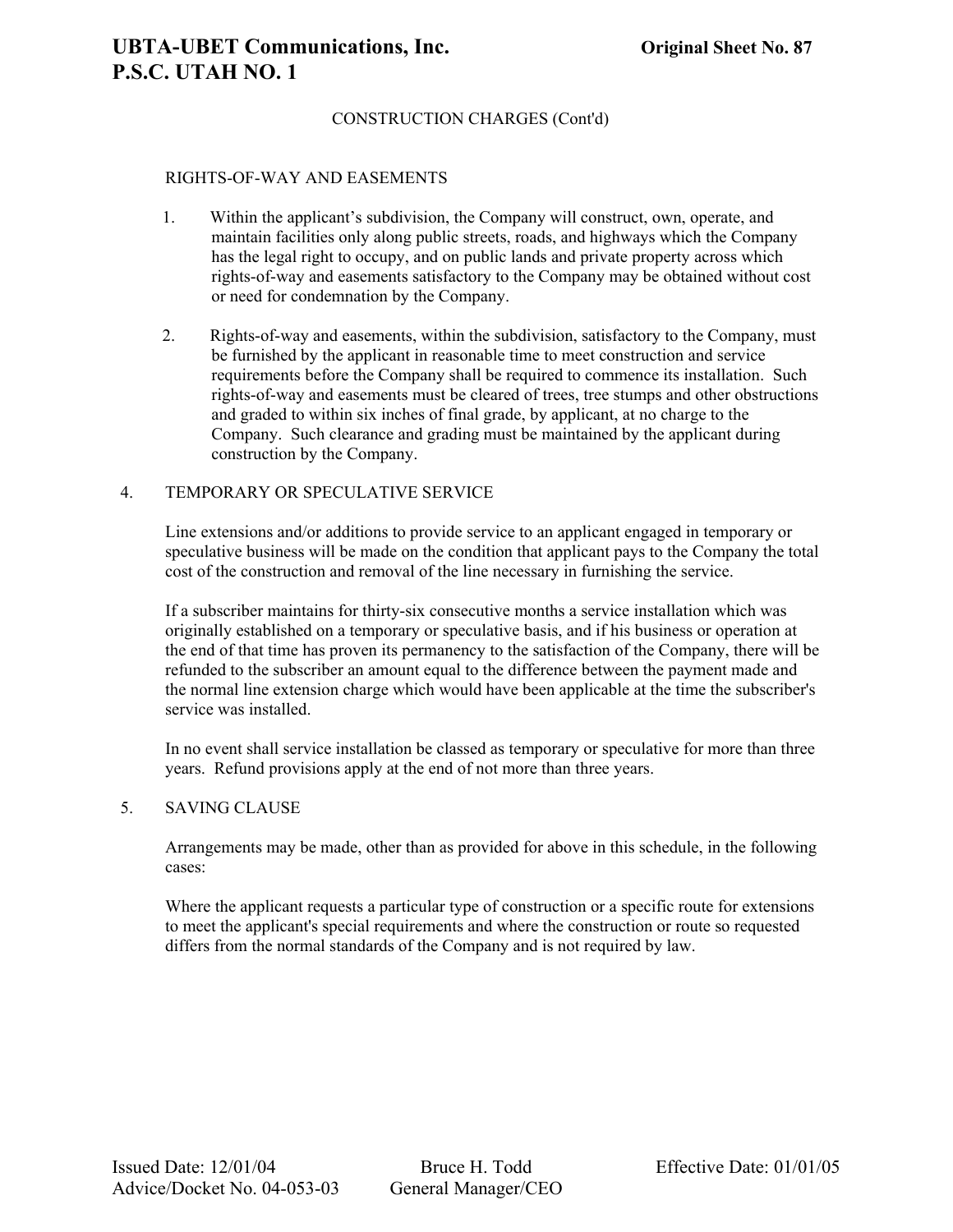#### 5. SAVING CLAUSE (Cont'd)

Line extensions involving underground crossings of railroads, highway or power lines, submarine cable, or along river crossings.

Where construction is required to provide service on a seasonal basis, or to provide Foreign Exchange Service, or to meet other unusual conditions.

Any other line extension and/or additions involving unusual or disproportionately large construction expenditures as compared to the usual line extension.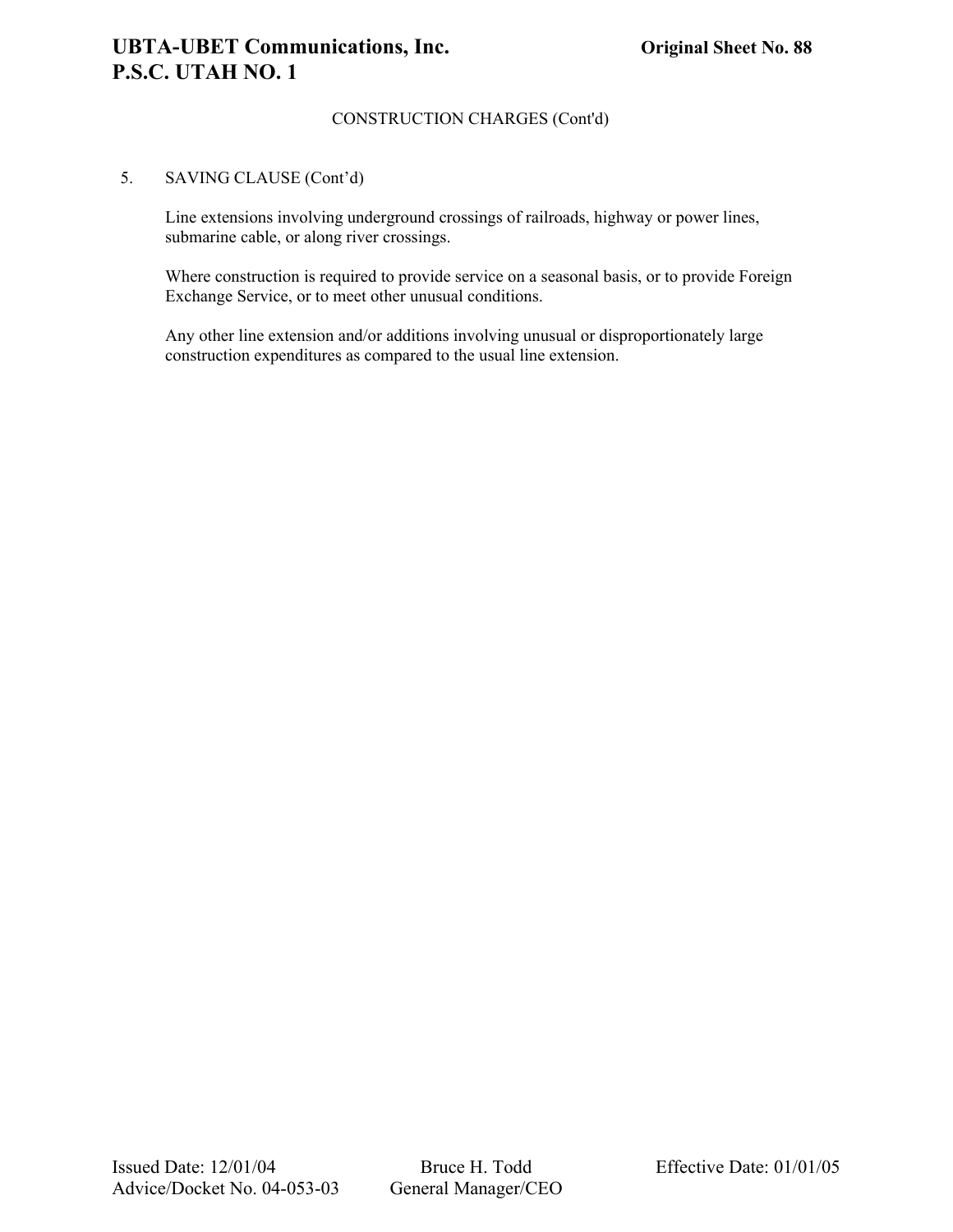# CONNECTION WITH SUBSCRIBER-OWNED EQUIPMENT

#### RATES

Rate Charge Charge Charge

Local line access will be supplied at the rates described in the "Network Access Line Service" section of this Tariff.

Service Call

If a trouble report results in a service call and the trouble is found to be in the customer-provided equipment: Actual Cost

(Minimum Charge = Premise Visit)

#### **CONDITIONS**

Customer-provided terminal equipment or communication systems (CPE) used in conjunction with telephone service shall not interfere with any of the service offerings of the Company, endanger Company employees or the public, damage or require the alteration of Company facilities, interfere with the proper functioning of Company facilities, or impair the operation of the telephone network. Upon notice from the Company that the CPE is causing or is likely to cause such hazard or interference, the customer shall make whatever changes are necessary to correct the problem.

The Company shall not be responsible for the installation, operation maintenance of any CPE. The customer shall be responsible for the payment of all Company charges for visits by the Company to the customer premises where a service difficulty or trouble report results from customer-provided equipment or facilities.

Where CPE is connected to Company facilities, the responsibility of the Company shall be limited to the furnishing, operation and maintenance of such facilities in a manner suitable for telephone service. The Company shall not be responsible for the through transmission of signals generated by the CPE or, for the quality of, or defects in, such transmission, or the reception of signals by CPE.

The Company shall not be responsible to the customer if changes in any of the facilities, operations or procedures of the Company render any CPE obsolete or require modification or alteration of such equipment or otherwise affect its use or performance.

Where CPE is used with telephone service in violation of any of these conditions, the Company will take whatever action is necessary to protect the network and will promptly notify the customer of the violation in writing. The customer shall discontinue use of the equipment or correct the violation. Written confirmation of the corrective action taken will be supplied to the Company within 10 days following receipt of notice of the violation by the customer. Failure of the customer to comply with these requirements shall result in suspension of the customer's service until the customer complies with the provision of this Tariff.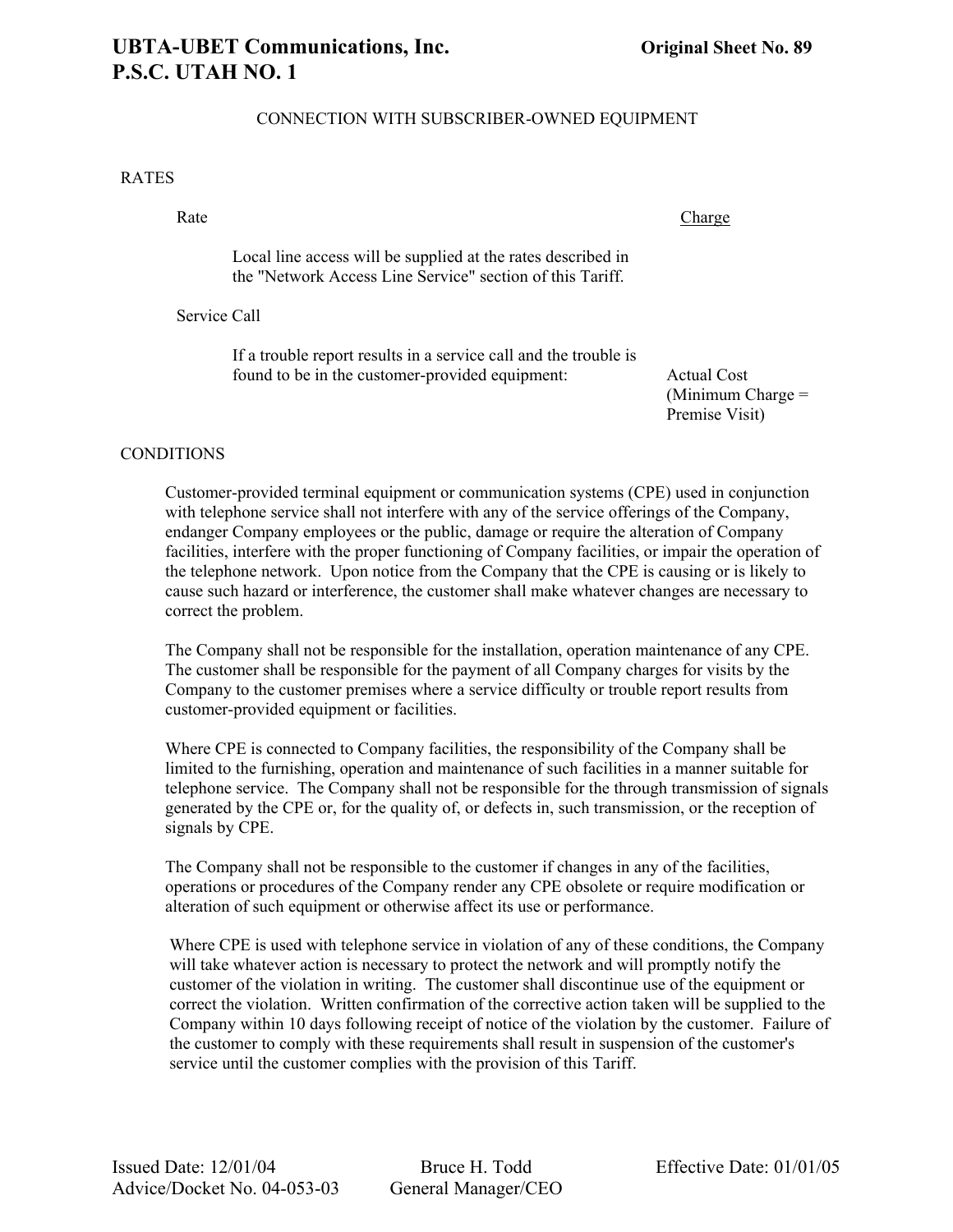# **UBTA-UBET Communications, Inc. 1st Revised Sheet No. 90 P.S.C. UTAH NO. 1** Cancels Original Sheet No. 90

## TRUNK HUNTING SERVICE ARRANGEMENTS

#### RATES

|                                                             | Non-Recurring<br>Fee | Residence | <b>Monthly Rate</b><br><b>Business</b> |
|-------------------------------------------------------------|----------------------|-----------|----------------------------------------|
| Call Forwarding $-$ Busy Line<br>Per Hunt Group             | \$14.00              | \$4.00    | \$4.00                                 |
| Call Forwarding – Don't Answer<br>Per Hunt Group            | 14.00                | 2.00      | 2.00                                   |
| Hunting Service per line or<br>Trunk in a group so arranged | 14.00                | 2.50      | 4.00                                   |
| $Hunting - Circular Feature$                                | 14.00                | 3.00      | 3.00                                   |
| Multi-Line Hunting                                          | 14.00                | 3.00      | 3.00                                   |

#### CONDITIONS

Trunk hunting service arrangement is equipment located in the Telephone Company's central office arranged to select the next available line of a customer's group of hunting lines, when the line associated with the called number of the customer is busy.

Hunting Service – This feature allows a subscriber to have multiple numbers linked together in a list. When the main number is called and the number is busy, the call rings the next number in the list (Sequential Hunting).

Circular Hunting – This feature allows a subscriber to have multiple numbers linked together in a list. The first call that comes in will go to the main number if it is not busy. If the first number is busy, it rings the second number. The next call that comes in goes to the next number in the list after the number where the first call terminated whether or not that line is busy. When the calls get to the last number in the list, it starts over from the beginning of the list.

Multi-Line Hunting – This feature allows a subscriber to have one number linked to multiple subscriber lines. When the main number is called and the primary subscriber line is busy, the call rings the next subscriber line in the sequence. If all subscriber lines in the group are busy, the calling party will receive a busy tone unless the subscriber has purchased additional features.

Call Forwarding – Busy Line – Per Hunt Group – If every number in the hunt group is busy, this feature will forward the incoming call to a designated number.

Call Forwarding – Don't Answer – Per Hunt Group – If the call is not answered within a specified number of rings, this feature will forward the incoming call to a designated number.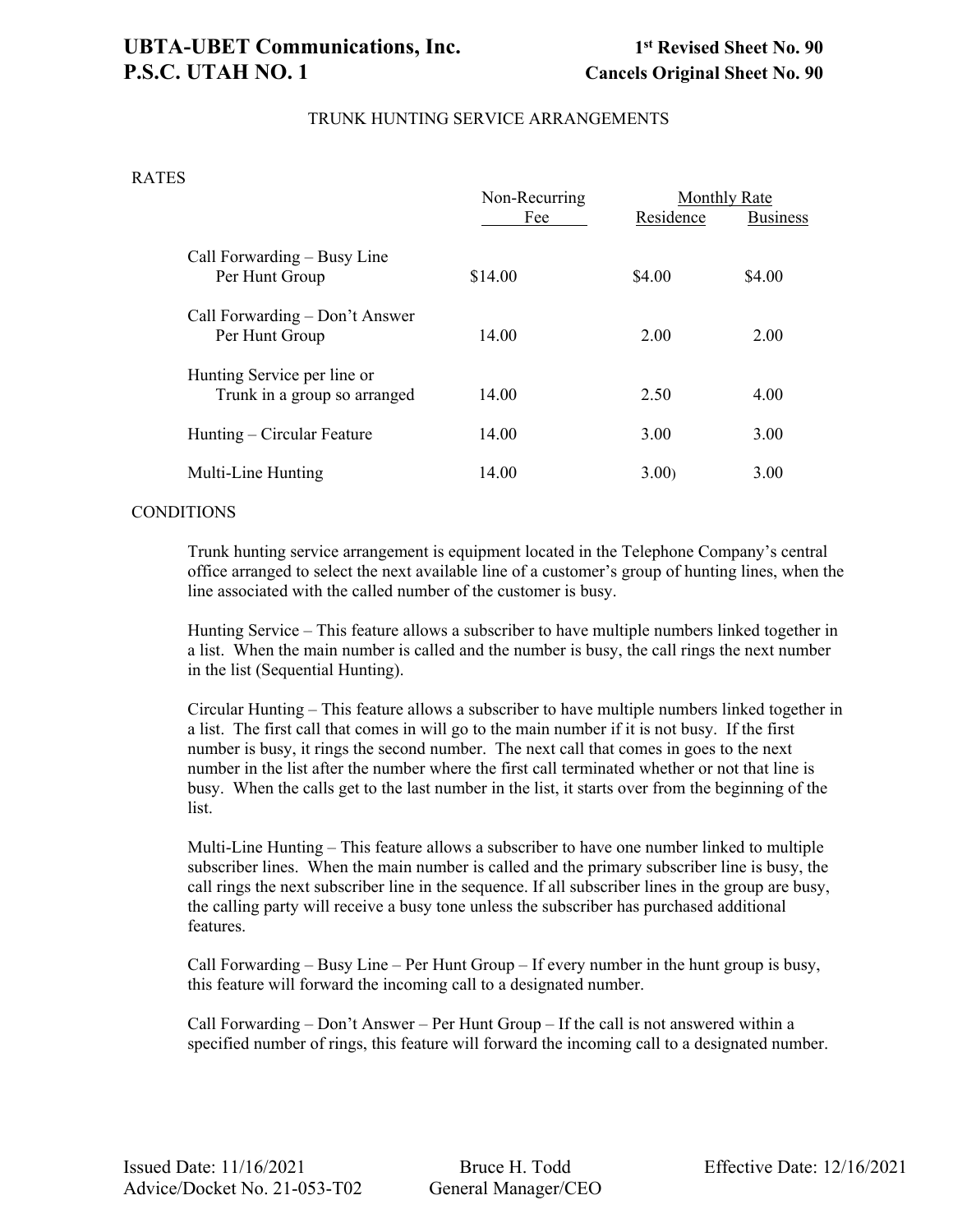# MESSAGE RESTRICTION-LOCAL EXCHANGE SERVICE

#### RATES

|                                                                       | Nonrecurring         |          | Monthly |
|-----------------------------------------------------------------------|----------------------|----------|---------|
|                                                                       | Charge               |          | Rate    |
| Long Distance Message Restriction -                                   |                      |          |         |
| Complete Toll Block                                                   |                      | <b>S</b> | 3.00    |
| <b>Toll Denial/Restriction</b>                                        |                      |          | 3.00    |
| Toll Restriction –                                                    |                      |          |         |
| Prohibiting $10XXX+1 \& 10XXX+011+Calls$                              |                      |          | 1.00    |
| Message Restriction - 900, 960 and 976                                | Line Connection Only |          | N/C     |
| Subscriber Activated Call Blocking (includes one SACB Option)         |                      |          | 3.00    |
| <b>Additional Block</b>                                               |                      |          | 1.00    |
| Complete Subscriber Activated Toll Block- (Includes all SACB options) |                      |          | 4.95    |
| No Collect Call Block                                                 |                      |          | N/C     |
| No Third Party Calling                                                |                      |          | N/C     |

#### **CONDITIONS**

- 1. Long Distance Message Restriction Complete Toll Block: Only allows local calls (7-digit dialing). Blocks 1+800, 1+888, 10XXX+011, 900, 960, 976, 0-, 0+ and 411.
- 2. Toll Denial Block 1+, 0+,  $10XXX+1$  and  $10XXX+011+$ , 900, 960, and 976 dialing and allows all other type of calls.
- 3. Toll Restriction Prohibiting  $10XXX+1$  and  $10XXX+011+$  calls prohibit over dialing of long distance carrier access cards.
- 4. Message Restriction Blocks 900, 960, and 976 calls and allows all other type of calls.
- 5. Directory Assistance Block Blocks 411 and 555-1212 calls and allows all other type of calls.
- 6. "No Collect Call Block" and "No Third Party Calling" is provided by the Company only at the request of the customer.
- 7. Subscriber Activated Call Blocking (SACB) allows customers to use an access code / pin number to turn call blocking on/off or override call blocking on an individual-call basis. The initial charge includes one of the following Options:
	- International Dialing Block (SACBI)
	- 800 Block (SACB8)
	- 900, 976 Block (SACB9)
	- Directory Assistance Block- Local/Toll (SACBD)
	- Operator Assisted Block  $(0+, 01+)$  (SACBO)
	- Toll Restriction- all toll calls excluding the above (SACBT)

Additional options may be purchased at the rates listed above.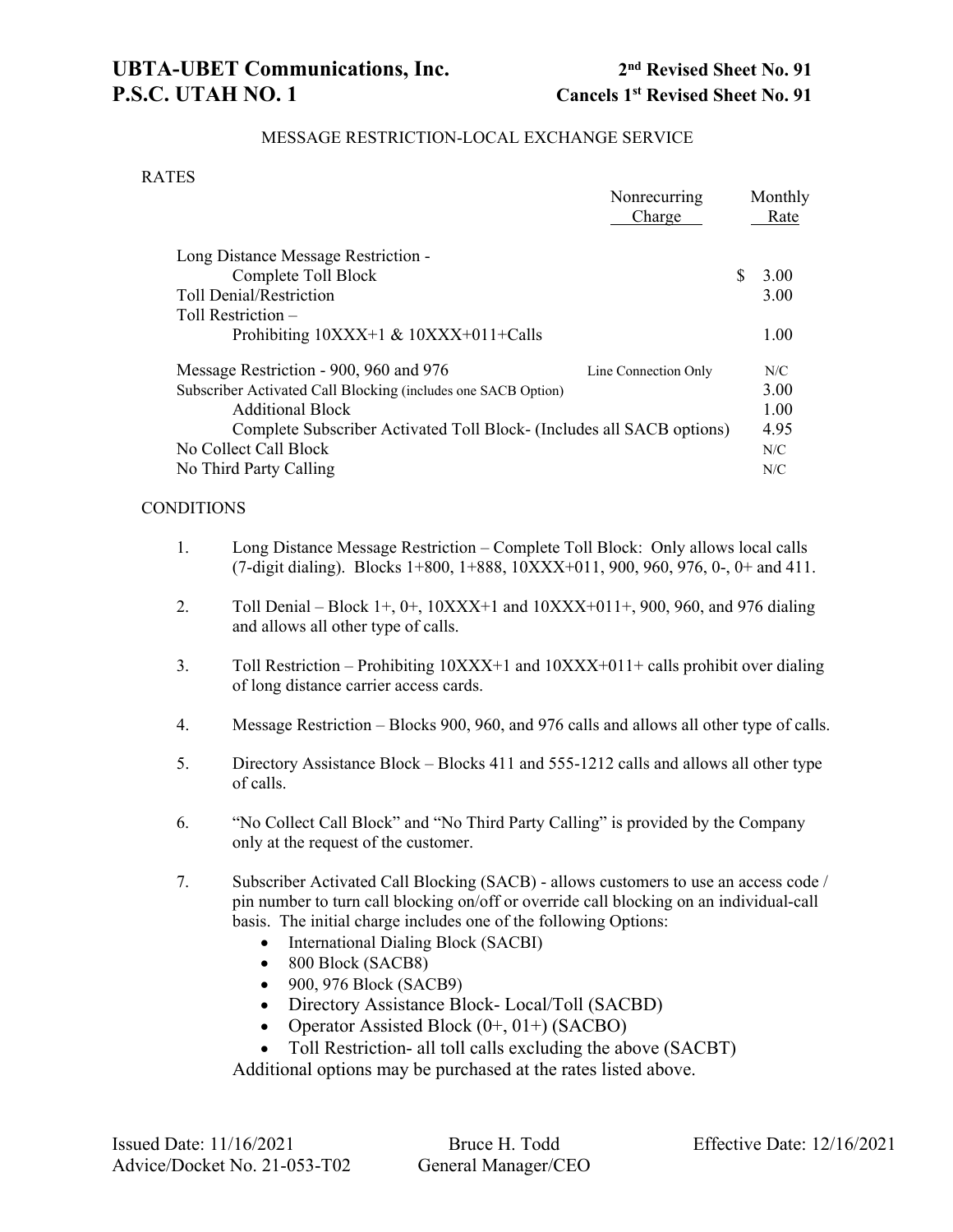# **UBTA-UBET Communications, Inc. Original Sheet No. 92 P.S.C. UTAH NO. 1**

# EMERGENCY REPORTING SYSTEM

#### RATES

|                                            | Monthly<br>Rate | Installation<br>or<br>Move Charge |
|--------------------------------------------|-----------------|-----------------------------------|
| Basic system including one<br>main station | Negotiated      | Negotiated                        |
| Additional Stations, each                  | Negotiated      | Negotiated                        |

#### **CONDITIONS**

The service offered in the Rate preceding is designed for use by unattended emergency reporting departments. A party calling the listed emergency reporting number activates a conference circuit that rings telephones, enabling the caller to report the emergency to answering parties.

Remote answering terminals permit individuals away from home, upon hearing the emergency siren, to call a designated telephone number that will connect them to the emergency reporting system. This feature requires a non-published 1- party business line. It will handle up to three simultaneous calls.

The siren control circuit is a private line, suitable for supervisory control, from the emergency reporting system common equipment to the siren.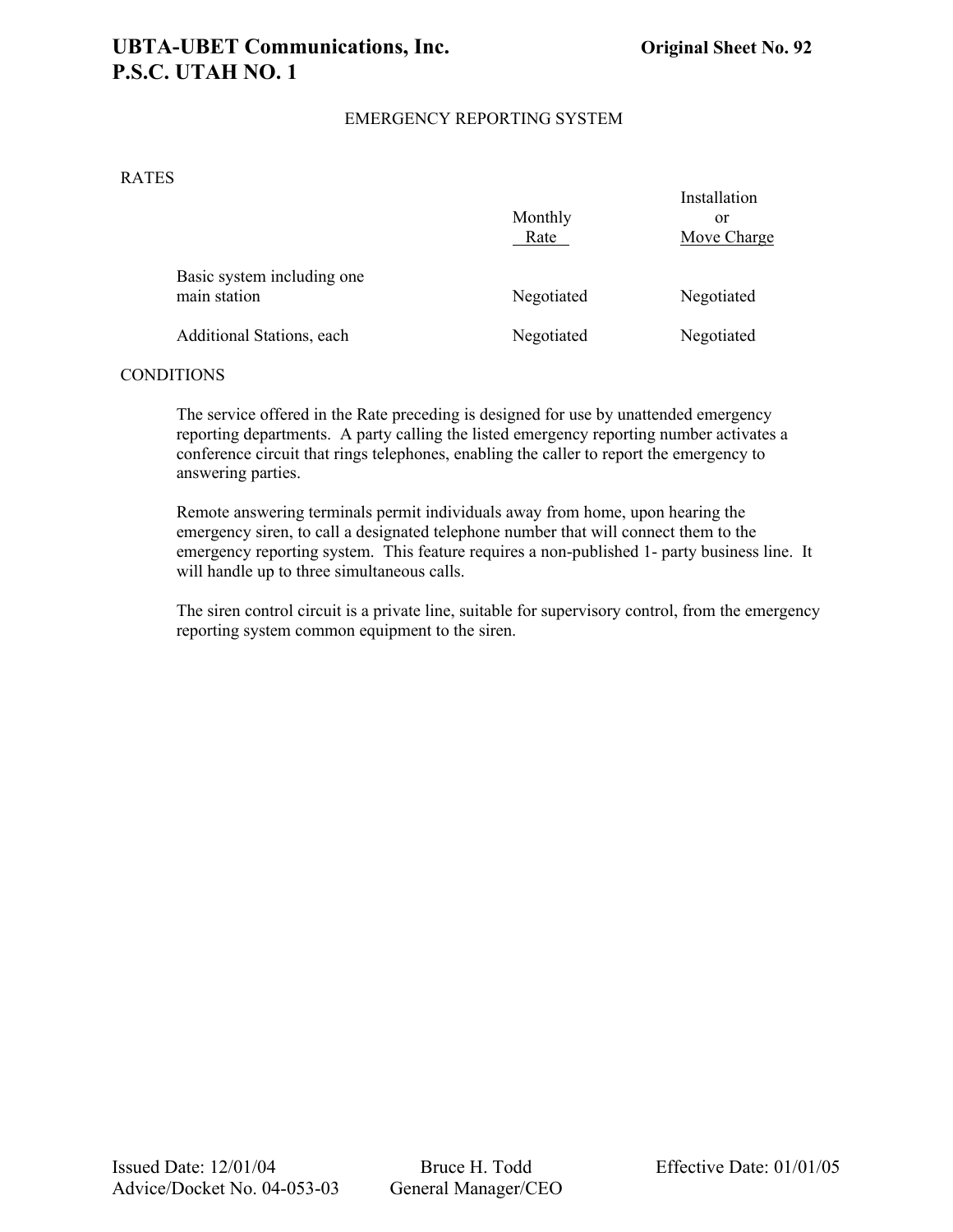### OPERATOR VERIFICATION/INTERRUPTION SERVICE

#### **RATES**

| Verification, per request | \$0.95 |
|---------------------------|--------|
| Interrupt, per request    | \$0.95 |

#### **DESCRIPTION**

- 1. Customers may obtain assistance in determining if a called line is in use (herein called verification) or in interrupting a conversation in progress due to an urgent or emergency (herein called interrupt) by calling the "0" operator.
- 2. Verification and interrupt service is furnished where and to the extent that facilities permit.
- 3. The customer shall indemnify and save the Company harmless against all claims that may arise from either party to the interrupted call or any person.

#### REGULATIONS

1. Verification:

A charge applies each time the operator verifies a called line and hears voice communication.

2. Interrupt:

A charge applies each time an operator interrupts a conversation that is in progress on the called line.

- 3. If an operator both verifies the condition of the line and interrupts conversation on the same request, both the verification and the interrupt charges will apply.
- 4. The charge for interrupt applies whenever the operator interrupts the conversation even though one or the other parties interrupted refuses to terminate the conversation in progress.
- 5. Charges for verify/interrupt service may be billed to a Calling Card. Charges may not be billed on a collect basis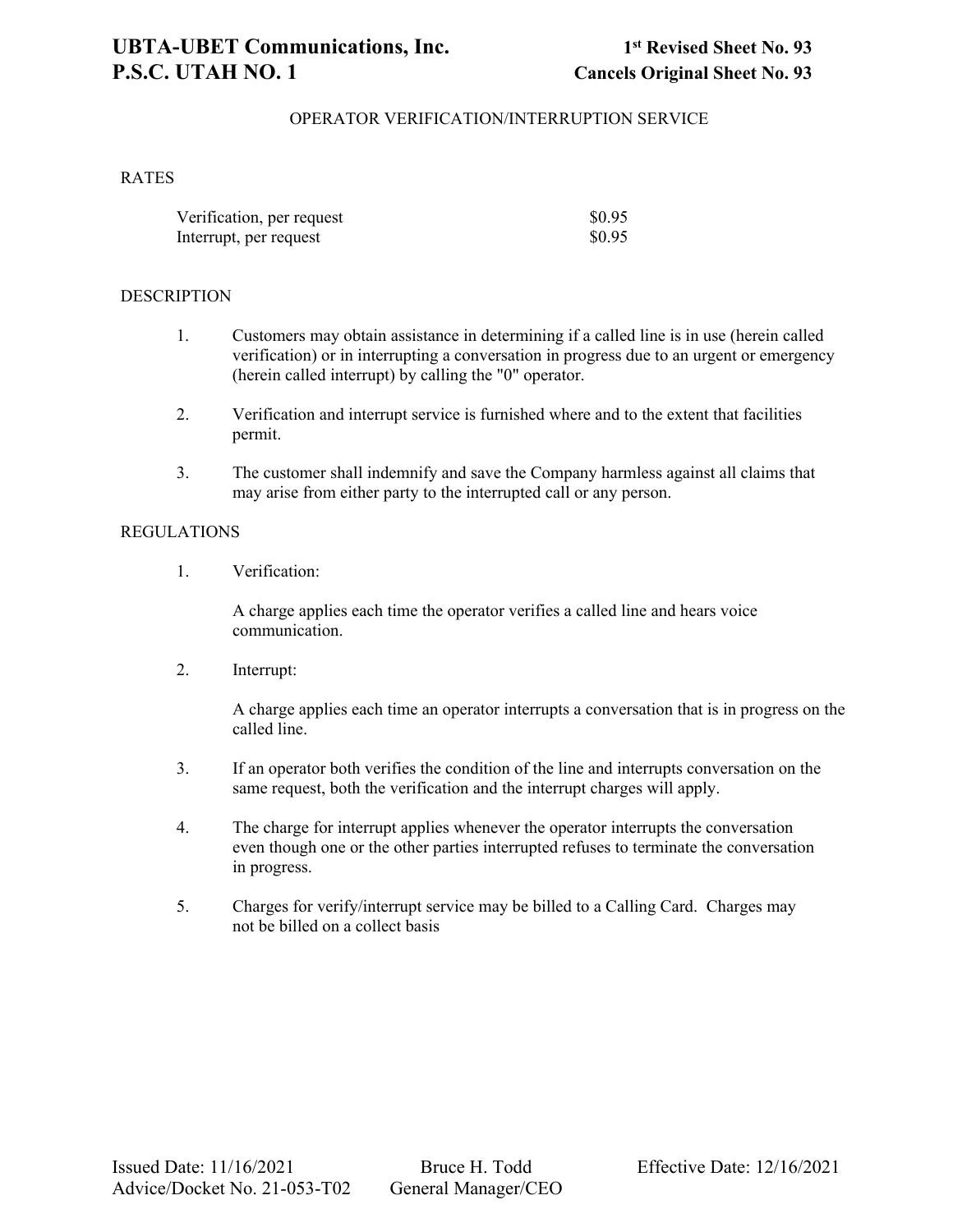# OPERATOR VERIFICATION/INTERRUPTION SERVICE

#### REGULATIONS (Cont'd)

- 6. The charges for verify/interrupt service are in addition to any applicable rates, i.e., operator assistance charges or calling card messages charges.
- 7. If, as a result of interrupt the line is cleared, and, at the calling party's request, the operator completes the call, the applicable operator assistance charges, and/or calling card message charges apply in addition to the interrupt charges.
- 8. The verify charge will not apply if the number verified is not in use and the operator completes the call.
- 9. No verification or interrupt charge will apply if the requesting customer identifies that the call is from an authorized Public Emergency Agency. An authorized Public Emergency Agency is defined as a government agency that is operated by the Federal, State or local government and has the capability and legal authority to provide prompt aid to the public in emergency situations.
- 10. No charge will apply when the operator encounters a trouble condition or has reason to believe a trouble condition exists.
- 11. Verification and interrupt service is furnished to coin and non-coin customers.
- 12. Person-to-Person service is not offered.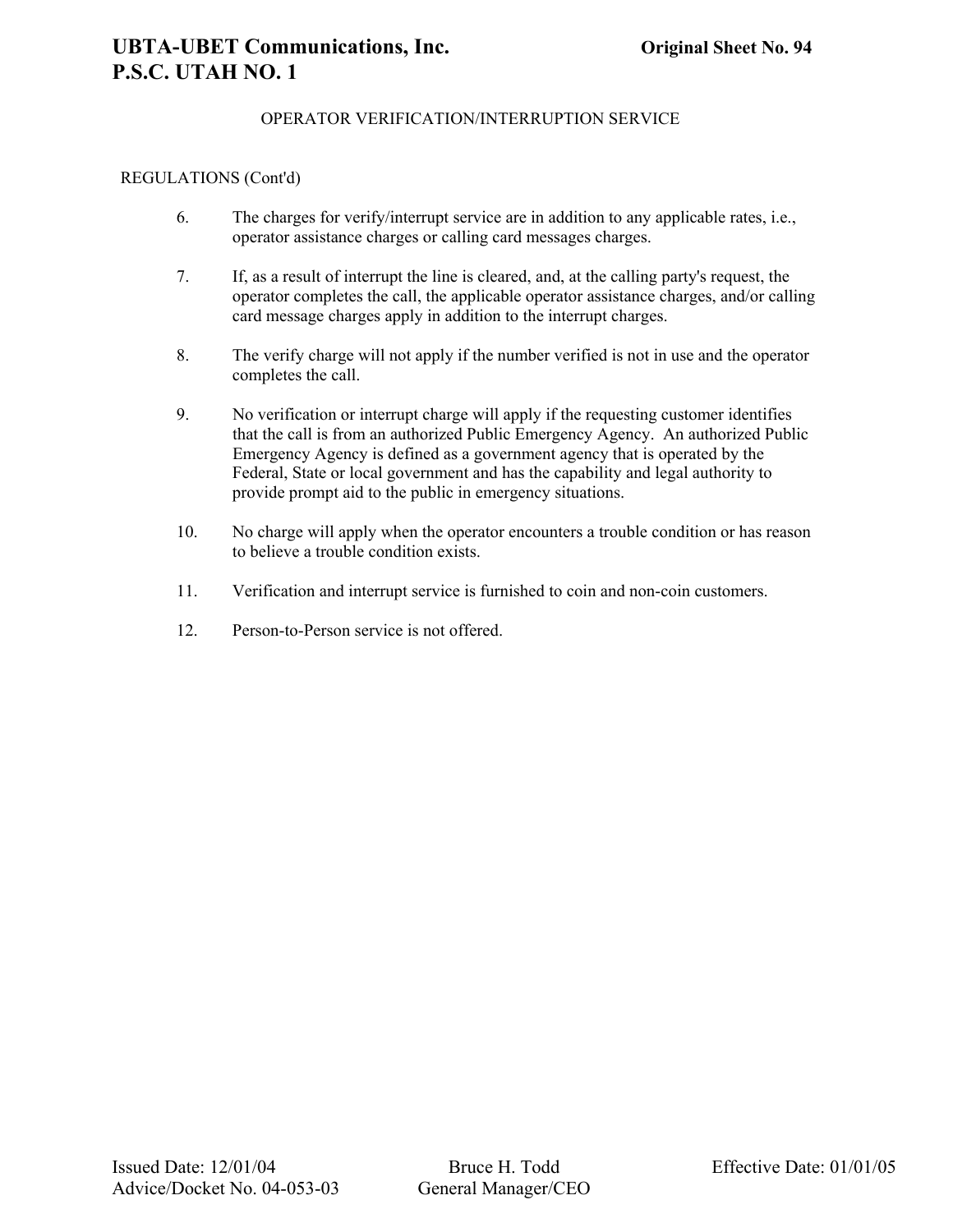| <b>RATES</b>                                                         | Installation<br>Charge                | Monthly<br>Rate |
|----------------------------------------------------------------------|---------------------------------------|-----------------|
| Each trunk circuit termination (One-Way or Two-Way)                  | Applicable<br>Nonrecurring<br>Charges | \$40.00         |
| Each block of 20 directory numbers                                   | 20.00<br>\$                           | 10.00           |
| Each Non-Sequential Number                                           |                                       | .50             |
| <b>DID Trunk Setup/Trunk</b>                                         | S<br>54.00                            |                 |
| <b>DID Trunk Transport Setup</b>                                     | \$325.00                              |                 |
| Selective Class Call Screening – Incoming/Outgoing<br>Screen - Setup | \$<br>70.00                           | \$.<br>2.50     |
| <b>DID T1 Trunk Transport</b>                                        |                                       | 180.00<br>\$    |
| DID Analog Port Connection, Per Trunk                                |                                       | \$<br>13.00     |

# DIRECT-INWARD-DIALING (DID) SERVICE

#### **DESCRIPTION**

DID Trunks - DID Trunks provide exchange service for PBX customers. A DID Trunk includes a DID facility, common equipment, local exchange switching and flat usage trunks for access to the local exchange and toll networks. The DID Trunks may be delivered on a T1 to the customer's premise and are charged on a per trunk basis. Additional charges apply for DID transport.

DID Trunk Transport - DID Trunk Transport is for the T1 facility or Channel Termination to transport the DID trunks within the exchange. The DID Trunk Transport facility and common equipment may be provided from a foreign central office or foreign exchange at the DS1 interoffice mileage rates specified in the Special Access Tariff. Associated charges will be applied to the DID facility and common equipment and will not apply to the trunks.

DID Trunk Setup (per Trunk) - This is a one-time charge associated with the programming and set-up of Digital DID Trunks in the switching equipment.

DID Trunk Transport Setup – This is a one-time charge associated with the engineering and provisioning of Digital DID Trunk Transport (T1) to the customer's premise.

DID Analog Port Connection – This is the DSO port (DID trunk) connection in the switching equipment which allows the DID trunk to have access to the switched network.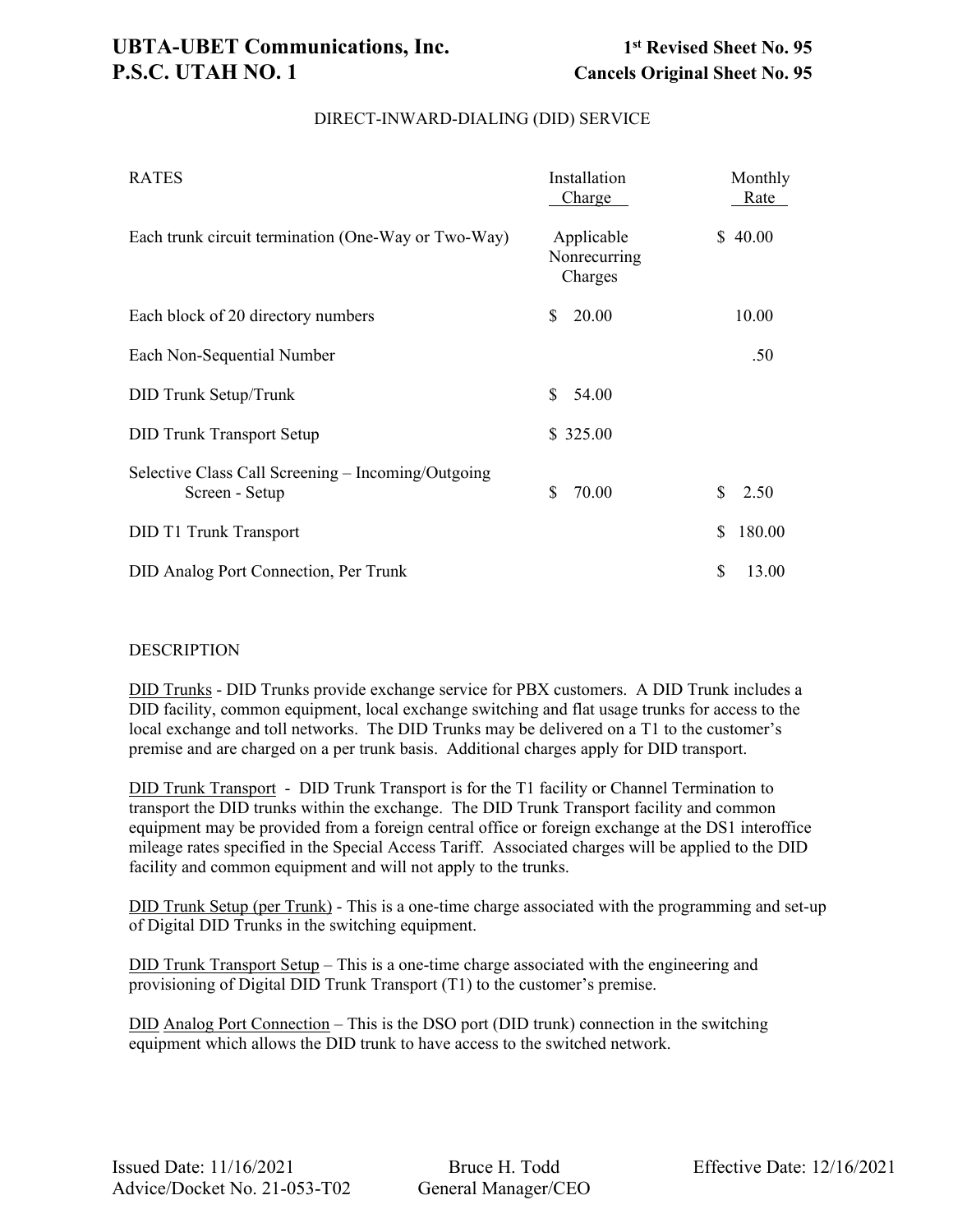# DIRECT-INWARD-DIALING (DID) SERVICE

## DESCRIPTION (Cont'd)

Non-Sequential Number – If a subscriber selects a non-sequential number (a number not included in their block of 20), the Subsequent Service Order and Installation Charges will be applied to set up each service order covering a maximum of 20 numbers.

Selective Class of Call Screening – Incoming & Outgoing Screening – Setup – This is a non-recurring charge associated with the programming and set-up of Selective Class of Call Screening in the Central Office.

Selective Class of Call Screening – Incoming & Outgoing Screening – This service allows the subscriber to have special calling restrictions placed on their line. Must have PBX system or DID trunks.

#### **CONDITIONS**

This feature may be provided, in addition to regular rates and charges, where CO facilities are available and the PBX system or customer-provided switching equipment capabilities permit.

One primary directory listing in the main directory of the serving CO is provided for each PBX system. An additional listing of each DID number may be provided subject to the regulations, rates, and charges as specified in the tariff.

The provision of this feature requires that the customer subscribe to a sufficient number of trunk facilities to adequately handle the volume of incoming calls.

DID numbers are directly associated with the primary customer, and the Company will not assign individual numbers to another customer as a primary number.

The customer may reserve additional DID number blocks for future use at the rate above.

These lines are not available for re-sale by the end user customer.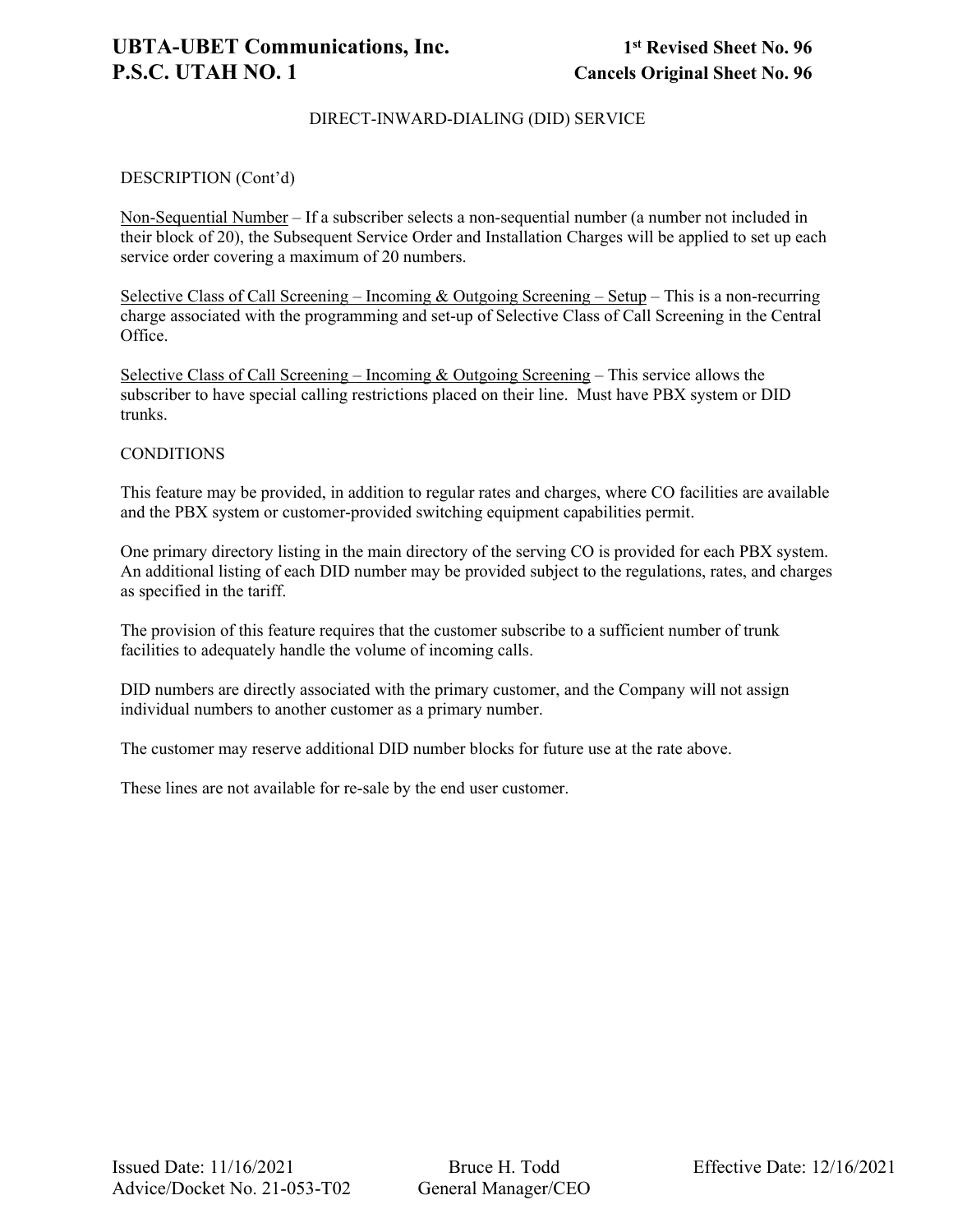# UNIFORM ACCESS SOLUTION SERVICE

#### RATES

UAS Service will be provided at the following rates and charges. UAS DS1 Facility and Common Equipment are sold in a package with Network Connection. The following nonrecurring charge applies to add or change UAS Service. UAS DS1 facility and common equipment in quantities greater than 10 shall be priced on an Individual Case Basis.

|                                                      | Nonrecurring<br>Charge | Monthly<br>Rate |
|------------------------------------------------------|------------------------|-----------------|
| One DS1 facility with common equipment, per facility |                        |                 |
| Month to Month<br>$\blacksquare$                     | \$1,000.00             | \$110.00        |
| Two-Way Network Connection, per DS1 facility         | 1,200.00               | 1,100.00        |
| In-Only Network Connection, per DS1 facility         | 1,200.00               | 950.00          |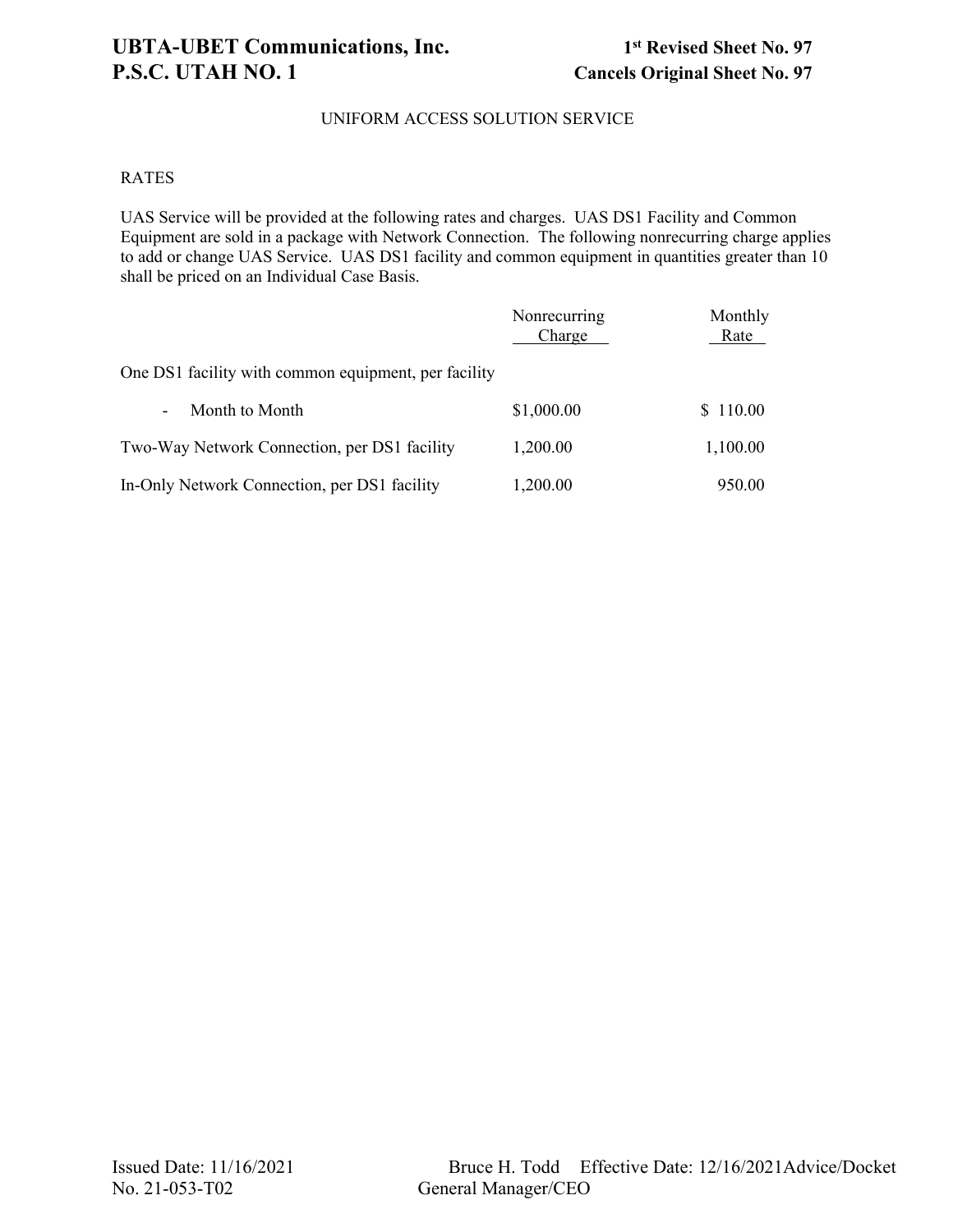# UNIFORM ACCESS SOLUTION SERVICE (Cont'd)

#### **DESCRIPTION**

Uniform Access Solution (UAS) Service provides an arrangement that allows channels to function with one number per channel group. UAS includes a DS1 facility with common equipment and a network connection that provides switching for local exchange and toll network access. Each DS1 facility utilizes 1 through 24 channels configured with trunk-side termination and one number functionality.

#### **DEFINITIONS**

#### Channel Group

Denotes a set of channels that are traffic engineered as a unit for the establishment of connections between switching systems in which all of the communications paths are identical.

#### DS1 Facility and Common Equipment

The DS1 facility, transmits at a rate of 1.544 Mbit/s, and includes common equipment necessary to interface each of the channels into the CO switch. The DS1 signal provided to the customer's premises will have a loss not greater than 16.5 dB.

#### Network Connection

The network connection provides switching to the local exchange and toll networks and includes the channel trunk-side configuration for the entire DS1 facility. The Network Connection can be ordered with in-only or two-way functionality.

## Regulations

- 1. The type of DS1 facility installed will be determined by the Company.
- 2. The minimum service period for UAS is one month.
- 3. Transport facility and common equipment may be provided from a foreign central office or foreign exchange at the mileage rates specified in the Special Access Tariff.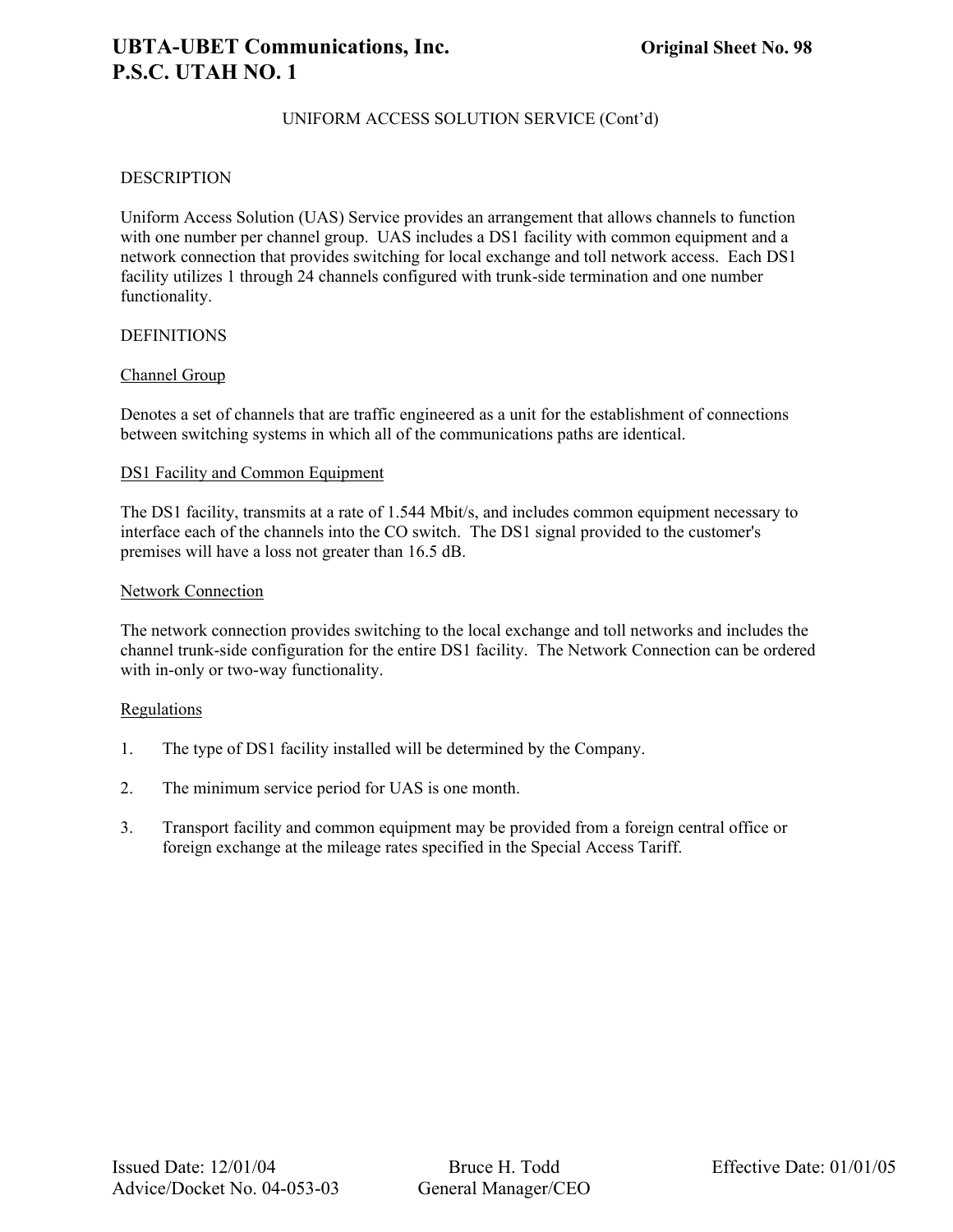# UNIFORM ACCESS SOLUTION SERVICE (Cont'd)

# DEFINITIONS (Cont'd)

## Regulations (Cont'd)

- 3. The following services will not be provided with UAS:
	- PBX trunks specified previously.
	- Feature groups A, B, C or D
	- Other private line/access services and facilities unless specified herein
- 4. Temporary suspension of service is not available.
- 5. UAS Service is not available for use by Commercial Mobile Radio Carriers and Private Mobile Radio Carriers in the provision of service to their customers, and Interexchange Carriers in the provision of access service to their customers. Other digital services are offered by the Company for interconnection specifically for these carriers.
- 6. UAS Service may be provisioned on an existing DS3 facility.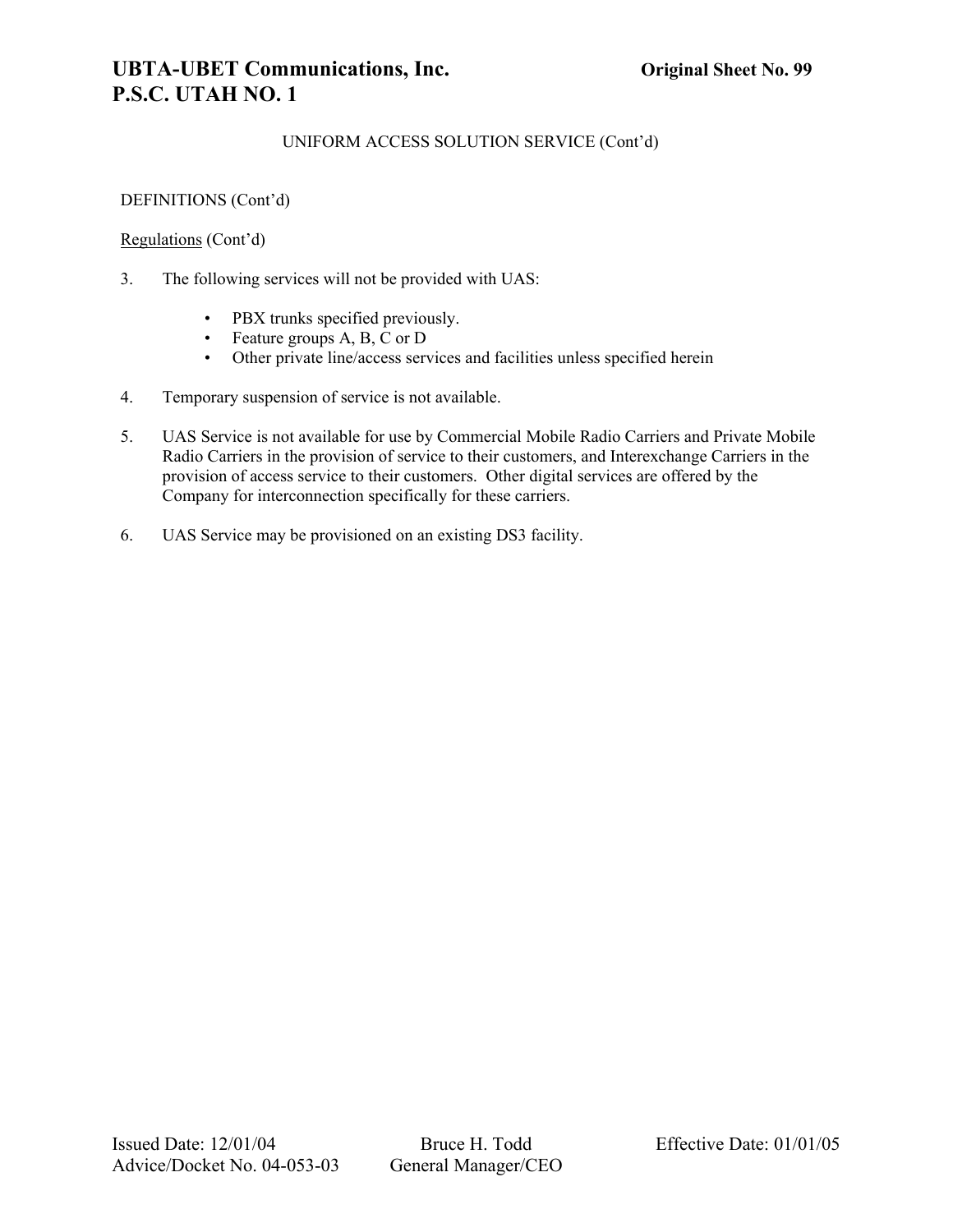# **UBTA-UBET Communications, Inc. Original Sheet No. 100 P.S.C. UTAH NO. 1**

# INTEGRATED SERVICES DIGITAL NETWORK (ISDN)

#### GENERAL

A. Description

Integrated Services Digital Network (ISDN) is a digital architecture that provides an integrated voice/data capability to the customer premises facility, utilizing the public switched network. ISDN distributes voice, data, video, image and facsimile by two standard methods of access: A Basic Rate Interface (BRI) or a Primary Rate Interface (PRI). These are serving arrangements which conform to internationally developed, published, and recognized standards generated by the International Telecommunications Union.

#### B. Definitions

#### Basic Rate Interface

BRI consists of up to three distinct channels on one pair of wires: one or two B (Bearer) Channels and one D (Delta) Channel. BRI is offered on a packaged and unpackaged basis.

#### B (Bearer) Channel

The B-channel carries circuit-switched voice and/or data communications at speeds up to 64 kbps, from the customers premises, over the loop facility, to the central office.

#### B-Channel Circuit-Switched Data

Circuit-Switched Data provides the capability of making data calls over the public switched network. Information is transmitted the same way as digitized voice. Like a voice call, a circuit-switched data call ties up network/system resources for the duration of the call. Similar to voice, Calling Line Identification functionality is provided.

#### D (Delta) Channel

The D-channel carries signaling and/or packet data information, at speeds up to 16 kbps on BRI and signaling only information up to 64 kbps for PRI, from the customer's premises to the central office. The D-channel has both data and signaling functionality; it does not have voice capability.

#### Digital Subscriber Loop (DSL)

The ISDN basic rate interface loop from the CO to the customer's premises.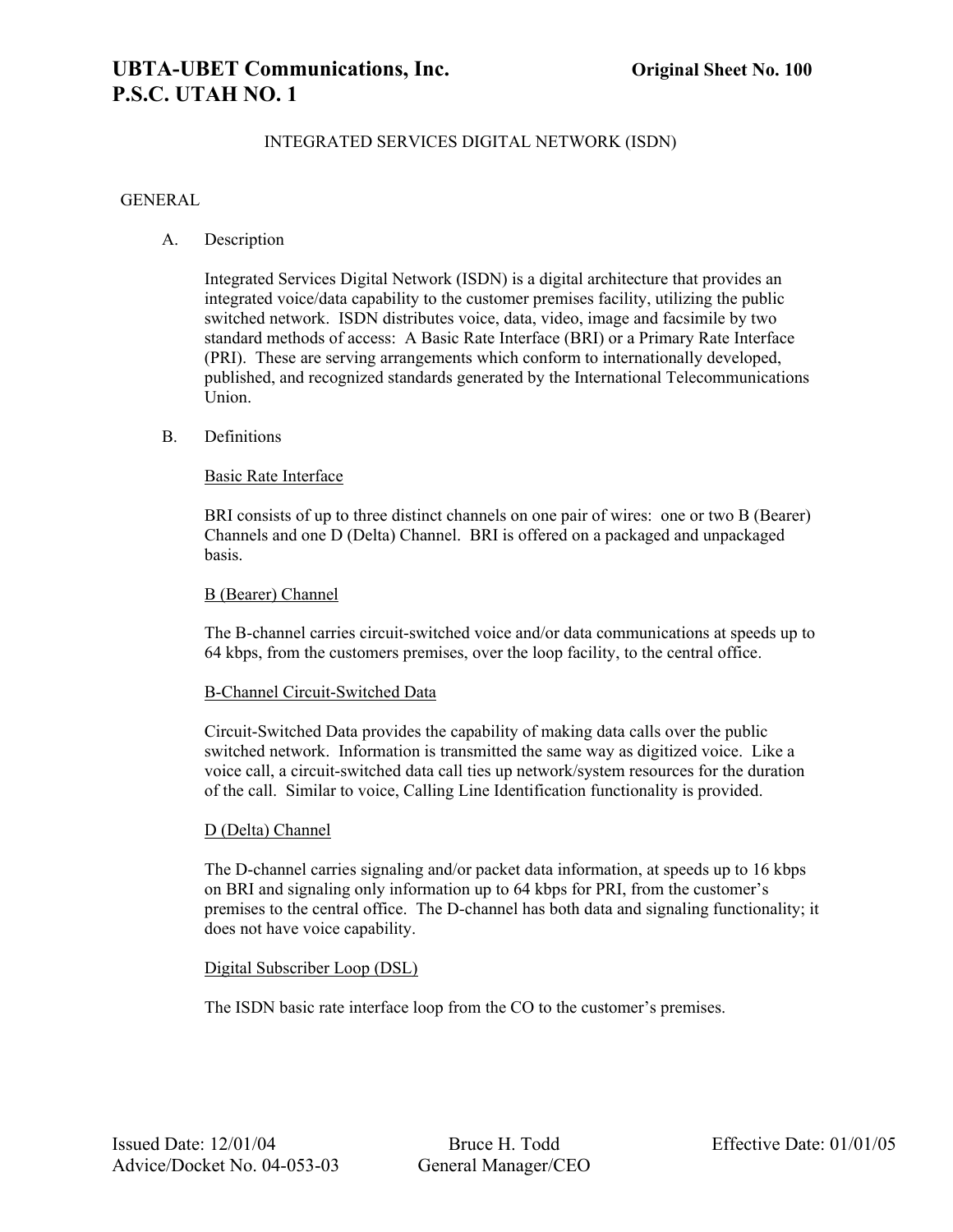# INTEGRATED SERVICES DIGITAL NETWORK (ISDN)

#### GENERAL (Cont'd)

# B. Definitions (Cont'd)

## Primary Rate Interface (PRI)

PRI has a capacity of 1.544 megabits per second (Mbps) and has multiple channels: 23 B-channels, and one D-channel, and is also known as 23 B+D access. The B-channels carry voice calls, circuit-switched data, and video, while the D-channel handles signaling information.

#### Standard Configuration Group

The standard arrangement that associates a button of an ISDN station set to a feature.

#### T1 Facility)

This element is the digital facility transmitting at a rate of 1.544 Mbps. The T1 signal provided to the customer's premises will have a loss not greater than 16.5 dB. The T1 facility may be provided, at the customer's request, via a fiber optic facility between the Company's CO and the customer's premises. Construction charges may apply.

#### T<sub>3</sub> Facility

A channel for point-to-point, two-way, digital transmission at a rate of 44.736 Mbps. At the customer's request, a T3 facility may be provided between the Company's CO and the customer's premises. Construction charges may apply.

#### C. Terms and Conditions

- 1. General
	- a. The customer or the customer's authorized agent will be responsible for the procurement of associated customer premises equipment (CPE) and will ensure compatibility with the ISDN digital switch serving the customer.
	- b. BRI does not offer B-channel packet service capabilities.
	- c. The Company will terminate ISDN Services at the Company network interface.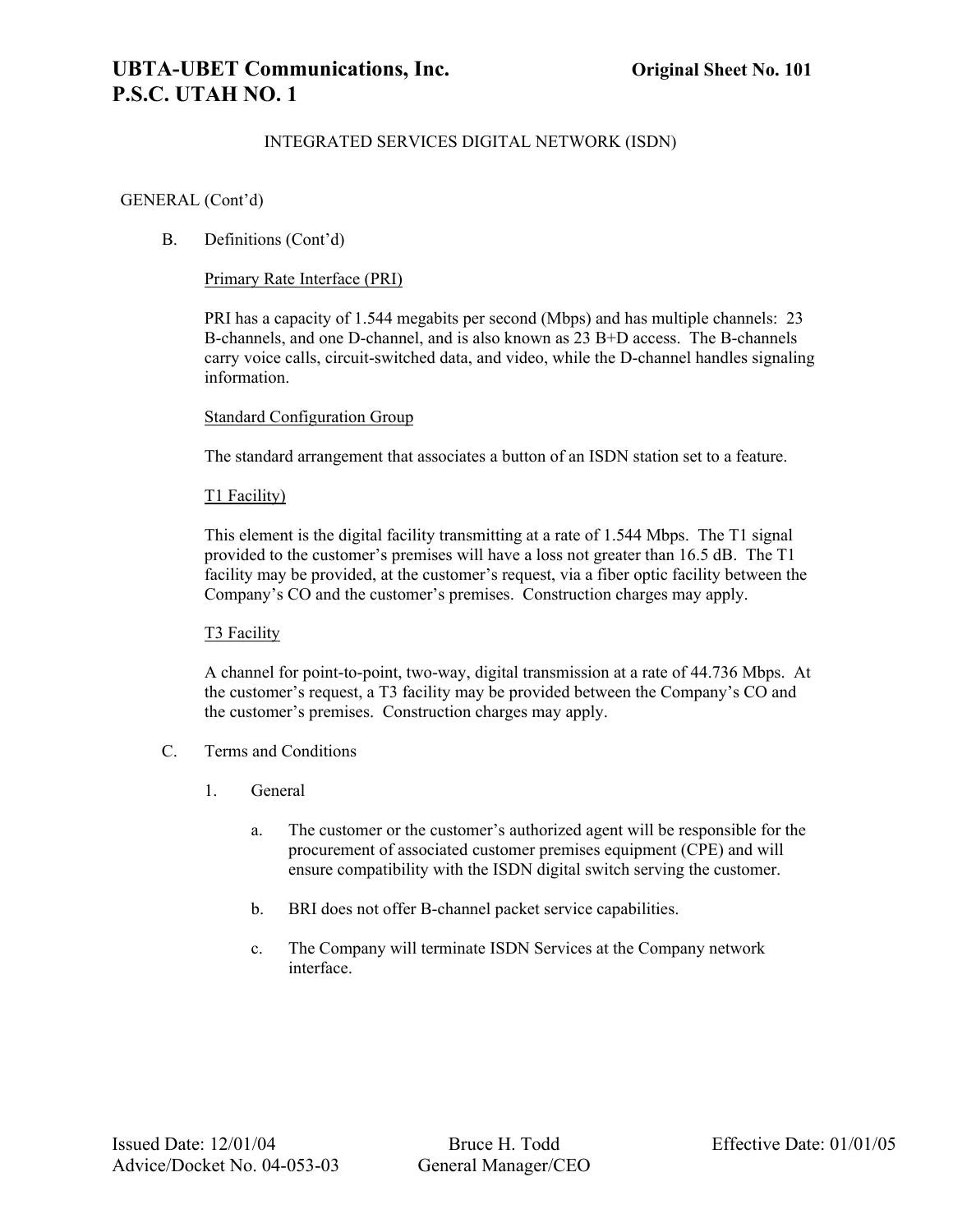# **UBTA-UBET Communications, Inc. Original Sheet No. 102 P.S.C. UTAH NO. 1**

# INTEGRATED SERVICES DIGITAL NETWORK (ISDN)

#### GENERAL (Cont'd)

- C. Terms and Conditions (Cont'd)
	- 1. General (Cont'd)
		- d. Should any change in inside wiring (including riser cable) not owned by the Company, or CPE, require the Company to redesign ISDN service, the customer shall reimburse the Company for all costs incurred by the Company in making such a change. Should ISDN service fail due to inside wiring (including riser cable) not owned by the Company, CPE, or power failure, the responsibility for failure shall be solely that of the customer and the Company shall have no liability of any kind. A back-up power supply is recommended for use when commercial power is interrupted.
		- e. The customer is responsible for placement, installation, operation, maintenance, repair and replacement of all inside wire (including riser cable), not owned by the Company, and CPE that the customer uses in connection with this service. Premises wiring and CPE must be compatible with the Company's provision of ISDN Service.
		- f. A customer may cancel an order for the installation of service at any time prior to notification by the Company that service is available for the customer's use. The cancellation date is the date the Company receives written or verbal notice from the customer that the order is to be cancelled. Cancellation charges will apply as discussed below. Cancellation charges will be determined based on estimated costs incurred in conjunction with the provision of an order. In addition, if a customer or a customer's end user is unable to accept service within 30 business days after the original service date, then the order will be cancelled, and cancellation charges will apply.

Service date intervals are associated with the provisioning of an order. Certain critical dates are used by the Company to monitor the service order provisioning progress. Cancellation charges are based on the estimated costs incurred by the Company at the time the order is cancelled. The Company monitors which critical date was last scheduled and determines what percentage of the Company's provisioning costs have been incurred as of that critical date. A cancellation charge will not apply if the scheduled Service Date has not been provided to the customer.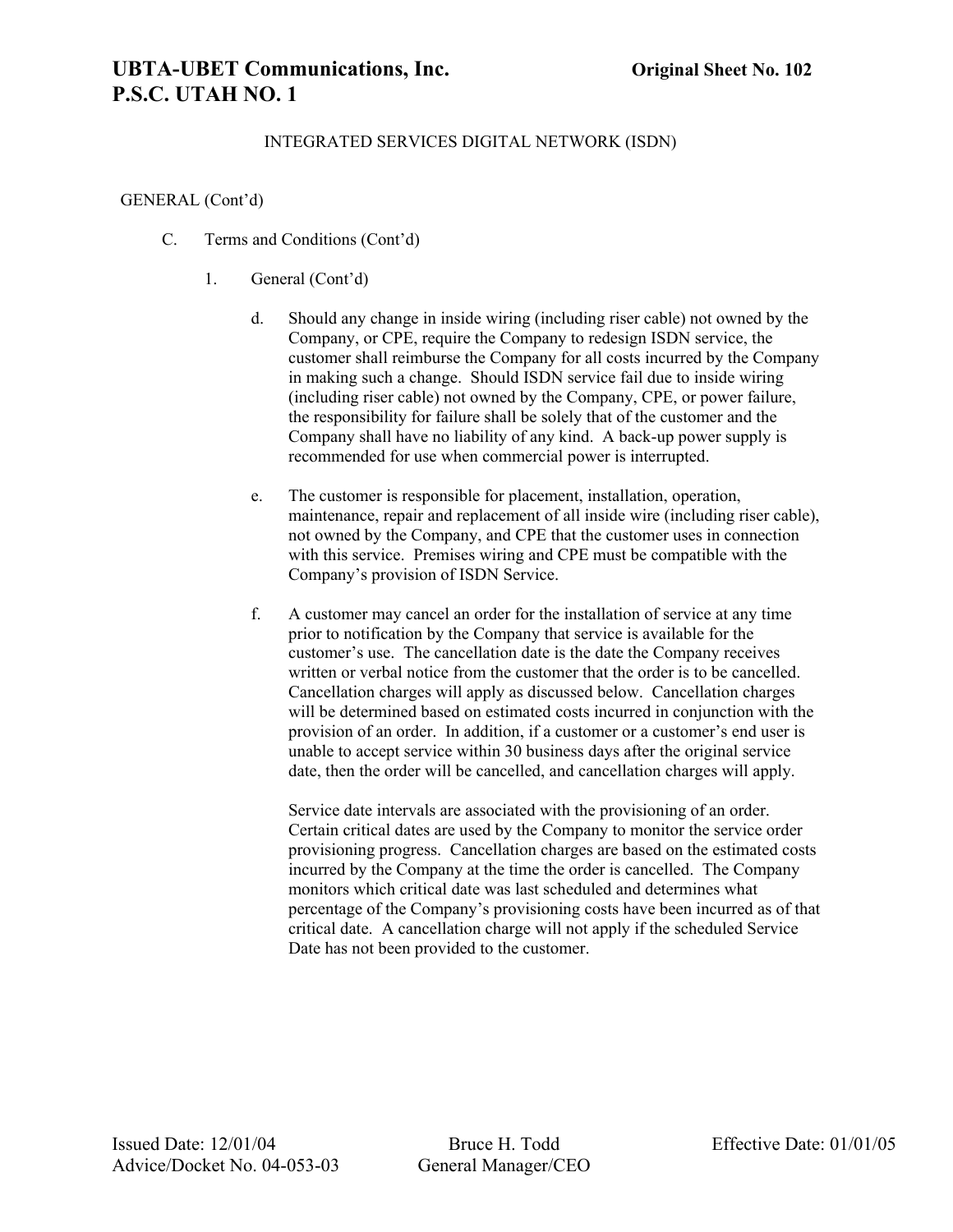# **UBTA-UBET Communications, Inc. Original Sheet No. 103 P.S.C. UTAH NO. 1**

# INTEGRATED SERVICES DIGITAL NETWORK (ISDN)

#### GENERAL (Cont'd)

- C. Terms and Conditions (Cont'd)
	- 1. General (Cont'd)
		- f. (Cont'd)

Costs incurred in conjunction with the provision of an order start on the Application Date. The Application Date is the date the customer provides a firm commitment and sufficient information to the Company for order placement. The Application Date is the date the Company enters the order into the Company's order distribution system(s). This is sometimes referred to as the order date. When a customer cancels an order prior to the Application Date, no charges shall apply. When a customer cancels an order or part of an order, on or after the Application Date, a charge equal to the estimated costs incurred by the Company shall apply.

- g. If an ISDN Service interruption, disconnection, error, performance failure, or some other out-of-service condition occurs and lasts for more than 24 consecutive hours after the customer gives the Company notice of such outof-service condition, except for problems caused by the customer's actions, inside wiring, interface, and/or CPE, an out-of-service credit will be applied to the customer's bill. This service shall be based on a 30-day month and shall be calculated by dividing the monthly rate for the service affected by 30 days and multiplying that daily rate by the number of days, or major fraction thereof, that the service was interrupted. This will be the customer's sole remedy.
- 2. Availability
	- a. The rates and charges specified for BRI are applicable only to customers whose serving central office has been identified by the Company as having ISDN available.
	- b. BRI may be provided to customers from a central office other than their normal serving office as determined by the Company.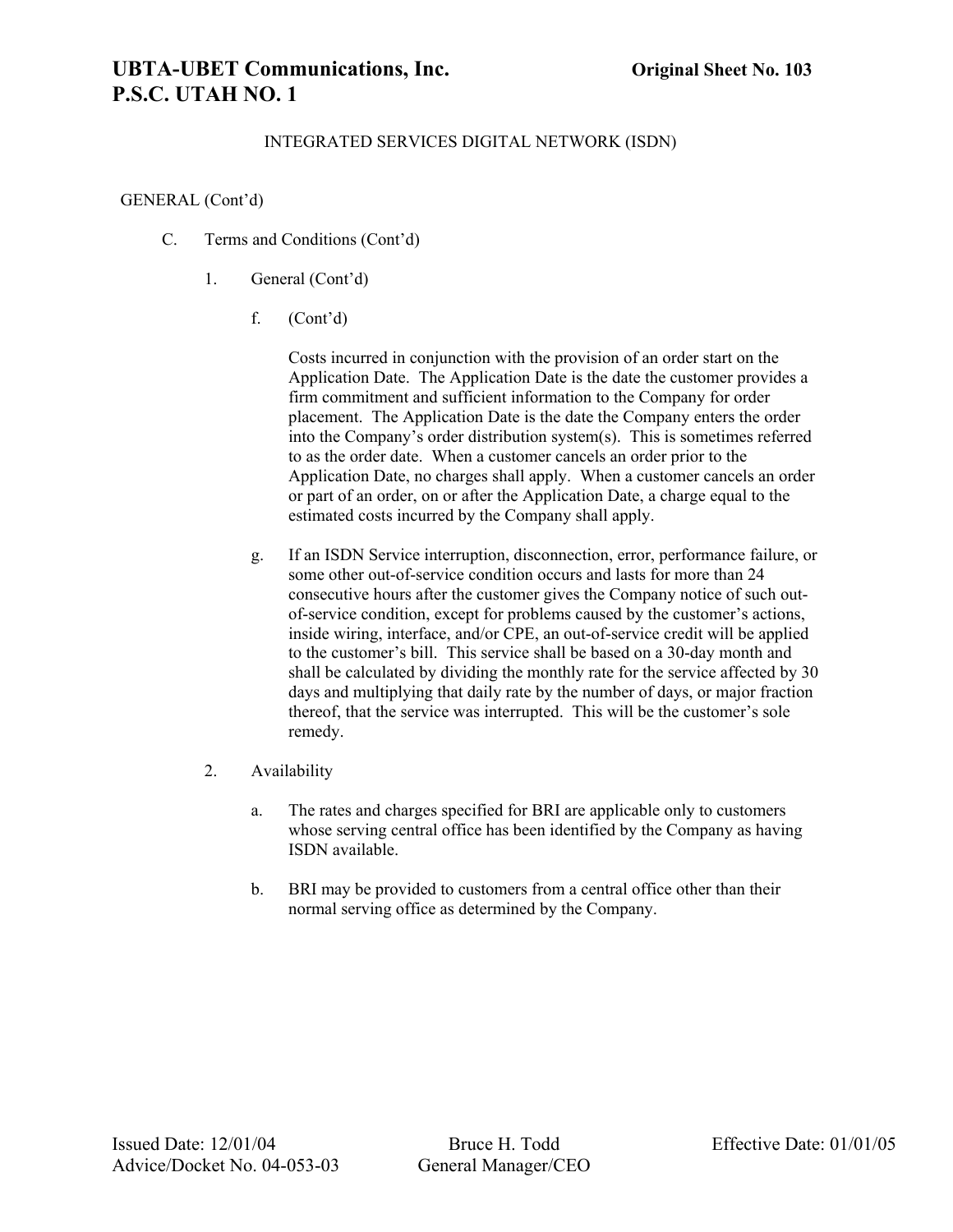# **UBTA-UBET Communications, Inc. Original Sheet No. 104 P.S.C. UTAH NO. 1**

## INTEGRATED SERVICES DIGITAL NETWORK (ISDN)

#### GENERAL (Cont'd)

- C. Terms and Conditions (Cont'd)
	- 2. Availability (Cont'd)
		- c. BRI is offered where ISDN compatible facilities and equipment are available. Service is generally considered available for loops 18 kilofeet or less in length. Loops greater than 18 kilofeet in total length must meet ISDN extension technology design requirements and will be considered available if ISDN compatible pair gain systems are in place or planned to serve the area based on the scheduled placement of compatible pair gain systems. If no pair gain system is in place or planned, loops greater than 18 kilofeet in length will also be considered available if single line loop extension equipment can be deployed and the loop is within the design limitation of this type of extension equipment. If the loop is greater than 18 kilofeet in length, the Loop Extension Charge following applies.
		- d. Some services are not available and/or compatible with ISDN.
	- 3. Local Calling Areas and Telephone Numbers
		- a. If a customer is provided service from a designated central office that is not the customer's normal serving office, the local calling area for the customer's BRI will be that of the designated ISDN-equipped central office.
		- b. Calling areas are subject to change as additional central offices become capable of directly providing ISDN services to the customer's own and nearby serving area. Changes to calling areas will affect customer telephone numbers.
	- 4. Indemnification
		- a. It is the customer's responsibility to indemnify and hold harmless the Company against any and all claims, losses, liabilities, damages and lawsuits brought by any nonparty and arising, in whole or in part, out of customer's material breach of this Tariff. Indemnification shall include, but is not limited to, costs and attorney's fees.
		- b. The customer is responsible for the content of communications. Where the customer's negligence or wrongful actions in using inside wire (including riser cable) not owned by the Company, CPE or customer's communications result in any claim or legal action brought by any nonparty, the customer shall indemnify and hold the Company harmless.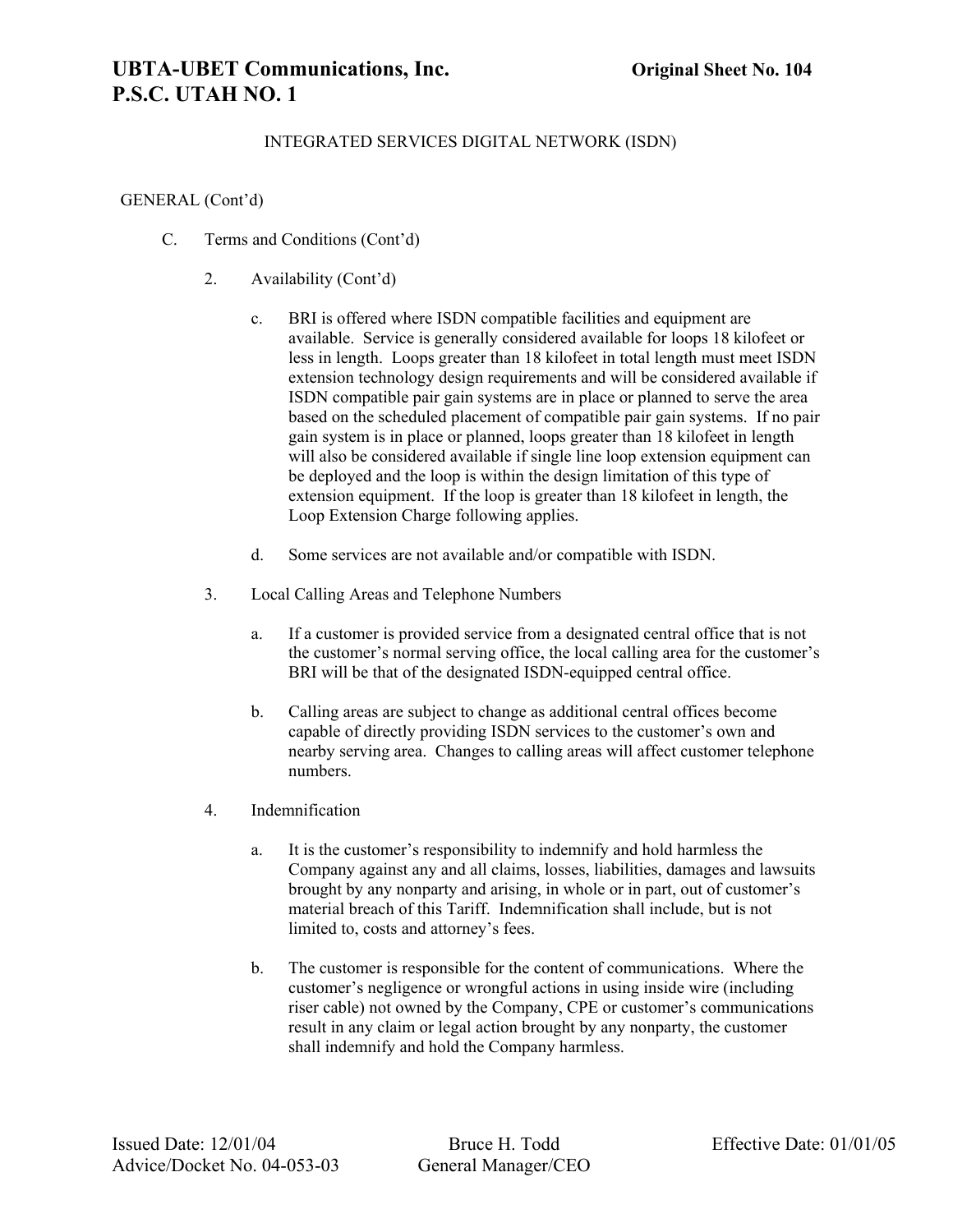# **UBTA-UBET Communications, Inc. Original Sheet No. 105 P.S.C. UTAH NO. 1**

### INTEGRATED SERVICES DIGITAL NETWORK (ISDN)

#### GENERAL (Cont'd)

- C. Terms and Conditions (Cont'd)
	- 5. Protection of the Network
		- a. The Company has the right and option to check the output of any equipment used in the transmission of signals, to or from the customer premises, for this service. This includes Company provided facilities or other companies' facilities used in connection with provision of ISDN capabilities, such as customer-provided equipment.
		- b. The Company will notify the customer of any deviation from the authorized transmissions or specifications established in provision of the service.
		- c. Upon notification by the Company that unauthorized transmissions are present due to customer equipment or facilities, the customer or customer's authorized agent will correct the situation on an expeditious basis or service will be disconnected by the Company to protect the network. The Company shall not be liable for and disclaims liability for losses that might be incurred as a result of disconnecting the service and disclaims any and all implied warranties, including, without limitation, warranties of merchantability and fitness for a particular purpose. With respect to such equipment or service, the Company shall not be liable for any incidental or consequential damages including, but not limited to, loss, damage or expense directly or indirectly arising from the customer's use of or inability to use this service or equipment, either separately or in combination with other services or equipment.
	- 6. Contract

Each customer may be required to sign a contract for the furnishing of ISDN service. Additions or changes to the contract may be negotiated only with agreement by both parties to new terms.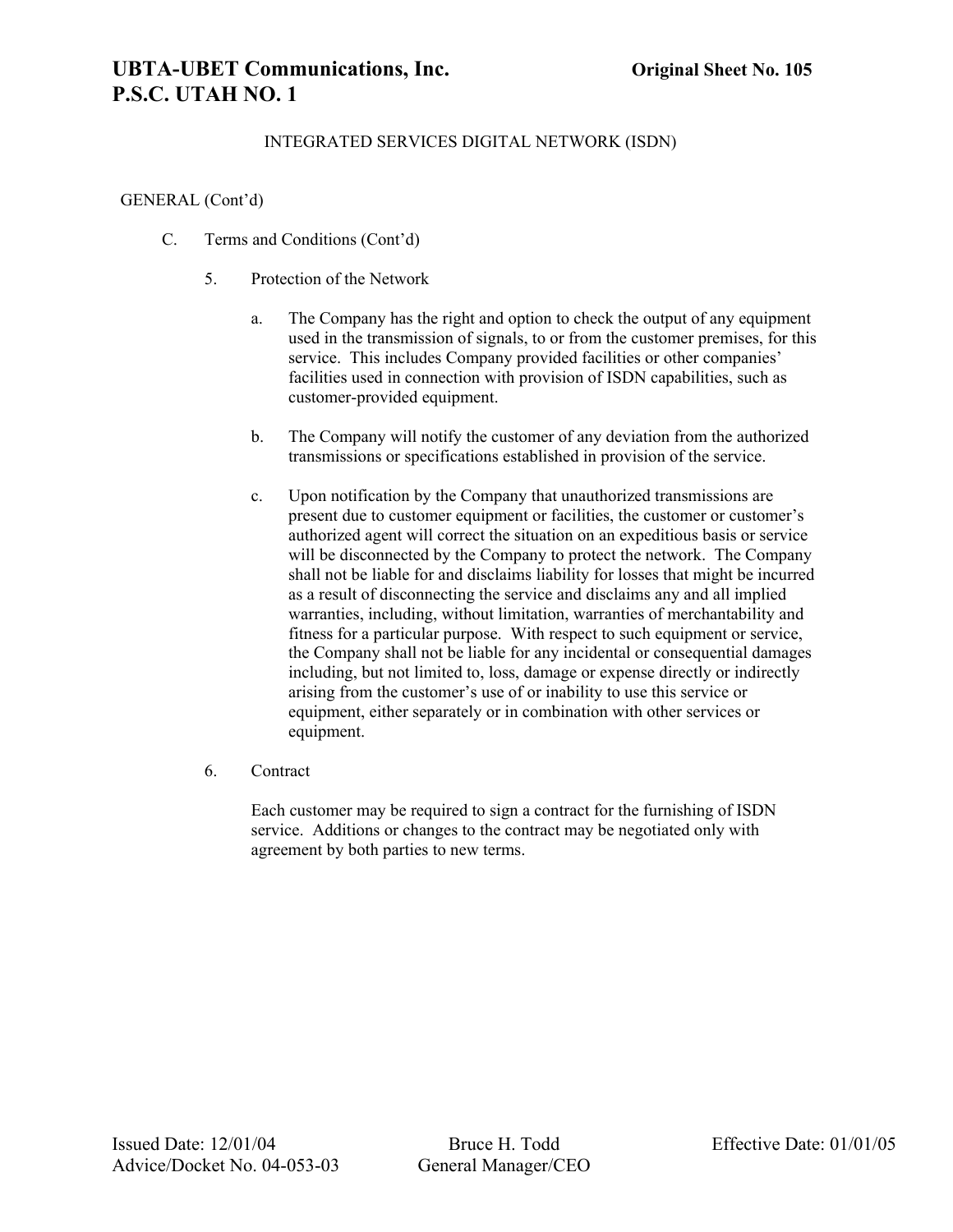#### ISDN SERVICE OFFERINGS

#### A. Basic Rate Interface (BRI)

BRI is a business service and is compatible with National ISDN. BRI includes circuitswitched voice, circuit-switched data. The customer may subscribe to packaged or unpackaged Basic Rate Access (BRA). Because of the CPE selected by the customer, or the customer's agent, some of the features offered may function differently, may not be available, or may require the use of an access code.

Packaged BRI BRA consists of 2B+D with two PDNs, caller ID blocking per call, Bchannel circuit-switched voice/data, D-channel packet, Call Appearances as specified in 3.b., following, a standard configuration group, and the features in 1., following. This service also supports two terminals per BRI. Various additional optional features can be added.

Unpackaged BRI consists of 2B+D with two Primary Directory Numbers (PDN), one additional call appearance of each PDN, B-Channel circuit-switched voice/data, normal ringing and caller ID blocking per call. This service supports two terminals per BRI. Additional features are available at the rates and charges specified in 3., following.

1. Features

The following features and feature packages are included in packaged BRI. These features and feature packages are also available for unpackaged service, as optional features, at the rates and charges specified in 3., following. These features and feature packages are divided into "voice", "circuit-switched data" and "packet data." The features and feature packages are as follows:

a. Voice Features

Call Appearance (CA)

A CA is the position(s) on a terminal to which numbers are assigned. A Directory Number (DN) can be shared by more than one ISDN terminal. The quantity and/or position of CAs for the PDN, Secondary Directory Numbers (SDN), and Shared Call Appearances (SCA) are limited by the standard configuration developed for the CPE. A total of six CAs per terminal are included in the packaged BRI.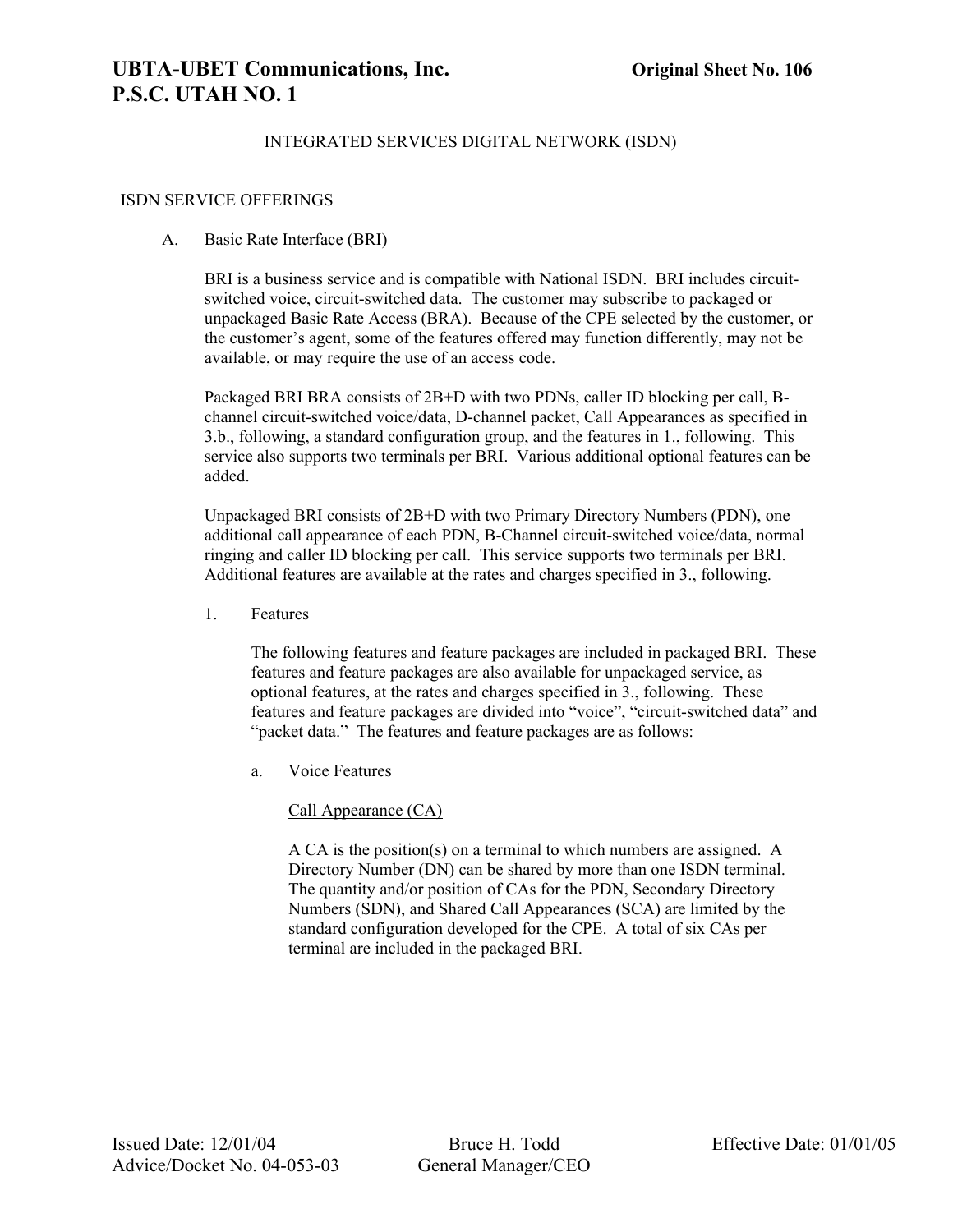# **UBTA-UBET Communications, Inc. Original Sheet No. 107 P.S.C. UTAH NO. 1**

### INTEGRATED SERVICES DIGITAL NETWORK (ISDN)

#### ISDN SERVICE OFFERINGS (Cont'd)

- A. Basic Rate Interface (BRI) (Cont'd)
	- 1. Features (Cont'd)
		- a. Voice Features (Cont'd)

#### Call Exclusion

This feature has two options:

• Automatic Exclusion

This option allows a user to restrict other users that share a DN from bridging onto an active call or retrieving a held call. This option is automatically invoked whenever the user goes off-hook to receive or place a call.

Manual Exclusion

This option allows a user to restrict other users, which share a DN from bridging onto an active call or retrieving a held call. This option is activated by pressing a feature button before dialing or during the call.

#### Call Forwarding-Busy Line-All Calls (Pre-programmed)

This feature allows all calls to a busy PDN to be forwarded to another number either within the same central office, for the same customer at the same location, outside the customer system within the same central office, or in a different central office.

#### Call Forwarding-Don't Answer (Pre-programmed)

This feature allows all calls terminating to an idle PDN to be forwarded to another number when the called PDN does not answer after a predetermined number of seconds.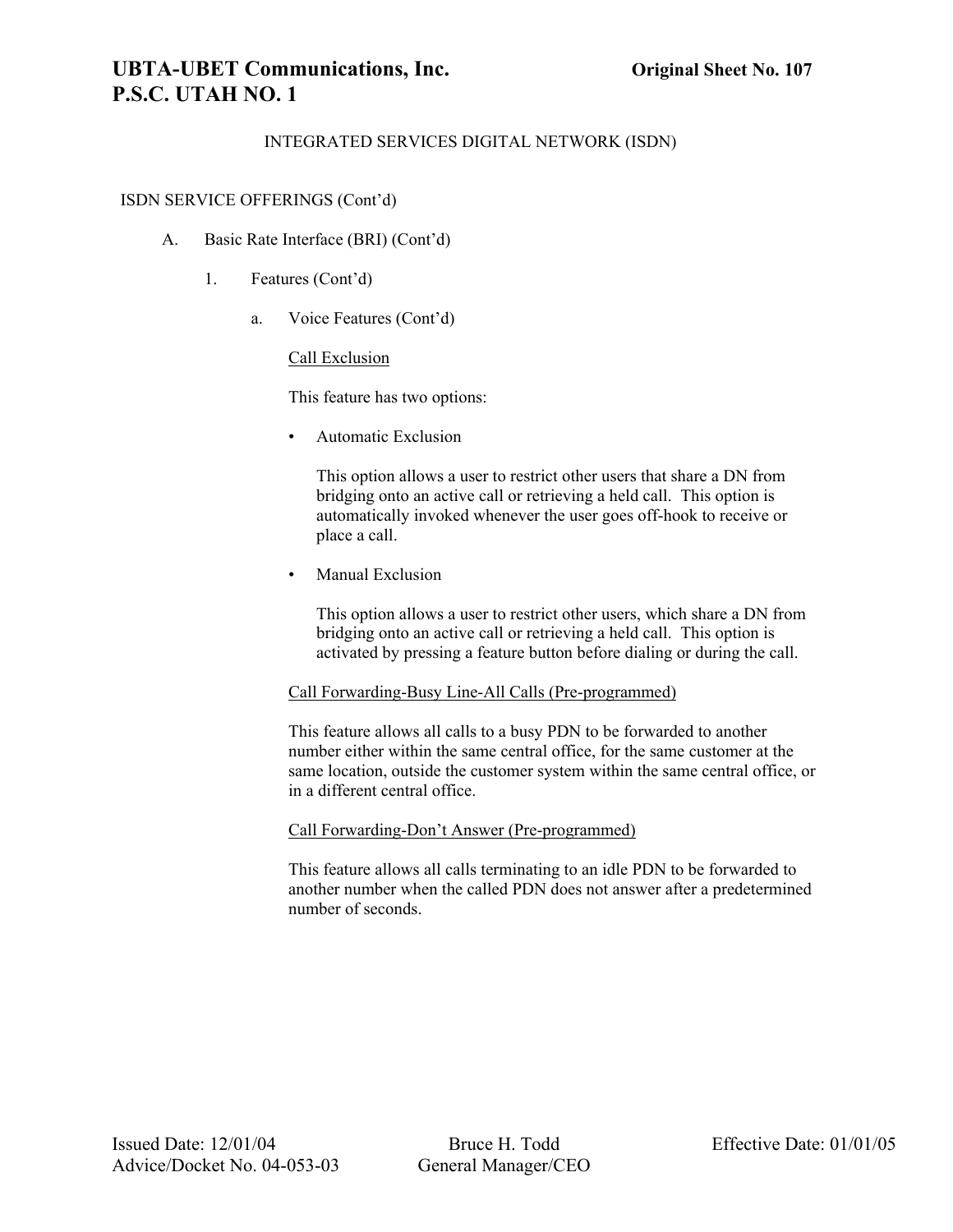# **UBTA-UBET Communications, Inc. Original Sheet No. 108 P.S.C. UTAH NO. 1**

### INTEGRATED SERVICES DIGITAL NETWORK (ISDN)

#### ISDN SERVICE OFFERINGS (Cont'd)

- A. Basic Rate Interface (BRI) (Cont'd)
	- 1. Features (Cont'd)
		- a. Voice Features (Cont'd)

#### Call Forwarding-Variable-All Calls

The user can forward all PDN calls to another number by pressing the Call Forwarding-Variable feature button. The forward-to number is customer changeable. The user must activate or deactivate the forwarding function by using either an access code or a feature button. The standard configuration provides for this feature on a feature button.

#### Intercom

Intercom service allows the user to establish a dedicated priority call to any other station that is a member of the same intercom group within the same central office. Special alerting, depending on CPE, is provided for an incoming intercom call. As part of the standard package, the user can select either Auto Intercom or Dial Intercom.

• Auto Intercom

This feature allows two members to be part of an intercom group, which enables intercom calls to be completed by pressing the feature button. Dialed digits are not required.

• Dial Intercom

This feature allows the user to establish a call to any other station that is a member of the same intercom group. This is done by pressing the Intercom button and dialing one or more digits. Special alerting, depending on CPE, is provided for an incoming Intercom call.

#### Message Waiting Indication

This feature is available on PDNs and notifies the user of a message waiting by providing either an audible stuttered dial tone or visually by illuminating a light on the customer's telephone set. Messages may be retrieved by calling the message service center or by accessing a voice mail system.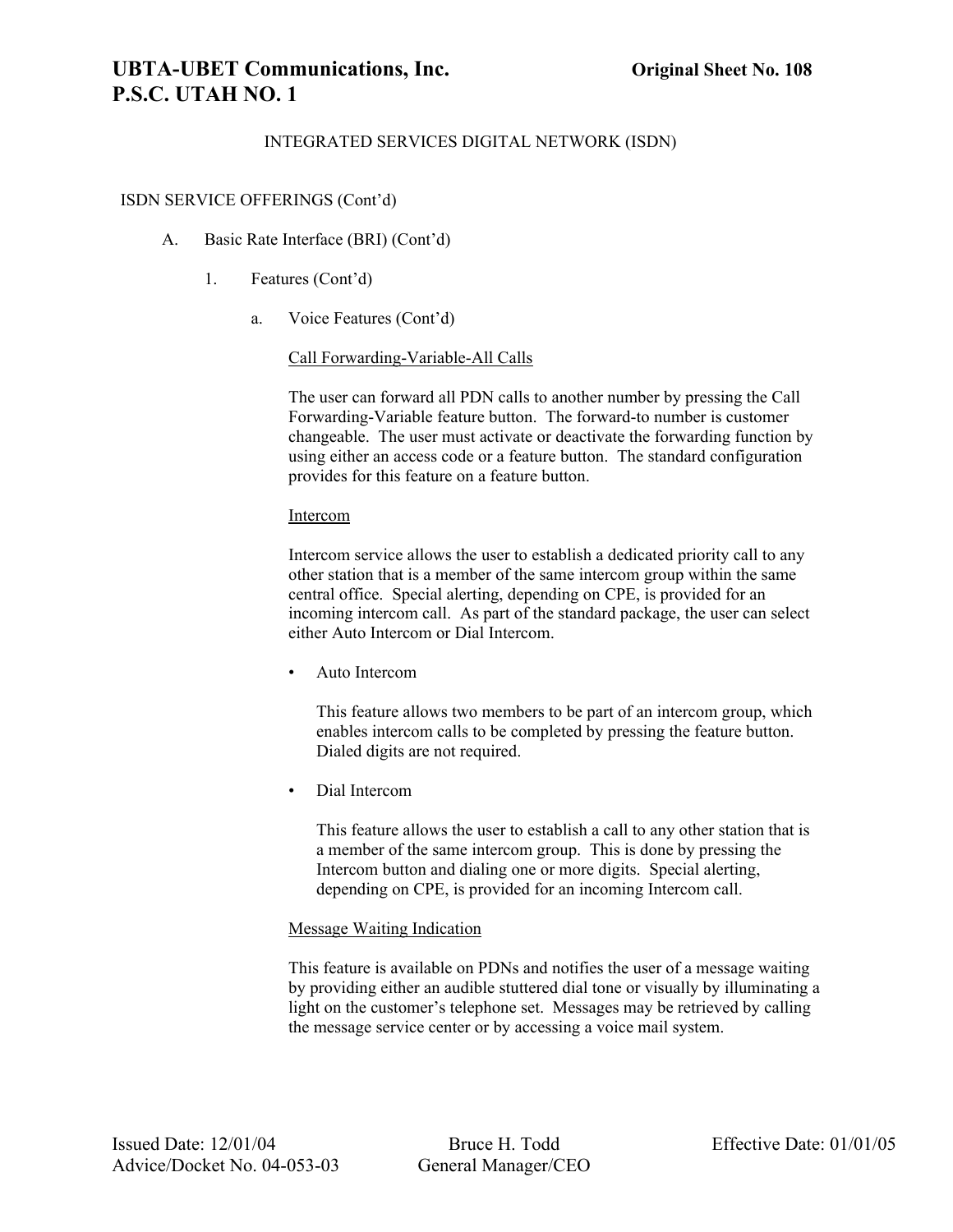# **UBTA-UBET Communications, Inc. Original Sheet No. 109 P.S.C. UTAH NO. 1**

## INTEGRATED SERVICES DIGITAL NETWORK (ISDN)

#### ISDN SERVICE OFFERINGS (Cont'd)

- A. Basic Rate Interface (BRI) (Cont'd)
	- 1. Features (Cont'd)
		- a. Voice Features (Cont'd)

Primary Directory Number (PDN)

Each ISDN terminal is assigned one PDN. If more than two terminals are attached to a DSL. an additional PDN charge will apply.

#### Ringing Options

Ringing options allows ISDN station users to establish flexible call handling arrangements for answering incoming calls that terminate on the SCAs of a DN on a separate terminal. The ringing options available on a per-station basis for a shared DN are:

• Abbreviated Ringing

Ringing begins immediately for an incoming call and stops ringing after "N" seconds.

• Delayed Ringing

Ringing for an incoming call is delayed for "N" seconds; however, the CA indicator or "status" lamp begins flashing immediately.

• No Ringing

There is no ringing for an incoming call that terminates on a CA of that DN.

• Normal Ringing

Ringing begins immediately for an incoming call and continues until the call is forwarded, answered, or abandoned.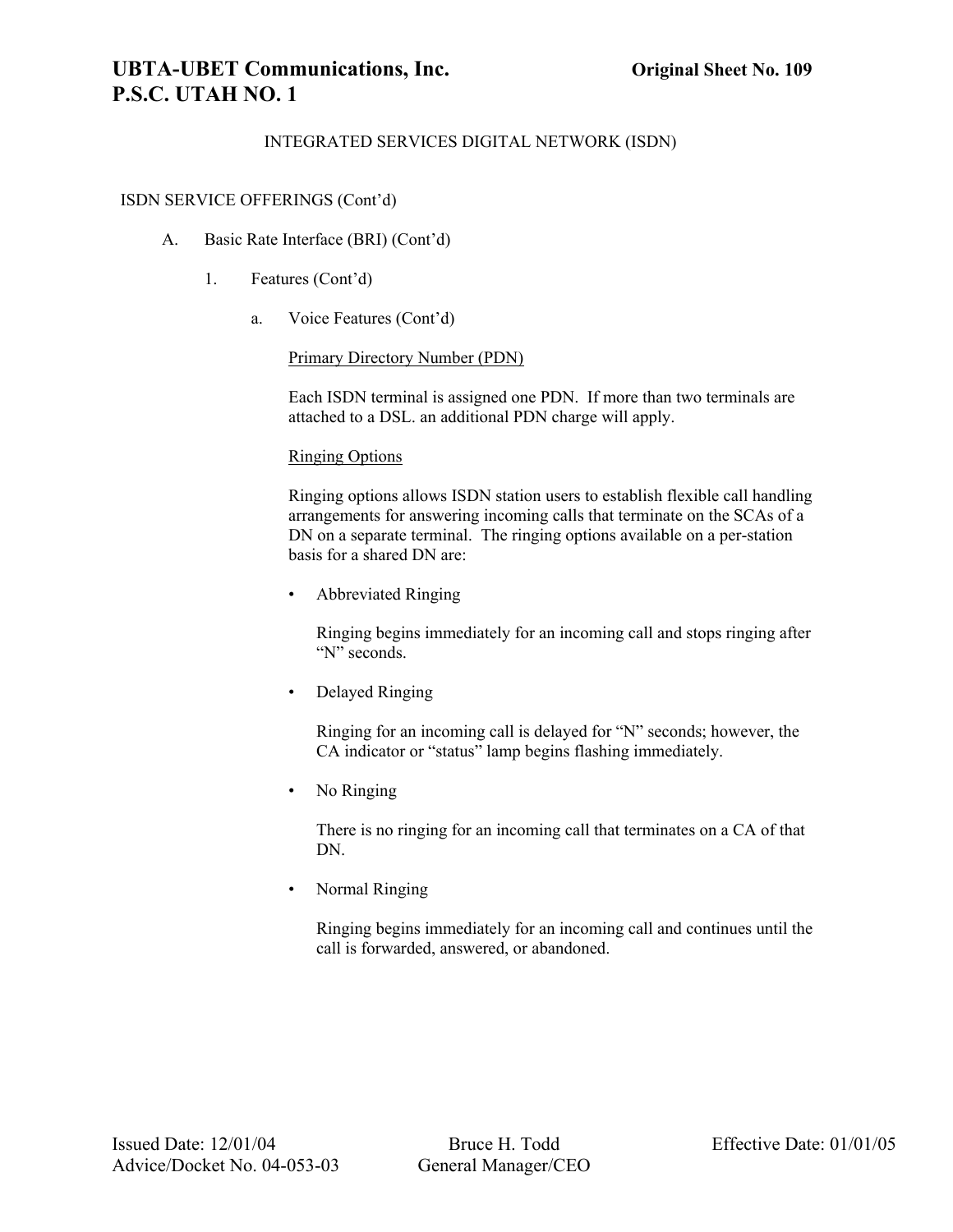# **UBTA-UBET Communications, Inc. Original Sheet No. 110 P.S.C. UTAH NO. 1**

### INTEGRATED SERVICES DIGITAL NETWORK (ISDN)

#### ISDN SERVICE OFFERINGS (Cont'd)

- A. Basic Rate Interface (BRI) (Cont'd)
	- 1. Features (Cont'd)
		- a. Voice Features (Cont'd)

#### Secondary Directory Number (SDN)

A SDN is any DN other than the PDN assigned to an ISDN terminal. If more than one SDN is assigned to a terminal, additional charges will apply.

#### Shared Call Appearance (SCA)

This allows several users to share one or more CAs for a particular DN. Origination of and termination of calls on one terminal will affect all terminals sharing the CA. All SCAs must be provisioned from the same serving central office. If more than two SCAs are assigned to a terminal, additional charges will apply.

#### Speed Calling

Speed calling permits the user to dial pre-programmed numbers using fewer digits than normally required. A speed call list allows for up to 30 preprogrammed numbers per terminal.

b. Voice – Feature Packages

The following features are only offered in these feature packages:

Flexible Calling Feature Package

• Drop

The Drop button allows the user to drop the last party added to a conference call or to disconnect a two-party call.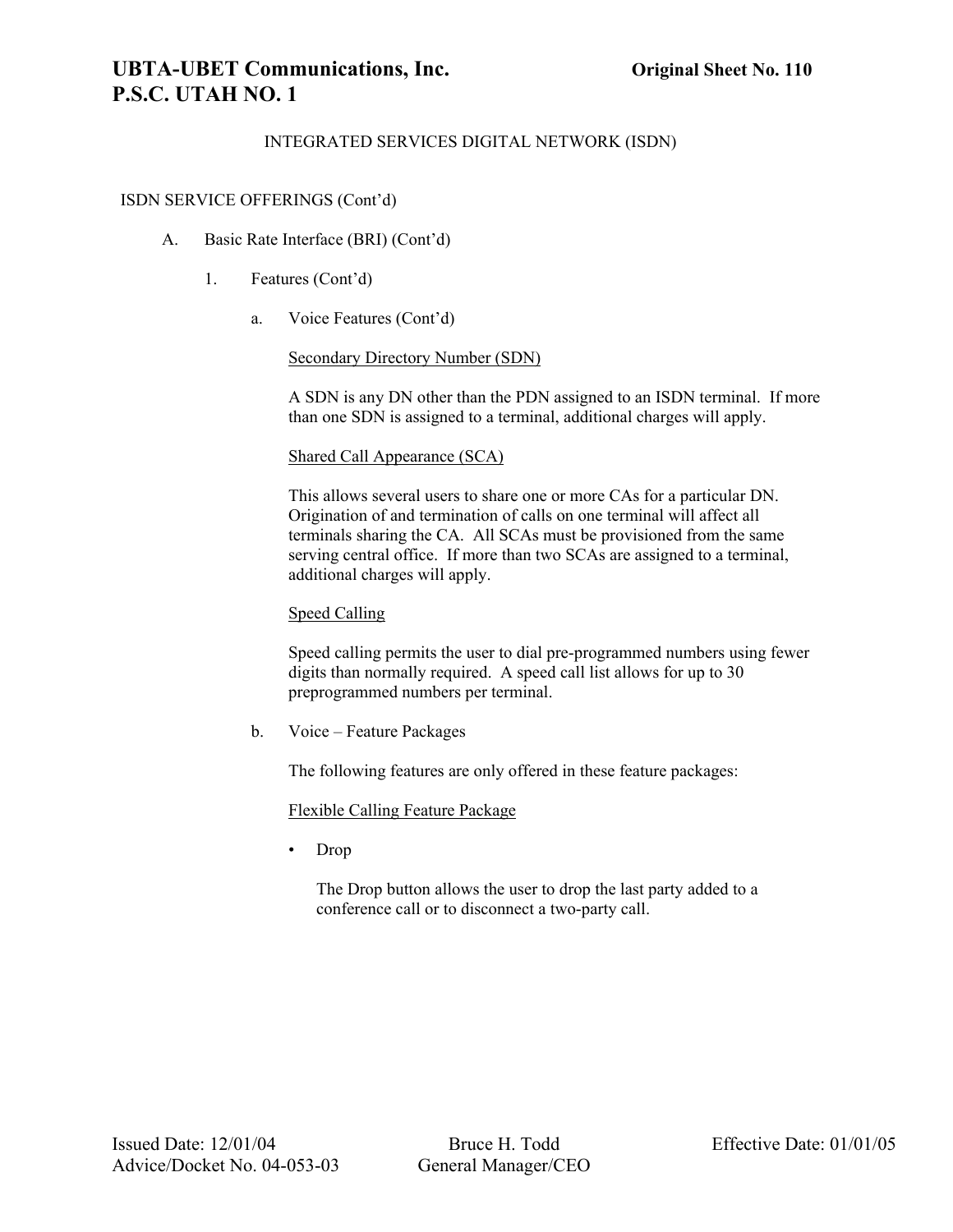# **UBTA-UBET Communications, Inc. Original Sheet No. 111 P.S.C. UTAH NO. 1**

## INTEGRATED SERVICES DIGITAL NETWORK (ISDN)

#### ISDN SERVICE OFFERINGS (Cont'd)

- A. Basic Rate Interface (BRI) (Cont'd)
	- 1. Features (Cont'd)
		- b. Voice Feature Packages (Cont'd)

Flexible Calling Feature Package (Cont'd)

• Call Hold

This feature allows the user to place a call on hold by depressing a button.

• Call Transfer

This feature enables the user to transfer a call to a third party by depressing a button.

• Conference

This feature allows a user to establish a three-way conference call by depressing a button.

#### Calling Number ID Feature Package

• Display

This feature provides the ISDN terminal a display of the time and date, calling number, call appearance identification, called number, incoming call identifier and feature activation operation.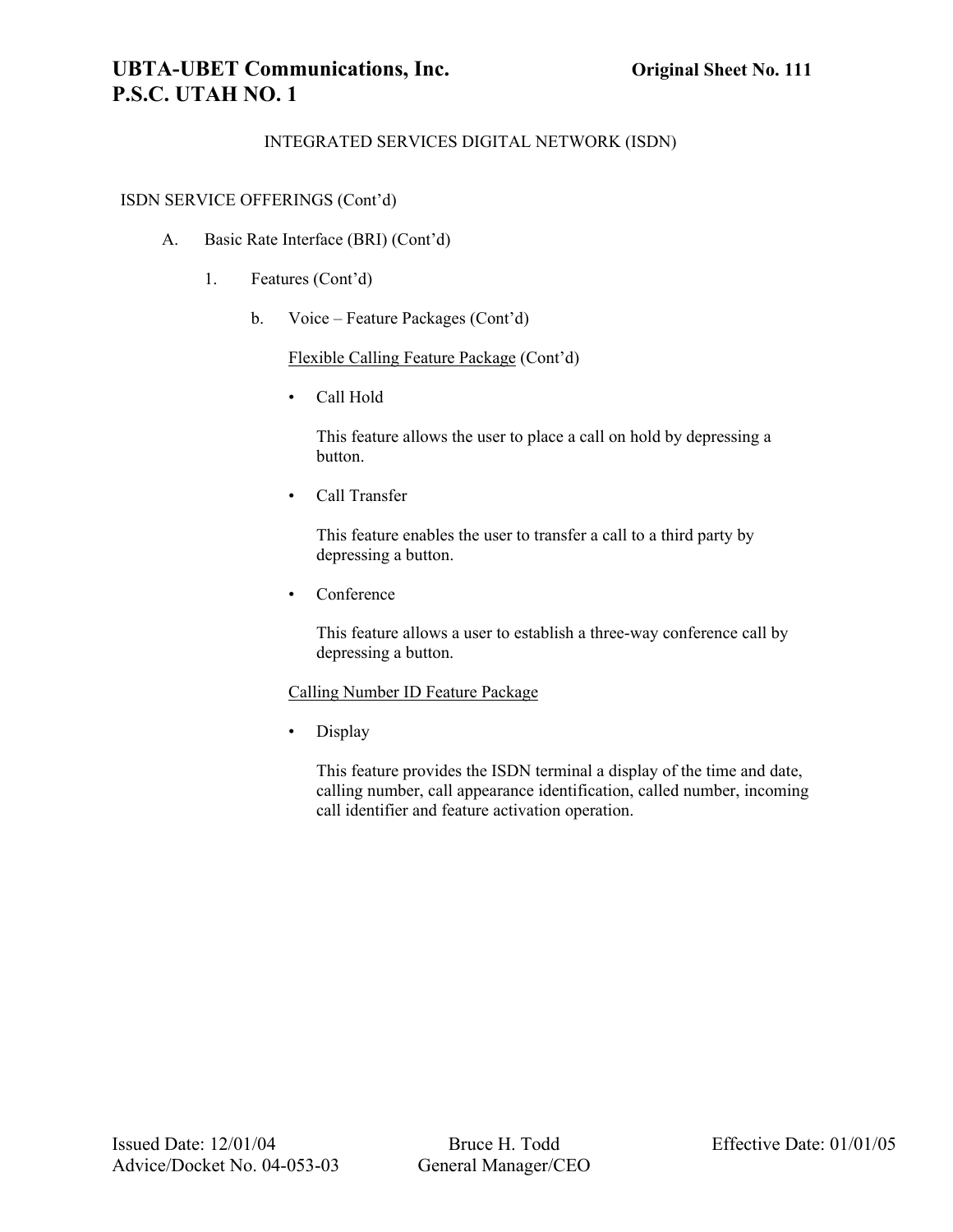# **UBTA-UBET Communications, Inc. Original Sheet No. 112 P.S.C. UTAH NO. 1**

### INTEGRATED SERVICES DIGITAL NETWORK (ISDN)

#### ISDN SERVICE OFFERINGS (Cont'd)

- A. Basic Rate Interface (BRI) (Cont'd)
	- 1. Features (Cont'd)
		- b. Voice Feature Packages (Cont'd)

Calling Number ID Feature Package (Cont'd)

- Calling Line Identification
	- Incoming (ICLID)

Calling Line Identification is provided on both an incoming and outgoing basis. This feature displays the call identification information and the calling party's DN (including nonpublished and nonlisted directory numbers) prior to the call being answered. Calling party's name is an optional feature. Callers have the ability to inhibit the display of calling party information to the terminating number. ICLID is provided to the PDN and to any associated SDNs. ICLID cannot just display to the PDN when the number is shared.

- Outgoing (OCLID)

This feature provides a user who is originating a call with information about the called party and the facility or destination.

c. B-Channel Circuit-Switched Data Features

Call Forwarding-Busy Line for Circuit-Switched Data

This feature permits all circuit-switched data calls, attempting to terminate to a busy PDN, to be redirected to another customer-specified DN. A busy line condition exists when a circuit-switched data B-channel is unavailable. This feature can either be assigned to the user on an active basis or it can be assigned to a feature button that can be activated or deactivated by the user. If the feature is assigned to a feature button, the forward-to DN can be changed by dialing an access code and programming the new forward-to-DN.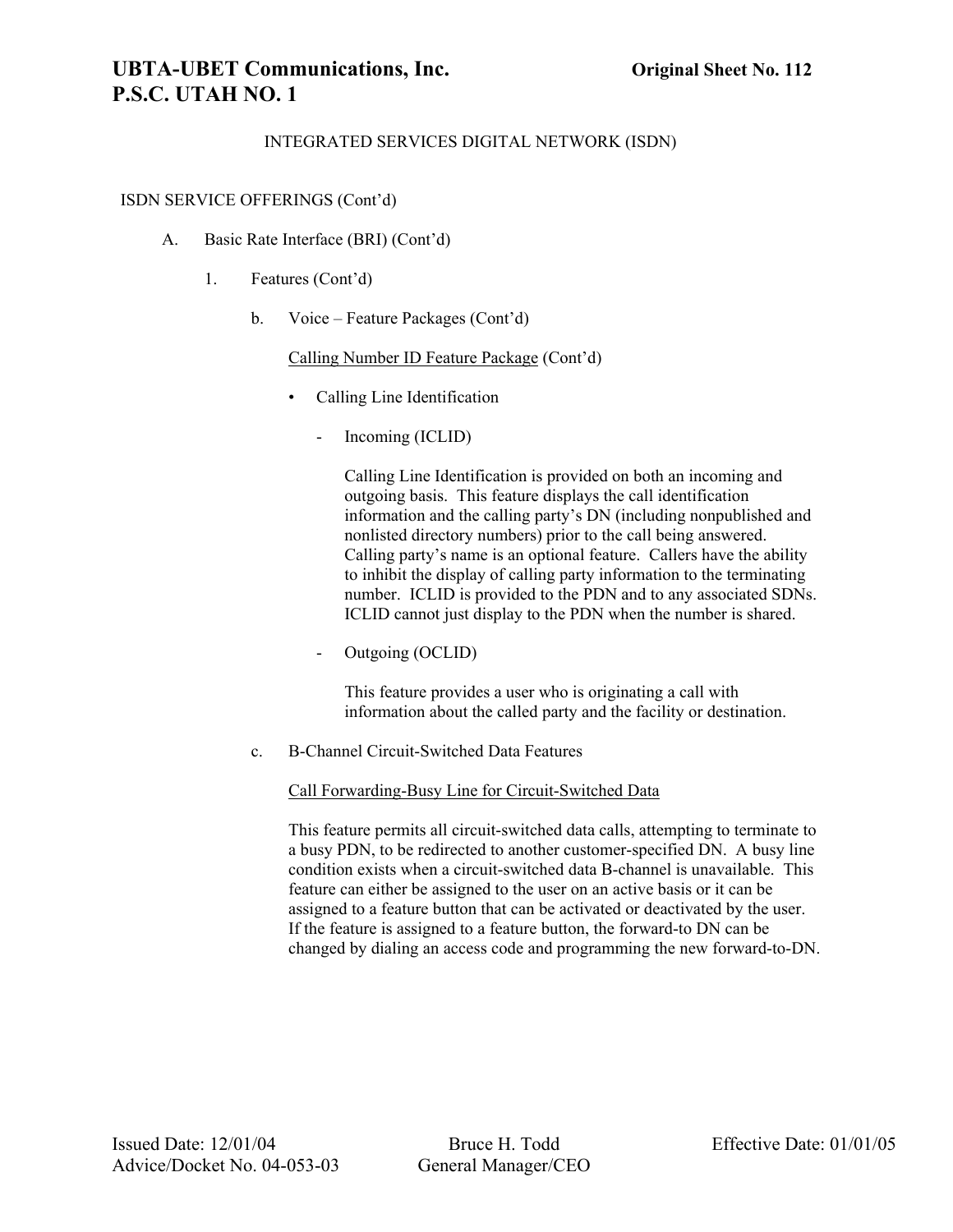# **UBTA-UBET Communications, Inc. Original Sheet No. 113 P.S.C. UTAH NO. 1**

### INTEGRATED SERVICES DIGITAL NETWORK (ISDN)

#### ISDN SERVICE OFFERINGS (Cont'd)

- A. Basic Rate Interface (BRI) (Cont'd)
	- 1. Features (Cont'd)
		- c. B-Channel Circuit-Switched Data Features (Cont'd)

#### Call Forwarding-Don't Answer for Circuit-Switched Data

This feature permits all circuit-switched data calls attempting to terminate to an idle PDN to ring a specified number of seconds prior to being forwarded to a previously specified DN. This feature can either be assigned to the user on an active basis or it can be assigned to a feature button that can be activated or deactivated by the user. If the feature is assigned to a feature button, the forward-to DN can be changed by dialing an access code and programming the new forward-to DN.

#### Call Forwarding-Variable-All Calls for Circuit-Switched Data

This feature allows circuit-switched data calls, attempting to terminate to a line, to be redirected to another specified line. The user must activate or deactivate the forwarding function by either using an access code or a feature button. If the feature is assigned to a feature button, the forward-to DN can be changed by dialing an access code and programming the new forward-to DN.

2. Optional Features

The following features are optional for both the packaged and unpackaged BRI.

#### Additional Primary Directory Number

If more than two terminals are connected to a DSL, additional PDNs are required. Rates and charges specified in 3., following, apply for each additional PDN.

#### Analog Call Appearance

This feature enables analog station users to share their CA on a BRI user's terminal. The user's analog service must be provisioned from the same serving central office as the BRI. One appearance per number, per terminal is allowed. Some analog services are not compatible with BRI.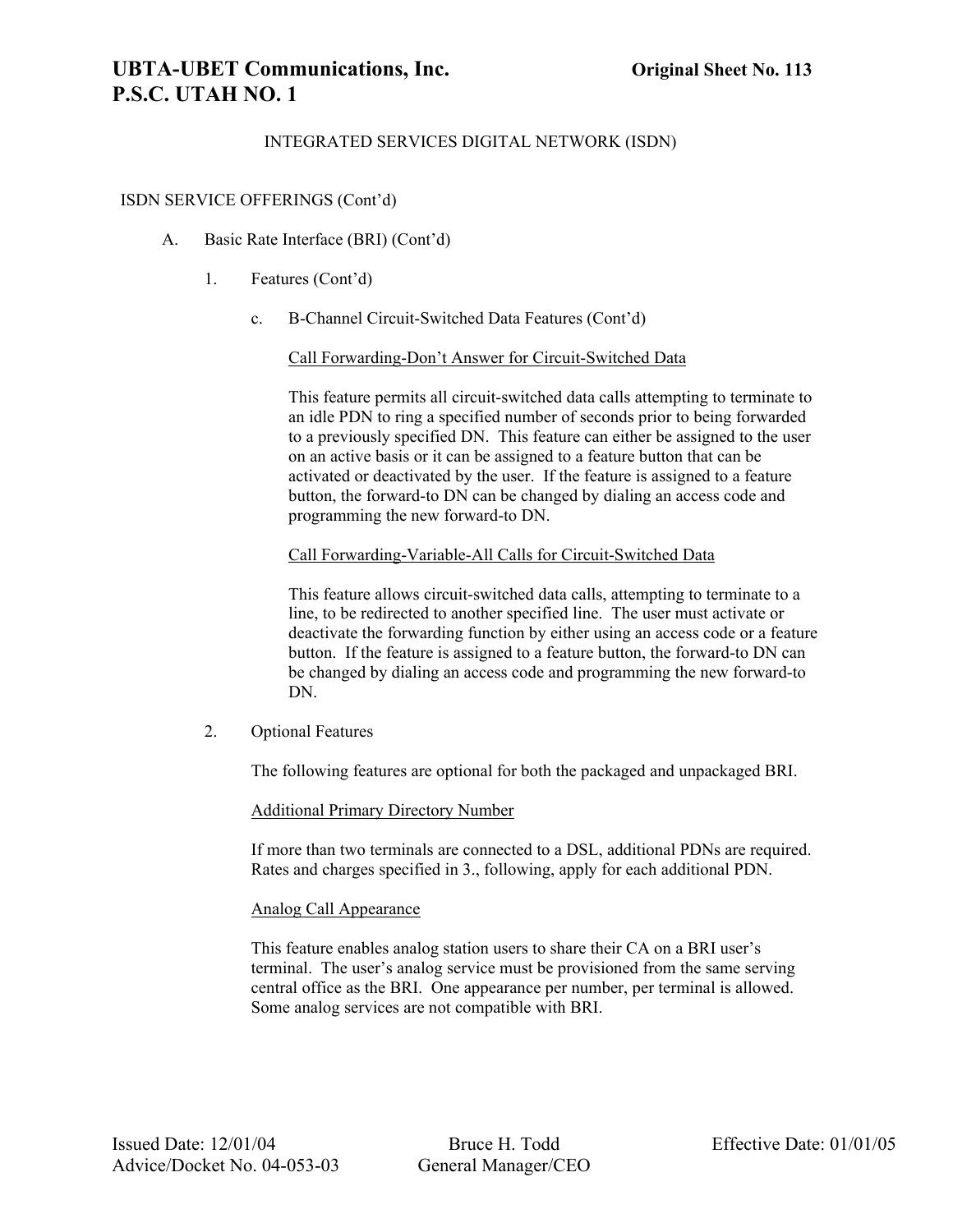# **UBTA-UBET Communications, Inc. Original Sheet No. 114 P.S.C. UTAH NO. 1**

### INTEGRATED SERVICES DIGITAL NETWORK (ISDN)

#### ISDN SERVICE OFFERINGS (Cont'd)

- A. Basic Rate Interface (BRI) (Cont'd)
	- 2. Optional Features (Cont'd)

#### Call Pickup

Allows a user to answer a call at another station, even when the user's station does not have a CA for the called DN. While the other station is ringing, the user goes off-hook and enters a call pickup code or presses a call pickup feature button to answer the call.

#### Caller Identification Blocking – All Calls

This feature provides a permanent private indicator on a per-station basis. Once the blocking is established on the station, the private status cannot be deactivated by the customer. Rates and charges are provided in 3., following. Federal, State, and Local law enforcement agencies and non-profit domestic violence agencies may be provided additional arrangements for private status and/or all call blocking, on a per-station basis, at no charge. Stations that share appearances of a restricted station must also be restricted to avoid passing caller identification information.

#### Calling Name Identification

With this feature, at the time of an incoming call, the name and number of the calling party is displayed on the called party's ISDN terminal. The called party may receive a private or unavailable indicator; in that case the caller's name and number will not be displayed. Calling Name Identification is used in conjunction with calling number identification that is part of the Display standard feature.

#### CLASS Features

• Call Rejection

This feature enables a customer to reject call attempts from up to 15 numbers of calling parties by dialing a code and the telephone numbers of calls to be rejected. Any call attempts to the customer from these numbers will be prevented from terminating to the customer and will instead be connected to an announcement informing the caller that the call is not presently being accepted by the called party.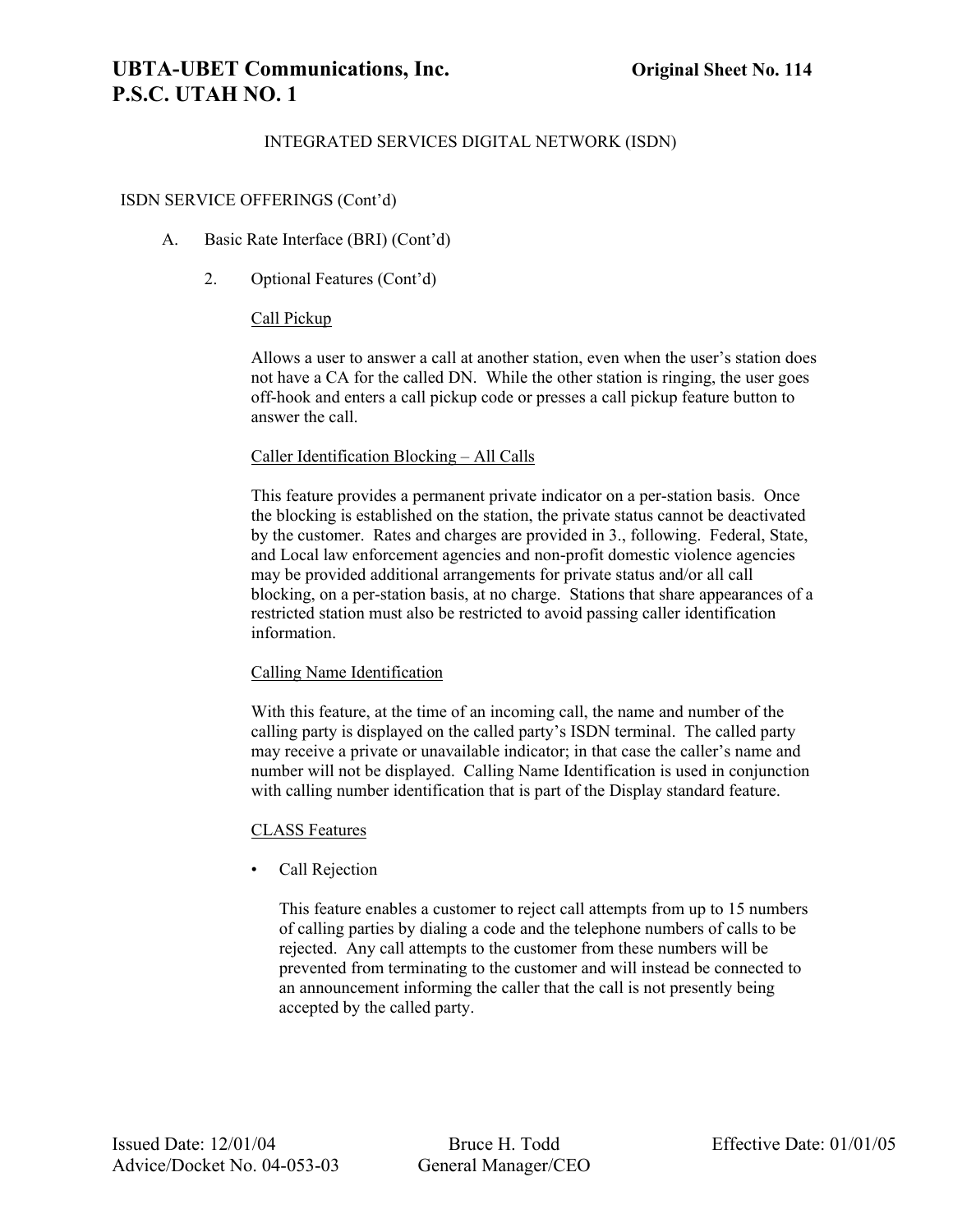# **UBTA-UBET Communications, Inc. Original Sheet No. 115 P.S.C. UTAH NO. 1**

### INTEGRATED SERVICES DIGITAL NETWORK (ISDN)

#### ISDN SERVICE OFFERINGS (Cont'd)

- A. Basic Rate Interface (BRI) (Cont'd)
	- 2. Optional Features (Cont'd)

#### CLASS Features (Cont'd)

• Continuous Redial

This feature allows a customer to dial a code that will cause the feature to automatically redial the last number the customer dialed. If the called number is busy, the feature will redial the called number for a limited period of time. A tone alerts the customer when the called number becomes available.

• Last Call Return

This feature allows a customer to automatically redial the number of the last incoming call to that line, whether the call was answered or not. The customer does not have to know the number of the calling party. If the called number is busy, the feature will redial the called number for a limited period of time. A tone alerts the customer when the called line is available.

Priority Call

This feature allows a customer to assign a maximum of 15 callers' telephone numbers to a special list. The customer will hear a distinctive ring at their location, when calls are received from callers' telephone numbers on that list. The distinctive ring may be CPE dependent.

• Selective Call Forwarding

This feature allows a customer to specify a special list of a maximum of 15 telephone numbers. Incoming calls placed to the customer from telephone numbers on that list will automatically be forwarded to a predefined telephone number. All other calls will be handled normally.

#### Key Short Hunt

This voice feature provides the capability for incoming calls to search a set of DN appearances on an ISDN set for an idle DN for call termination.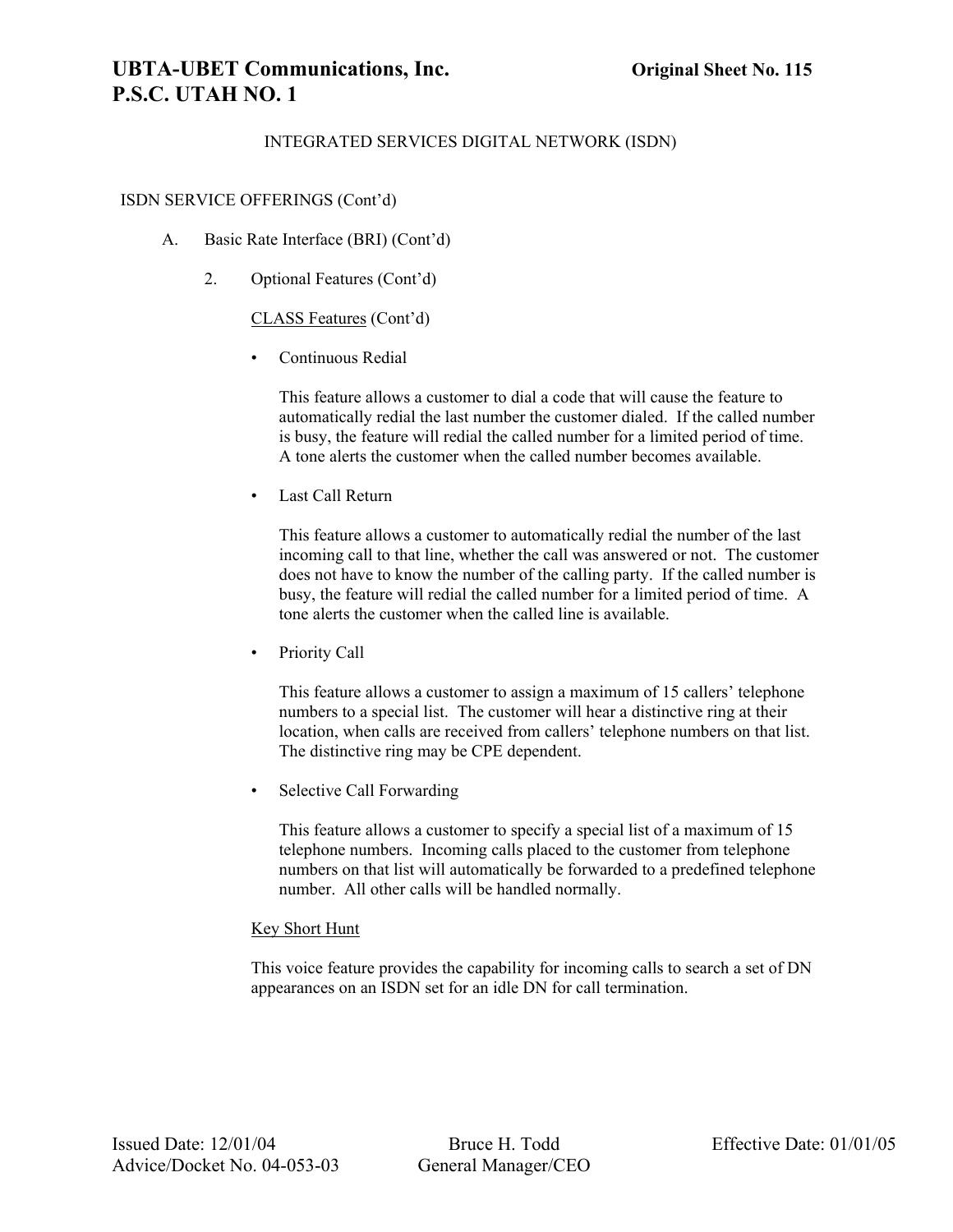# **UBTA-UBET Communications, Inc. Original Sheet No. 116 P.S.C. UTAH NO. 1**

### INTEGRATED SERVICES DIGITAL NETWORK (ISDN)

#### ISDN SERVICE OFFERINGS (Cont'd)

- A. Basic Rate Interface (BRI) (Cont'd)
	- 2. Optional Features (Cont'd)

#### Multiline Hunt Service

Hunting service will affect the operation or availability of some other optional features on the hunting B-channel. The features most often affected include forms of Call Forwarding, Speed Calling and others, depending on the Service Configuration. Call Forwarding features will override the hunting services.

Hunting is done sequentially by terminal within the group. One or two B-channels are associated with each terminal in the group. One begin-hunt telephone number must be assigned to the first terminal within a Regular or Circular group of sequentially ordered terminals that form a Multiline Hunt Group (MLHG). Telephone numbers may be assigned, in any sequence, to terminals within a MLHG.

Multiline Hunt Service provides a hunting sequence that attempts to complete a call to the first available B-channel associated with the lead telephone number of the group. Busy tone is not sent to the caller unless all remaining B-channels in the hunt group list have been found busy. The call will be completed to the first available B-channel.

MLHGs can be assigned two types of telephone numbers: begin-hunt and nonhunting telephone numbers. The begin-hunt telephone number has the multilane hunt feature and, when called, starts the hunting sequence associated with the hunt group. An MLHG must have at least one begin-hunt telephone number but can have essentially one per terminal in the group. Non-hunting telephone numbers can be assigned to terminals within a MLHG; these terminals do not have the multilane hunt feature. Incoming calls are terminated directly to the individual terminals.

• Regular hunting starts when a begin-hunt telephone number is called in a MLHG. Hunting proceeds in ascending order through each subsequent terminal in the group until an idle terminal is reached or the last (highest numbered) terminal in the group is reached.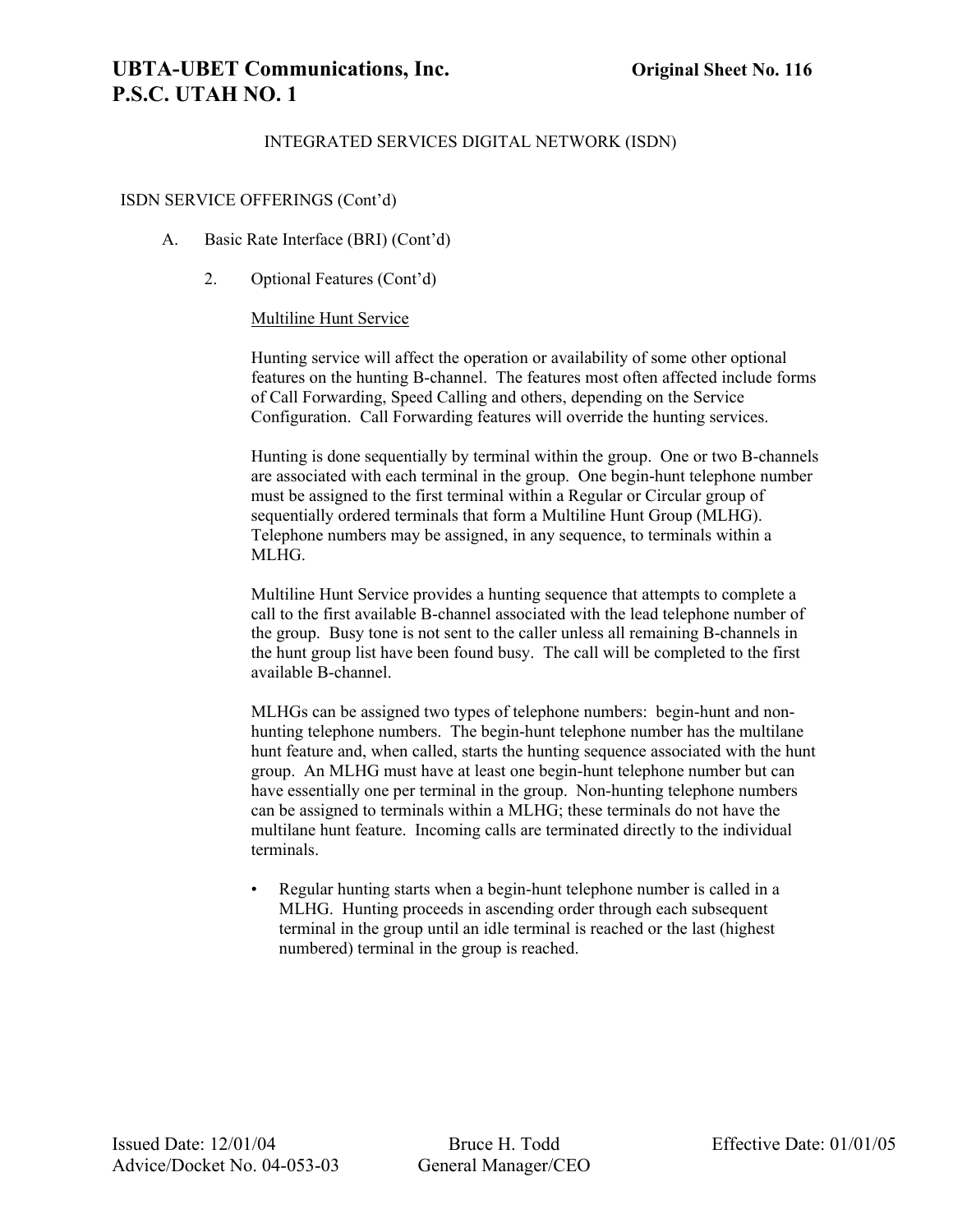# **UBTA-UBET Communications, Inc. Original Sheet No. 117 P.S.C. UTAH NO. 1**

### INTEGRATED SERVICES DIGITAL NETWORK (ISDN)

#### ISDN SERVICE OFFERINGS (Cont'd)

- A. Basic Rate Interface (BRI) (Cont'd)
	- 2. Optional Features (Cont'd)

#### Multiline Hunt Service (Cont'd)

• Circular hunting is provided optionally with regular hunting groups. Circular hunting occurs in these groups when the hunt for an idle terminal commences beyond the first terminal in the hunt group and finds all higher numbered terminals busy; the hunt returns to the first terminal in the group. The hunt ends with the terminal number preceding the terminal where the hunt in the group initially began.

This feature allows all terminals within a MLHG to be tested for busy regardless of the point of entry into the group before returning busy tone.

• Uniform Call Distribution (UCD) is a hunting arrangement that provides uniform termination call assignment (distribution) to members of a MLHG. UCD hunting does not include queuing or announcements.

#### Non-Standard Configuration Group

This is a terminal arrangement, associating buttons of a terminal with a feature, which differs from the standard arrangement.

#### Redirecting Number Delivery

This is a terminating user feature that allows the delivery of the redirecting number information to the user, to indicate that call forwarding has occurred. If the received call is a forwarded call, the first and last forwarding DNs will be delivered to the called party.

#### Series Completion Hunt

This voice feature automatically redirects a call from a busy DN to another specified DN.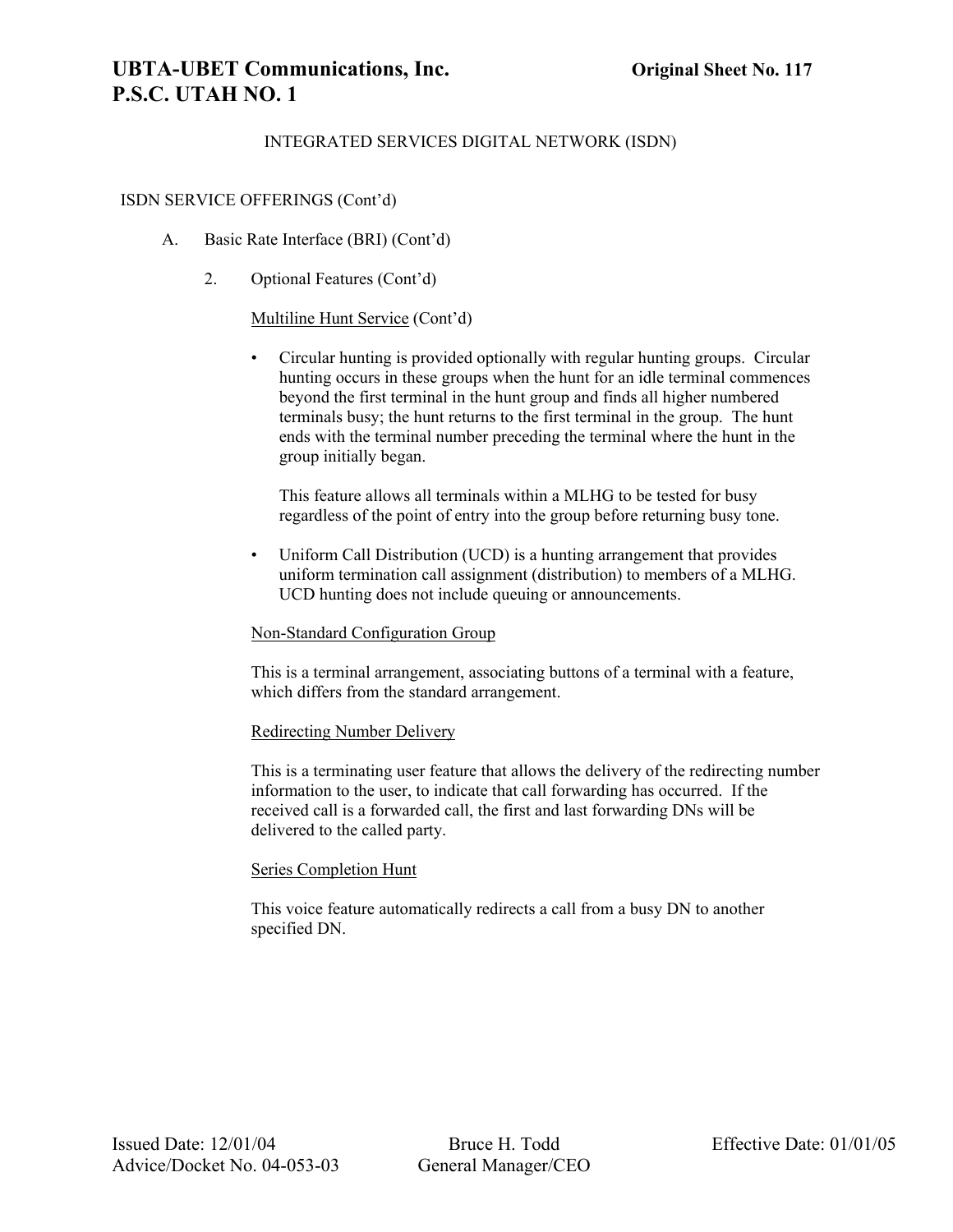#### ISDN SERVICE OFFERINGS (Cont'd)

- A. Basic Rate Interface (BRI) (Cont'd)
	- 2. Optional Features (Cont'd)

#### Six-Way Conference

This feature allows the user to sequentially add up to five additional parties, and add them together to make a six-way call.

#### Speed Calling 8

This feature permits the user to dial pre-programmed numbers using fewer digits than normally required. It allows the customer to change speed calling lists directly from their terminal.

- 3. Rates and Charges
	- a. Optional Calling Plan rates and charges are applied per B-channel that carry circuit-switched voice and/or data traffic.
	- b. The standard package includes up to a total of six Call Appearances (CAs), per terminal. The CAs must include one Primary Directory Number (PDN). Analog CAs are not considered to be one of the six standard CAs.

Additional CAs are available at rates and charges specified, following.

- c. Month-to-Month
	- (1) Basic Rate Access Including Features and Functions – Packaged

|     |                                | Nonrecurring<br>Charge | Monthly<br>Rate |
|-----|--------------------------------|------------------------|-----------------|
|     | $\bullet$ Flat                 | \$67.00                | \$68.00         |
| (2) | Basic Rate Access - Unpackaged |                        |                 |
|     | $\bullet$ Flat                 | \$67.00                | \$62.00         |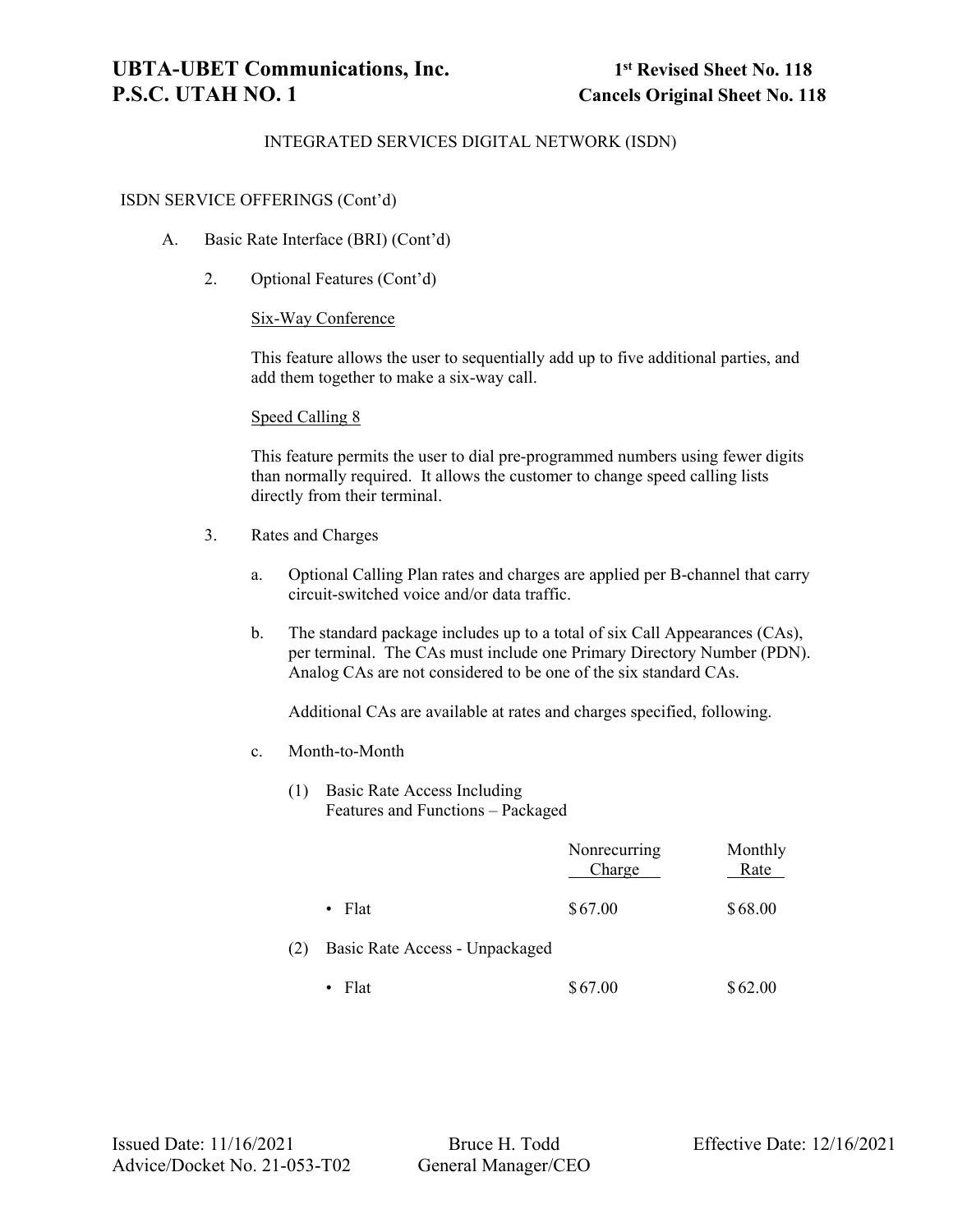#### ISDN SERVICE OFFERINGS (Cont'd)

- A. Basic Rate Interface (BRI) (Cont'd)
	- 3. Rates and Charges (Cont'd)
		- d. Features

The following features are available for unpackaged BRIs at the rates and charges specified, following. Up to six features are included as standard features within the packaged BRI.

(1) Voice Features

|                                                                                | Nonrecurring<br>Charge | Monthly<br>Rate |
|--------------------------------------------------------------------------------|------------------------|-----------------|
| Call Exclusion, per DN                                                         | \$10.00                | N/C             |
| Call Forwarding Busy Line-<br>$\bullet$<br>All Calls-Voice, per DN[1,2]        | 10.00                  | 4.00            |
| • Call Forwarding Don't Answer-<br>All Calls-Voice, per $DN[1,2]$              | 10.00                  | 4.00            |
| • Call Forwarding Variable-<br>All Calls-Voice, per DN[1,2]                    | 10.00                  | 4.00            |
| Intercom, per group                                                            | 10.00                  | 1.00            |
| Message Waiting Indication,<br>per DN                                          | 10.00                  | 1.00            |
| Secondary Directory Number,<br>per SDN<br>Shared Call Appearance,<br>$\bullet$ | 10.00                  | 1.00            |
| per appearance                                                                 | 10.00                  | 1.00            |

- [1] Monthly charge does not apply when purchased for secondary directory numbers.
- [2] Monthly rate applies when purchased as an optional feature with unpackaged service.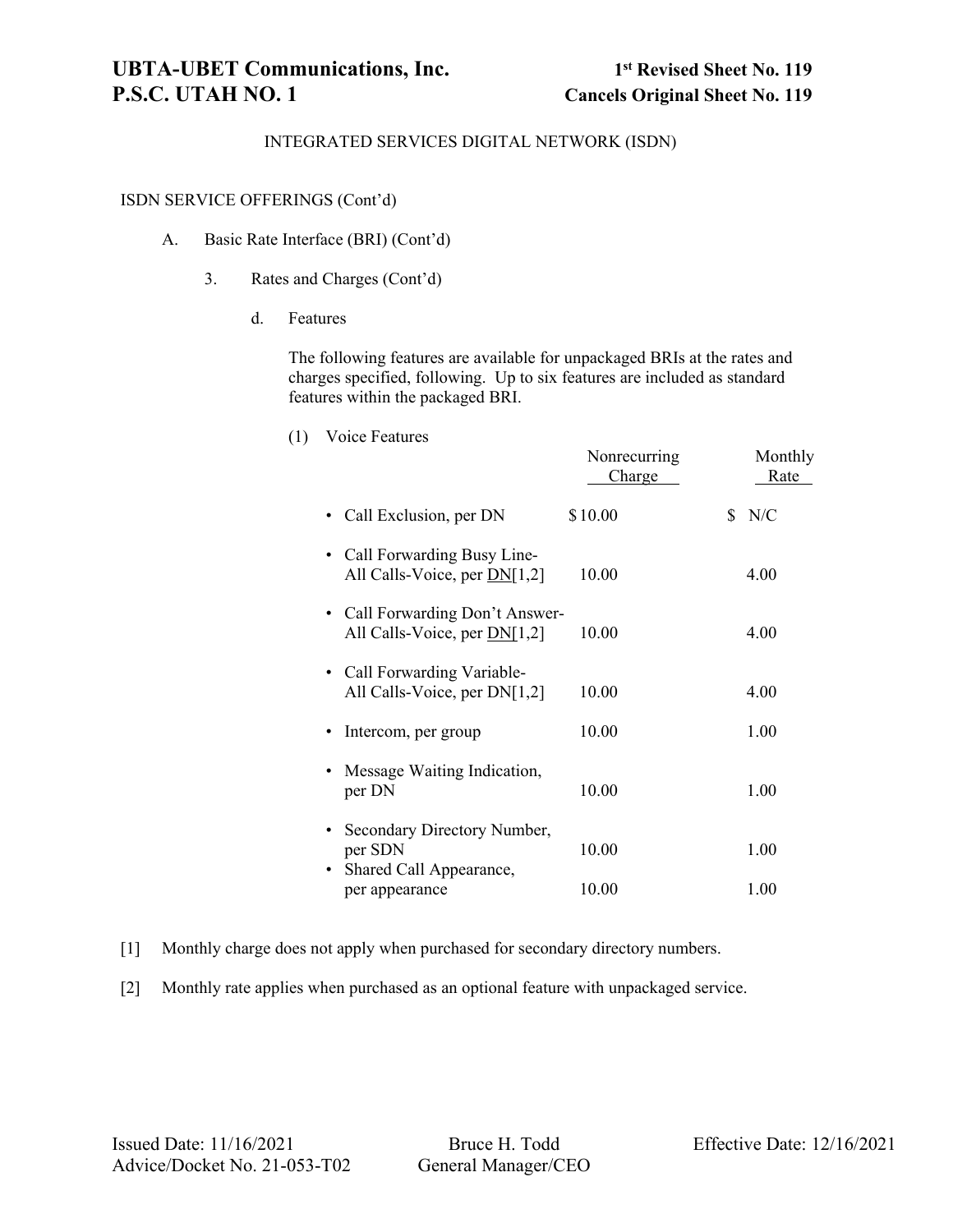## ISDN SERVICE OFFERINGS (Cont'd)

- A. Basic Rate Interface (BRI) (Cont'd)
	- 3. Rates and Charges (Cont'd)
		- d. Features (Cont'd)
			- (1) Voice Features (Cont'd)

|     |                                                 | Nonrecurring<br>Charge | Monthly<br>Rate |
|-----|-------------------------------------------------|------------------------|-----------------|
|     | • Speed Calling $(30)$ ,<br>per terminal        | \$10.00                | \$5.00          |
| (2) | Voice Feature Packages,<br>per terminal         |                        |                 |
|     | • Flexible Calling<br><b>Feature Package</b>    | 44.00                  | 6.00            |
|     | • Calling Number ID<br><b>Feature Package</b>   | 24.00                  | 8.00            |
| (3) | <b>B-Channel Circuit-Switched Data Features</b> |                        |                 |
|     | The following features apply per DN forwarded.  |                        |                 |

|                                                                   | Nonrecurring<br>Charge | Monthly<br>Rate |
|-------------------------------------------------------------------|------------------------|-----------------|
| • Call Forwarding Busy Line<br>for circuit-switched data          | \$10.00                | \$5.00          |
| • Call Forwarding Don't Answer<br>for circuit-switched data       | 10.00                  | 4.00            |
| • Call Forwarding Variable-All<br>Calls for circuit-switched data | 10.00                  | 4.00            |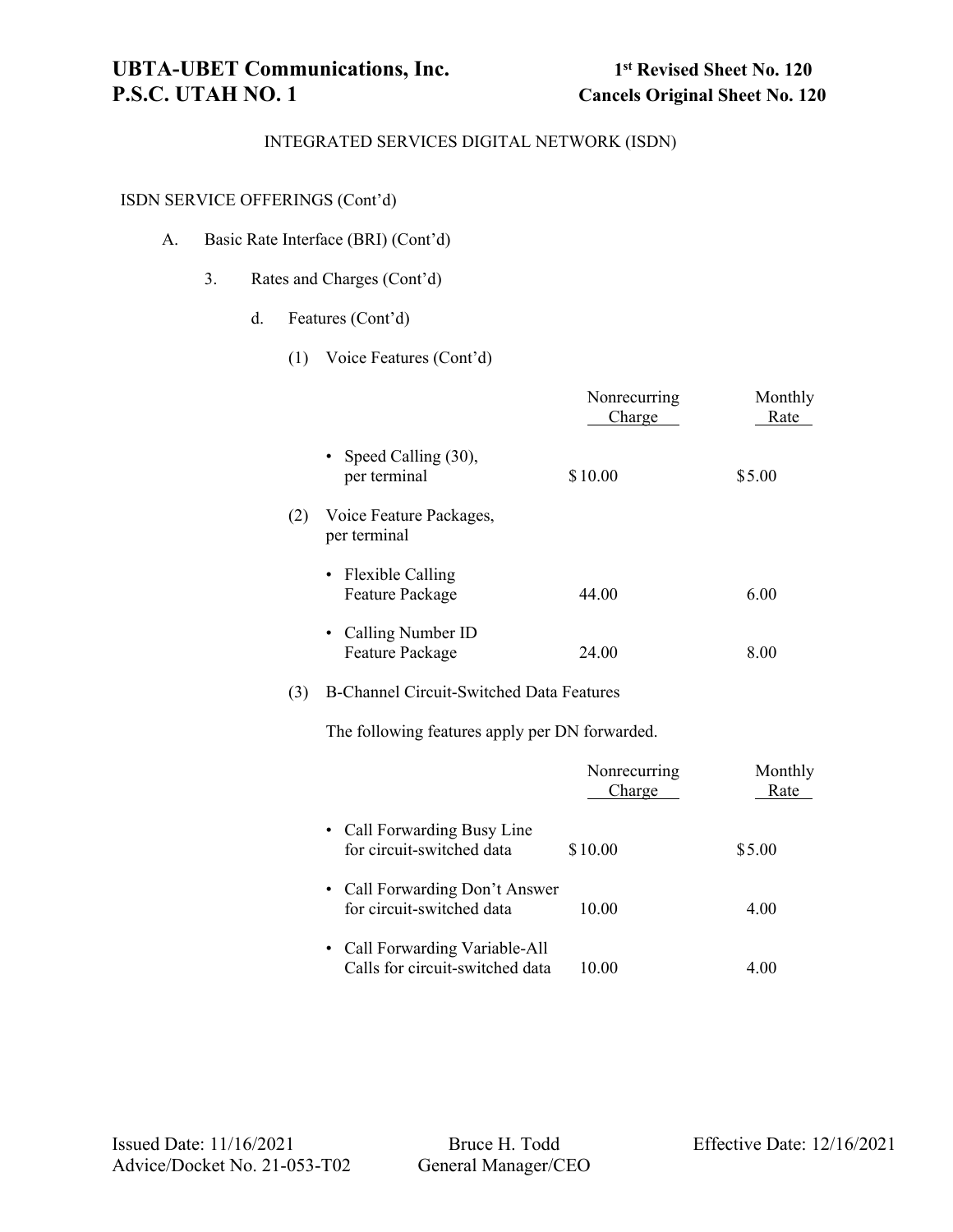## ISDN SERVICE OFFERINGS (Cont'd)

- A. Basic Rate Interface (BRI) (Cont'd)
	- 3. Rates and Charges (Cont'd)
		- e. Optional Features and Functions

|                                                             | Nonrecurring<br>Charge | Monthly<br>Rate |
|-------------------------------------------------------------|------------------------|-----------------|
| Additional Call Appearances,<br>٠<br>per appearance         | \$10.00                | \$.<br>1.00     |
| <b>Additional Primary Directory</b><br>Number, per PDN      | 10.00                  | 12.00           |
| <b>Additional Secondary Directory</b><br>Number, per SDN    | 10.00                  | 1.00            |
| <b>Additional Shared Call</b><br>Appearance, per appearance | 10.00                  | 1.00            |
| Analog Call Appearance,<br>per terminal                     | 10.00                  | 1.00            |
| Call Pickup, per number                                     | 10.00                  | N/A             |
| • Caller Identification Blocking-<br>All Calls, per PDN     | 10.00                  | N/A             |
| Calling Name Identification,<br>per number                  | 10.00                  | 3.00            |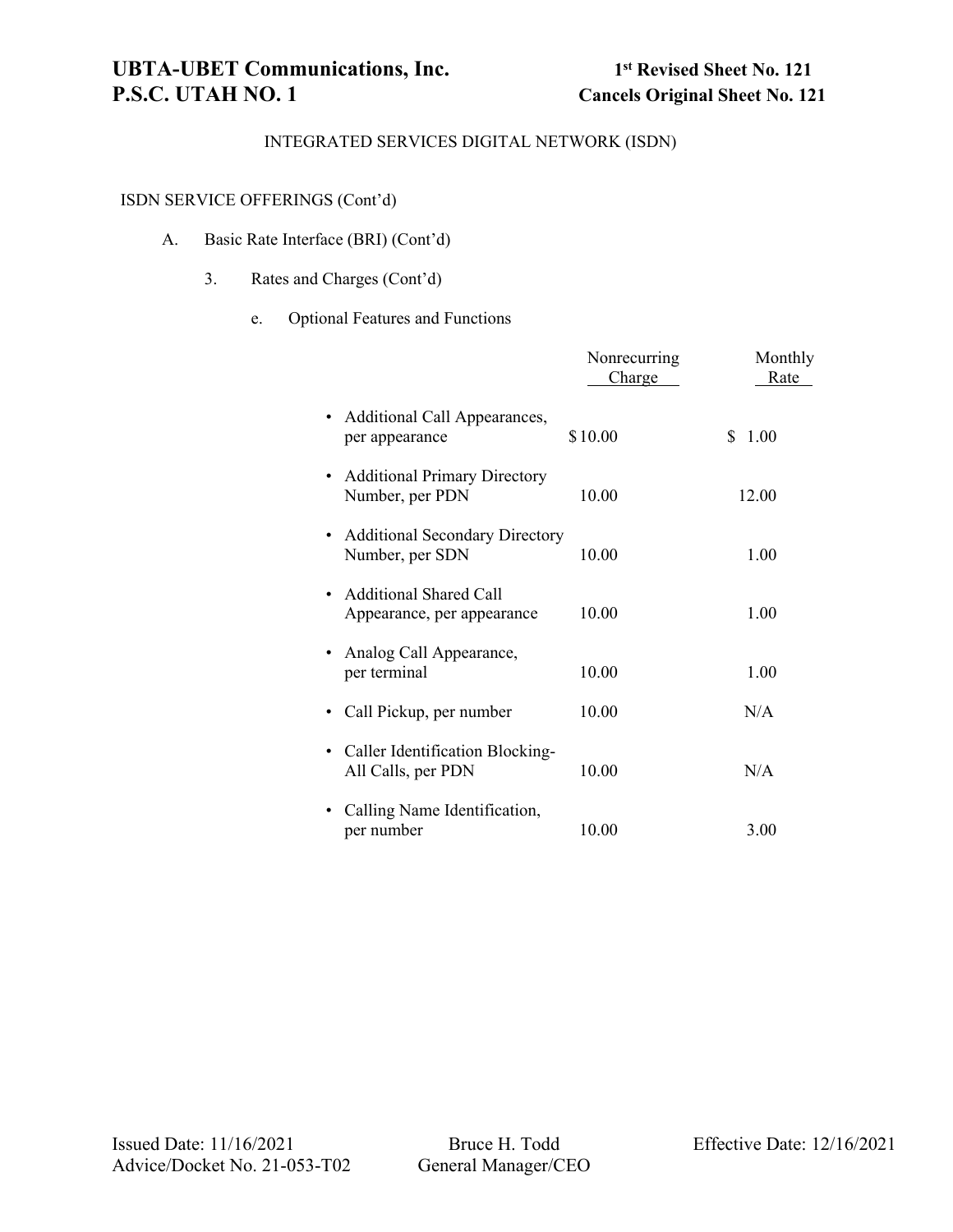## ISDN SERVICE OFFERINGS (Cont'd)

- A. Basic Rate Interface (BRI) (Cont'd)
	- 3. Rates and Charges (Cont'd)
		- e. Optional Features and Functions (Cont'd)

|                                                                                                       | Nonrecurring<br>Charge           | Monthly<br>Rate            |
|-------------------------------------------------------------------------------------------------------|----------------------------------|----------------------------|
| <b>CLASS</b> Features                                                                                 |                                  |                            |
| Call Rejection, per PDN                                                                               | \$10.00                          | \$<br>4.00                 |
| Continuous Redial,<br>per PDN                                                                         | 10.00                            | 3.00                       |
| Last Call Return, per PDN                                                                             | 10.00                            | 2.00                       |
| Priority Call, per PDN                                                                                | 10.00                            | 2.00                       |
| Selective Call Forwarding,<br>per PDN                                                                 | 10.00                            | 3.00                       |
| Key Short Hunt                                                                                        |                                  |                            |
| Per group                                                                                             | 10.00                            | N/C                        |
| Per number                                                                                            | 10.00                            | 2.00                       |
| Multiline Hunt Service[1]<br>$\bullet$                                                                |                                  |                            |
| Circular Hunt<br>Data, per B-channel<br>Data, per group<br>- Voice, per B-channel<br>Voice, per group | 10.00<br>10.00<br>10.00<br>10.00 | 2.00<br>N/C<br>2.00<br>N/C |

[1] There is no charge to change hunting arrangements due to the removal of a terminal(s) from a hunt group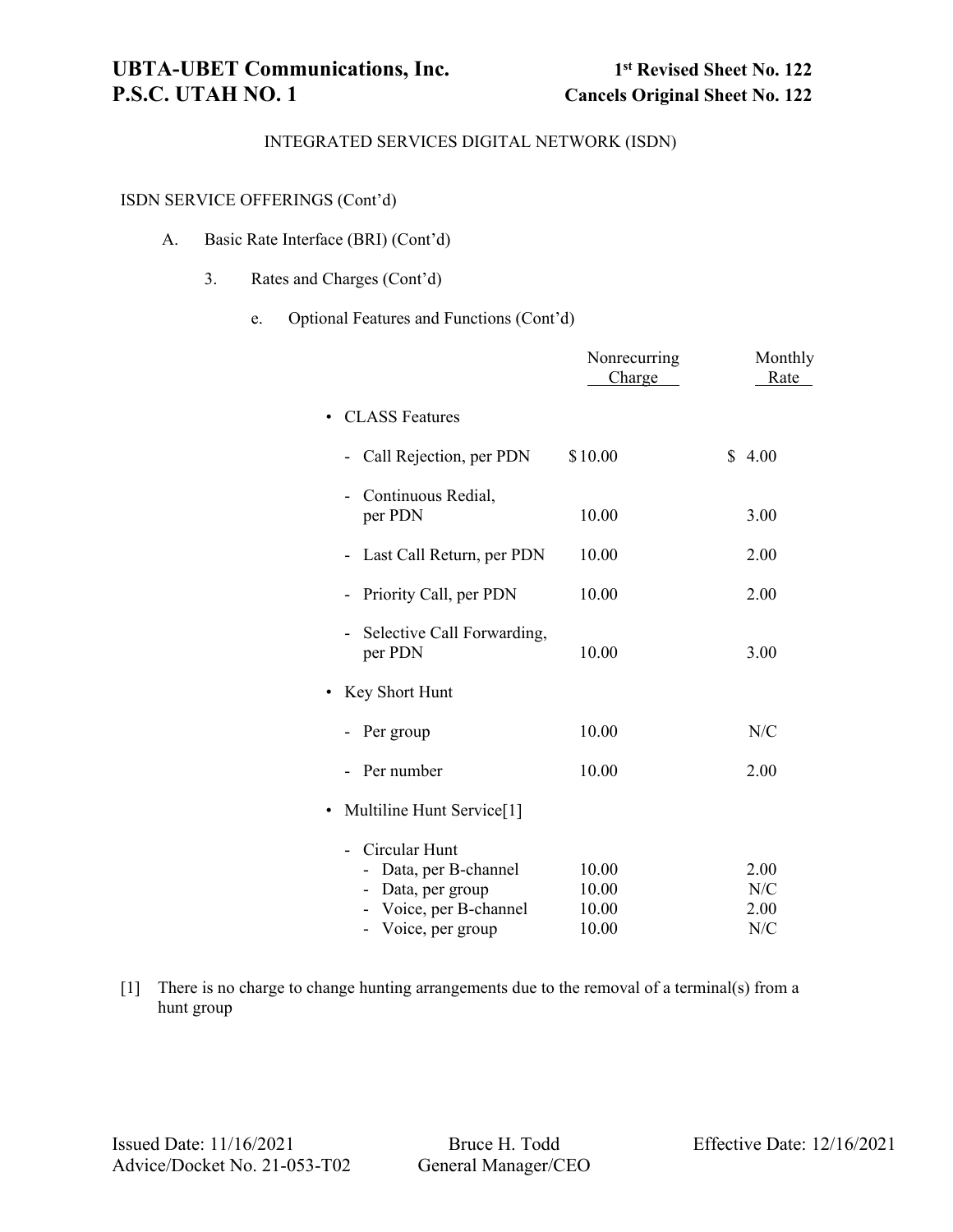## ISDN SERVICE OFFERINGS (Cont'd)

- A. Basic Rate Interface (BRI) (Cont'd)
	- 3. Rates and Charges (Cont'd)
		- e. Optional Features and Functions (Cont'd)

|                                                 | Nonrecurring<br>Charge | Monthly<br>Rate |
|-------------------------------------------------|------------------------|-----------------|
| Multiline Hunt Service[1] (Cont'd)<br>$\bullet$ |                        |                 |
| Regular Hunt                                    |                        |                 |
| Data, per B-channel                             | \$10.00                | \$<br>2.00      |
| - Data, per group                               | 10.00                  | N/C             |
| - Voice, per B-channel                          | 10.00                  | 2.00            |
| - Voice, per group                              | 10.00                  | N/C             |
| <b>UCD Hunt</b>                                 |                        |                 |
| - Data, per B-channel                           | 10.00                  | 9.00            |
| - Data, per group                               | 20.00                  | N/C             |
| - Voice, per B-channel                          | 10.00                  | 9.00            |
| - Voice, per group                              | 20.00                  | N/C             |
| Non-Standard Configuration                      |                        |                 |
| Group, per button                               | 15.00                  | N/C             |
| Redirecting Number Delivery,<br>$\bullet$       |                        |                 |
| per number                                      | 10.00                  | 2.00            |
| Series Completion Hunt                          |                        |                 |
| - Per group                                     | 10.00                  | N/C             |
| - Per number                                    | 10.00                  | 2.00            |
| Six-Way Conference,                             |                        |                 |
| per terminal                                    | 10.00                  | 1.00            |
| Speed Calling 8,                                |                        |                 |
| per terminal                                    | 10.00(                 | 1.00            |

[1] There is no charge to change hunting arrangements due to the removal of a terminal(s) from a hunt group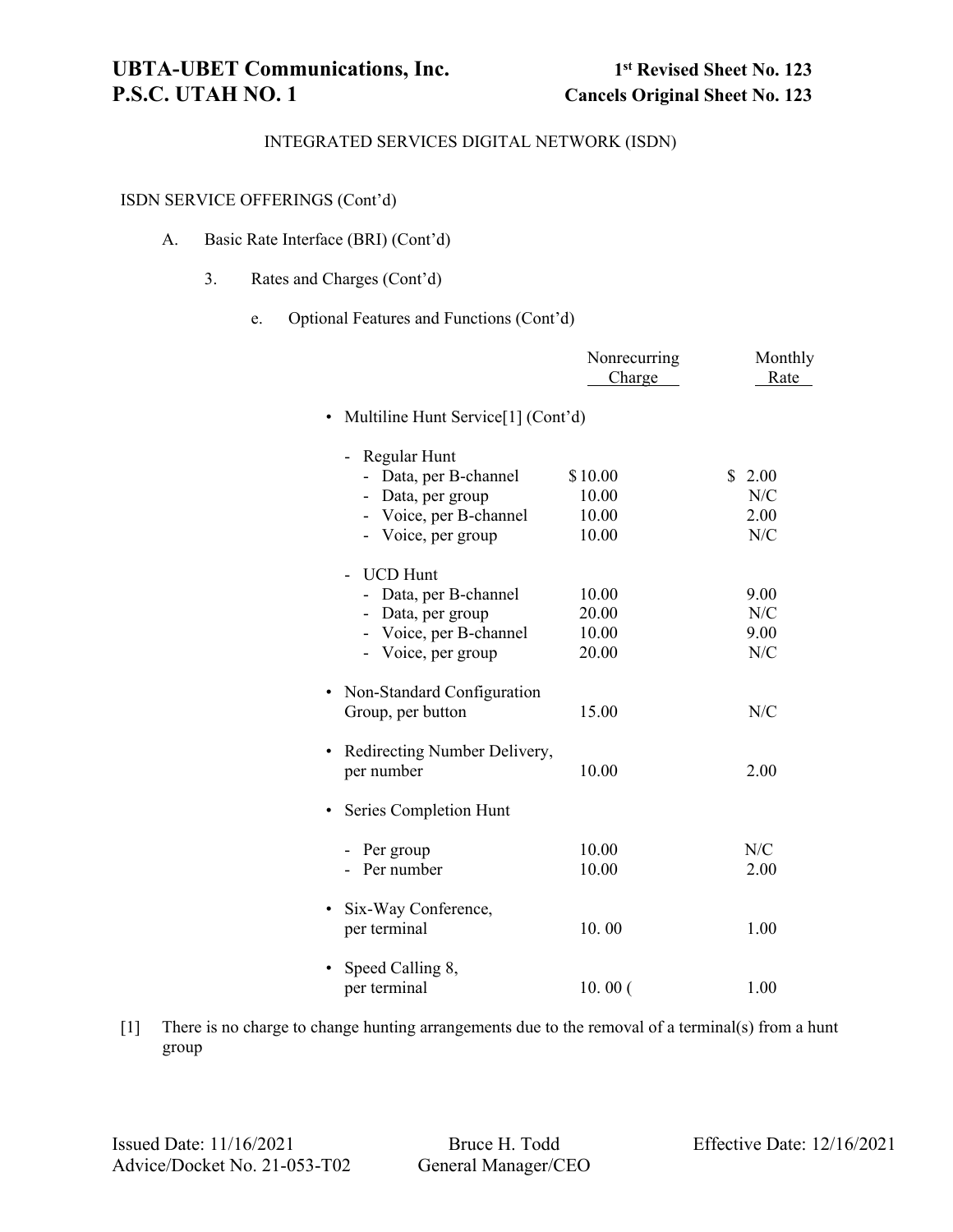#### ISDN SERVICE OFFERINGS (Cont'd)

- A. Basic Rate Interface (BRI) (Cont'd)
	- 3. Rates and Charges (Cont'd)
		- f. Loop Extension Charge

|    |                                                                                                   | Nonrecurring<br>Charge | Monthly<br>Rate |
|----|---------------------------------------------------------------------------------------------------|------------------------|-----------------|
|    | • Per Loop                                                                                        | \$100.00               | N/C             |
| g. | Change Charges                                                                                    |                        |                 |
|    | • Access changes made to a DSL<br>will result in an access charge[1]                              | 10.00                  |                 |
|    | • Feature changes made to the<br>standard package, unpackaged<br>or optional features will result |                        |                 |
|    | in a feature charge $[1,2]$                                                                       | 10.00                  |                 |

- [1] Only one change charge applies per service order. If multiple changes are made on a service order, the highest change charge will apply.
- [2] Changes are allowed once, at no charge, in the standard package within the first 45 days following the installation date of new service. The waiver does not apply to changes resulting in a Non-Standard Configuration Group, or Optional Features purchased.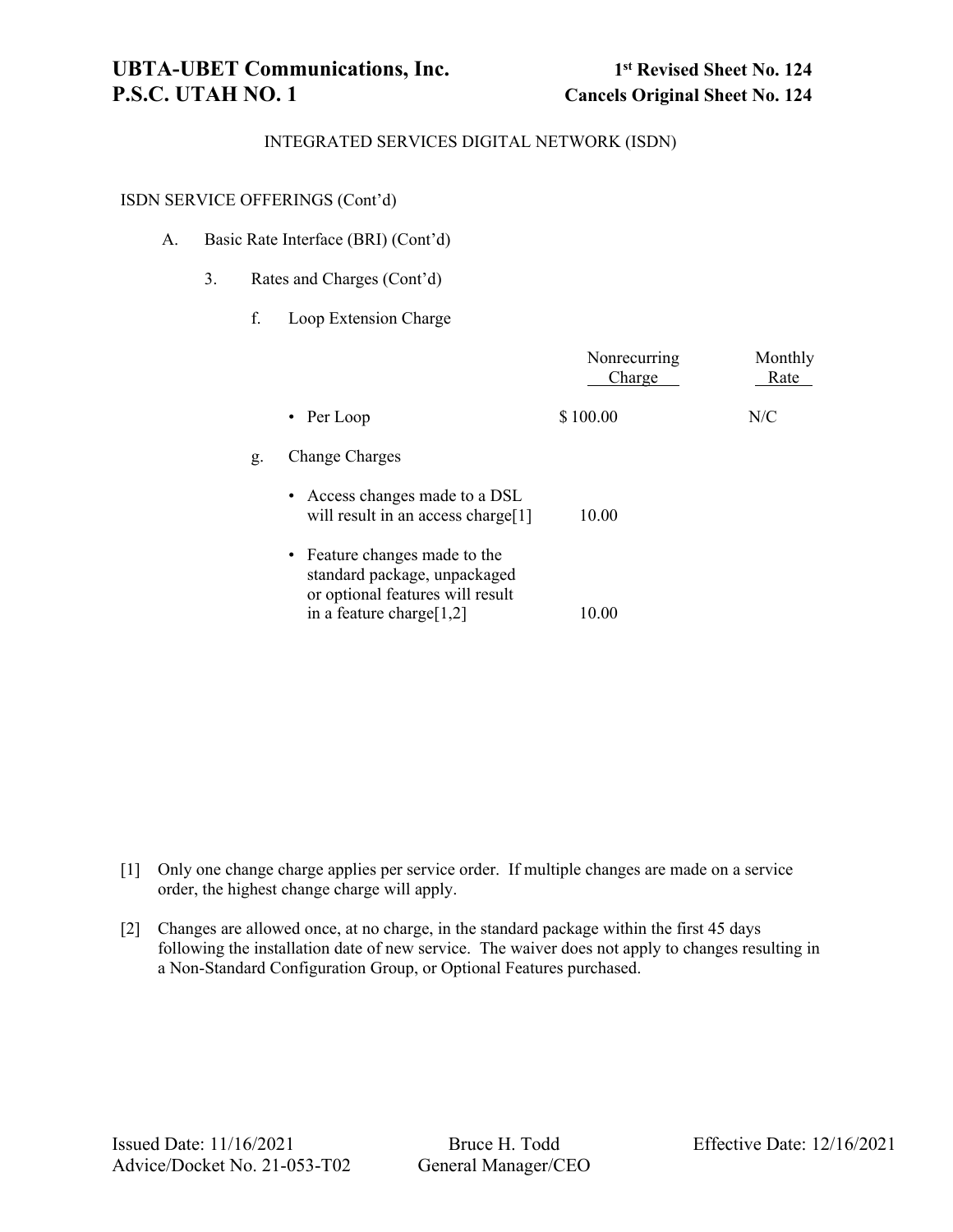# **UBTA-UBET Communications, Inc. Original Sheet No. 125 P.S.C. UTAH NO. 1**

## INTEGRATED SERVICES DIGITAL NETWORK (ISDN)

### ISDN SERVICE OFFERINGS (Cont'd)

- B. Primary Rate Interface (PRI)
	- 1. Description

The basic Primary Rate Interface (PRI) structure consists of 23 B-channels and a D-channel, for a total transmission rate of 1.544 Mbps, which is equivalent to a T1 facility. Each 64 kbps B-channel carries user information such as voice calls, circuit-switched data, or video. The D-channel is a 64 kbps channel that is used to carry the control or signaling information.

Circuit-Switched Data PRI consists of 23B+D, which is equivalent to a T1 facility. The customer may use CPE to bond together 64 kbps B-channels for the transmission of circuit-switched data or video.

- 2. Definitions
	- a. Service Configurations

23B+D

This service configuration provides for 23 B-channels and 1 D-channel. The B-channels carry user information such as voice calls, circuit-switched data, or video, while the D-channel handles signaling information. When equipped, the D-channel can control a maximum of 479 B-channels. The B-channels may be provisioned on the same facility as the D-channel or on other PRI T1 facilities.

## 24B

This service configuration provides for 24 B-channels. The B-channels carry user information such as voice calls, circuit-switched data, or video. The signaling information is provided by a D-channel on the first T1 facility.

## 23B+Back-up D

This service configuration provides for 23 B-channels and a back-up D-channel. The back-up D-channel is used if the primary D-channel, which provides signaling for multiple T1 facilities, fails. All active calls are maintained during the switch-over to the back-up D-channel.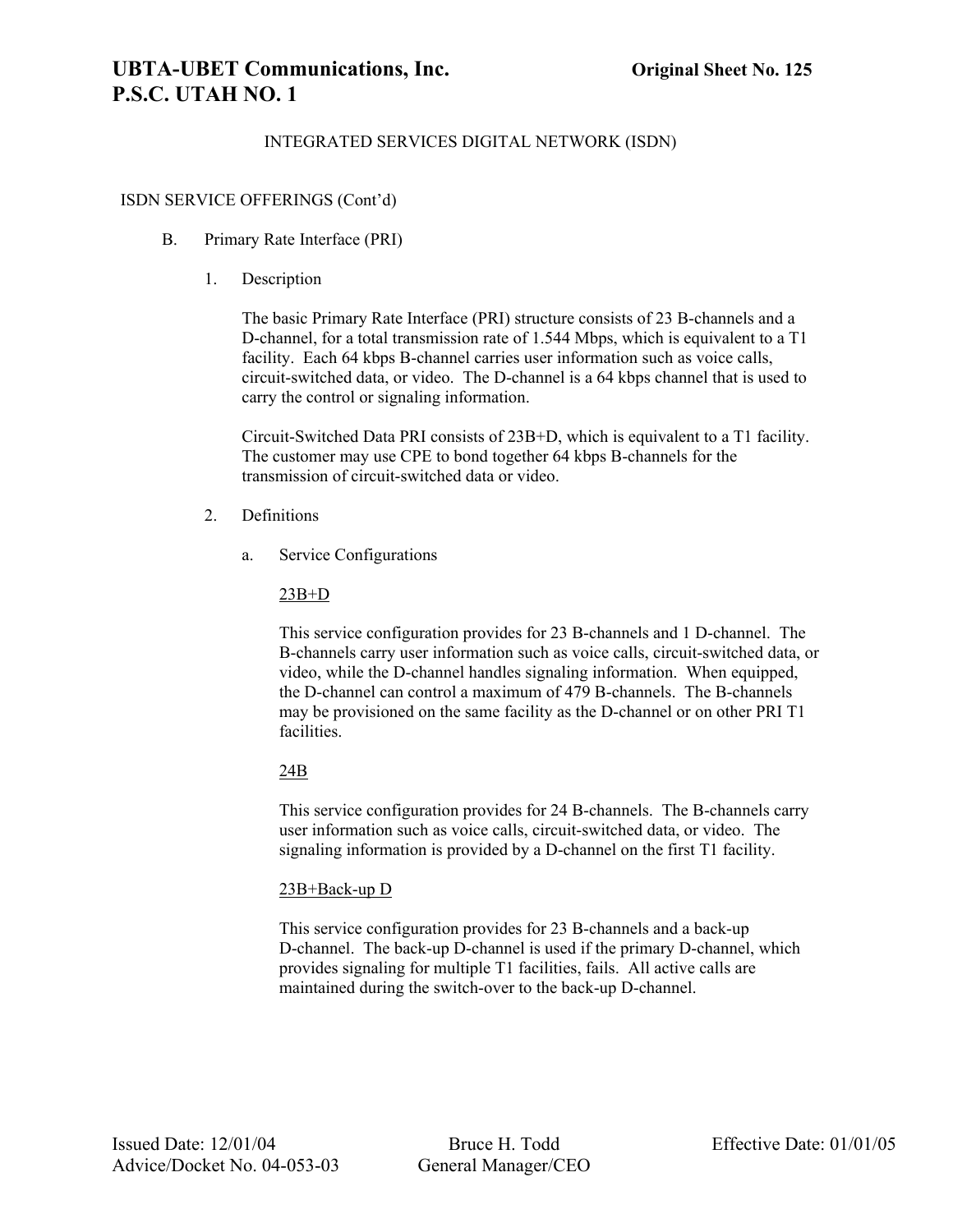# **UBTA-UBET Communications, Inc. Original Sheet No. 126 P.S.C. UTAH NO. 1**

## INTEGRATED SERVICES DIGITAL NETWORK (ISDN)

#### ISDN SERVICE OFFERINGS (Cont'd)

- B. Primary Rate Interface (PRI) (Cont'd)
	- 2. Definitions (Cont'd)
		- b. Network Connections

Circuit-Switched Data Connection

A Circuit-Switched Data Connection is a central office translation that provisions 23 or 24 B-channels on a PRI T1 facility. All B-channels are dedicated with 2-way operation and have access to the exchange network. Incoming calls are restricted to circuit-switched data or video.

#### ISDN Trunk Connection

An ISDN Trunk Connection (TC) is a central office translation that provisions each B-channel in a PRI. The TC allows access to the exchange network. One ISDN Trunk Connection is required for each B-channel used in a PRI.

• Call-by-Call PRI

The PRI B-channels are configured to support inward and outward call flexibility predetermined by the customer's traffic flow.

• Dedicated PRI

Each B-channel is dedicated to inward, outward, or 2-way traffic.

#### Uniform Access Solution (UAS) Network Connection

The UAS network connection provides switching to the local exchange and toll networks and includes the channel trunk-side configuration for the entire T1.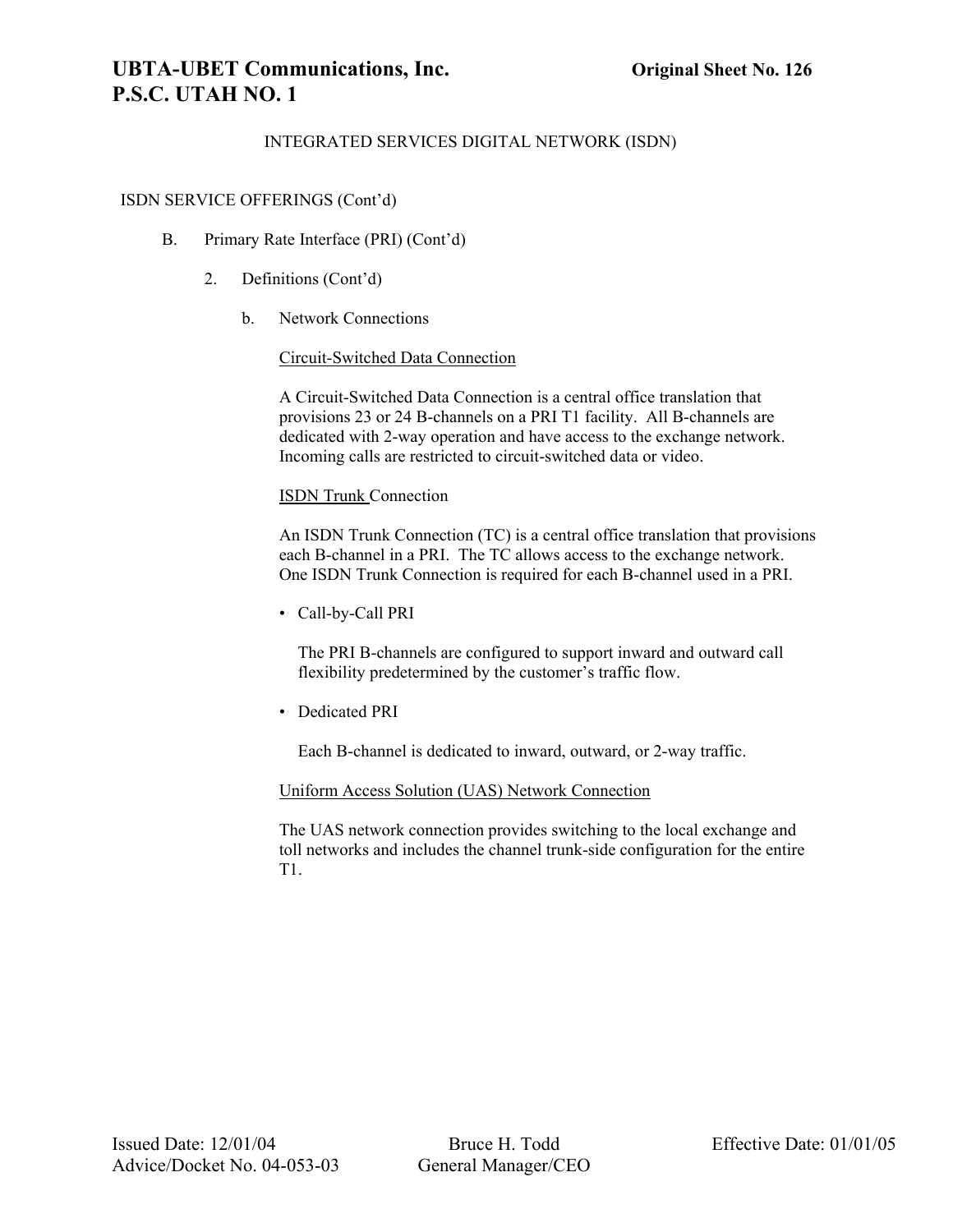# **UBTA-UBET Communications, Inc. Original Sheet No. 127 P.S.C. UTAH NO. 1**

## INTEGRATED SERVICES DIGITAL NETWORK (ISDN)

#### ISDN SERVICE OFFERINGS (Cont'd)

- B. Primary Rate Interface (PRI) (Cont'd)
	- 2. Definitions (Cont'd)
		- c. Standard Features

### Calling Number Identification

This feature displays the call identification information and the calling party's directory number (including nonpublished and non-listed directory numbers) prior to the call being answered. Callers have the ability to inhibit the display of calling party information to the terminating number.

#### Calling Number Identification Blocking-All Calls

All outgoing calls will be blocked for PRI customers where technically feasible as determined by the Company.

#### Direct Inward/Outward Dialing

Allows station users to place or receive calls bypassing the attendant.

### Circuit-Switched Data

Allows the transmission of circuit-switched data on a voice channel.

d. Optional Features

#### 2B Channel Transfer

2B Channel Transfer allows the transfer of two independent calls when both calls have been answered or when one call has been answered and one call is alerting. Notification of transfer is given to transferred users.

#### ISDN Calling Name Delivery (ICNAM)

ICNAM is a terminating feature that delivers to ISDN Class II Equipment, over a Primary Rate Interface, the original calling party name along with the calling party's telephone number. A private or unavailable indication will appear when the name is not available to the called customer.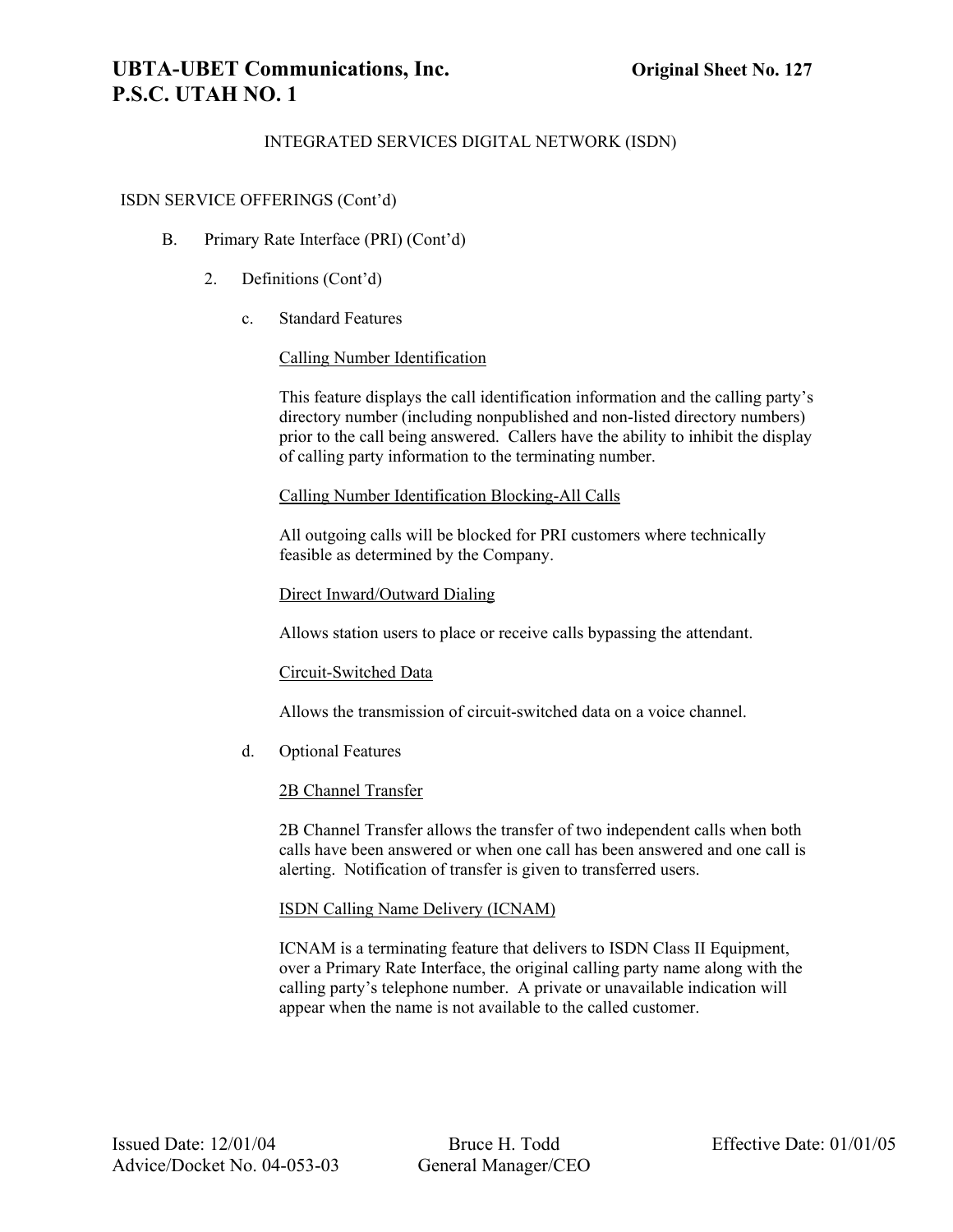# **UBTA-UBET Communications, Inc. Original Sheet No. 128 P.S.C. UTAH NO. 1**

### INTEGRATED SERVICES DIGITAL NETWORK (ISDN)

#### ISDN SERVICE OFFERINGS (Cont'd)

- B. Primary Rate Interface (PRI) (Cont'd)
	- 2. Definitions (Cont'd)
		- d. Optional Features (Cont'd)

#### ISDN Redirecting Number Delivery (RND)

RND provides not only the original calling number, but one or more numbers from which a call was redirected. If a call is redirected multiple times, both the first and the last redirecting numbers will be delivered. On calls forwarded, a redirecting reason is also provided to the RND subscriber indicating why a call was forwarded; e.g., the Call Forwarding Variable, Call Forwarding Busy, or Call Forwarding Don't Answer feature was active. When a call is forwarded multiple times, the first and last redirecting reasons will be provided to the RND subscriber.

- 3. Terms and Conditions
	- a. PRI is provided subject to the availability of central office facilities.
	- b. Each PRI consists of one T1 facility and one Service Configuration. A customer may request more than one PRI per premises.
	- c. Terms and Conditions, and Rates and Charges, as described for PRI, are in addition to the regular Rates and Charges for the service with which PRI is associated.
	- d. Some services are not available and/or compatible with PRI.
	- e. Loop Diversity and Avoidance is available with PRI.
		- (1) Customers subscribing to Loop Diversity must also subscribe to additional PRI facilities and TCs for the secondary route.
		- (2) Customers subscribing to Avoidance must pay DS1 Transport Mileage rates between the local serving office and the alternate serving office.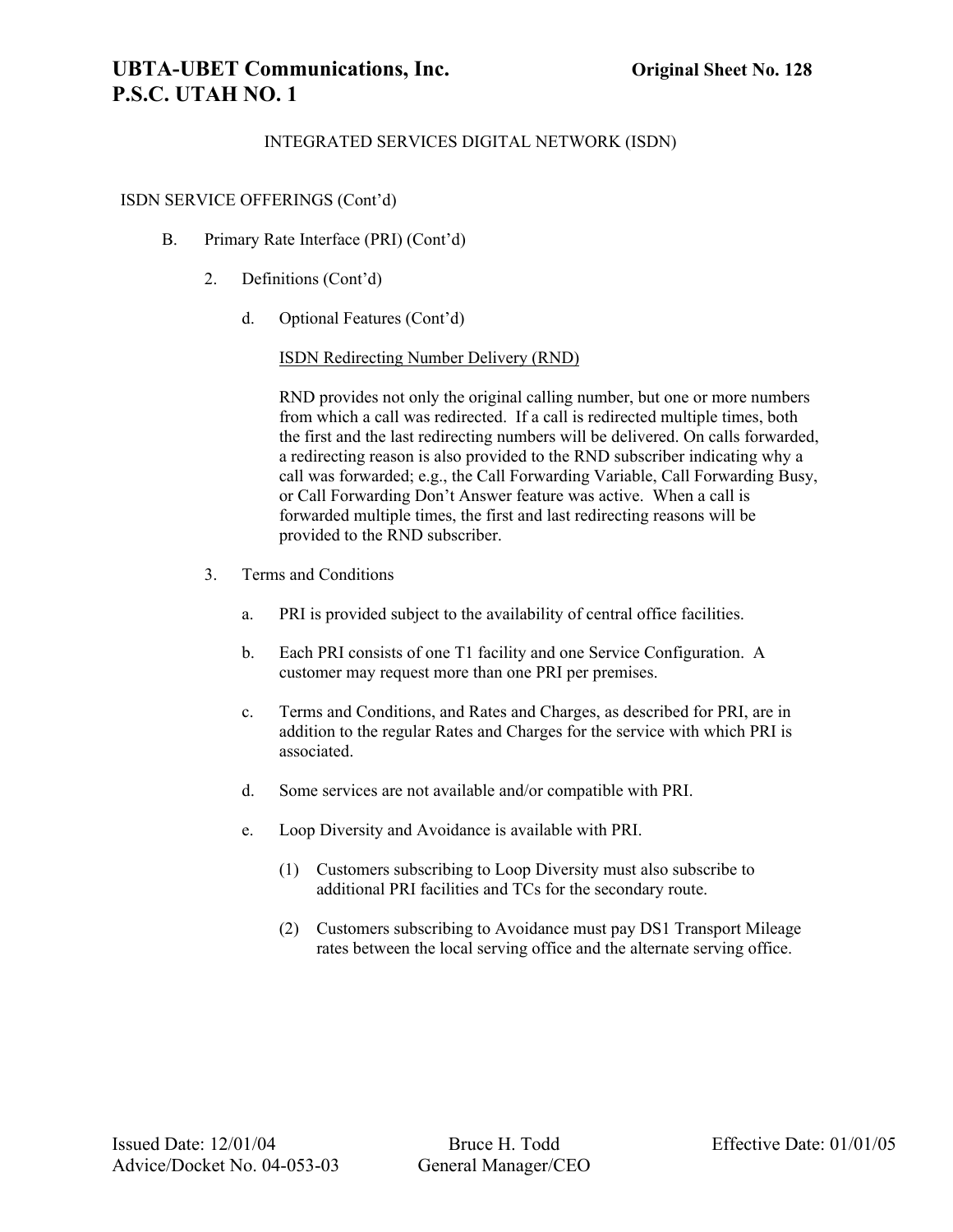# **UBTA-UBET Communications, Inc. Original Sheet No. 129 P.S.C. UTAH NO. 1**

## INTEGRATED SERVICES DIGITAL NETWORK (ISDN)

#### ISDN SERVICE OFFERINGS (Cont'd)

- B. Primary Rate Interface (PRI) (Cont'd)
	- 3. Terms and Conditions (Cont'd)
		- f. The PRI facility may be provided from a foreign central office or foreign exchange at the DS1 Transport Mileage rates. Associated charges will be applied to the PRI facility.
		- g. PRI offerings are not available for use by Commercial Mobile Radio Carriers, Private Mobile Radio Carriers and Interexchange Carriers in the provision of services to their customers. Other digital services are offered by the Company for interconnection specifically for these Carriers.
		- h. The PRI facility for all channels may be provisioned on an existing or new T3 facility.
		- i. PRI customers must subscribe to a minimum of one 23B+D Service Configuration.
		- j. DID numbers associated with PRI are found elsewhere in this Tariff. A DID Trunk Termination is required for each inward or 2-way B-channel in a PRI.
		- k. Circuit-Switched Data PRI is intended only for data calls, including video.
		- l. ISDN PRI may terminate at an Interexchange Carrier Point of Presence (IXC POP) for data service only, terminating on the Internet by an Internet Service Provider (ISP). Voice service may not terminate at the IXC POP.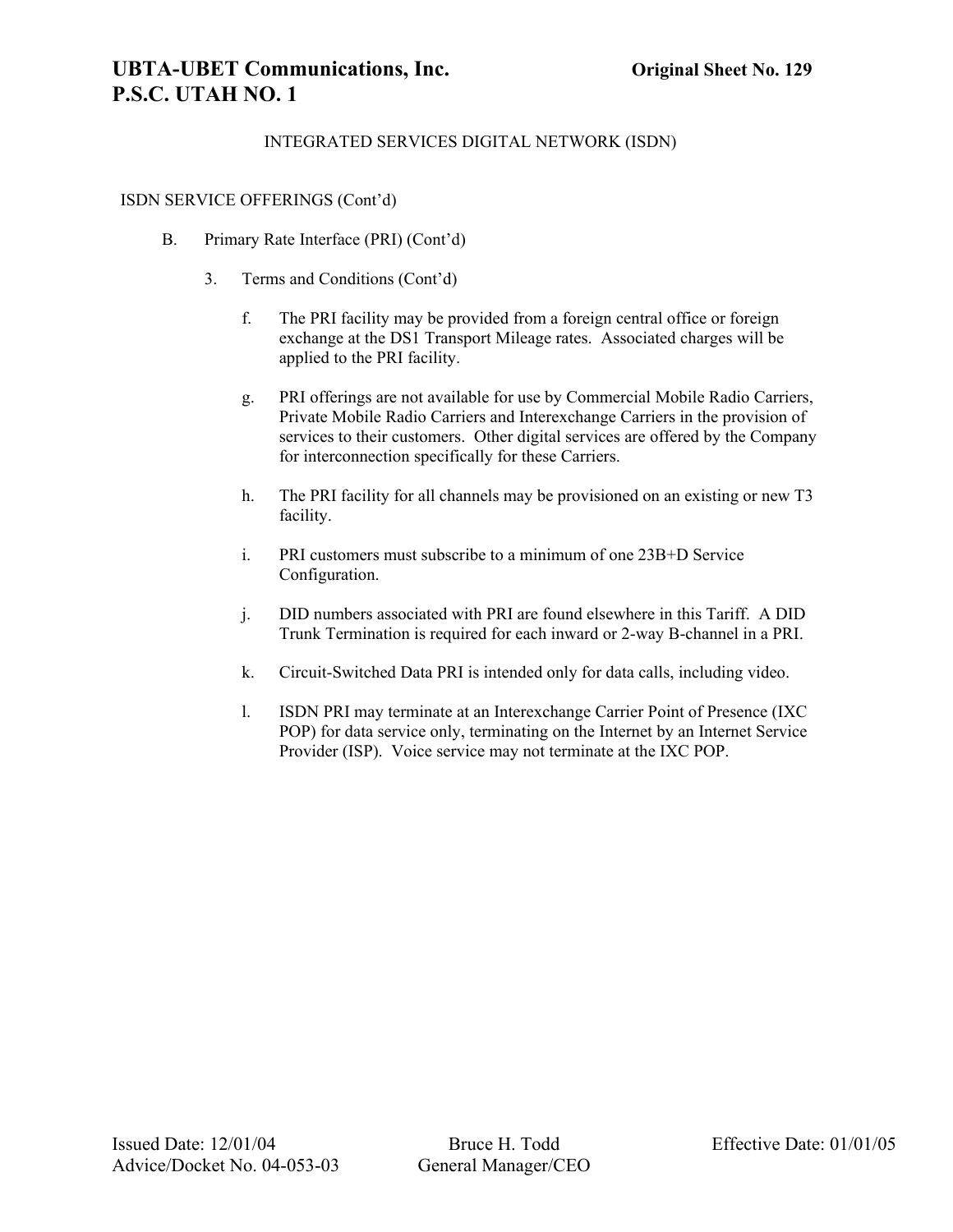# ISDN SERVICE OFFERINGS (Cont'd)

| В. |  | Primary Rate Interface (PRI) (Cont'd) |  |  |
|----|--|---------------------------------------|--|--|
|    |  |                                       |  |  |

| 4. |     | Rates and Charges                                                          | Nonrecurring                          | Monthly                    |
|----|-----|----------------------------------------------------------------------------|---------------------------------------|----------------------------|
|    | (a) | Month-to-Month Transport                                                   | Charge                                | Rate                       |
|    |     | Stand alone T1 facility<br>$\bullet$<br>per 24 channel facility [1]        | \$960.00\$                            | 144.00                     |
|    | (b) | Service Configuration                                                      |                                       |                            |
|    |     | $23B+D$<br>24B<br>23B+Back-up D                                            | 984.00<br>984.00<br>984.00            | 384.00<br>384.00<br>384.00 |
|    | (c) | <b>DID</b> Termination<br>per B-Channel [2]                                |                                       |                            |
|    |     | <b>Each Trunk Circuit Termination</b><br>$\bullet$<br>(One-Way or Two-Way) | Applicable<br>Nonrecurring<br>Charges | 40.00                      |
|    |     | DID Trunk Setup (Per Trunk)<br>$\bullet$                                   | 54.00                                 |                            |
|    | (d) | Uniform Access Solution<br>Per PRI Facility [2]                            |                                       |                            |
|    |     | Two-Way Network Connection<br>$\bullet$                                    | 1200.00                               | 1100.00                    |
|    |     | One-Way Network Connection                                                 | 1200.00                               | 950.00                     |
|    |     |                                                                            |                                       |                            |

## [1] One Service Configuration is required for each T1 facility.

[2] EAS charges also apply.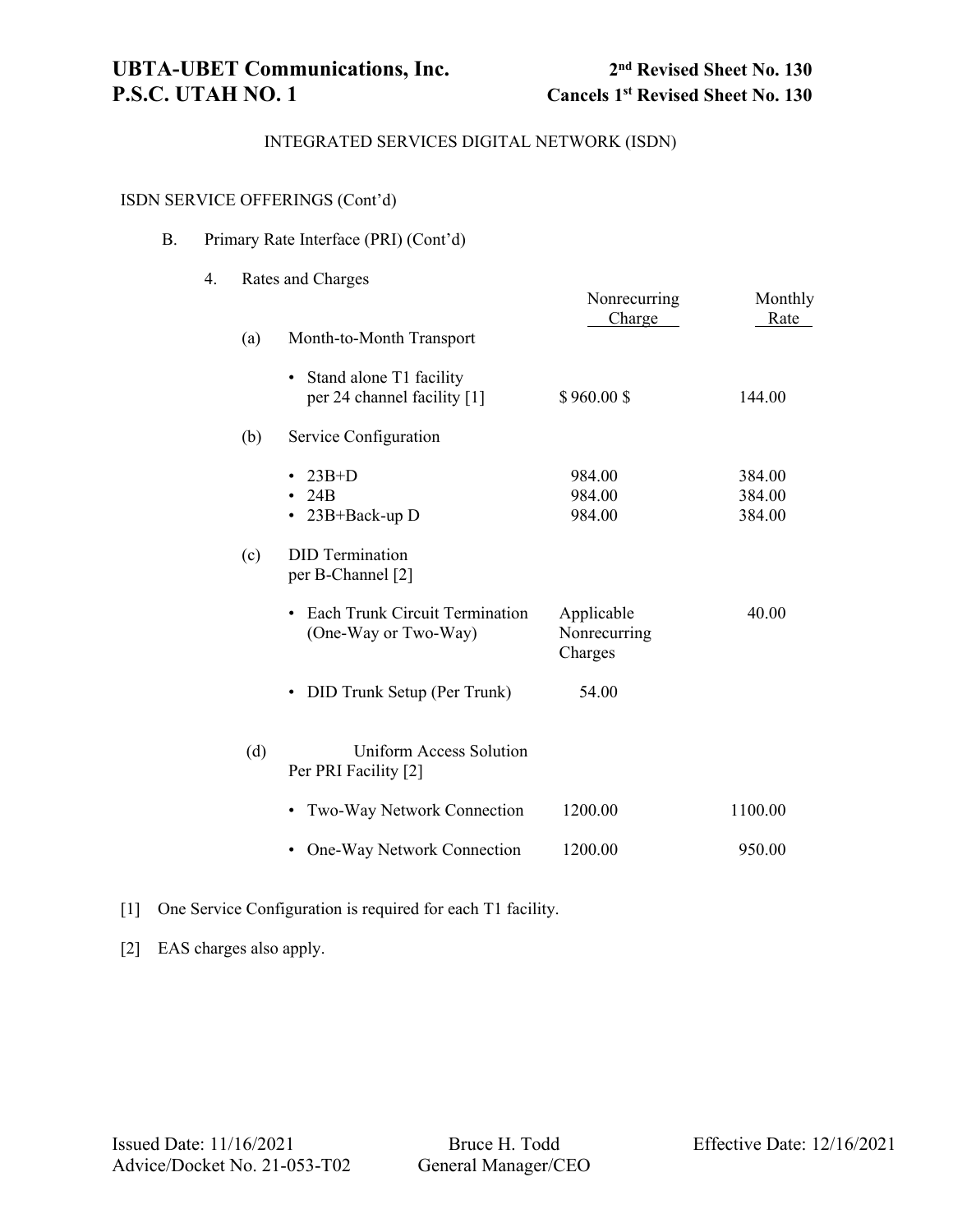# ISDN SERVICE OFFERINGS (Cont'd)

## B. Primary Rate Interface (PRI) (Cont'd)

4. Rates and Charges

|     |                                                      | Nonrecurring<br>Charge | Monthly<br>Rate |
|-----|------------------------------------------------------|------------------------|-----------------|
| (e) | Circuit-Switched Data Connection,<br>per T1 facility |                        |                 |
|     | 23B data only channels<br>$\bullet$                  | 1215.00                | 560.00          |
|     | 24B data only channels<br>$\bullet$                  | 1287.00                | 584.00          |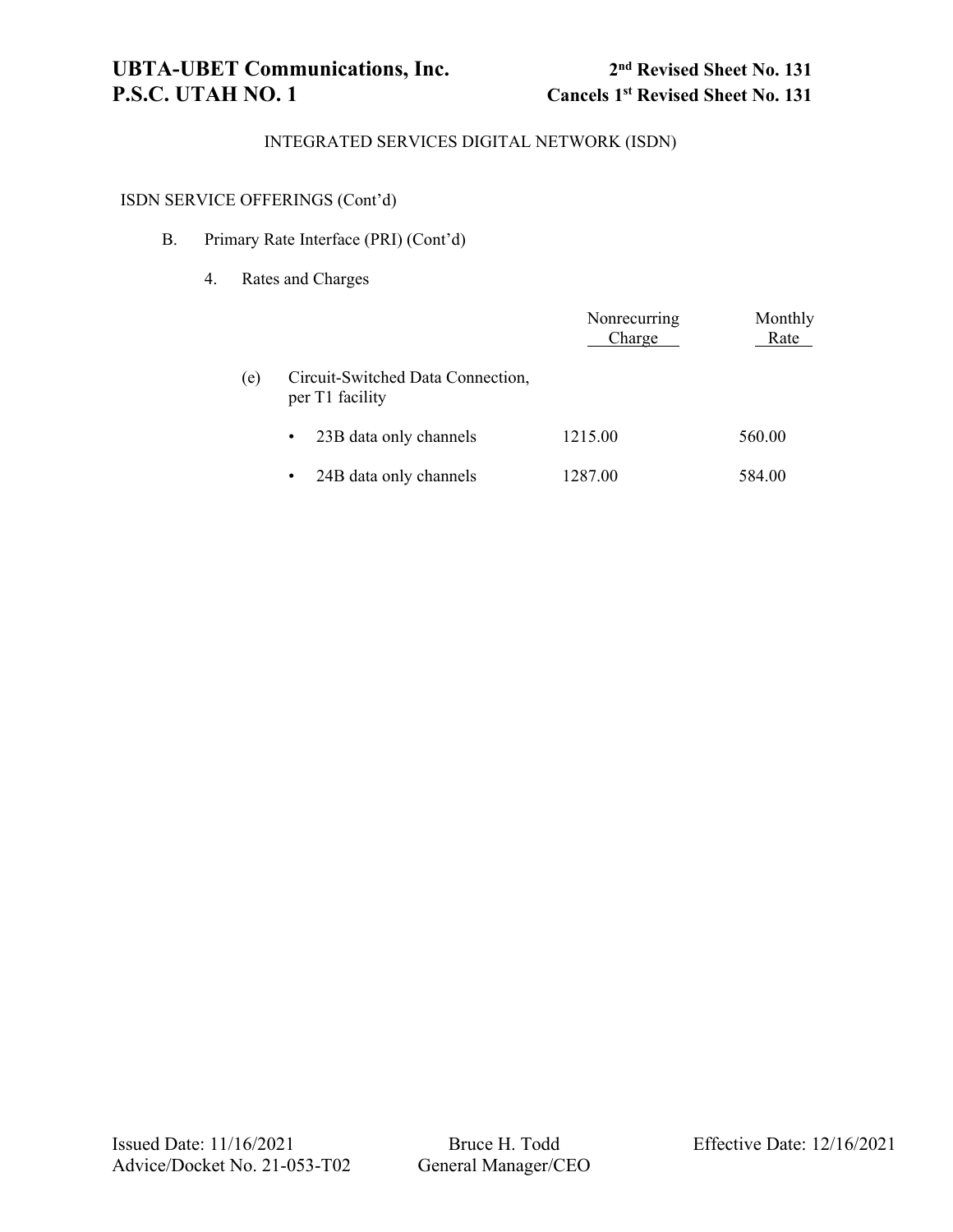# ISDN SERVICE OFFERINGS (Cont'd)

## B. Primary Rate Interface (PRI) (Cont'd)

## 4. Rates and Charges

|     |                                                                                    | Nonrecurring<br>Charge | Monthly<br>Rate |  |  |
|-----|------------------------------------------------------------------------------------|------------------------|-----------------|--|--|
| (g) | Optional Features,<br>per T1 facility                                              |                        |                 |  |  |
|     | 2B Channel Transfer<br>$\bullet$                                                   | \$96.00                | \$24.00         |  |  |
|     | ISDN Calling Name Delivery<br>$\bullet$                                            | 168.00                 | \$20.00         |  |  |
|     | <b>ISDN</b> Redirecting Number<br>$\bullet$<br>Delivery                            | 53.00                  | 7.00<br>S.      |  |  |
| (h) | Nonrecurring change charges apply as follows:                                      |                        |                 |  |  |
|     | All miscellaneous changes or<br>٠<br>rearrangements of facilities,<br>per facility | 48.00                  |                 |  |  |
|     | Rollover Charge<br>$\bullet$                                                       |                        |                 |  |  |
|     | Move existing DS1 to DS3 on<br>vacant channels                                     | 312.00                 |                 |  |  |
|     | Moving current customer T1<br>٠<br>facility                                        |                        |                 |  |  |
|     | Within same central office<br>Outside current central office                       | 480.00<br>960.00       |                 |  |  |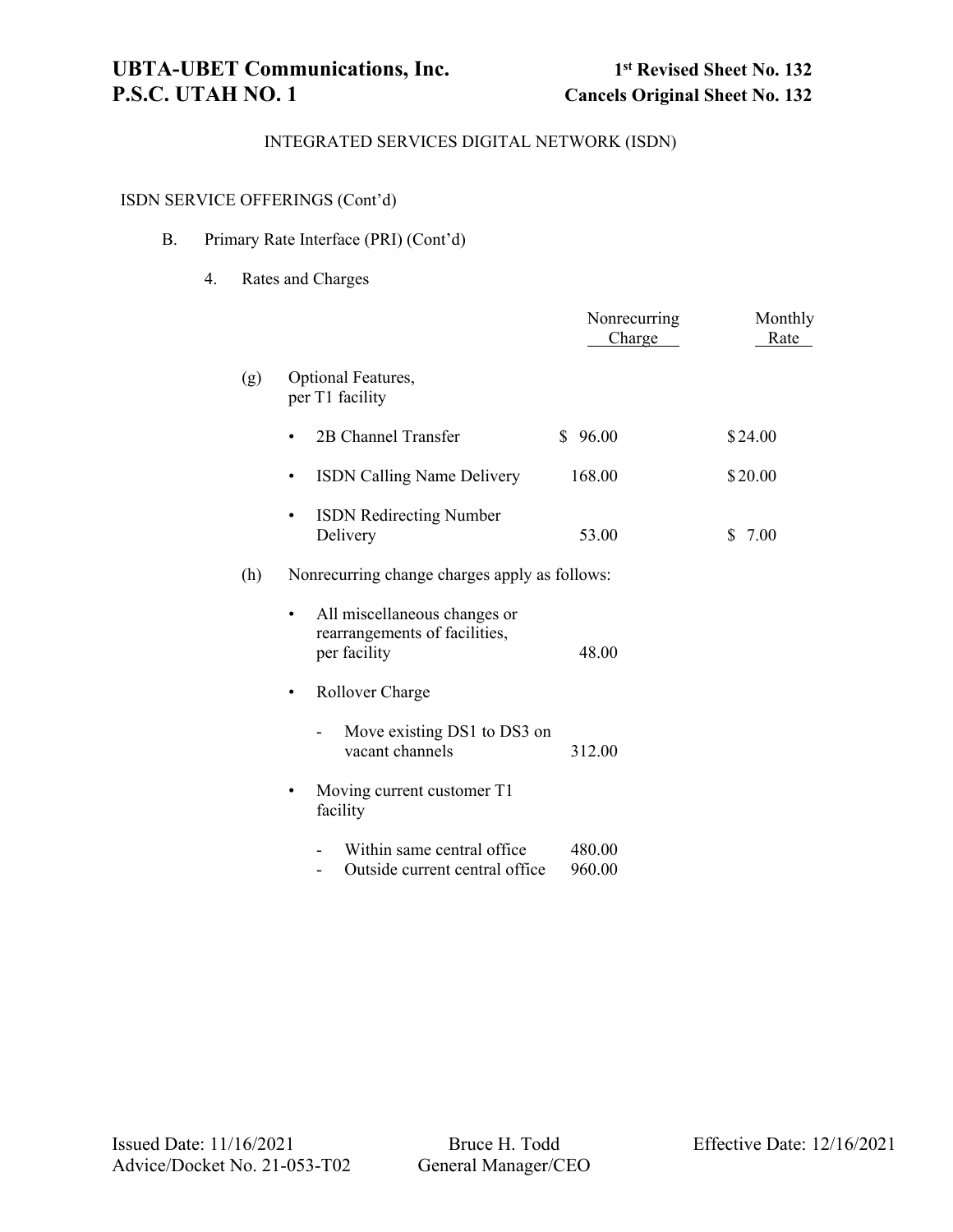# **UBTA-UBET Communications, Inc. Original Sheet No. 133 P.S.C. UTAH NO. 1**

## HELD FOR FUTURE USE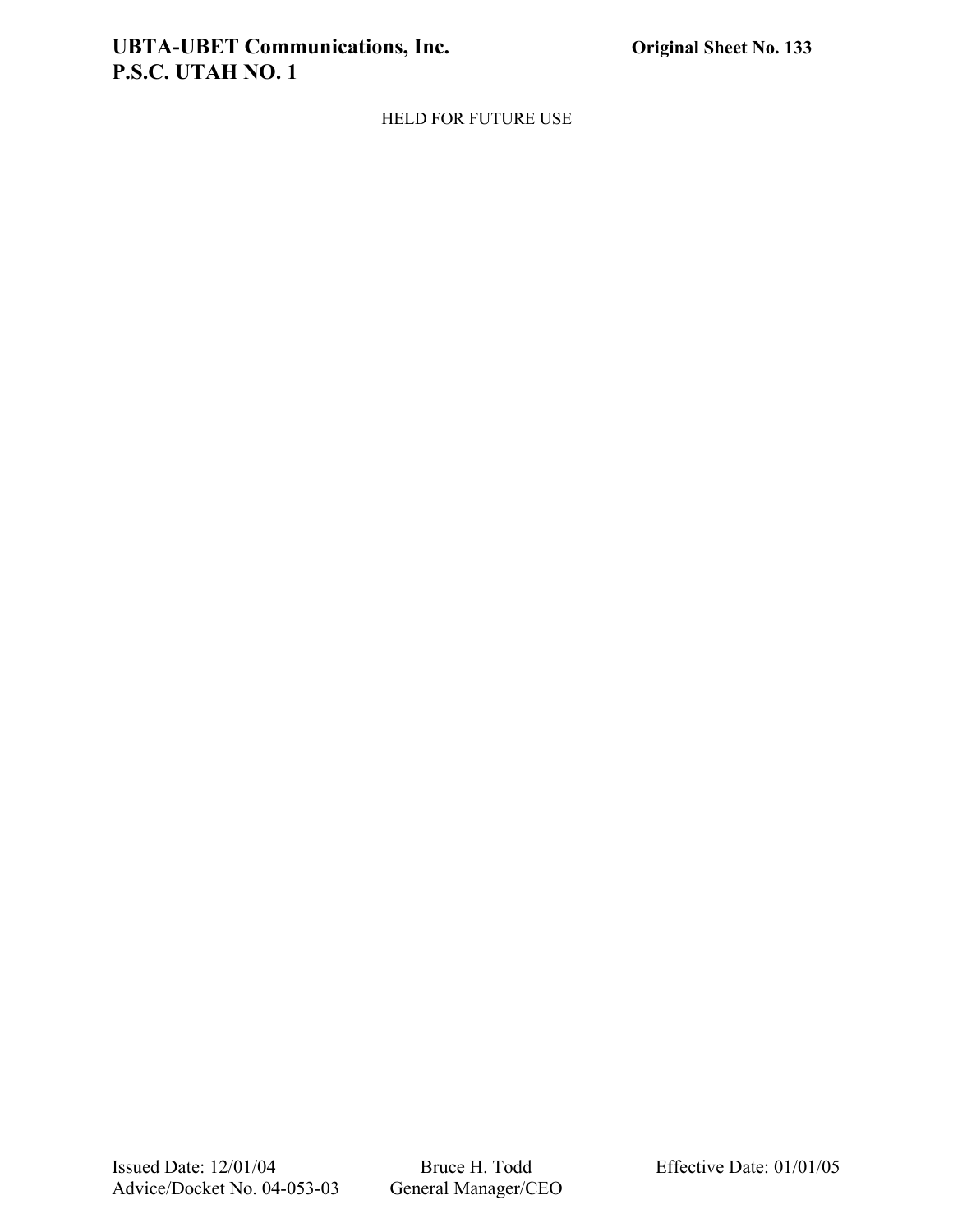# **UBTA-UBET Communications, Inc. Original Sheet No. 134 P.S.C. UTAH NO. 1**

## HELD FOR FUTURE USE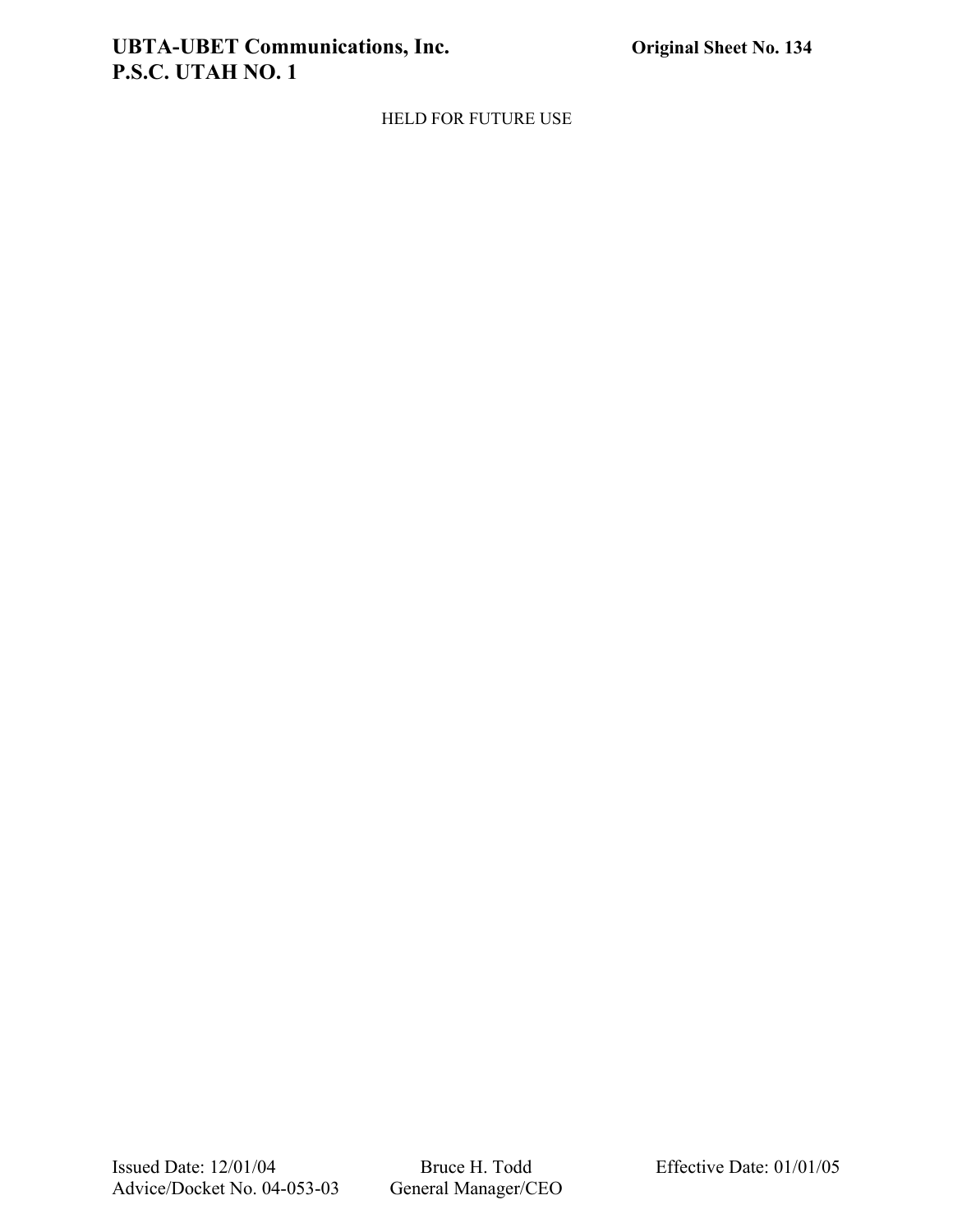# **UBTA-UBET Communications, Inc. Original Sheet No. 135 P.S.C. UTAH NO. 1**

HELD FOR FUTURE USE